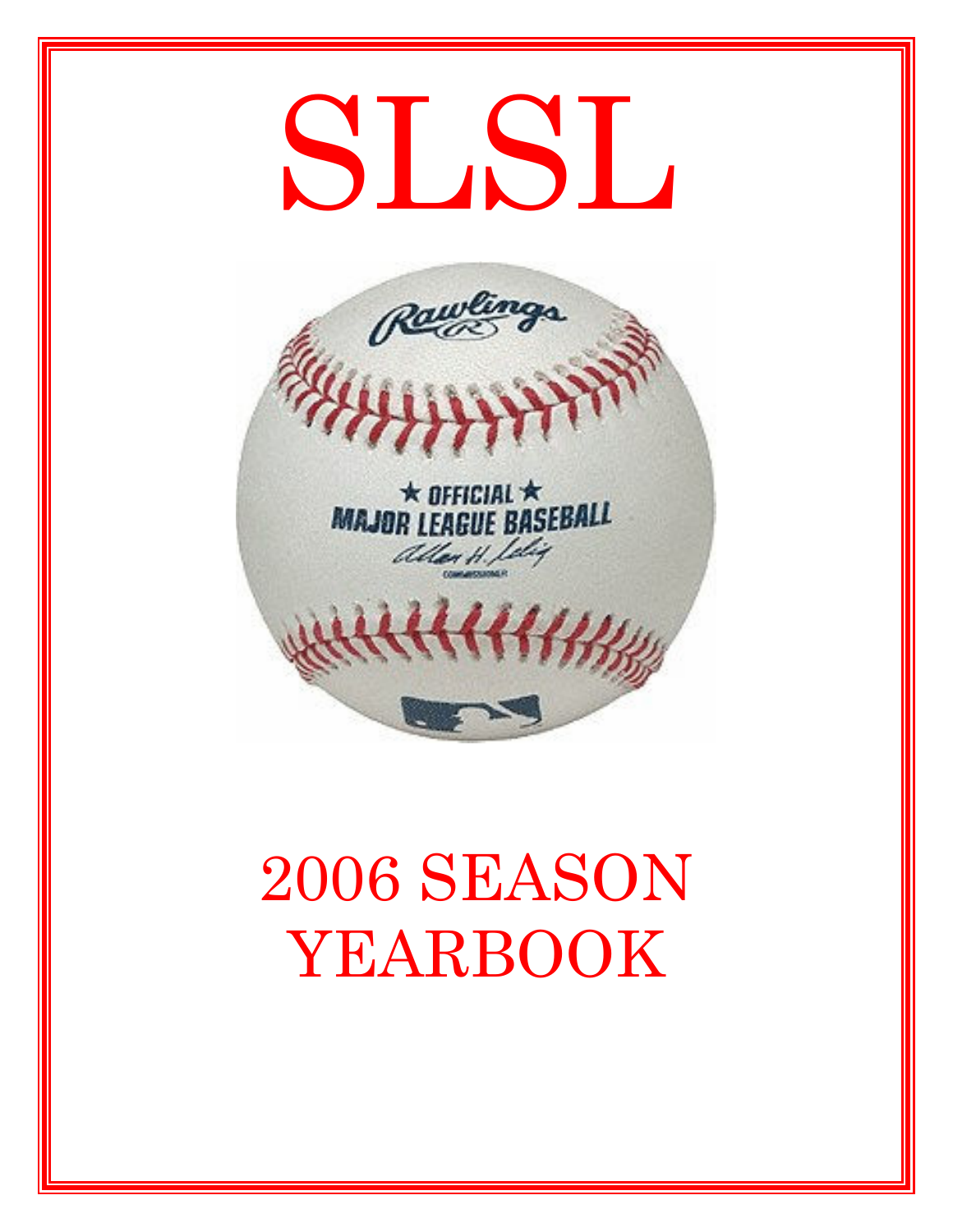# FINAL LEAGUE STANDINGS

| East                          | Won | Lost | Pct  | <b>GB</b> |
|-------------------------------|-----|------|------|-----------|
| Jackson Hole Guides           | 103 | 59   | .636 |           |
| Galapagos Tortoises           | 75  | 87   | .463 | 28        |
| New York Knights              | 75  | 87   | .463 | 28        |
| Vernal Equinox                | 73  | 89   | .451 | 30        |
| Arizona Heat                  | 73  | 89   | .451 | 30        |
| California Dragons            | 67  | 95   | .414 | 36        |
|                               |     |      |      |           |
| West                          | Won | Lost | Pct  | <b>GB</b> |
| Santa Ana Wind                | 99  | 63   | .611 |           |
| St. George Sunrays            | 94  | 68   | .580 | 5         |
| Malibu Wave                   | 83  | 79   | .512 | 16        |
| <b>Central Valley Condors</b> | 83  | 79   | .512 | 16        |
| <b>Washington Generals</b>    | 77  | 85   | .475 | 22        |
| Chesapeake Crabs              | 70  | 92   | .432 | 29        |

# 2006 Expanded Records

| <b>Team</b>                   |     | Won Lost | Pct  | Home      | Road      | Extra     | 1-Run     |
|-------------------------------|-----|----------|------|-----------|-----------|-----------|-----------|
| Arizona Heat                  | 73  | 89       | .451 | 37-44     | 36-45     | $13 - 10$ | $22 - 28$ |
| California Dragons            | 67  | 95       | .414 | $30 - 51$ | $37-44$   | $6 - 14$  | $27 - 30$ |
| <b>Chesapeake Crabs</b>       | 70  | 92       | .432 | 34-47     | 36-45     | $5 - 7$   | 18-22     |
| <b>Central Valley Condors</b> | 83  | 79       | .512 | 44-37     | 39-42     | $8 - 8$   | 23-27     |
| <b>Galapagos Tortoises</b>    | 75  | 87       | .463 | $37-44$   | 38-43     | $11 - 9$  | $27 - 29$ |
| Jackson Hole Guides           | 103 | 59       | .636 | 50-31     | 53-28     | $15 - 7$  | 40-14     |
| Malibu Wave                   | 83  | 79       | .512 | 42-39     | 41-40     | $8 - 11$  | $22 - 21$ |
| New York Knights              | 75  | 87       | .463 | 43-38     | $32 - 49$ | $3 - 14$  | 25-31     |
| Santa Ana Wind                | 99  | 63       | .611 | $52 - 29$ | 47-34     | $8 - 4$   | $16 - 17$ |
| St. George Sunrays            | 94  | 68       | .580 | 50-31     | 44-37     | $9 - 6$   | $27 - 21$ |
| Vernal Equinox                | 73  | 89       | .451 | 43-38     | $30 - 51$ | $7 - 2$   | 19-16     |
| <b>Washington Generals</b>    | 77  | 85       | .475 | 42-39     | 35-46     | $10 - 11$ | 25-35     |

# 2006 Monthly Records

| <b>Team</b>                   | Apr $-$   | <b>May</b> | Jun       | Jul       | Aug       | Sep+      | In Div  | <b>Out Div</b> |
|-------------------------------|-----------|------------|-----------|-----------|-----------|-----------|---------|----------------|
| Arizona Heat                  | $17 - 13$ | $11 - 16$  | $12 - 15$ | $6 - 18$  | $15 - 12$ | $12 - 15$ | 42-48   | $31-41$        |
| California Dragons            | 11-19     | $9 - 18$   | $15 - 12$ | $11 - 13$ | $10 - 17$ | 11-16     | 41-49   | 26-46          |
| Chesapeake Crabs              | $14-16$   | $13 - 14$  | $9 - 18$  | $12 - 12$ | $8-19$    | $14 - 13$ | 38-52   | $32 - 40$      |
| <b>Central Valley Condors</b> | $15 - 15$ | $14 - 13$  | $14 - 13$ | $13 - 11$ | $13 - 14$ | $14-13$   | 44-46   | 39-33          |
| <b>Galapagos Tortoises</b>    | 18-13     | $11 - 16$  | $11 - 16$ | $9 - 15$  | $13 - 14$ | 13-14     | 45-45   | $30 - 42$      |
| Jackson Hole Guides           | 17-13     | 18-9       | 18-9      | $12 - 12$ | $14-13$   | $22 - 5$  | 61-29   | $42 - 30$      |
| Malibu Wave                   | $17-13$   | $12 - 15$  | $14-13$   | $16-8$    | $13 - 14$ | 11-16     | 48-42   | 35-37          |
| New York Knights              | 14-16     | $14-13$    | $11 - 16$ | $12 - 12$ | $14 - 13$ | $10 - 17$ | 38-52   | 37-35          |
| Santa Ana Wind                | 14-16     | $20 - 7$   | $16-11$   | $20 - 4$  | $14 - 13$ | 15-12     | $50-40$ | 49-23          |
| St. George Sunrays            | $20-10$   | $15 - 12$  | $15 - 12$ | $12 - 12$ | $18-9$    | $14-13$   | 54-36   | $40 - 32$      |
| Vernal Equinox                | 13-17     | $12 - 15$  | $11 - 16$ | $9 - 15$  | $15 - 12$ | $13 - 14$ | 43-47   | $30 - 42$      |
| <b>Washington Generals</b>    | 10-20     | $13 - 14$  | $16 - 11$ | $12 - 12$ | $13 - 14$ | 13-14     | 36-54   | $41 - 31$      |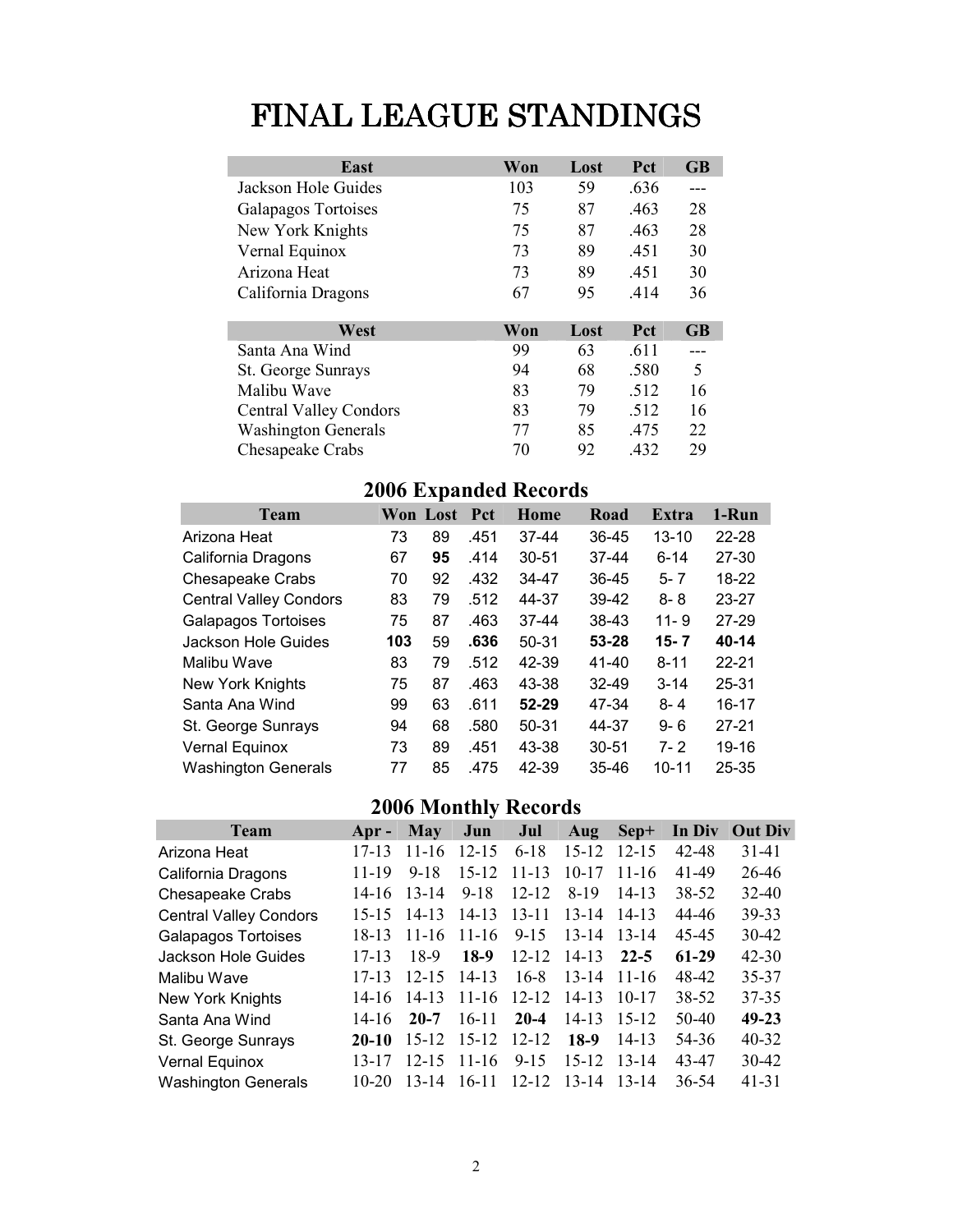| <b>Team</b>                   |    |    |    |               |    |   | AZH CAD CHC CVC GAT JAG MAW NYK SAW SGS VEE WAG |    |    |   |    |    |
|-------------------------------|----|----|----|---------------|----|---|-------------------------------------------------|----|----|---|----|----|
| Arizona Heat                  |    | 9  |    | 6             | 9  |   |                                                 |    | h  | 6 | 8  |    |
| California Dragons            | 9  |    |    |               | 9  |   | h                                               | 14 |    |   |    |    |
| Chesapeake Crabs              |    |    |    |               | 4  |   | 6                                               |    |    |   | h  | 10 |
| <b>Central Valley Condors</b> | 6  |    | 10 |               | 9  |   | 9                                               |    |    |   | 9  | 10 |
| Galapagos Tortoises           |    | 9  | 8  |               |    | 8 |                                                 |    |    | 6 | 10 |    |
| Jackson Hole Guides           | 11 | 16 | 9  |               | 10 |   |                                                 |    |    | 8 | 13 |    |
| Malibu Wave                   |    | h  | 12 | 9             | 5  |   |                                                 |    | 9  | 9 | 6  |    |
| New York Knights              |    |    | 9  |               | 9  |   |                                                 |    |    | h | 9  |    |
| Santa Ana Wind                | h  | 8  | 11 | 10            | 10 | 9 |                                                 |    |    | 8 |    | 12 |
| St. George Sunrays            | 6  | 11 | 11 | 11            | 6  | 4 | 9                                               | 6  | 10 |   |    | 13 |
| Vernal Equinox                | 10 | 11 | 6  | $\mathcal{F}$ | 8  |   | 6                                               |    |    |   |    |    |
| <b>Washington Generals</b>    | 6  | 9  | h  |               |    |   |                                                 |    |    |   |    |    |

# 2006 Team by Team Matrix (Wins are Across, Losses are Down)

|                | <b>Batting</b> |        |             |             |       |     |           |            |     |                        |       |  |  |
|----------------|----------------|--------|-------------|-------------|-------|-----|-----------|------------|-----|------------------------|-------|--|--|
| <b>Team</b>    | <b>AVG</b>     | AB     | $\mathbf R$ | $\mathbf H$ | 2B    | 3B  | <b>HR</b> | <b>RBI</b> | SB  | $\overline{\text{CS}}$ | E     |  |  |
| Jackson        | .279           | 5667   | 879         | 1583        | 302   | 41  | 210       | 848        | 113 | 30                     | 81    |  |  |
| Chesapeake     | .274           | 5677   | 840         | 1557        | 351   | 22  | 248       | 807        | 30  | 11                     | 117   |  |  |
| Central Valley | .273           | 5651   | 791         | 1540        | 301   | 64  | 170       | 760        | 132 | 58                     | 78    |  |  |
| Galapagos      | .267           | 5714   | 752         | 1526        | 346   | 35  | 208       | 728        | 46  | 12                     | 90    |  |  |
| Washington     | .266           | 5671   | 787         | 1507        | 298   | 27  | 191       | 747        | 88  | 20                     | 79    |  |  |
| New York       | .265           | 5600   | 702         | 1484        | 276   | 33  | 180       | 676        | 46  | 26                     | 74    |  |  |
| Santa Ana      | .265           | 5628   | 863         | 1491        | 292   | 27  | 217       | 826        | 150 | 30                     | 102   |  |  |
| Vernal         | .263           | 5605   | 766         | 1474        | 292   | 19  | 215       | 743        | 54  | 11                     | 129   |  |  |
| St. George     | .255           | 5541   | 806         | 1413        | 307   | 38  | 267       | 779        | 33  | 9                      | 64    |  |  |
| Malibu         | .252           | 5528   | 796         | 1392        | 270   | 39  | 215       | 766        | 95  | 31                     | 78    |  |  |
| California     | .250           | 5682   | 758         | 1422        | 315   | 41  | 218       | 736        | 17  | 11                     | 91    |  |  |
| Arizona        | .250           | 5652   | 714         | 1414        | 348   | 25  | 182       | 683        | 32  | 21                     | 84    |  |  |
| <b>TOTALS</b>  | .263           | 67,616 | 9,454       | 17,803      | 3,698 | 411 | 2,521     | 9,099      | 836 | 270                    | 1,067 |  |  |

| <i>itching</i> |
|----------------|
|                |
|                |

| ERA  | W   | L   | $\mathbf{I} \mathbf{P}$ | H    | R   | ER     | <b>HR</b> | <b>BB</b> | <b>SO</b>    | <b>OAVG</b> |
|------|-----|-----|-------------------------|------|-----|--------|-----------|-----------|--------------|-------------|
| 3.77 | 99  | 63  | 1468.1                  | 1399 | 678 | 615    | 164       | 460       | 1021         | .251        |
| 3.95 | 83  | 79  | 1459.2                  | 1410 | 692 | 641    | 217       | 516       | 1197         | .254        |
| 4.27 | 103 | 59  | 1477.1                  | 1402 | 745 | 701    | 223       | 454       | 1238         | .250        |
| 4.31 | 73  | 89  | 1485.0                  | 1493 | 773 | 711    | 207       | 562       | 1255         | .263        |
| 4.32 | 94  | 68  | 1458.0                  | 1394 | 743 | 700    | 164       | 566       | 1290         | .253        |
| 4.42 | 75  | 87  | 1459.2                  | 1386 | 755 | 717    | 220       | 541       | 1149         | .249        |
| 4.47 | 83  | 79  | 1457.1                  | 1487 | 781 | 723    | 197       | 510       | 1112         | .264        |
| 4.64 | 77  | 85  | 1462.2                  | 1489 | 791 | 754    | 207       | 481       | 1306         | .262        |
| 4.70 | 75  | 87  | 1462.2                  | 1530 | 826 | 764    | 228       | 628       | 1147         | .270        |
| 4.87 | 67  | 95  | 1475.2                  | 1675 | 853 | 799    | 199       | 520       | 1008         | .288        |
| 5.13 | 73  | 89  | 1431.0                  | 1532 | 889 | 816    | 240       | 629       | 1105         | .274        |
| 5.47 | 70  | 92  | 1436.0                  | 1606 | 928 | 872    | 255       | 502       | 1296         | .282        |
| 4.52 | 972 | 972 | 17,533.1                |      |     | 8,813  |           | 6,369     | 14,124       | .263        |
|      |     |     |                         |      |     | 17,803 | 9,454     |           | . .<br>2,521 |             |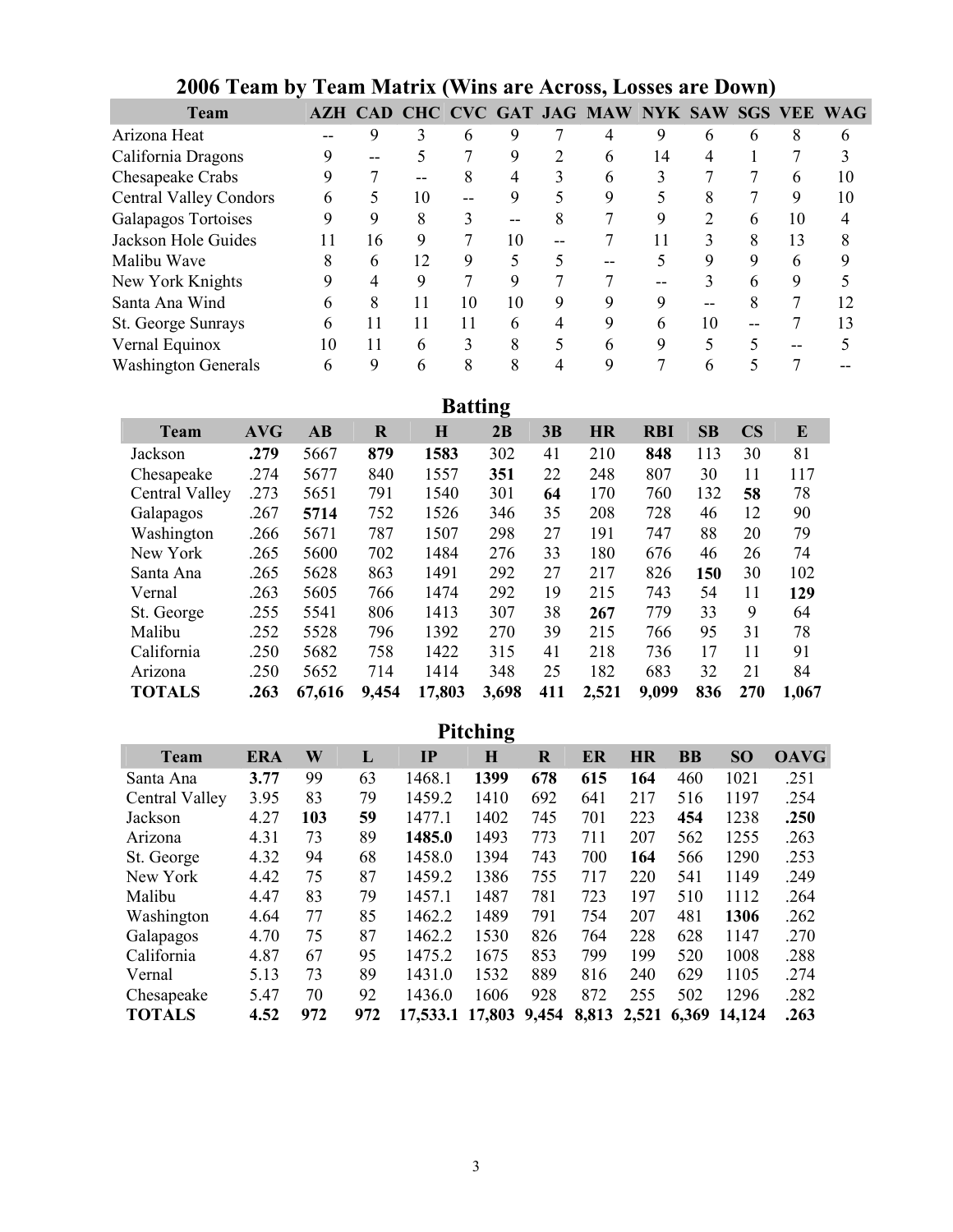Miscellaneous Team Offense

| <b>Team</b>    | $OB\%$ |      | <b>SLUG PROD</b> | <b>BB</b> | <b>IBB</b> | <b>SO</b> | <b>HBP</b> | <b>SH</b> | <b>SF</b> | <b>GIDP</b> | TB     | <b>HRHM HRRD</b> |       |
|----------------|--------|------|------------------|-----------|------------|-----------|------------|-----------|-----------|-------------|--------|------------------|-------|
| Arizona        | .327   | .417 | .744             | 592       | 19         | 1327      | 68         | 39        | 29        | 173         | 2358   | 99               | 83    |
| California     | .313   | .435 | .749             | 510       | 20         | 1288      | 29         | 14        | 38        | 156         | 2473   | 101              | 117   |
| Chesapeake     | .345   | .475 | .820             | 556       | 24         | 1161      | 80         | 5         | 46        | 175         | 2696   | 128              | 120   |
| Central Valley | .326   | .439 | .765             | 426       | 24         | 1128      | 49         | 53        | 46        | 121         | 2479   | 85               | 85    |
| Galapagos      | .326   | .449 | .776             | 456       | 22         | 1281      | 62         | 4         | 29        | 184         | 2566   | 110              | 98    |
| Jackson Hole   | .352   | .458 | .811             | 565       | 28         | 981       | 95         | 76        | 40        | 145         | 2597   | 106              | 103   |
| Malibu         | .336   | .431 | .767             | 639       | 17         | 1218      | 73         | 26        | 24        | 154         | 2385   | 90               | 125   |
| New York       | .333   | .423 | .755             | 527       | 30         | 1114      | 57         | 43        | 32        | 171         | 2366   | 102              | 78    |
| Santa Ana      | .342   | .442 | .784             | 624       | 22         | 1193      | 53         | 29        | 34        | 132         | 2488   | 108              | 109   |
| St. George     | .327   | .469 | .796             | 529       | 19         | 1219      | 85         | 33        | 45        | 159         | 2597   | 136              | 131   |
| Vernal         | .322   | .437 | .759             | 377       | 15         | 1092      | 129        | 10        | 38        | 135         | 2449   | 124              | 91    |
| Washington     | .339   | .429 | .768             | 568       | 33         | 1121      | 83         | 23        | 37        | 151         | 2432   | 95               | 96    |
| <b>TOTALS</b>  | .333   | .442 | .775             | 6,369     | 273        | 14,123    | 863        | 355       | 438       | 1,856       | 29,886 | 1,284            | 1,236 |

# PLAYOFF RESULTS

# FIRST ROUND

Eastern Division New York over Galapagos 4 – 3 MVP – Mark Grudzielanek

Western Division St. George over Malibu  $4 - 2$ MVP – Tony Clark

# DIVISION CHAMPIONSHIP

Eastern Division Jackson Hole over New York 4 – 3 MVP – Andy Pettitte

Western Division St. George over Santa Ana 4 – 2 MVP – Tony Clark

# LEAGUE CHAMPIONSHIP

Jackson Hole over St. George 4 – 1 MVP – Aaron Fultz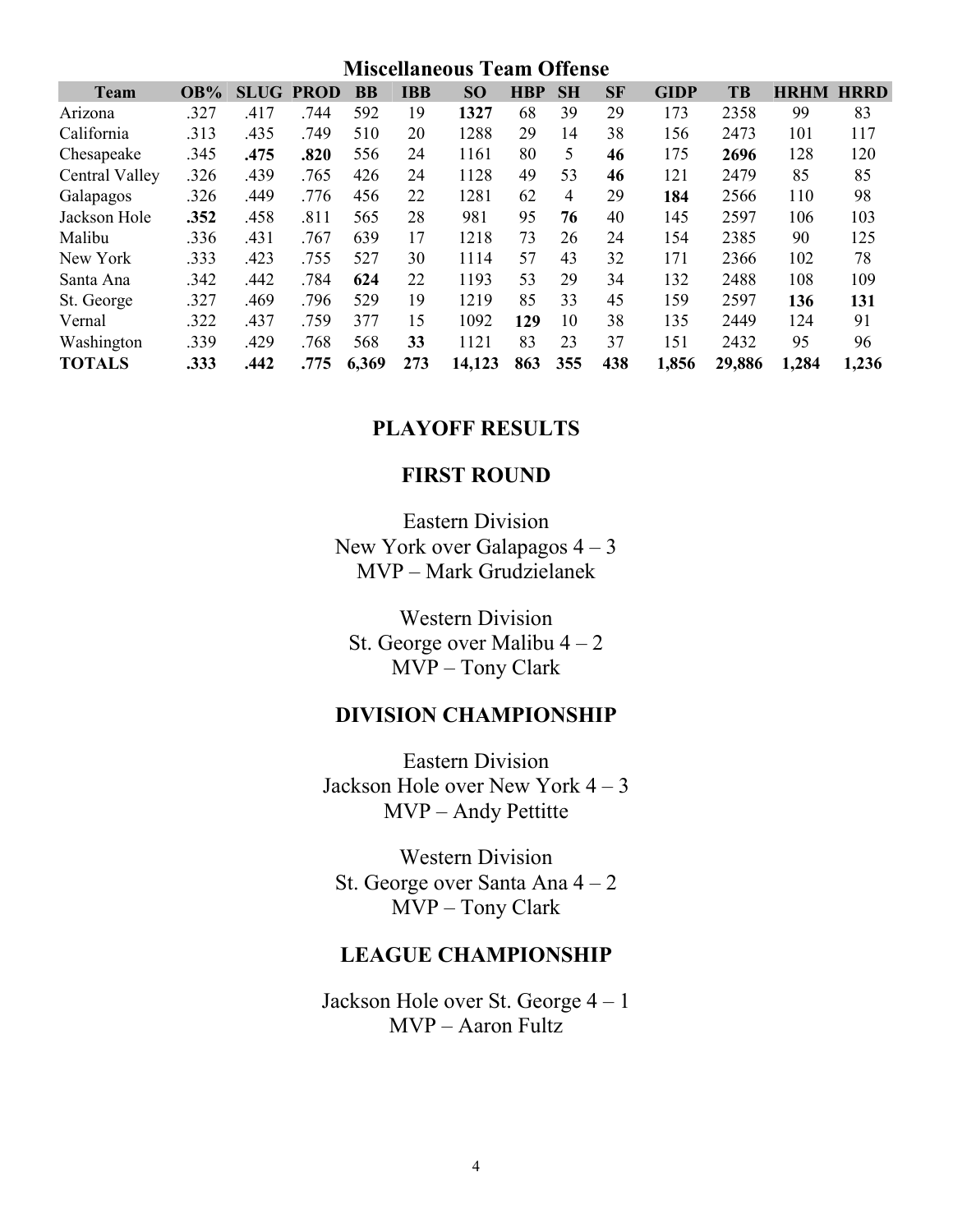# ALL STAR GAME 2006 EAST ALL STARS at 2006 WEST ALL STARS

| EAST ALL STARS<br>M. Young SS<br>R.Winn CF<br>M.Ramirez LF<br>L.Berkman PH, LF<br>M.Teixeira 1B<br>A. Pujols PH, 1B<br>M.Cabrera 3B<br>D. Wright 3B<br>J.Mauer C<br>R.Hernandez C<br>J.Kent 2B<br>A.Soriano 2B<br>G.Jenkins RF<br>S.Green RF<br>C.Lee DH<br>B.Hall PH                                                                                                                                                                                                                                                                                                                                                        | AВ<br>4<br>4<br>2<br>1<br>2<br>2<br>2<br>2<br>2<br>2<br>2<br>$\mathbf{1}$<br>2<br>1<br>$\overline{2}$<br>1 | R<br>$\mathbf{1}$<br>0<br>0<br>0<br>0<br>0<br>0<br>0<br>2<br>1<br>0<br>0<br>0<br>0<br>0<br>1<br>2<br>0<br>0<br>0<br>0<br>0<br>0<br>0<br>0<br>0<br>0<br>0<br>0<br>0<br>0<br>0 | H RBI<br>0<br>0<br>0<br>0<br>0<br>0<br>0<br>0<br>1<br>0<br>0<br>0<br>0<br>0<br>0<br>0 |                                                                           | WEST ALL STARS<br>M.Ellis 2B<br>R.Cano 2B<br>K.Griffey Jr RF, LF<br>D.Lee 1B<br>T.Clark 1B<br>T.Hafner DH<br>A.Rodriguez 3B<br>A.Ramirez PH, 3B<br>G.Sizemore CF<br>A.Jones PH, CF<br>J.Bay LF<br>B.Giles PH, RF<br>J.Rollins SS<br>D.Jeter SS<br>B.Molina C<br>V.Martinez C |                                                                        |                                                         |                                                               | 3<br>1<br>4<br>2<br>2<br>4<br>2<br>2<br>2<br>1<br>2<br>2<br>3<br>$\mathbf{1}$<br>$\overline{c}$<br>2<br>$-$ | AB<br>$\mathbf 1$<br>1<br>2<br>0<br>1<br>0<br>0<br>1<br>0<br>1<br>0<br>0<br>0<br>1<br>0<br>1<br>$- -$ | R<br>2<br>0<br>1<br>1<br>1<br>1<br>0<br>1<br>0<br>0<br>1<br>1<br>0<br>1<br>0<br>1 | H RBI<br>0<br>0<br>1<br>0<br>1<br>1<br>0<br>1<br>0<br>1<br>0<br>0<br>0<br>4<br>0<br>0 |
|------------------------------------------------------------------------------------------------------------------------------------------------------------------------------------------------------------------------------------------------------------------------------------------------------------------------------------------------------------------------------------------------------------------------------------------------------------------------------------------------------------------------------------------------------------------------------------------------------------------------------|------------------------------------------------------------------------------------------------------------|------------------------------------------------------------------------------------------------------------------------------------------------------------------------------|---------------------------------------------------------------------------------------|---------------------------------------------------------------------------|------------------------------------------------------------------------------------------------------------------------------------------------------------------------------------------------------------------------------------------------------------------------------|------------------------------------------------------------------------|---------------------------------------------------------|---------------------------------------------------------------|-------------------------------------------------------------------------------------------------------------|-------------------------------------------------------------------------------------------------------|-----------------------------------------------------------------------------------|---------------------------------------------------------------------------------------|
| Totals                                                                                                                                                                                                                                                                                                                                                                                                                                                                                                                                                                                                                       | 32                                                                                                         | 1<br>6                                                                                                                                                                       | 1                                                                                     |                                                                           |                                                                                                                                                                                                                                                                              | Totals                                                                 |                                                         |                                                               | 35                                                                                                          | 9 11                                                                                                  |                                                                                   | 9                                                                                     |
| EAST ALL STARS 0 0 0<br>WEST ALL STARS 1 0 1                                                                                                                                                                                                                                                                                                                                                                                                                                                                                                                                                                                 |                                                                                                            |                                                                                                                                                                              | 1 0 0<br>$0\quad 0\quad 0$                                                            | $0\quad 0\quad 0$<br>70                                                   | $-$<br>$\overline{\phantom{a}}$                                                                                                                                                                                                                                              | 1<br>9                                                                 | 6<br>11                                                 | 0<br>0                                                        |                                                                                                             |                                                                                                       |                                                                                   |                                                                                       |
| EAST ALL STARS<br>J.Smoltz LOSS<br>R.Halladay<br>K.Millwood<br>M.Prior<br>J.Santana<br>B.Ryan<br>T.Jones<br>N.Cotts<br>H.Street<br>Totals                                                                                                                                                                                                                                                                                                                                                                                                                                                                                    | ΙP                                                                                                         | 2<br>02/3<br>$1 \t1/3$<br>1<br>1<br>0<br>$0 \t1/3$<br>$0\;\;2/3$<br>1<br>8                                                                                                   | Η<br>2<br>2<br>0<br>2<br>1<br>$\mathbf{1}$<br>2<br>$\mathbf{1}$<br>0<br>11            | R<br>$\mathbf{1}$<br>1<br>0<br>0<br>0<br>3<br>3<br>$\mathbf{1}$<br>0<br>9 | ER<br>1<br>1<br>0<br>0<br>0<br>3<br>3<br>$\mathbf{1}$<br>0<br>9                                                                                                                                                                                                              | BB<br>0<br>1<br>0<br>0<br>0<br>2<br>$\mathbf{1}$<br>$\Omega$<br>0<br>4 | SO<br>2<br>0<br>2<br>1<br>0<br>0<br>1<br>2<br>1<br>9    | HR<br>1<br>0<br>0<br>0<br>0<br>0<br>0<br>1<br>0<br>2          |                                                                                                             |                                                                                                       |                                                                                   |                                                                                       |
| WEST ALL STARS<br>R.Harden<br>J.Peavy<br>R.Oswalt HOLD<br>C.Carpenter WIN<br>S.Chacon HOLD<br>A. Reyes HOLD<br>J.Nathan<br>J.Valverde<br>Totals                                                                                                                                                                                                                                                                                                                                                                                                                                                                              | ΙP                                                                                                         | 2<br>$\mathbf 1$<br>1<br>$1\;\;1/3$<br>02/3<br>1<br>1<br>1<br>9                                                                                                              | Н<br>2<br>1<br>2<br>0<br>0<br>1<br>0<br>0                                             | R<br>0<br>0<br>1<br>0<br>0<br>0<br>0<br>$\Omega$                          | ER<br>0<br>0<br>$\mathbf{1}$<br>0<br>0<br>0<br>0<br>$\Omega$<br>6 1 1 1 1 1                                                                                                                                                                                                  | BB<br>0<br>0<br>0<br>0<br>0<br>0<br>0<br>$\mathbf{1}$                  | SO<br>1<br>1<br>2<br>1<br>0<br>2<br>2<br>$\overline{2}$ | HR.<br>0<br>0<br>0<br>0<br>0<br>0<br>0<br>$\Omega$<br>$\circ$ |                                                                                                             |                                                                                                       |                                                                                   |                                                                                       |
| ATTENDANCE- 37, 922 TIME- Day<br>UMPIRES- John Lennon, Paul McCartney, George Harrison, Richard Starkey<br>$T - 2:38$<br>LEFT ON BASE- EAST ALL STARS: 5 WEST ALL STARS: 6<br>DOUBLE PLAYS- EAST ALL STARS: 0 WEST ALL STARS: 1<br>DOUBLES- M. Young, D. Wright, J. Mauer, M. Ellis, B. Giles<br>HOME RUNS- K.Griffey Jr, D.Jeter<br>WALKS- L.Berkman, R.Cano, K.Griffey Jr, D.Lee, A.Jones<br>STRIKE OUTS- M. Young-2, R. Winn, M. Ramirez, A. Pujols, M. Cabrera, D. Wright,<br>A.Soriano, S.Green, C.Lee, B.Hall, D.Lee, T.Clark, T.Hafner-2,<br>G. Sizemore, J. Bay, B. Giles, B. Molina, V. Martinez<br>GIDP- M.Cabrera |                                                                                                            |                                                                                                                                                                              |                                                                                       |                                                                           |                                                                                                                                                                                                                                                                              |                                                                        |                                                         |                                                               |                                                                                                             |                                                                                                       |                                                                                   |                                                                                       |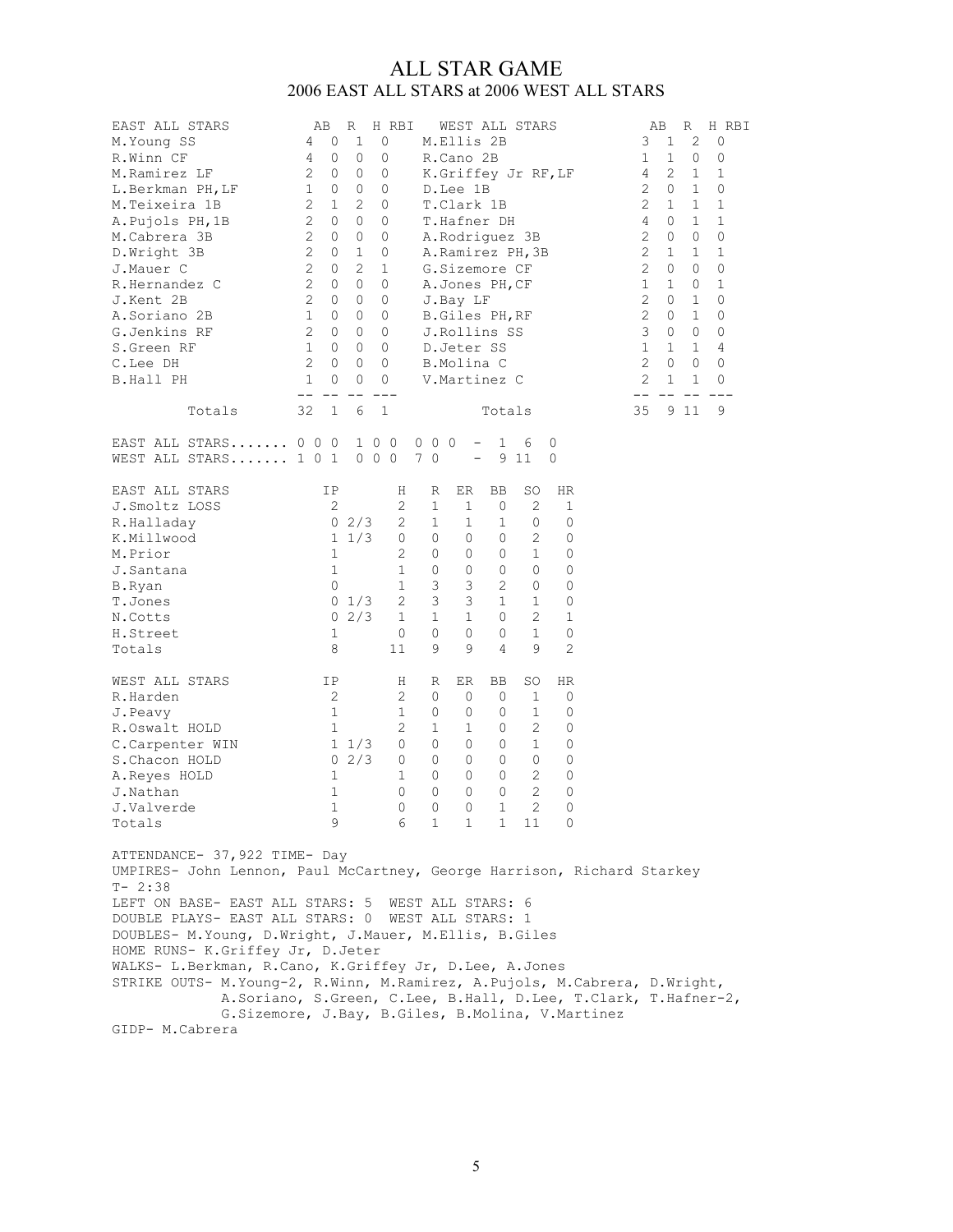# Individual League Leaders

| <b>At Bats</b><br><b>Batting Average</b> |                          |      |                   |                    | <b>Runs Scored</b> |                 |                     |     |  |  |
|------------------------------------------|--------------------------|------|-------------------|--------------------|--------------------|-----------------|---------------------|-----|--|--|
| D. Lee                                   | SAW                      | .347 | D. Jeter          | <b>WAG</b>         | 688                | D. Lee          | <b>SAW</b>          | 135 |  |  |
| T. Helton                                | WAG                      | .324 | M. Tejada         | GAT                | 669                | A. Rodriguez    | SGS                 | 135 |  |  |
| W. Betemit                               | <b>NYK</b>               | .315 | M. Young          | <b>VEE</b>         | 666                | A. Pujols       | JAG                 | 121 |  |  |
| D. Wright                                | <b>VEE</b>               | .314 | I. Suzuki         | <b>CVC</b>         | 657                | T. Hafner       | <b>CHC</b>          | 116 |  |  |
| V. Guerrero                              | <b>NYK</b>               | .311 | D. Dejesus        | <b>NYK</b>         | 653                | J. Bay          | <b>CHC</b>          | 115 |  |  |
| R. Howard                                | <b>CVC</b>               | .309 | M. Cabrera        | <b>AZH</b>         | 644                | <b>B.</b> Giles | SGS                 | 111 |  |  |
| J. Bay                                   | <b>CHC</b>               | .309 | D. Lee            | <b>SAW</b>         | 643                | D. Ortiz        | <b>NYK</b>          | 110 |  |  |
| M. Cabrera                               | AZH                      | .309 | C. Figgins        | JAG                | 639                | D. Wright       | <b>VEE</b>          | 108 |  |  |
| A. Rodriguez                             | SGS                      | .308 | M. Teixeira       | GAT                | 638                | M. Teixeira     | <b>GAT</b>          | 106 |  |  |
| A. Perez                                 | <b>GAT</b>               | .301 | <b>B.</b> Roberts | <b>SAW</b>         | 638                | C. Figgins      | JAG                 | 103 |  |  |
| J. Mauer                                 | CAD                      | .300 | C. Shelton        | <b>WAG</b>         | 637                | M. Ramirez      | <b>VEE</b>          | 101 |  |  |
| R. Winn                                  | JAG                      | .296 | V. Guerrero       | <b>NYK</b>         | 634                | D. Jeter        | <b>WAG</b>          | 101 |  |  |
|                                          | <b>Hits</b>              |      |                   | <b>Doubles</b>     |                    |                 | <b>Triples</b>      |     |  |  |
| D. Lee                                   | <b>SAW</b>               | 223  | T. Helton         | <b>WAG</b>         | 58                 | I. Suzuki       | <b>CVC</b>          | 14  |  |  |
| M. Cabrera                               | AZH                      | 199  | D. Lee            | SAW                | 57                 | J. Rollins      | <b>CVC</b>          | 12  |  |  |
| V. Guerrero                              | <b>NYK</b>               | 197  | M. Cabrera        | AZH                | 46                 | K. Lofton       | <b>CVC</b>          | 12  |  |  |
| D. Jeter                                 | <b>WAG</b>               | 197  | M. Teixeira       | <b>GAT</b>         | 46                 | B. Hall         | CAD                 | 11  |  |  |
| M. Young                                 | <b>VEE</b>               | 196  | C. Utley          | <b>WAG</b>         | 44                 | C. Figgins      | <b>JAG</b>          | 11  |  |  |
| D. Wright                                | <b>VEE</b>               | 194  | J. Lane           | CAD                | 43                 | J. Gomes        | <b>MAW</b>          | 11  |  |  |
| I. Suzuki                                | <b>CVC</b>               | 192  | J. Bay            | <b>CHC</b>         | 43                 | R. Winn         | JAG                 | 9   |  |  |
| A. Rodriguez                             | SGS                      | 189  | C. Lee            | CAD                | 42                 | W. Betemit      | <b>NYK</b>          | 9   |  |  |
| C. Figgins                               | JAG                      | 188  | T. Hafner         | <b>CHC</b>         | 42                 | D. Jeter        | WAG                 | 9   |  |  |
| J. Bay                                   | <b>CHC</b>               | 188  | <b>B.</b> Giles   | SGS                | 42                 |                 |                     |     |  |  |
| M. Tejada                                | GAT                      | 183  |                   |                    |                    |                 |                     |     |  |  |
| R. Winn                                  | JAG                      | 181  |                   |                    |                    |                 |                     |     |  |  |
|                                          |                          |      |                   |                    |                    |                 |                     |     |  |  |
|                                          |                          |      |                   |                    |                    |                 |                     |     |  |  |
|                                          | <b>Home Runs</b>         |      |                   | <b>RBIs</b>        |                    |                 | <b>Walks</b>        |     |  |  |
| D. Ortiz                                 | <b>NYK</b>               | 59   | D. Lee            | <b>SAW</b>         | 152                | <b>B.</b> Giles | SGS                 | 131 |  |  |
| D. Lee                                   | <b>SAW</b>               | 56   | D. Ortiz          | <b>NYK</b>         | 134                | D. Ortiz        | <b>NYK</b>          | 115 |  |  |
| A. Rodriguez                             | SGS                      | 51   | A. Rodriguez      | SGS                | 133                | J. Giambi       | JAG                 | 114 |  |  |
| M. Teixeira                              | GAT                      | 47   | M. Teixeira       | <b>GAT</b>         | 126                | B. Abreu        | <b>CHC</b>          | 107 |  |  |
| A. Jones                                 | SGS                      | 46   | T. Hafner         | <b>CHC</b>         | 121                | P. Burrell      | AZH                 | 94  |  |  |
| T. Hafner                                | <b>CHC</b>               | 45   | T. Clark          | SGS                | 120                | L. Berkman      | AZH                 | 87  |  |  |
| V. Guerrero                              | <b>NYK</b>               | 43   | D. Wright         | <b>VEE</b>         | 119                | A. Rodriguez    | SGS                 | 87  |  |  |
| J. Bay                                   | <b>CHC</b>               | 41   | M. Cabrera        | AZH                | 117                | A. Pujols       | JAG                 | 86  |  |  |
| T. Clark                                 | SGS                      | 41   | J. Bay            | ${\rm CHC}$        | 115                | N. Johnson      | AZH                 | 85  |  |  |
| M. Ramirez                               | <b>VEE</b>               | 40   | A. Pujols         | JAG                | 113                | T. Hafner       | <b>CHC</b>          | 85  |  |  |
| A. Soriano                               | <b>VEE</b>               | 40   | V. Guerrero       | <b>NYK</b>         | 111                | J. Edmonds      | <b>MAW</b>          | 85  |  |  |
| D. Wright                                | <b>VEE</b>               | 40   |                   |                    |                    | J. Posada       | <b>WAG</b>          | 80  |  |  |
|                                          | <b>Intentional Walks</b> |      |                   | <b>Strike Outs</b> |                    |                 | <b>Hit by Pitch</b> |     |  |  |
| D. Ortiz                                 | <b>NYK</b>               | 17   | T. Clark          | SGS                | 186                | G. Jenkins      | JAG                 | 29  |  |  |
| A. Pujols                                | JAG                      | 16   | J. Edmonds        | <b>MAW</b>         | 181                | S. Hillenbrnd   | <b>VEE</b>          | 28  |  |  |
| H. Blalock                               | <b>WAG</b>               | 10   | R. Sexson         | CAD                | 170                | J. Giambi       | JAG                 | 20  |  |  |
| M. Teixeira                              | GAT                      | 7    | P. Burrell        | AZH                | 169                | M Lieberthal    | <b>VEE</b>          | 20  |  |  |
| H. Matsui                                | <b>CVC</b>               | 7    | A. Rodriguez      | SGS                | 168                | C. Wilson       | <b>CHC</b>          | 19  |  |  |
| J. Damon                                 | <b>CHC</b>               | 7    | M. Cabrera        | AZH                | 164                | A. Jones        | SGS                 | 19  |  |  |
| J. Bay                                   | <b>CHC</b>               | 7    | M. Ensberg        | <b>CVC</b>         | 164                | R. Johnson      | <b>VEE</b>          | 18  |  |  |
| R Hernandez                              | JAG                      | 6    | R. Howard         | <b>CVC</b>         | 163                | A. Dunn         | <b>SAW</b>          | 18  |  |  |
| C. Jones                                 | <b>MAW</b>               | 6    | B. Hall           | CAD                | 161                | J. Gomes        | <b>MAW</b>          | 15  |  |  |
| T. Helton                                | WAG                      | 6    | B. Abreu          | <b>CHC</b>         | 161                | A. Rodriguez    | SGS                 | 15  |  |  |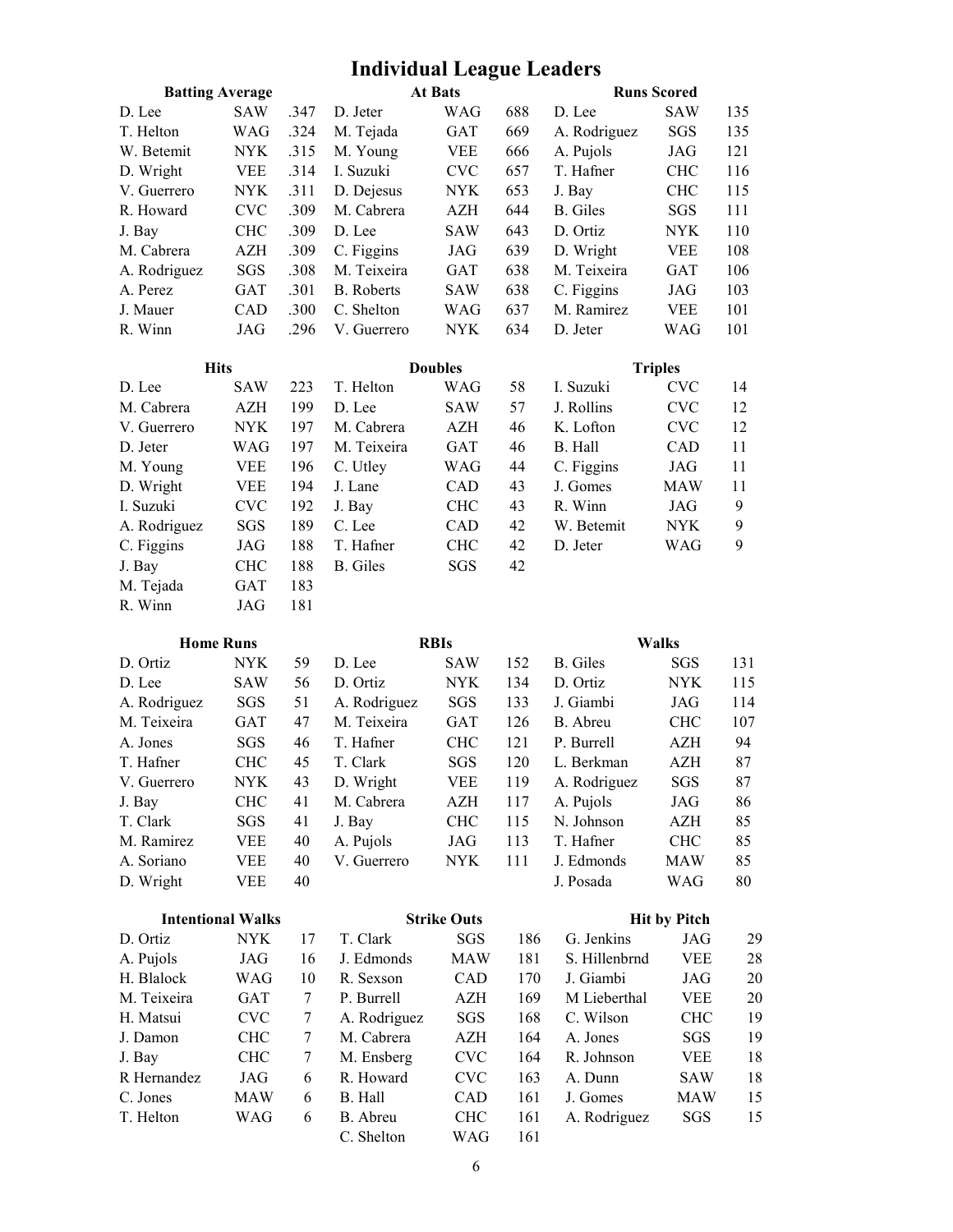| <b>Sacrifice Hits</b> |            |      | <b>Stolen Bases</b>             |                        |       | <b>Slugging Pct</b> |                      |                |              |
|-----------------------|------------|------|---------------------------------|------------------------|-------|---------------------|----------------------|----------------|--------------|
| C. Figgins            | JAG        | 27   | C. Figgins                      | <b>JAG</b>             | 59    | D. Lee              | <b>SAW</b>           | .709           |              |
| W. Betemit            | <b>NYK</b> | 17   | R. Freel                        | WAG                    | 44    | D. Ortiz            | <b>NYK</b>           | .648           |              |
| R. Winn               | <b>JAG</b> | 14   | W. Taveras                      | SAW                    | 37    | A. Rodriguez        | SGS                  | .621           |              |
| I. Suzuki             | <b>CVC</b> | 13   | D. Roberts                      | <b>MAW</b>             | 36    | C. Delgado          | SGS                  | .610           |              |
| <b>B.</b> Ausmus      | <b>CVC</b> | 12   | R. Furcal                       | <b>SAW</b>             | 31    | T. Hafner           | <b>CHC</b>           | .601           |              |
| <b>B.</b> Roberts     | <b>SAW</b> | 12   | <b>B.</b> Roberts               | <b>SAW</b>             | 29    | J. Bay              | <b>CHC</b>           | .599           |              |
| D. Dejesus            | <b>NYK</b> | 11   | J. Rollins                      | <b>CVC</b>             | 27    | R. Howard           | <b>CVC</b>           | .592           |              |
| D. Eckstein           | <b>MAW</b> | 11   | K. Lofton                       | <b>CVC</b>             | 26    | M. Teixeira         | <b>GAT</b>           | .575           |              |
| J. Larue              | <b>AZH</b> | 10   | I. Suzuki                       | <b>CVC</b>             | 25    | D. Wright           | <b>VEE</b>           | .574           |              |
| W. Taveras            | <b>SAW</b> | 10   | S. Podsednik                    | <b>CVC</b>             | 24    | V. Guerrero         | <b>NYK</b>           | .566           |              |
|                       |            |      | R. Winn                         | <b>JAG</b>             | 22    | T. Helton           | <b>WAG</b>           | .555           |              |
|                       |            |      | G. Sizemore                     | <b>CVC</b>             | 18    | M. Cabrera          | <b>AZH</b>           | .543           |              |
| <b>On Base Pct</b>    |            |      | <b>Runs Created per 27 Outs</b> |                        |       |                     | <b>Total Average</b> |                |              |
| J. Giambi             | JAG        | .455 | D. Lee                          | <b>SAW</b>             | 12.1  | D. Lee              | <b>SAW</b>           | 1.265          |              |
| T. Helton             | <b>WAG</b> | .423 | J. Giambi                       | JAG                    | 9.8   | J. Giambi           | JAG                  | 1.174          |              |
| D. Lee                | <b>SAW</b> | .407 | A. Rodriguez                    | SGS                    | 9.6   | A. Rodriguez        | SGS                  | 1.120          |              |
| A. Rodriguez          | SGS        | .402 | T. Helton                       | <b>WAG</b>             | 9.2   | D. Ortiz            | <b>NYK</b>           | 1.112          |              |
| <b>B.</b> Giles       | SGS        | .396 | D. Ortiz                        | <b>NYK</b>             | 8.7   | C. Delgado          | SGS                  | 1.045          |              |
| C. Delgado            | SGS        | .394 | C. Delgado                      | SGS                    | 8.5   | T. Helton           | WAG                  | 1.045          |              |
| D. Ortiz              | <b>NYK</b> | .394 | J. Bay                          | <b>CHC</b>             | 8.5   | J. Bay              | <b>CHC</b>           | 1.037          |              |
| B. Abreu              | <b>CHC</b> | .394 | T. Hafner                       | <b>CHC</b>             | 8.4   | T. Hafner           | <b>CHC</b>           | 1.031          |              |
| A. Pujols             | <b>JAG</b> | .389 | R. Howard                       | <b>CVC</b>             | 8.2   | R. Howard           | <b>CVC</b>           | .976           |              |
| L. Berkman            | <b>AZH</b> | .389 | D. Wright                       | <b>VEE</b>             | 7.9   | D. Wright           | <b>VEE</b>           | .953           |              |
| T. Hafner             | <b>CHC</b> | .387 | V. Guerrero                     | <b>NYK</b>             | 7.3   | M. Teixeira         | <b>GAT</b>           | .952           |              |
| J. Bay                | <b>CHC</b> | .385 | M. Teixeira                     | <b>GAT</b>             | 7.3   | A. Pujols           | JAG                  | .927           |              |
|                       |            |      |                                 |                        |       |                     |                      |                |              |
| <b>Wins</b>           |            |      |                                 | <b>Losses</b>          |       |                     |                      |                |              |
| P. Martinez           | <b>NYK</b> | 25   | O. Perez                        | <b>CHC</b>             | 20    | R. Harden           | <b>Winning Pct</b>   | SGS            | .741         |
| D. Willis             | <b>SAW</b> | 23   | F. Garcia                       | <b>CVC</b>             | 19    | R. Halladay         |                      | $\mathbf{AZH}$ | .714         |
| J. Garland            | <b>SAW</b> | 21   | J. Peavy                        | <b>CHC</b>             | 19    | C. Wang             |                      | <b>SAW</b>     | .704         |
| D. Davis              | <b>WAG</b> | 21   | J. Beckett                      | <b>AZH</b>             | 18    | J. Garland          |                      | <b>SAW</b>     | .677         |
| R. Harden             | SGS        | 20   | J. Bonderman                    | <b>AZH</b>             | 18    | <b>B.</b> Radke     |                      | <b>CVC</b>     | .652         |
| C. Wang               | <b>SAW</b> | 19   | J. Blanton                      | <b>GAT</b>             | 18    | P. Martinez         |                      | <b>NYK</b>     | .641         |
| J. Smoltz             | JAG        | 18   | J. Williams                     | VEE                    | 18    | D. Willis           |                      | <b>SAW</b>     |              |
| R. Clemens            | <b>NYK</b> | 18   | J. Lackey                       | <b>CVC</b>             | 18    | J. Smoltz           |                      | JAG            | .621         |
| M. Buehrle            | <b>MAW</b> | 18   | C. Capuano                      | GAT                    | 17    | D. Davis            |                      | <b>WAG</b>     | .618         |
|                       |            |      | M. Clement                      | NYK                    | 17    | J. Suppan           |                      | <b>VEE</b>     | .615         |
|                       |            |      | B. Zito                         | <b>NYK</b>             | 17    | J. Santana          |                      | JAG            | .639<br>.600 |
|                       |            |      | C. Carpenter                    | SAW                    | 17    | F. Hernandez        |                      | SGS            | .600         |
| <b>ERA</b>            |            |      |                                 | <b>Innings Pitched</b> |       |                     | <b>Games Pitched</b> |                |              |
| J. Nathan             | WAG        | 2.57 | P. Martinez                     | <b>NYK</b>             | 347.0 | J. Nathan           | WAG                  | 117            |              |
| R. Halladay           | AZH        | 2.97 | R. Clemens                      | <b>NYK</b>             | 313.0 | J. Speier           | <b>WAG</b>           | 96             |              |
| R. Harden             | SGS        | 3.22 | J. Peavy                        | <b>CHC</b>             | 313.0 | F. Cordero          | GAT                  | 81             |              |
| D. Willis             | SAW        | 3.26 | D. Willis                       | SAW                    | 312.0 | C. Politte          | JAG                  | 79             |              |
| P. Martinez           | <b>NYK</b> | 3.27 | C. Carpenter                    | SAW                    | 306.1 | M. Rivera           | <b>WAG</b>           | 77             |              |
| R. Clemens            | NYK        | 3.85 | C. Zambrano                     | MAW                    | 306.1 | A. Fultz            | JAG                  | 76             |              |
| F. Hernandez          | SGS        | 3.88 | <b>B.</b> Myers                 | <b>CVC</b>             | 293.1 | J. Crain            | <b>NYK</b>           | 69             |              |
| <b>B.</b> Radke       | <b>CVC</b> | 3.96 | J. Smoltz                       | JAG                    | 292.0 | R. Seanez           | JAG                  | 67             |              |
| C. Carpenter          | SAW        | 3.97 | M. Buehrle                      | MAW                    | 289.0 | L. Ayala            | CAD                  | 63             |              |
| A. Pettitte           | JAG        | 4.16 | B. Zito                         | <b>NYK</b>             | 281.0 | K. Escobar          | <b>CHC</b>           | 63             |              |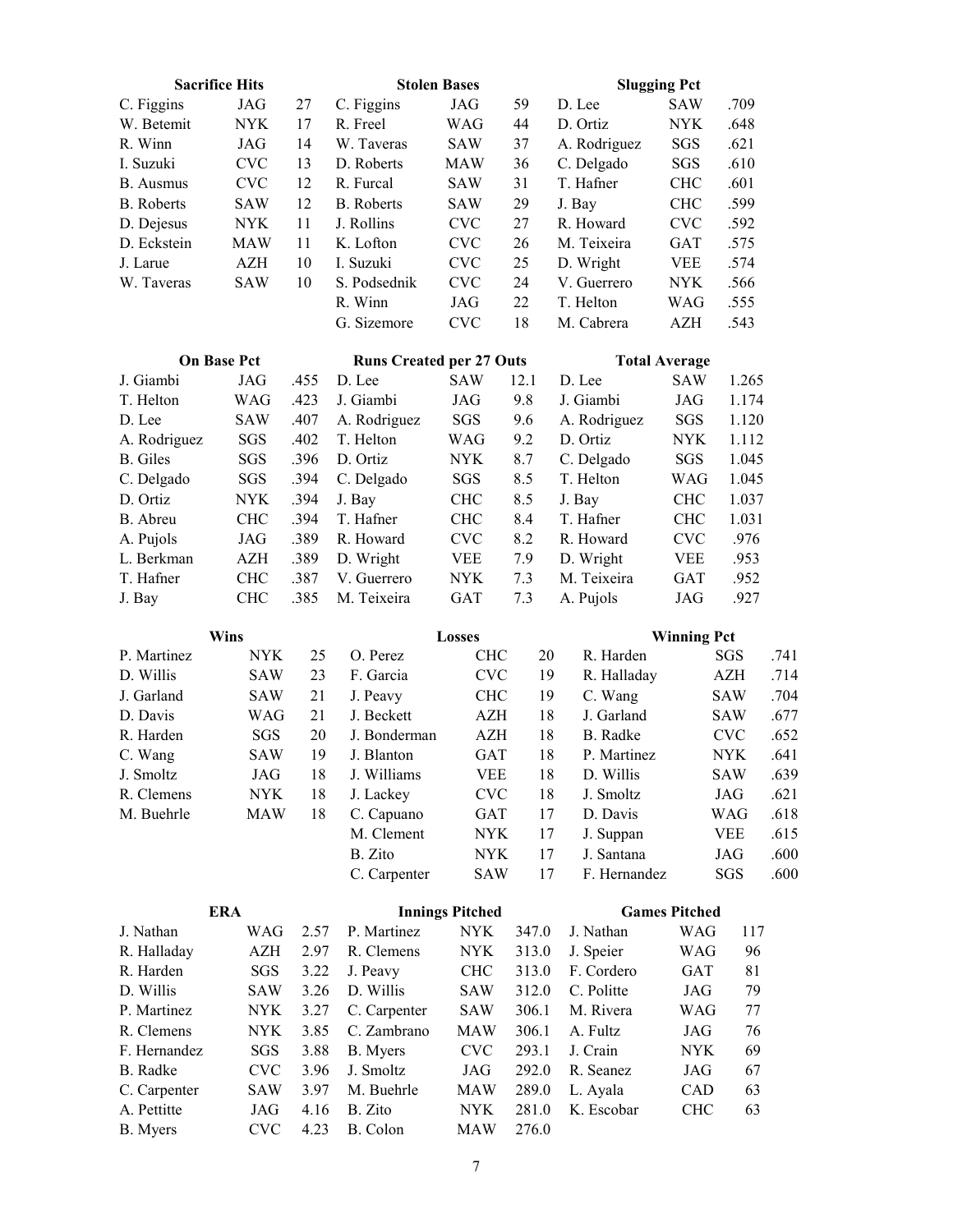|                      | <b>Total Batters Faced</b><br><b>Complete Games</b> |              |                           |                         |              | <b>Games Finished</b>  |              |                |  |  |  |
|----------------------|-----------------------------------------------------|--------------|---------------------------|-------------------------|--------------|------------------------|--------------|----------------|--|--|--|
| P. Martinez          | <b>NYK</b>                                          | 1390         | P. Martinez               | <b>NYK</b>              | 31           | M. Rivera              | <b>WAG</b>   | 51             |  |  |  |
| J. Peavy             | <b>CHC</b>                                          | 1359         | D. Willis                 | <b>SAW</b>              | 19           | H. Street              | <b>VEE</b>   | 46             |  |  |  |
| C. Zambrano          | <b>MAW</b>                                          | 1347         | R. Clemens                | <b>NYK</b>              | 16           | F. Rodriguez           | <b>CAD</b>   | 44             |  |  |  |
| D. Willis            | <b>SAW</b>                                          | 1322         | J. Peavy                  | <b>CHC</b>              | 14           | B. Howry               | <b>MAW</b>   | 44             |  |  |  |
| R. Clemens           | <b>NYK</b>                                          | 1313         | C. Zambrano               | <b>MAW</b>              | 14           | T. Jones               | JAG          | 43             |  |  |  |
| C. Carpenter         | <b>SAW</b>                                          | 1311         | R. Harden                 | SGS                     | 14           | H. Carrasco            | <b>CVC</b>   | 42             |  |  |  |
| M. Buehrle           | <b>MAW</b>                                          | 1274         | B. Myers                  | <b>CVC</b>              | 13           | M. Wise                | <b>GAT</b>   | 41             |  |  |  |
| B. Myers             | <b>CVC</b>                                          | 1241         | C. Carpenter              | <b>SAW</b>              | 13           | A. Reyes               | <b>SAW</b>   | 41             |  |  |  |
| B. Zito              | <b>NYK</b>                                          | 1231         | J. Smoltz                 | JAG                     | 12           | J. Valverde            | SGS          | 41             |  |  |  |
| J. Contreras         | SGS                                                 | 1217         | B. Zito                   | <b>NYK</b>              | 12           | B. Wagner              | AZH          | 40             |  |  |  |
| J. Lackey            | <b>CVC</b>                                          | 1215         |                           |                         |              | K. Escobar             | <b>CHC</b>   | 40             |  |  |  |
| F. Garcia            | <b>CVC</b>                                          | 1203         |                           |                         |              | B. Ryan                | <b>GAT</b>   | 39             |  |  |  |
|                      |                                                     |              |                           |                         |              |                        |              |                |  |  |  |
| <b>Saves</b>         |                                                     |              |                           | <b>Shutouts</b>         |              |                        | Hits per 9   |                |  |  |  |
| H. Street            | <b>VEE</b>                                          | 32           | R. Harden                 | SGS                     | 6            | J. Nathan              | <b>WAG</b>   | 5.53           |  |  |  |
| B. Ryan              | <b>GAT</b>                                          | 30           | P. Martinez               | <b>NYK</b>              | 4            | R. Harden              | SGS          | 6.77           |  |  |  |
| B. Wagner            | <b>AZH</b>                                          | 27           | J. Smoltz                 | JAG                     | 3            | P. Martinez            | <b>NYK</b>   | 6.95           |  |  |  |
| <b>B.</b> Howry      | <b>MAW</b>                                          | 26           | D. Willis                 | <b>SAW</b>              | 3            | D. Davis               | WAG          | 7.80           |  |  |  |
| F. Rodriguez         | CAD                                                 | 23           | R. Oswalt                 | WAG                     | 3            | R. Halladay            | AZH          | 8.02           |  |  |  |
| M. Rivera            | <b>WAG</b>                                          | 23           | D. Davis                  | <b>WAG</b>              | 3            | B. Myers               | <b>CVC</b>   | 8.07           |  |  |  |
| T. Jones             | JAG                                                 | 19           |                           |                         |              | R. Clemens             | <b>NYK</b>   | 8.14           |  |  |  |
| J. Valverde          | SGS                                                 | 19           |                           |                         |              | S. Chacon              | <b>MAW</b>   | 8.24           |  |  |  |
| B. Lidge             | <b>CVC</b>                                          | 18           |                           |                         |              | F. Hernandez           | SGS          | 8.25           |  |  |  |
| A. Reyes             | <b>SAW</b>                                          | 18           |                           |                         |              | C. Wang                | <b>SAW</b>   | 8.34           |  |  |  |
| S. Shields           | SGS                                                 | 16           |                           |                         |              | D. Willis              | <b>SAW</b>   | 8.54           |  |  |  |
| <b>B.</b> Fuentes    | JAG                                                 | 13           |                           |                         |              | J. Smoltz              | JAG          | 8.60           |  |  |  |
|                      |                                                     |              |                           |                         |              |                        |              |                |  |  |  |
| <b>Strikeouts</b>    |                                                     |              |                           | <b>Wild Pitches</b>     |              |                        | <b>Balks</b> |                |  |  |  |
| J. Peavy             | <b>CHC</b>                                          | 350          | J. Lackey                 | <b>CVC</b>              | 26           | J. Contreras           | SGS          | 8              |  |  |  |
| P. Martinez          | <b>NYK</b>                                          | 333          | C. Zambrano               | <b>MAW</b>              | 19           | J. Marquis             | <b>CAD</b>   | 7              |  |  |  |
| B. Myers             | <b>CVC</b>                                          | 300          | J. Contreras              | SGS                     | 19           | C. Capuano             | GAT          | 6              |  |  |  |
| C. Zambrano          | <b>MAW</b>                                          | 291          | F. Garcia                 | <b>CVC</b>              | 17           | B. Myers               | <b>CVC</b>   | 5              |  |  |  |
| R. Clemens           | <b>NYK</b>                                          | 274          | K. Escobar                | <b>CHC</b>              | 16           | D. Willis              | <b>SAW</b>   | $\overline{4}$ |  |  |  |
| J. Lackey            | <b>CVC</b>                                          | 272          | J. Patterson              | SGS                     | 14           | S. Chacon              | <b>MAW</b>   | $\overline{4}$ |  |  |  |
| C. Carpenter         | SAW                                                 | 261          | A. Burnett                | CAD                     | 12           | D. Davis               | <b>WAG</b>   | $\overline{4}$ |  |  |  |
| J. Santana           | JAG                                                 | 254          | M. Clement                | <b>NYK</b>              | 12           |                        |              |                |  |  |  |
| M. Prior             | AZH                                                 | 245          | H. Carrasco               | <b>CVC</b>              | 11           |                        |              |                |  |  |  |
| D. Davis             | <b>WAG</b>                                          | 241          | R. Harden                 | SGS                     | 10           |                        |              |                |  |  |  |
| R. Harden            | SGS                                                 | 235          | <b>B.</b> Sheets          | <b>CHC</b>              | 9            |                        |              |                |  |  |  |
| J. Patterson         | SGS                                                 | 230          |                           |                         |              |                        |              |                |  |  |  |
|                      |                                                     |              |                           |                         |              |                        |              |                |  |  |  |
|                      | Walks per 9                                         |              |                           | <b>Strikeouts per 9</b> |              |                        | HR per 9     |                |  |  |  |
| <b>B.</b> Sheets     | <b>CHC</b>                                          | 1.45         | J. Nathan                 | <b>WAG</b>              | 11.99        | R. Harden              | SGS          | 0.54           |  |  |  |
| <b>B.</b> Radke      | <b>CVC</b>                                          | 1.45         | M. Prior                  | AZH                     | 10.26        | D. Willis              | SAW          | 0.66           |  |  |  |
| R. Halladay          | AZH                                                 | 1.47         | J. Peavy                  | <b>CHC</b>              | 10.06        | J. Nathan              | <b>WAG</b>   | 0.77           |  |  |  |
| P. Byrd              | CAD                                                 | 1.64         | A. Burnett                | CAD                     | 9.97         | J. Lackey              | <b>CVC</b>   | 0.84           |  |  |  |
| J. Towers            | CAD                                                 | 2.05         | B. Myers                  | <b>CVC</b>              | 9.20         | F Hernandez            | SGS          | 0.88           |  |  |  |
| J. Nathan            | WAG                                                 | 2.19         | J. Lackey                 | <b>CVC</b>              | 9.09         | R. Halladay            | AZH          | 0.90           |  |  |  |
| J. Garland           | SAW                                                 | 2.21         | F. Hernandez              | SGS                     | 9.04         | R. Clemens             | <b>NYK</b>   | 0.92           |  |  |  |
| M. Buehrle           | <b>MAW</b>                                          | 2.40         | J. Patterson              | SGS                     | 8.83         | M. Buehrle             | MAW          | 0.97           |  |  |  |
| A. Pettitte          | JAG                                                 | 2.45         | <b>B.</b> Sheets          | <b>CHC</b>              | 8.79         | R. Oswalt              | WAG          | 0.98           |  |  |  |
| A. Harang            | WAG                                                 | 2.51         | P. Martinez               | <b>NYK</b>              | 8.64         | A. Burnett             | CAD          | 1.06           |  |  |  |
|                      |                                                     |              |                           |                         |              |                        |              |                |  |  |  |
| B. Penny<br>B. Colon | <b>CHC</b><br>MAW                                   | 2.51<br>2.51 | C. Zambrano<br>J. Santana | MAW<br>JAG              | 8.55<br>8.50 | P. Byrd<br>J Bonderman | CAD<br>AZH   | 1.09<br>1.11   |  |  |  |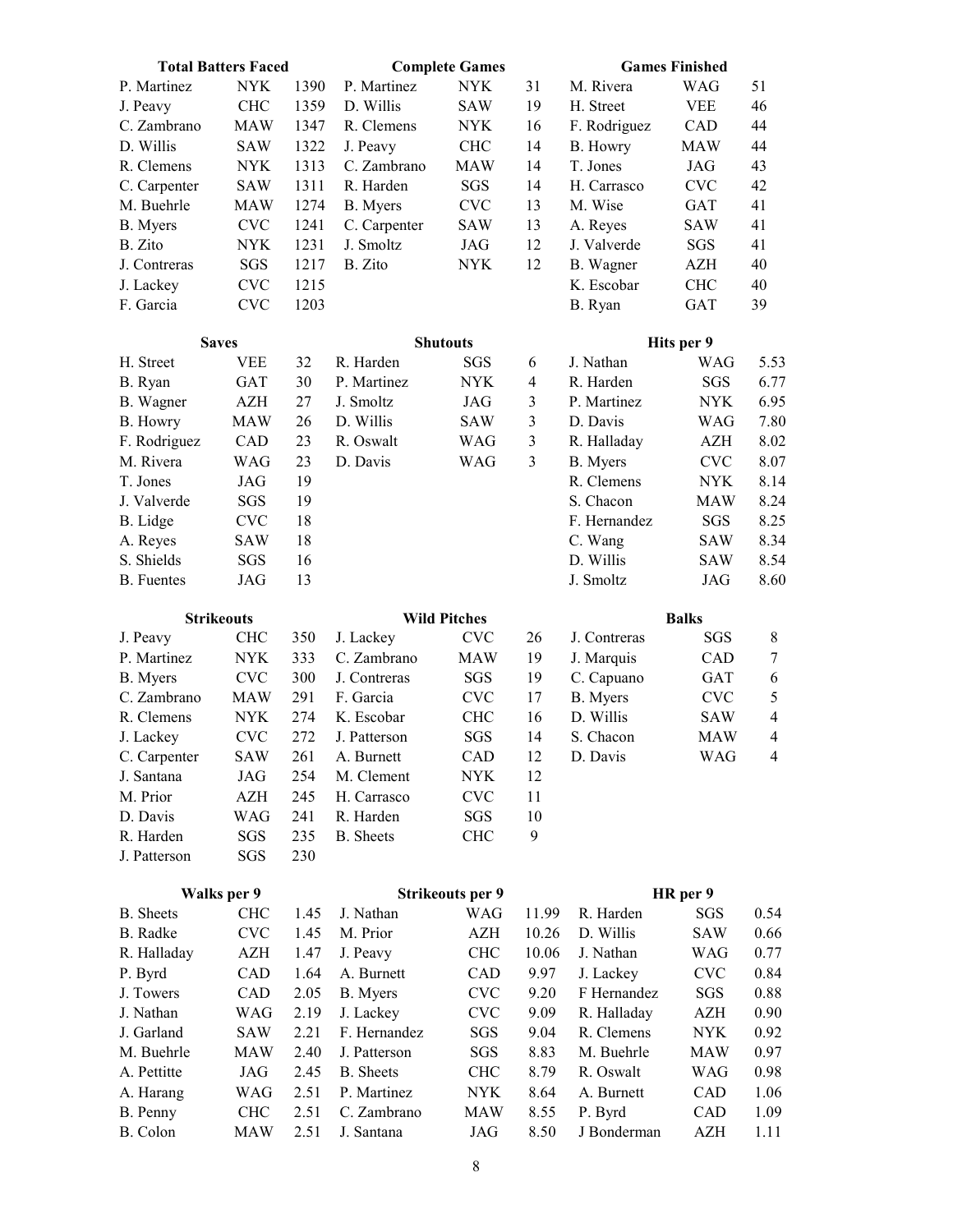| <b>Opponent Batting Average</b> |            |      |              | <b>Left Opponent BA</b> | <b>Right Opponent BA</b> |                             |             |      |  |  |  |
|---------------------------------|------------|------|--------------|-------------------------|--------------------------|-----------------------------|-------------|------|--|--|--|
| J. Nathan                       | WAG        | .174 | R. Harden    | SGS                     | .201                     | J. Nathan                   | WAG         | .143 |  |  |  |
| R. Harden                       | SGS        | .210 | J. Nathan    | WAG                     | .206                     | P. Martinez                 | <b>NYK</b>  | .212 |  |  |  |
| P. Martinez                     | <b>NYK</b> | .212 | S. Chacon    | <b>MAW</b>              | .211                     | R. Harden                   | SGS         | .218 |  |  |  |
| D. Davis                        | WAG        | .229 | P. Martinez  | <b>NYK</b>              | .213                     | D. Davis                    | WAG         | .218 |  |  |  |
| R. Halladay                     | AZH        | .237 | R. Halladay  | AZH                     | .213                     | J. Santana                  | .235<br>JAG |      |  |  |  |
| B. Myers                        | <b>CVC</b> | .238 | F. Hernandez | SGS                     | .222                     | C. Carpenter                | <b>SAW</b>  | .236 |  |  |  |
| R. Clemens                      | <b>NYK</b> | .239 | M. Mulder    | CAD                     | .222                     | C. Wang                     | <b>SAW</b>  | .243 |  |  |  |
| S. Chacon                       | <b>MAW</b> | .242 | R. Clemens   | <b>NYK</b>              | .230                     | B. Myers                    | <b>CVC</b>  | .244 |  |  |  |
| F. Hernandez                    | SGS        | .244 | B. Myers     | <b>CVC</b>              | .232                     | D. Willis                   | <b>SAW</b>  | .244 |  |  |  |
| C. Wang                         | <b>SAW</b> | .246 | R. Tejeda    | <b>VEE</b>              | .234                     | J Bonderman                 | AZH         | .246 |  |  |  |
| D. Willis                       | <b>SAW</b> | .248 | M. Prior     | <b>AZH</b>              | .241                     | C. Zambrano                 | <b>MAW</b>  | .246 |  |  |  |
| J. Santana                      | JAG        | .250 | J. Blanton   | <b>GAT</b>              | .241                     | R. Clemens                  | <b>NYK</b>  | .248 |  |  |  |
|                                 |            |      |              |                         |                          |                             |             |      |  |  |  |
| <b>Walks</b>                    |            |      |              | <b>Run Support</b>      |                          | <b>Strikeout/Walk Ratio</b> |             |      |  |  |  |
| C. Zambrano                     | <b>MAW</b> | 149  | C. Wang      | <b>SAW</b>              | 6.12                     | <b>B.</b> Sheets            | <b>CHC</b>  | 6.05 |  |  |  |
| C. Capuano                      | <b>GAT</b> | 131  | J. Garland   | <b>SAW</b>              | 6.07                     | J. Nathan                   | WAG         | 5.47 |  |  |  |
| D. Davis                        | <b>WAG</b> | 124  | J. Peavy     | <b>CHC</b>              | 5.83                     | R. Halladay                 | AZH         | 4.56 |  |  |  |
| B. Zito                         | <b>NYK</b> | 121  | J. Santana   | JAG                     | 5.83                     | J. Peavy                    | <b>CHC</b>  | 3.43 |  |  |  |
| R. Tejeda                       | <b>VEE</b> | 120  | J. Suppan    | <b>VEE</b>              | 5.81                     | B. Radke                    | <b>CVC</b>  | 3.39 |  |  |  |
| J. Lackey                       | <b>CVC</b> | 118  | M. Mulder    | CAD                     | 5.63                     | J. Santana                  | JAG         | 3.34 |  |  |  |
| J. Contreras                    | SGS        | 116  | J. Smoltz    | JAG                     | 5.55                     | J. Patterson                | SGS         | 3.24 |  |  |  |
| P. Martinez                     | <b>NYK</b> | 109  | J. Contreras | SGS                     | 5.53                     | M. Prior                    | AZH         | 3.06 |  |  |  |
| B. Myers                        | <b>CVC</b> | 107  | D. Haren     | <b>CHC</b>              | 5.45                     | P. Martinez                 | <b>NYK</b>  | 3.06 |  |  |  |
| R. Clemens                      | <b>NYK</b> | 106  | C. Young     | WAG                     | 5.39                     | A. Pettitte                 | JAG         | 3.02 |  |  |  |
| J. Bonderman                    | AZH        | 105  | D. Davis     | WAG                     | 5.37                     | C. Young                    | WAG         | 2.84 |  |  |  |

# Awards Voting

| <b>Player of the Year</b> |      | <b>Pitcher of the Year</b> |     |  |  |  |  |  |  |
|---------------------------|------|----------------------------|-----|--|--|--|--|--|--|
| Derek Lee                 | 413  | Pedro Martinez             | 121 |  |  |  |  |  |  |
| Alex Rodriguez            | 371  | Rich Harden                | 99  |  |  |  |  |  |  |
| David Ortiz               | 196. | Dontrelle Willis           | 45  |  |  |  |  |  |  |
| Albert Pujols             | 127  | Doug Davis                 | 16  |  |  |  |  |  |  |
| Mark Teixeira             | 91   | <b>Huston Street</b>       |     |  |  |  |  |  |  |

# All Stars

| Pos       | 1st Team             | <b>Votes</b> | 2nd Team             | <b>Votes</b> |
|-----------|----------------------|--------------|----------------------|--------------|
| C         | Jorge Posada         | 1,579,470    | Ramon Hernandez      | 1,443,918    |
| 1B        | Derek Lee            | 4,618,347    | David Ortiz          | 3,472,366    |
| 2B        | <b>Brian Roberts</b> | 2,005,353    | Jeff Kent            | 1,870,088    |
| 3B        | Alex Rodriguez       | 3,690,590    | David Wright         | 2,562,856    |
| <b>SS</b> | Miguel Tejada        | 2,043,086    | Michael Young        | 1,954,959    |
| LF        | Jason Bay            | 2,611,024    | Miguel Cabrera       | 2,326,119    |
| <b>CF</b> | <b>Andruw Jones</b>  | 2,009,574    | Jim Edmonds          | 1,397,275    |
| RF        | Vladimir Guerrero    | 2,464,954    | Bobby Abreu          | 1,794,841    |
| P         | Pedro Martinez       | 4,433,613    | Rich Harden          | 3,099,732    |
|           | Dontrelle Willis     | 2,205,503    | <b>Huston Street</b> | 2,153,110    |
|           | Doug Davis           | 2,151,777    | Roy Halladay         | 1,811,894    |
|           | Chien Ming Wang      | 1,753,725    | Roger Clemens        | 1,750,199    |
|           | <b>Brett Myers</b>   | 1,632,653    | John Smoltz          | 1,631,523    |
|           | Jose Valverde        | 1,620,243    | Aaron Fultz          | 1,538,059    |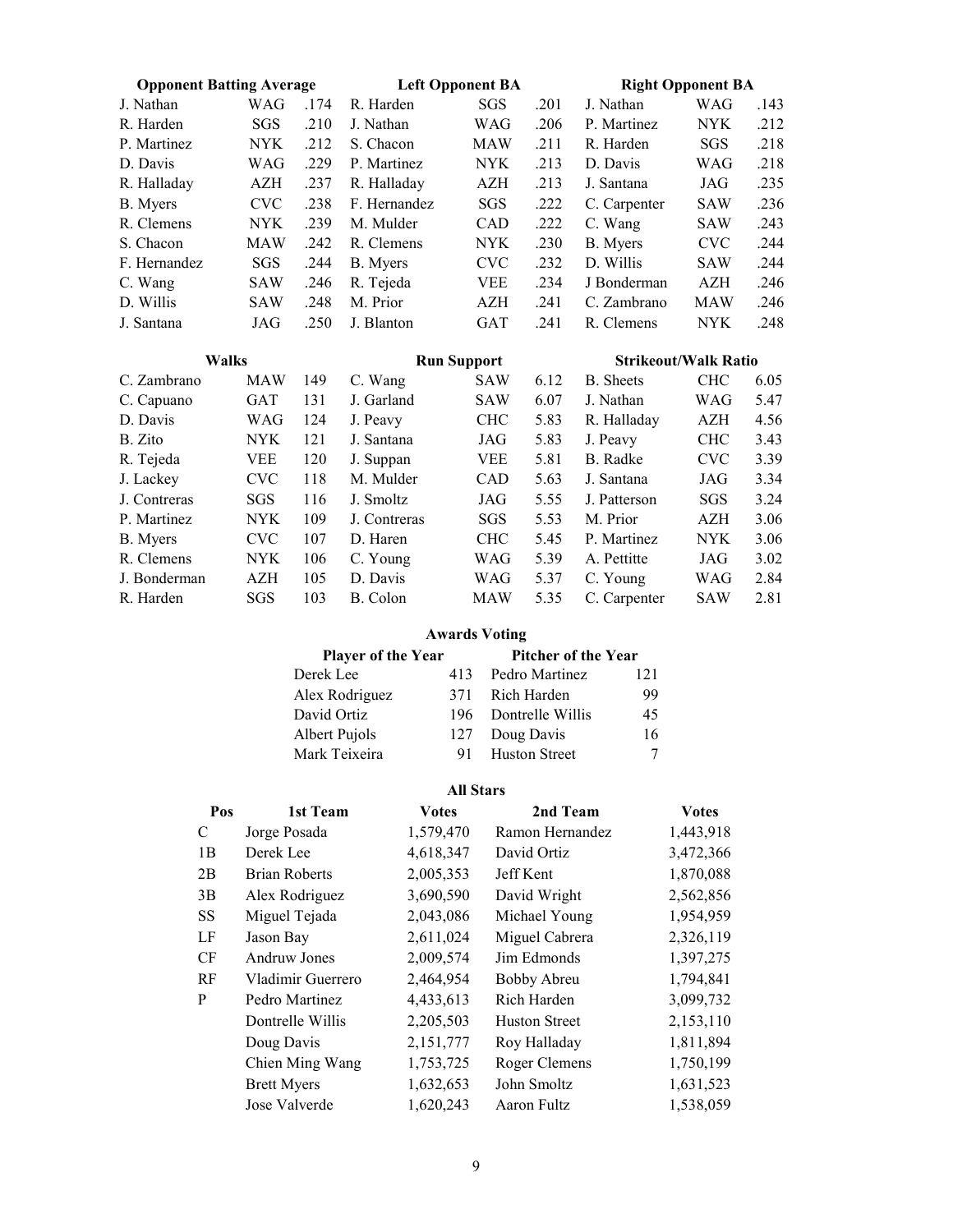# Fireman Relief Award

| <b>Huston Street</b> | 92 |
|----------------------|----|
| B. J. Ryan           | 74 |
| <b>Bobby Howry</b>   | 66 |
| Todd Jones           | 59 |
| Billy Wagner         | 55 |

# 2006 FREE AGENT DRAFT

1 St. George Felix Hernandez 13 St. George Anthony Reyes 2 Galapagos Matt Cain 14 Galapagos Jeff Francoeur 3 Jackson Hole Randy Winn 15 Jackson Hole Aaron Fultz 4 Vernal Huston Street 16 Vernal Jonathan Papelbon 5 Santa Ana Al Reyes 17 Santa Ana Willy Taveras 6 Arizona Ryan Zimmerman 18 Arizona Conor Jackson 7 California Jeremy Hermida 19 California Prince Fielder 8 Washington Chris Young 20 Washington Javier Vazquez 9 Chesapeake J.J. Hardy 21 Chesapeake Zach Duke 10 Cen Valley Robinson Cano 22 Cen Valley Andy Marte 11 Malibu Jonny Gomes 23 Malibu Mark Ellis 12 New York Brian McCann 24 New York Derrick Turnbow

| 25 | St. George   | <b>Curtis Granderson</b> | 37 | St. George   | Ryan Doumit          |
|----|--------------|--------------------------|----|--------------|----------------------|
| 26 | Galapagos    | Scott Baker              | 38 | Galapagos    | Aaron Hill           |
| 27 | Jackson Hole | <b>Edwin Encarnacion</b> | 39 | Jackson Hole | Ervin Santana        |
| 28 | Vernal       | Robinson Tejeda          | 40 | Vernal       | Derek Lowe           |
| 29 | Santa Ana    | Chien Ming Wang          | 41 | Santa Ana    | <b>Austin Kearns</b> |
| 30 | Arizona      | <b>Brandon Medders</b>   | 42 | Arizona      | <b>Hanley Ramir</b>  |
| 31 | California   | Jason Marquis            | 43 | California   | Paul Byrd            |
| 32 | Washington   | <b>Kyle Davies</b>       | 44 | California   | <b>Bill Hall</b>     |
| 33 | Chesapeake   | Dan Johnson              | 45 | Chesapeake   | <b>Arthur Rhodes</b> |
| 34 | Cen Valley   | Tadahito Iguchi          | 46 | Cen Valley   | <b>Hector Carras</b> |
| 35 | Malibu       | Bobby Jenks              | 47 | Malibu       | <b>Rick Helling</b>  |
| 36 | Chesapeake   | <b>Brandon McCarthy</b>  | 48 | New York     | Mike Jacobs          |
|    |              |                          |    |              |                      |

# Round 5 Pick Round 6 Pick

49 St. George John Buck 61 St. George David Bell 50 Galapagos Ryan Langerhans 62 Galapagos Chad Orvella 51 Jackson Hole Mike Cameron 63 Jackson Hole Emil Brown 52 Vernal Mike Redmond 64 Vernal Reed Johnson 53 Santa Ana Clay Hensley 65 Santa Ana Jose Castillo 54 Arizona Chris Burke 66 Arizona Jorge Sosa 55 California Josh Towers 67 California Matt Murton 56 Washington Adam LaRoche 68 Washington Chris Duffy 57 Chesapeake Paul Maholm 69 Chesapeake Francisco Liriano 58 Cen Valley Brad Thompson 70 Cen Valley Scott Eyre 59 Malibu Brad Eldred 71 Malibu Mark Buerhle 60 New York Brian N. Anderson 72 New York Jose Capellan

- Round 1 Pick Round 2 Pick
	-

# Round 3 Pick Round 4 Pick

38 Galapagos Aaron Hill n 39 Jackson Hole Ervin Santana 40 Vernal Derek Lowe 41 Santa Ana Austin Kearns 42 Arizona Hanley Ramirez 43 California Paul Byrd 45 Chesapeake Arthur Rhodes 46 Cen Valley Hector Carrasco 47 Malibu Rick Helling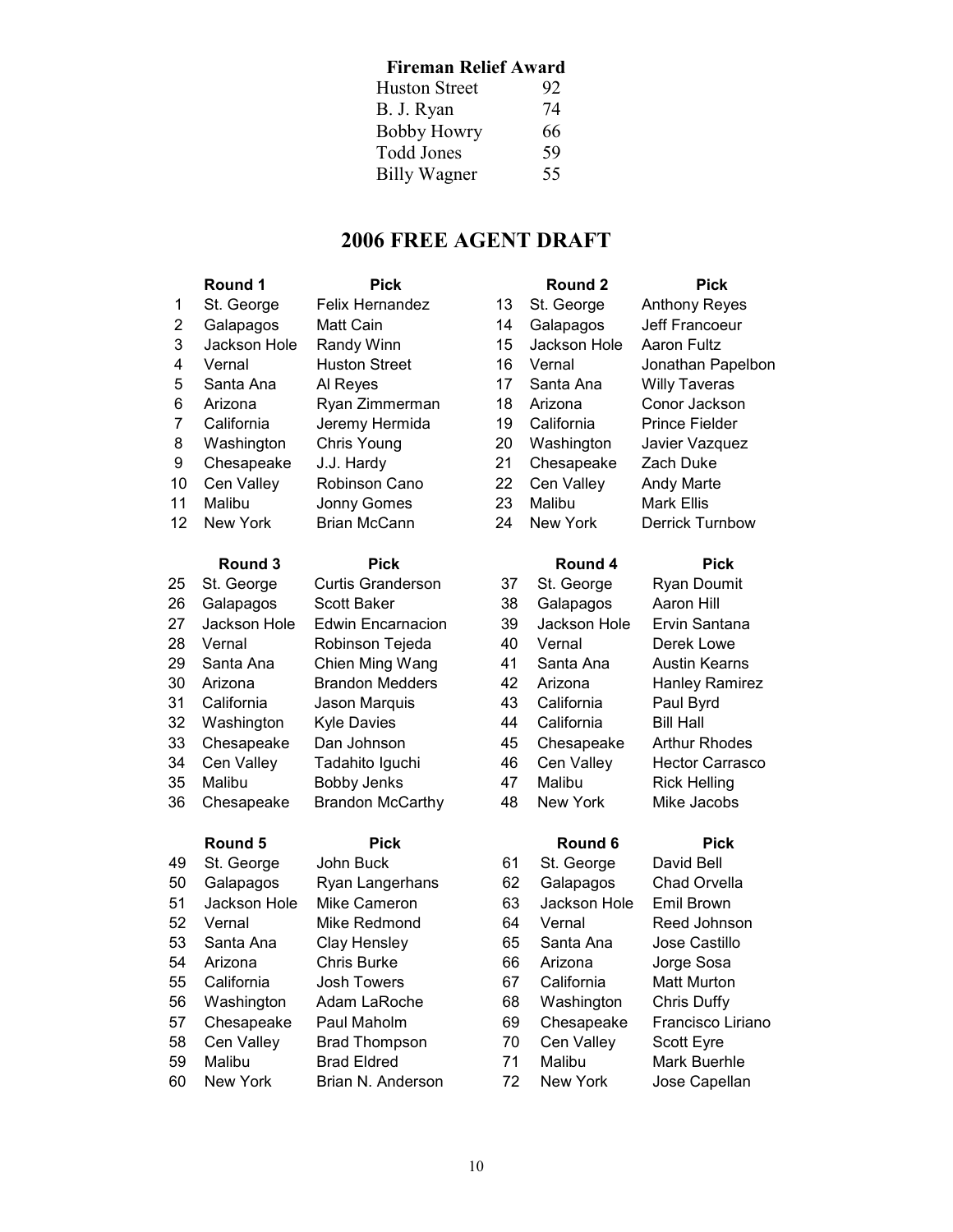|    | Round 7      | <b>Pick</b>             |    | Round 8      | <b>Pick</b>       |
|----|--------------|-------------------------|----|--------------|-------------------|
| 73 | St. George   | Will Ohman              | 85 | St. George   | Adam Evere        |
| 74 | Galapagos    | Antonio Perez           | 86 | Galapagos    | Ryan Garko        |
| 75 | Jackson Hole | Lance Niekro            | 87 | Jackson Hole | Aaron Small       |
| 76 | Vernal       | Chris Spurling          | 88 | Vernal       | Humberto Co       |
| 77 | Santa Ana    | Kelly Johnson           | 89 | Santa Ana    | Hayden Pen        |
| 78 | Arizona      | <b>Justin Verlander</b> | 90 | Arizona      | Rafael Betar      |
| 79 | California   | Jeremy Accardo          | 91 | California   | Rich Aurilia      |
| 80 | Washington   | Jeff Mathis             | 92 | Cen Valley   | <b>Brad Ausmu</b> |
| 81 | Chesapeake   | Jay Gibbons             | 93 | Chesapeake   | Jason Bartle      |
| 82 | Cen Valley   | Kelly Shoppach          | 94 | Cen Valley   | Kenny Loftor      |
| 83 | Malibu       | A.J. Pierzynski         | 95 | Malibu       | Carlos Pena       |
| 84 | New York     | <b>Dustin Nippert</b>   | 96 | New York     | Brandon Wa        |

- 86 Galapagos Ryan Garko 87 Jackson Hole Aaron Small 88 Vernal Humberto Cota 89 Santa Ana Hayden Penn 78 Arizona Justin Verlander 90 Arizona Rafael Betancourt o 91 California Rich Aurilia 92 Cen Valley Brad Ausmus 93 Chesapeake Jason Bartlett 94 Cen Valley Kenny Lofton 95 Malibu Carlos Pena
- 85 St. George Adam Everett 96 New York Brandon Watson

# 2006 FREE AGENT DRAFT BY TEAM

Ryan Zimmerman Jeremy Hermida Robinson Cano J.J. Hardy Conor Jackson **Prince Fielder** Andy Marte **Zach Duke** Brandon Medders Jason Marquis Tadahito Iguchi Dan Johnson Hanley Ramirez **Paul Byrd** Hector Carrasco Brandon McCarthy Chris Burke **Bill Hall** Brad Thompson Arthur Rhodes Jorge Sosa Josh Towers Scott Eyre Paul Maholm Justin Verlander Matt Murton Kelly Shoppach Francisco Liriano Rafael Betancourt Jeremy Accardo Brad Ausmus Jay Gibbons

# Galapagos **Jackson** Malibu New York

- 
- Matt Cain **Randy Winn** Jonny Gomes Brian McCann Jeff Francoeur **Aaron Fultz** Mark Ellis **Derrick Turnbow** Scott Baker Edwin Encarnacion Bobby Jenks Mike Jacobs Aaron Hill **Ervin Santana** Rick Helling Brian N. Anderson Ryan Langerhans Mike Cameron Brad Eldred Jose Capellan Chad Orvella **Emil Brown** Mark Buehrle Dustin Nippert Antonio Perez Lance Niekro A.J. Pierzynski Brandon Watson Ryan Garko **Aaron Small** Carlos Pena

Al Reyes Felix Hernandez Huston Street Chris Young Willy Taveras **Anthony Reyes** Jonathan Papelbon Javier Vazquez Chien Ming Wang Curtis Granderson Robinson Tejeda Kyle Davies Austin Kearns Ryan Doumit Derek Lowe Adam LaRoche Clay Hensley John Buck Mike Redmond Chris Duffy Jose Castillo David Bell Reed Johnson Jeff Mathis Kelly Johnson Will Ohman Chris Spurling Hayden Penn **Adam Everett** Humberto Cota

# Rich Aurilia **Kenny Lofton** Jason Bartlett

- 
- 

# Arizona California Central Valley Chesapeake

## Santa Ana St. George **Vernal Washington**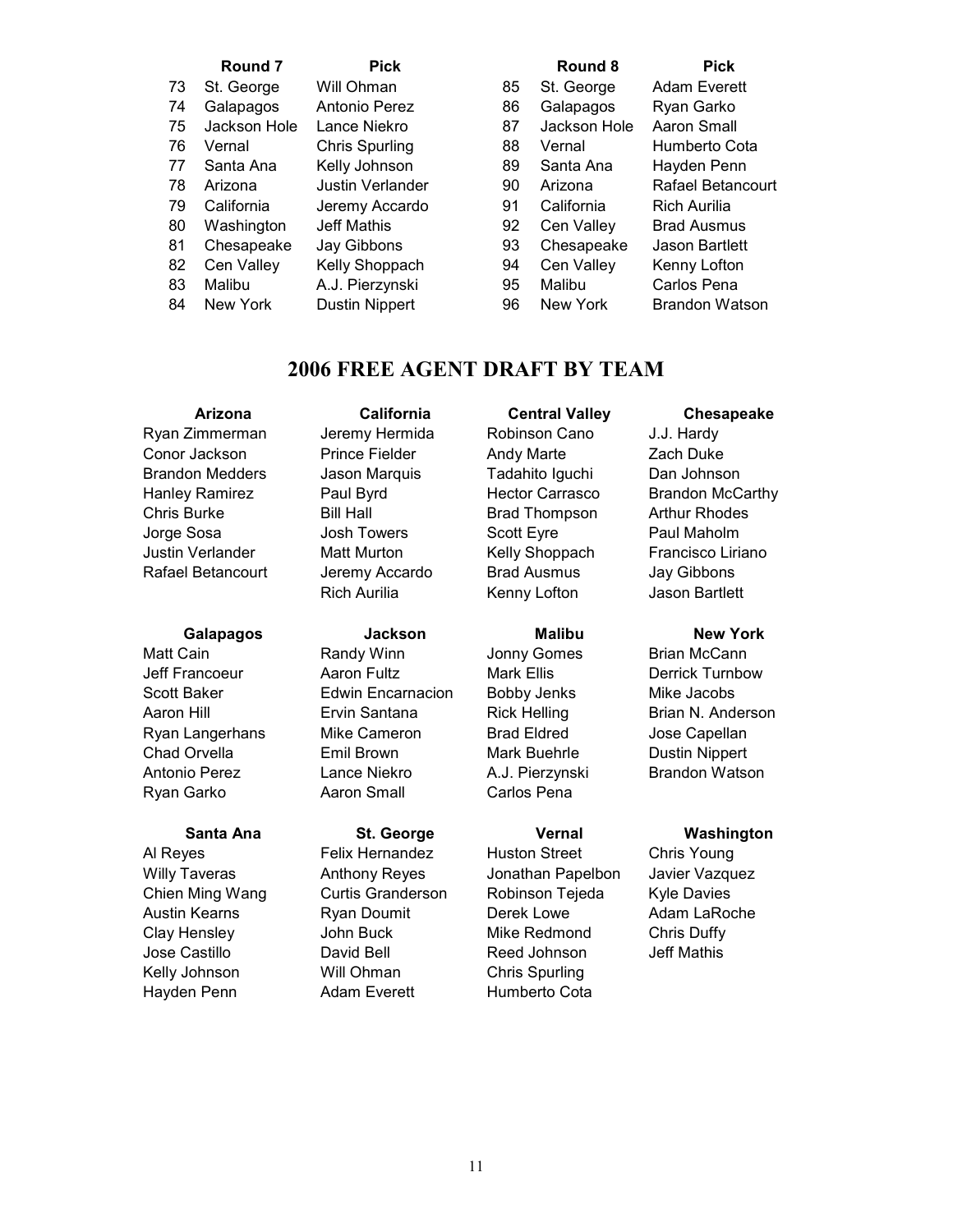# SUPPLEMENTAL DRAFT MARCH 25, 2006

|   | <b>1st Round</b> | <b>Pick</b>            | Cut                   |
|---|------------------|------------------------|-----------------------|
| 1 | Jackson Hole     | <b>Rudy Seanez</b>     | Chris Hammond         |
| 2 | Santa Ana        | Jose Cruz, Jr.         | Danys Baez            |
| 3 | Malibu           | Dave Roberts           | <b>Bronson Arroyo</b> |
|   |                  | <b>Pick</b>            | Cut                   |
|   | 2nd Round        |                        |                       |
| 1 | Jackson Hole     | <b>Brian Fuentes</b>   | Lew Ford              |
| 2 | Santa Ana        | <b>Ambiorix Burgos</b> | Jayson Werth          |
| 3 | Malibu           | Jason Vargas           | Hee Seop Choi         |
|   |                  |                        |                       |
|   | 3rd Round        | <b>Pick</b>            | Cut                   |
|   | Jackson Hole     | Yuniesky Betancourt    | Miguel Batista        |

2 Santa Ana PASS 3 Malibu PASS

# SUPPLEMENTAL DRAFT JUNE 24, 2006

|                | <b>1st Round</b>      | <b>Pick</b>           | Cut                   |                | 2nd Round             | <b>Pick</b>        | Cut                    |
|----------------|-----------------------|-----------------------|-----------------------|----------------|-----------------------|--------------------|------------------------|
| 1              | California            | Bronson Arroyo        | Jeff Weaver           | 1              | California            | Ryan Dempster      | Luis Matos             |
| 2              | Vernal                | Cory Sullivan         | Jason Davis           | 2              | Vernal                | <b>PASS</b>        |                        |
| 3              | Chesapeake            | <b>Chad Qualls</b>    | <b>Jason Bartlett</b> | 3              | Chesapeake            | Rbrto Hernandez    | <b>Ricky Bottalico</b> |
| 4              | Galapagos             | Joaquin Benoit        | Edwin Jackson         | 4              | Galapagos             | <b>PASS</b>        |                        |
| 5              | Arizona               | Mark Derosa           | Laynce Nix            | 5              | Arizona               | <b>Eric Byrnes</b> | Jeff Bagwell           |
| 6              | Malibu                | Aaron Cook            | <b>Brad Eldred</b>    | 6              | Malibu                | Willy Aybar        | <b>Kelly Stinnett</b>  |
| 7              | <b>Central Valley</b> | <b>Freddy Sanchez</b> | Sammy Sosa            | 7              | <b>Central Valley</b> | Xavier Nady        | Rafael Palmeiro        |
| 8              | Santa Ana             | Reggie Sanders        | Kelly Johnson         | 8              | Santa Ana             | Casey Blake        | Preston Wilson         |
| 9              | St. George            | Chris Ray             | <b>Keith Foulke</b>   | 9              | St. George            | Dave Ross          | Koyie Hill             |
| 10             | Jackson Hole          | <b>Marcus Thames</b>  | Marlon Byrd           | 10             | Jackson Hole          | Jeff Conine        | Vicente Padilla        |
| 11             | New York              | <b>PASS</b>           |                       |                |                       |                    |                        |
| 12             | Washington            | <b>PASS</b>           |                       |                |                       |                    |                        |
|                | 3rd Round             | <b>Pick</b>           | Cut                   |                | 4th Round             | <b>Pick</b>        | Cut                    |
| 1              | California            | <b>PASS</b>           |                       | 1              | Arizona               | <b>PASS</b>        |                        |
| $\overline{2}$ | Chesapeake            | <b>PASS</b>           |                       | $\overline{2}$ | <b>Central Valley</b> | <b>Todd Coffey</b> | Josh Fogg              |
| 3              | Arizona               | lan Snell             | <b>Brad Halsey</b>    | 3              | Santa Ana             | <b>PASS</b>        |                        |
| 4              | Malibu                | <b>PASS</b>           |                       | 4              | St. George            | J.J. Putz          | Luis Terrero           |
| 5              | <b>Central Valley</b> | <b>Tom Glavine</b>    | Vinny Castilla        | 5              | Jackson Hole          | <b>PASS</b>        |                        |
| 6              | Santa Ana             | Greg Zaun             | Rod Barajas           |                |                       |                    |                        |
| 7              | St. George            | Kameron Loe           | <b>Junior Spivey</b>  |                |                       |                    |                        |
| 8              | Jackson Hole          | Jeff Cirillo          | Nook Logan            |                |                       |                    |                        |
|                | 5th Round             | <b>Pick</b>           | Cut                   |                | 6th Round             | <b>Pick</b>        | Cut                    |
| 1              | <b>Central Valley</b> | <b>Scott Procter</b>  | <b>Travis Harper</b>  | 1              | <b>Central Valley</b> | Joe Crede          | Al Leiter              |
| $\overline{2}$ | St. George            | Gary Majewski         | Ed Guardado           | $\overline{2}$ | St. George            | <b>PASS</b>        |                        |
|                | <b>7th Round</b>      | <b>Pick</b>           | Cut                   |                | 8th Round             | <b>Pick</b>        | Cut                    |
| 1              | <b>Central Valley</b> | Pablo Ozuna           | <b>Steve Trachsel</b> | 1              | <b>Central Valley</b> | <b>PASS</b>        |                        |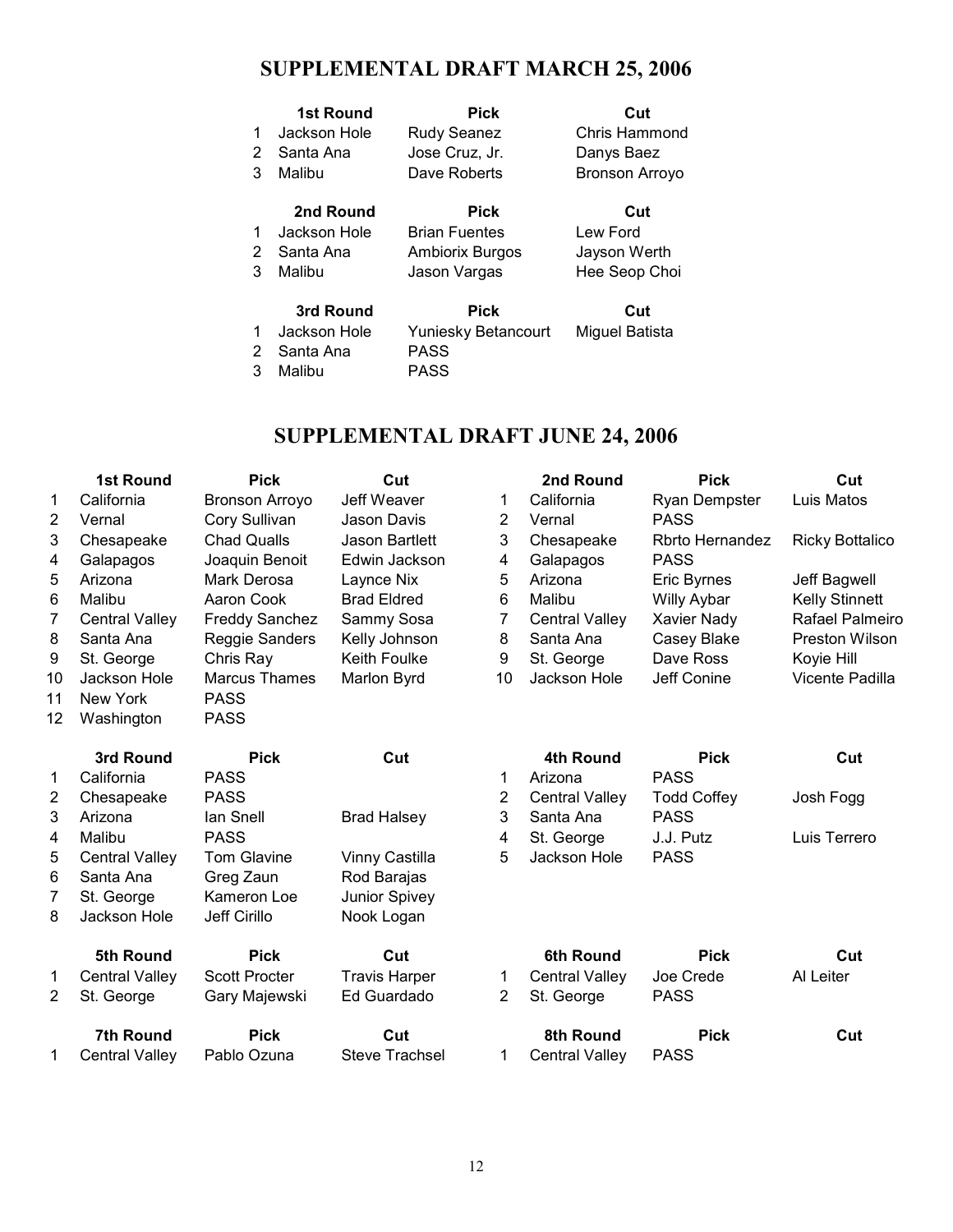# SUPPLEMENTAL DRAFT AUGUST 26, 2006

|                | <b>1st Round</b> | <b>Pick</b>             | Cut                     |   | 2nd Round    | <b>Pick</b>          | Cut                   |
|----------------|------------------|-------------------------|-------------------------|---|--------------|----------------------|-----------------------|
| 1              | California       | Matt Diaz               | Dustan Mohr             |   | Galapagos    | Josh Bard            | <b>ORS</b>            |
| 2              | Vernal           | <b>Adrian Gonzalez</b>  | <b>Brian Shouse</b>     | 2 | Vernal       | Nick Punto           | <b>Chris Spurling</b> |
| 3              | Chesapeake       | Jason Bartlett          | Jose Guillen            | 3 | Chesapeake   | Frnndo Rodney        | Casey Kotchman        |
| 4              | Arizona          | Mark Teahen             | Joel Piniero            | 4 | Arizona      | Jose Valentin        | Neifi Perez           |
| 5              | Galapagos        | Maicer Izturis          | Aaron Hill              | 5 | Galapagos    | Russ Springer        | Chad Orvella          |
| 6              | Central Valley   | <b>PASS</b>             |                         | 6 | Malibu       | Tomo Ohka            | Salomon Torres        |
| 7              | Malibu           | <b>Jeff Francis</b>     | Carlos Pena             |   | St. George   | <b>Brad Hennesey</b> | <b>ORS</b>            |
| 8              | St. George       | Luke Scott              | <b>Tim Wakefield</b>    | 8 | Jackson Hole | Preston Wilson       | Gil Meche             |
| 9              | Jackson Hole     | John Maine              | <b>Aaron Small</b>      | 9 | Santa Ana    | Gerald Laird         | Zack Greinke          |
| 10             | Santa Ana        | Eric Hinske             | Livan Hernandez         |   |              |                      |                       |
|                | 3rd Round        | <b>Pick</b>             | Cut                     |   | 4th Round    | <b>Pick</b>          | Cut                   |
| 1              | Galapagos        | Jamie Walker            | Ryan Langerhans         |   | Chesapeake   | <b>PASS</b>          |                       |
| $\overline{2}$ | Vernal           | <b>PASS</b>             |                         | 2 | Arizona      | Juan Cruz            | J.C. Romero           |
| 3              | Chesapeake       | Scott Hatteberg         | Alex Cintron            | 3 | Malibu       | Mike Lamb            | Esteban Loiaza        |
| 4              | Arizona          | Ryan Shealy             | Mike Wood               | 4 | St. George   | <b>PASS</b>          |                       |
| 5              | Galapagos        | <b>PASS</b>             |                         | 5 | Santa Ana    | <b>PASS</b>          |                       |
| 6              | Malibu           | Jamey Carroll           | <b>Brendan Donnelly</b> |   |              |                      |                       |
| 7              | St. George       | <b>Yorvit Torrealba</b> | <b>Adam Everett</b>     |   | 5th Round    | <b>Pick</b>          | Cut                   |
| 8              | Jackson Hole     | <b>PASS</b>             |                         |   | Arizona      | <b>PASS</b>          |                       |
| 9              | Santa Ana        | Gabe Gross              | Hayden Penn             | 2 | Malibu       | Mike Morse           | Jason Vargas          |

# 2006 OFFICIAL TRADES

# January 7, 2006

St. George trades B. J. Ryan to Galapagos for Orlando Hudson

# August 24, 2006

St. George trades Kris Benson to New York for their 8<sup>th</sup> round pick in the 2007 Free Agent Draft.

# August 26, 2006

Galapagos trades Miguel Olivo to California for their 2<sup>nd</sup> round and later picks in the August 26 Supplemental draft.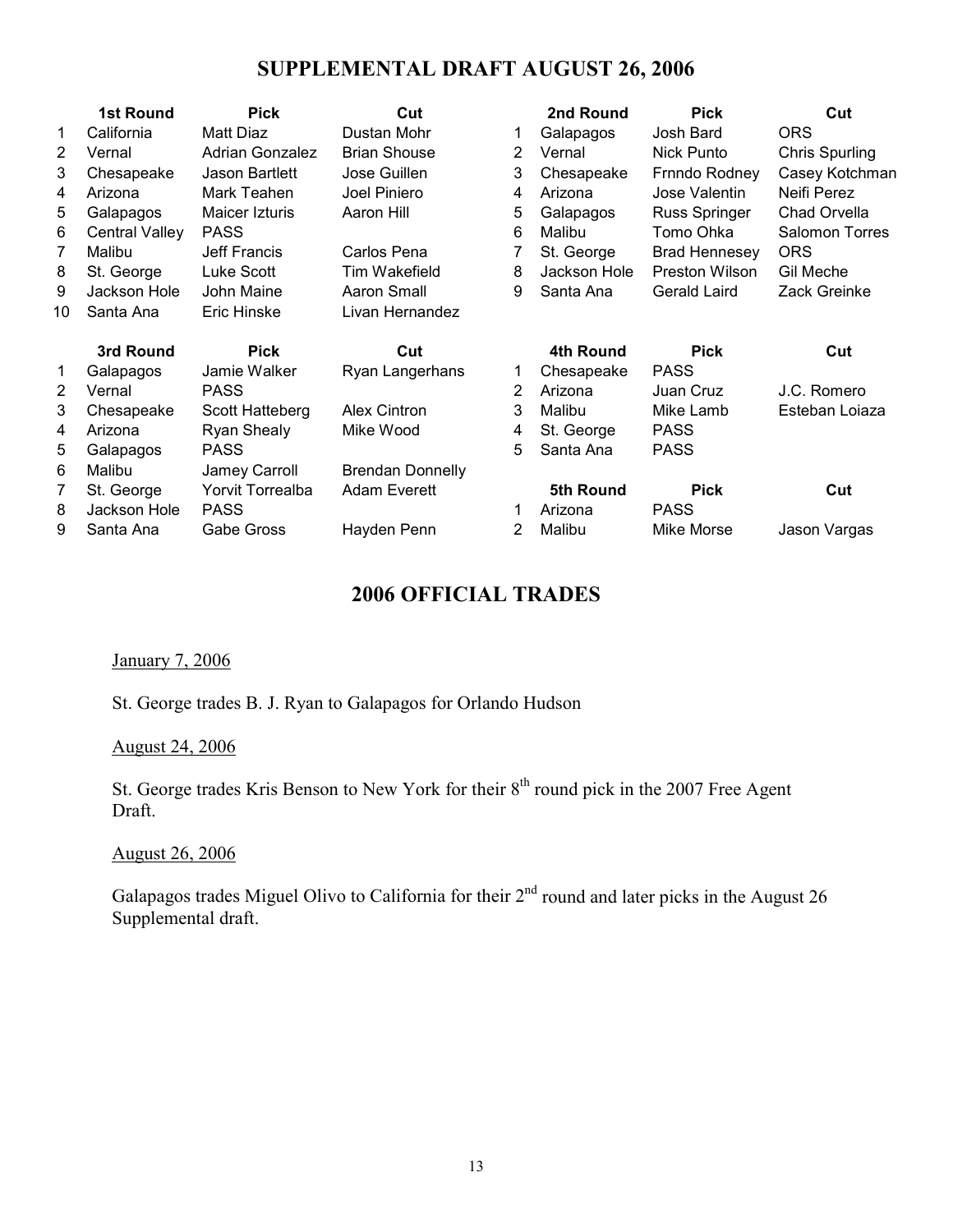# INDIVIDUAL BATTING STATISTICS (BY ALPHA)

| CHC<br>162<br>5<br><b>Bobby Abreu</b><br>.281<br>.394<br>451<br>.844<br>608<br>100<br>171<br>20<br>76<br>107<br>161<br>9<br>0<br>10<br>12<br>41<br>1<br>4<br>1<br>1<br>$\overline{c}$<br><b>NYK</b><br>.182<br>.438<br>.455<br>.892<br>7<br>1<br>0<br>0<br>1<br>2<br>0<br>0<br>1<br>0<br>0<br>11<br>4<br>1<br>1<br>0<br>0<br>Russ Adams<br>5<br>$\overline{c}$<br>Moises Alou<br>SAW<br>.280<br>372<br>423<br>.795<br>139<br>492<br>79<br>138<br>16<br>6<br>14<br>70<br>68<br>63<br>0<br>0<br>12<br>0<br>0<br>8<br>0<br>0<br>0<br>0<br>0<br>0<br>0<br>0<br>$\mathbf 0$<br><b>NYK</b><br>.000<br>1<br>0<br>0<br>0<br>0<br>0<br>0<br>0<br>0<br><b>Brian Anderson</b><br>----<br>----<br>----<br>.462<br>31<br>71<br>13<br>3<br>5<br>$\mathbf{1}$<br>0<br>0<br>0<br>$\mathbf 0$<br><b>AZH</b><br>.183<br>.194<br>268<br>5<br>0<br>1<br>17<br>0<br>1<br>1<br>0<br>Garret Anderson<br>$\mathbf 0$<br>0<br><b>SAW</b><br>1.000<br>1.000<br>2.000<br>$\mathbf{1}$<br>0<br>0<br>0<br>0<br>0<br>0<br>0<br>0<br>0<br>0<br>0<br>$\mathbf 0$<br>1.000<br>1<br>$\mathbf 1$<br>1<br><b>Garrett Atkins</b><br>5<br>6<br>5<br>$\overline{2}$<br>3<br>170<br>25<br>49<br>18<br>26<br>0<br>$\overline{2}$<br>CAD<br>353<br>53<br>17<br>0<br>0<br>$\mathbf 0$<br><b>Rich Aurilia</b><br>.288<br>447<br>.800<br>1<br>$\overline{c}$<br>3<br>$\overline{2}$<br><b>CVC</b><br>.240<br>.308<br>297<br>.604<br>317<br>33<br>76<br>15<br>0<br>30<br>28<br>54<br>12<br>$\mathbf{1}$<br>9<br>115<br>1<br>4<br>1<br><b>Brad Ausmus</b><br><b>MAW</b><br>.273<br>.453<br>382<br>835<br>55<br>14<br>15<br>6<br>0<br>0<br>6<br>15<br>8<br>4<br>0<br>0<br>1<br>0<br><b>Willy Aybar</b><br>19<br>1<br>1<br>1<br><b>AZH</b><br>.000<br>.000<br>.000<br>.000<br>1<br>0<br>$\mathbf 0$<br>0<br>0<br>0<br>0<br>0<br>0<br>0<br>0<br>0<br>0<br>0<br>0<br>0<br>$\mathbf 0$<br>Jeff Bagwell<br>1<br>2<br>5<br>0<br>$\overline{c}$<br>$\overline{7}$<br>$\overline{c}$<br>0<br>.472<br>34<br>0<br>1<br>4<br>0<br>0<br>1<br>0<br>0<br>$\mathbf 0$<br>SAW<br>237<br>.235<br>15<br>Rod Barajas<br>.147<br>.000<br>1<br>0<br>0<br>$\mathbf 0$<br>0<br>0<br>0<br>0<br>0<br>0<br>0<br>0<br>0<br>0<br>0<br>0<br>$\mathbf 0$<br>Josh Bard<br>GAT<br>1<br>$---$<br>$---$<br>----<br>5<br>$\overline{7}$<br>0<br>5<br><b>JAG</b><br>.268<br>.294<br>365<br>.658<br>118<br>299<br>38<br>80<br>10<br>2<br>35<br>9<br>36<br>$\overline{2}$<br>3<br>15<br>$\mathbf 0$<br><b>Clint Barmes</b><br>1<br>8<br>2<br>5<br><b>Michael Barrett</b><br>CHC<br>320<br>424<br>.602<br>1.025<br>41<br>128<br>19<br>41<br>12<br>0<br>25<br>23<br>22<br>0<br>0<br>0<br>0<br>6<br>0<br>5<br>9<br>$\overline{c}$<br>3<br>CHC<br>474<br>.565<br>.579<br>6<br>19<br>0<br>0<br>4<br>4<br>0<br>0<br>0<br>0<br>0<br>0<br>0<br>$\mathbf 0$<br>Jason Bartlett<br>1.144<br>CHC<br>.599<br>162<br>43<br>5<br>9<br>2<br>7<br>17<br>8<br>11<br>Jason Bay<br>.309<br>385<br>.984<br>608<br>115<br>188<br>41<br>115<br>73<br>149<br>1<br>7<br>$\overline{7}$<br>$\overline{7}$<br>.291<br>.321<br>557<br>.878<br>52<br>158<br>24<br>18<br>$\mathbf 0$<br>8<br>28<br>21<br>0<br>0<br>0<br>3<br>$\overline{2}$<br>David Bell<br>SGS<br>46<br>1<br>0<br>$\overline{c}$<br><b>JAG</b><br>.235<br>33<br>3<br>$\overline{7}$<br>7<br>0<br>$\overline{2}$<br>0<br>0<br>0<br>$\mathbf 0$<br>Rafael Belliard<br>.212<br>424<br>.660<br>18<br>1<br>0<br>4<br>1<br>0<br>1<br>127<br><b>AZH</b><br>229<br>.290<br>363<br>157<br>584<br>69<br>134<br>33<br>3<br>3<br>8<br>3<br>13<br>9<br>8<br>8<br>653<br>13<br>46<br>47<br>1<br>Carlos Beltran<br>6<br>4<br>9<br>0<br>5<br>0<br><b>MAW</b><br>.152<br>.152<br>435<br>587<br>75<br>46<br>7<br>$\mathbf{1}$<br>0<br>10<br>$\mathbf 0$<br>0<br>0<br>0<br>3<br>$\mathbf 0$<br><b>Adrian Beltre</b><br>21<br>$\overline{2}$<br><b>AZH</b><br>.279<br>.389<br>475<br>.864<br>74<br>148<br>37<br>$\overline{c}$<br>21<br>84<br>87<br>90<br>9<br>0<br>4<br>3<br>0<br>147<br>530<br>4<br>Lance Berkman<br>5<br>5<br>0<br>3<br>$\overline{c}$<br>5<br>.266<br>.330<br>371<br>.701<br>132<br>237<br>28<br>63<br>15<br>0<br>18<br>18<br>29<br>9<br>Yuniesky Betancourt<br>JAG<br>1<br>1<br>3<br>5<br>.425<br>126<br>25<br>9<br>42<br>33<br>118<br>$\mathbf 0$<br>17<br>0<br>12<br>4<br><b>NYK</b><br>.315<br>359<br>.784<br>473<br>63<br>149<br>1<br>1<br><b>Wilson Betemit</b><br>$\overline{2}$<br>5<br>$\overline{c}$<br>0<br>0<br>0<br>.200<br>.429<br>.200<br>.629<br>1<br>$\mathbf{1}$<br>0<br>$\mathbf 0$<br>0<br>0<br>0<br>$\mathbf 0$<br>SAW<br>$\mathbf{1}$<br>0<br>1<br>1<br>Casey Blake<br>$\overline{7}$<br>3<br>.291<br>.358<br>23<br>$\mathbf 0$<br>24<br>0<br><b>Hank Blalock</b><br>WAG<br>.232<br>.648<br>141<br>492<br>52<br>0<br>13<br>55<br>42<br>108<br>$\mathbf{1}$<br>10<br>0<br>114<br>5<br>.239<br>.308<br>.565<br>.873<br>36<br>46<br>8<br>11<br>3<br>0<br>4<br>10<br>0<br>0<br>$\mathbf{1}$<br>0<br>0<br>0<br><b>Barry Bonds</b><br><b>WAG</b><br>16<br>1<br>1<br>.727<br>$\overline{2}$<br>$\overline{2}$<br>GAT<br>.233<br>.292<br>435<br>134<br>485<br>113<br>20<br>3<br>24<br>68<br>37<br>93<br>4<br>0<br>0<br>18<br><b>Milton Bradley</b><br>61<br>4<br>1<br>.324<br>22<br>5<br>5<br>21<br>0<br>2<br><b>SAW</b><br>.452<br>.618<br>1.070<br>36<br>68<br>0<br>10<br>16<br>0<br>0<br>0<br>0<br>0<br>0<br>Russ Branyan<br>10<br><b>VEE</b><br>9<br>20<br>0<br>1<br>0<br>0<br>0<br>0<br>0<br>0<br>0<br>0<br>0<br>$\mathbf 0$<br><b>Brian Broussard</b><br>.050<br>050<br>.050<br>.100<br>0<br>4<br>0<br>1<br>.722<br>25<br>5<br>4<br>0<br>$\overline{c}$<br>2<br>.248<br>.306<br>42<br>101<br>9<br>0<br>13<br>8<br>19<br>0<br>2<br>JAG<br>.416<br>$\mathbf 1$<br>1<br>$\mathbf{1}$<br>Emil Brown<br>SGS<br>.219<br>.304<br>524<br>345<br>27<br>66<br>18<br>$\overline{7}$<br>20<br>8<br>5<br>8<br>0<br>9<br>0<br>$\overline{c}$<br>.191<br>98<br>0<br>93<br>0<br>1<br>John Buck<br>$\overline{7}$<br>78<br>$\overline{c}$<br>$\overline{c}$<br>0<br>3<br>$\overline{c}$<br>3<br><b>AZH</b><br>.179<br>.253<br>.333<br>.586<br>50<br>20<br>14<br>4<br>6<br>18<br>$\mathbf 1$<br>0<br>$\mathbf{1}$<br>1<br><b>Chris Burke</b><br>0<br>0<br><b>AZH</b><br>.259<br>362<br>424<br>.786<br>157<br>583<br>69<br>151<br>30<br>0<br>22<br>73<br>94<br>169<br>$\mathbf{1}$<br>0<br>18<br>0<br><b>Pat Burrell</b><br>6<br>1<br><b>JAG</b><br>0<br>0<br>0<br>0<br>0<br>1.000<br>1.000<br>1.000<br>2.000<br>$\mathbf{1}$<br>0<br>1<br>0<br>0<br>1<br>0<br>0<br>0<br>0<br>0<br>0<br>Marlon Byrd<br>1<br>20<br>$\overline{c}$<br>0<br>0<br>$\overline{c}$<br>6<br>$\overline{c}$<br><b>AZH</b><br>.100<br>.182<br>.100<br>.282<br>14<br>4<br>0<br>$\mathbf 0$<br>0<br>0<br>$\mathbf{1}$<br>0<br>0<br>$\mathbf 0$<br><b>Eric Byrnes</b><br>1<br>3<br><b>AZH</b><br>.309<br>.357<br>.543<br>.901<br>158<br>87<br>199<br>46<br>3<br>33<br>117<br>50<br>164<br>3<br>0<br>12<br>1<br>1<br>6<br>8<br>644<br>Miguel Cabrera<br>.296<br>28<br>0<br>0<br>3<br>2<br>0<br><b>CVC</b><br>.224<br>290<br>.586<br>41<br>9<br>$\mathbf 0$<br>11<br>12<br>0<br>Orlando Cabrera<br>125<br>14<br>10<br>$\mathbf 1$<br>1<br>1<br>Mike Cameron<br>.234<br>.317<br>.765<br>99<br>25<br>2<br><b>JAG</b><br>.448<br>30<br>34<br>5<br>8<br>17<br>2<br>5<br>3<br>1<br>145<br>41<br>0<br>1<br>1<br>1<br>2<br><b>CVC</b><br>.289<br>.308<br>.456<br>129<br>61<br>36<br>5<br>13<br>57<br>13<br>76<br>1<br>8<br>1<br>3<br>10<br>0<br>Robinson Cano<br>.764<br>509<br>147<br>11<br>CHC<br>151<br>37<br>28<br>11<br>97<br>26<br>2<br>0<br>16<br>.253<br>.285<br>.471<br>.756<br>565<br>66<br>143<br>1<br>77<br>14<br>0<br>1<br>0<br>Jorge Cantu<br>.250<br>.000<br>.250<br>2<br>3<br>0<br>Jamey Carroll<br><b>MAW</b><br>.000<br>0<br>0<br>0<br>0<br>0<br>$\mathbf{1}$<br>0<br>0<br>0<br>0<br>0<br>0<br>0<br>0<br>1<br>6<br>SAW<br>.291<br>.359<br>.411<br>.770<br>63<br>151<br>25<br>44<br>0<br>16<br>20<br>0<br>0<br>0<br>3<br>2<br>0<br>0<br>Sean Casey<br>4<br>17<br>1<br><b>CVC</b><br>Vinny Castilla<br>.000<br>.000<br>.000<br>.000<br>2<br>0<br>0<br>0<br>0<br>0<br>0<br>0<br>0<br>1<br>0<br>0<br>0<br>0<br>0<br>1<br>0<br>0<br>Jose Castillo<br>SAW<br>.000<br>1<br>0<br>0<br>0<br>0<br>0<br>0<br>0<br>0<br>0<br>0<br>0<br>0<br>0<br>0<br>0<br>0<br>0<br>----<br>----<br>----<br>107<br>372<br>$18\,$<br>5<br>5<br>6<br>7<br>Luis Castillo<br>CAD<br>.304<br>.355<br>.658<br>43<br>89<br>32<br>37<br>48<br>0<br>2<br>3<br>5<br>6<br>.239<br>1<br><b>VEE</b><br>18<br>7<br>9<br>0<br>.268<br>.335<br>.391<br>.726<br>103<br>384<br>58<br>103<br>4<br>41<br>27<br>61<br>13<br>1<br>1<br>0<br>0<br>3<br>Frank Catalanotto<br>.743<br>491<br>24<br>29<br>$\overline{2}$<br>15<br>12<br>$\overline{2}$<br>CAD<br>.230<br>.287<br>.456<br>139<br>62<br>113<br>0<br>91<br>38<br>104<br>0<br>1<br>$\mathbf{1}$<br>1<br>Eric Chavez<br>3<br>0<br><b>WAG</b><br>.000<br>.000<br>.000<br>.000<br>3<br>1<br>0<br>0<br>0<br>0<br>0<br>0<br>0<br>0<br>1<br>0<br>0<br>Eric Chavez<br>0<br>1<br>0<br>2<br>.520<br>431<br>137<br>36<br>6<br>13<br>$\overline{7}$<br>2<br>10<br>0<br>3<br>3<br><b>GAT</b><br>.318<br>.376<br>.896<br>120<br>57<br>54<br>35<br>104<br>$\mathbf 1$<br>Ryan Church | <b>NAME</b>   | <b>TEAM</b> | <b>AVG</b> | <b>OBA</b> | <b>SLG</b> | <b>OPS</b> | <b>GM</b> | AB | $\mathsf{R}$ | н |  | 2B 3B HR | <b>RBI</b> | <b>BB</b> | <b>SO</b> | <b>HB</b> | <b>SH</b> | <b>IBB</b> | <b>DP</b> | <b>SB</b> | $\mathsf{cs}$ | E | <b>SF</b> |
|-----------------------------------------------------------------------------------------------------------------------------------------------------------------------------------------------------------------------------------------------------------------------------------------------------------------------------------------------------------------------------------------------------------------------------------------------------------------------------------------------------------------------------------------------------------------------------------------------------------------------------------------------------------------------------------------------------------------------------------------------------------------------------------------------------------------------------------------------------------------------------------------------------------------------------------------------------------------------------------------------------------------------------------------------------------------------------------------------------------------------------------------------------------------------------------------------------------------------------------------------------------------------------------------------------------------------------------------------------------------------------------------------------------------------------------------------------------------------------------------------------------------------------------------------------------------------------------------------------------------------------------------------------------------------------------------------------------------------------------------------------------------------------------------------------------------------------------------------------------------------------------------------------------------------------------------------------------------------------------------------------------------------------------------------------------------------------------------------------------------------------------------------------------------------------------------------------------------------------------------------------------------------------------------------------------------------------------------------------------------------------------------------------------------------------------------------------------------------------------------------------------------------------------------------------------------------------------------------------------------------------------------------------------------------------------------------------------------------------------------------------------------------------------------------------------------------------------------------------------------------------------------------------------------------------------------------------------------------------------------------------------------------------------------------------------------------------------------------------------------------------------------------------------------------------------------------------------------------------------------------------------------------------------------------------------------------------------------------------------------------------------------------------------------------------------------------------------------------------------------------------------------------------------------------------------------------------------------------------------------------------------------------------------------------------------------------------------------------------------------------------------------------------------------------------------------------------------------------------------------------------------------------------------------------------------------------------------------------------------------------------------------------------------------------------------------------------------------------------------------------------------------------------------------------------------------------------------------------------------------------------------------------------------------------------------------------------------------------------------------------------------------------------------------------------------------------------------------------------------------------------------------------------------------------------------------------------------------------------------------------------------------------------------------------------------------------------------------------------------------------------------------------------------------------------------------------------------------------------------------------------------------------------------------------------------------------------------------------------------------------------------------------------------------------------------------------------------------------------------------------------------------------------------------------------------------------------------------------------------------------------------------------------------------------------------------------------------------------------------------------------------------------------------------------------------------------------------------------------------------------------------------------------------------------------------------------------------------------------------------------------------------------------------------------------------------------------------------------------------------------------------------------------------------------------------------------------------------------------------------------------------------------------------------------------------------------------------------------------------------------------------------------------------------------------------------------------------------------------------------------------------------------------------------------------------------------------------------------------------------------------------------------------------------------------------------------------------------------------------------------------------------------------------------------------------------------------------------------------------------------------------------------------------------------------------------------------------------------------------------------------------------------------------------------------------------------------------------------------------------------------------------------------------------------------------------------------------------------------------------------------------------------------------------------------------------------------------------------------------------------------------------------------------------------------------------------------------------------------------------------------------------------------------------------------------------------------------------------------------------------------------------------------------------------------------------------------------------------------------------------------------------------------------------------------------------------------------------------------------------------------------------------------------------------------------------------------------------------------------------------------------------------------------------------------------------------------------------------------------------------------------------------------------------------------------------------------------------------------------------------------------------------------------------------------------------------------------------------------------------------------------------------------------------------------------------------------------------------------------------------------------------------------------------------------------------------------------------------------------------------------------------------------------------------------------------------------------------------------------------------------------------------------------------------------------------------------------------------------------------------------------------------------------------------------------------------------------------------------------------------------------------------------------------------------------------------------------------------------------------------------------------------------------------------------------------------------------------------------------------------------------------------------------------------------------------------------------------------------------------------------------------------------------------------------------------------------------------------------------|---------------|-------------|------------|------------|------------|------------|-----------|----|--------------|---|--|----------|------------|-----------|-----------|-----------|-----------|------------|-----------|-----------|---------------|---|-----------|
|                                                                                                                                                                                                                                                                                                                                                                                                                                                                                                                                                                                                                                                                                                                                                                                                                                                                                                                                                                                                                                                                                                                                                                                                                                                                                                                                                                                                                                                                                                                                                                                                                                                                                                                                                                                                                                                                                                                                                                                                                                                                                                                                                                                                                                                                                                                                                                                                                                                                                                                                                                                                                                                                                                                                                                                                                                                                                                                                                                                                                                                                                                                                                                                                                                                                                                                                                                                                                                                                                                                                                                                                                                                                                                                                                                                                                                                                                                                                                                                                                                                                                                                                                                                                                                                                                                                                                                                                                                                                                                                                                                                                                                                                                                                                                                                                                                                                                                                                                                                                                                                                                                                                                                                                                                                                                                                                                                                                                                                                                                                                                                                                                                                                                                                                                                                                                                                                                                                                                                                                                                                                                                                                                                                                                                                                                                                                                                                                                                                                                                                                                                                                                                                                                                                                                                                                                                                                                                                                                                                                                                                                                                                                                                                                                                                                                                                                                                                                                                                                                                                                                                                                                                                                                                                                                                                                                                                                                                                                                                                                                                                                                                                                                                                                                                                                                                                                                                                                                                                                                                                                                                                                                                                                                                                                                                                                                                                                                                                                                                                                                                                                                                           |               |             |            |            |            |            |           |    |              |   |  |          |            |           |           |           |           |            |           |           |               |   |           |
|                                                                                                                                                                                                                                                                                                                                                                                                                                                                                                                                                                                                                                                                                                                                                                                                                                                                                                                                                                                                                                                                                                                                                                                                                                                                                                                                                                                                                                                                                                                                                                                                                                                                                                                                                                                                                                                                                                                                                                                                                                                                                                                                                                                                                                                                                                                                                                                                                                                                                                                                                                                                                                                                                                                                                                                                                                                                                                                                                                                                                                                                                                                                                                                                                                                                                                                                                                                                                                                                                                                                                                                                                                                                                                                                                                                                                                                                                                                                                                                                                                                                                                                                                                                                                                                                                                                                                                                                                                                                                                                                                                                                                                                                                                                                                                                                                                                                                                                                                                                                                                                                                                                                                                                                                                                                                                                                                                                                                                                                                                                                                                                                                                                                                                                                                                                                                                                                                                                                                                                                                                                                                                                                                                                                                                                                                                                                                                                                                                                                                                                                                                                                                                                                                                                                                                                                                                                                                                                                                                                                                                                                                                                                                                                                                                                                                                                                                                                                                                                                                                                                                                                                                                                                                                                                                                                                                                                                                                                                                                                                                                                                                                                                                                                                                                                                                                                                                                                                                                                                                                                                                                                                                                                                                                                                                                                                                                                                                                                                                                                                                                                                                                           |               |             |            |            |            |            |           |    |              |   |  |          |            |           |           |           |           |            |           |           |               |   |           |
|                                                                                                                                                                                                                                                                                                                                                                                                                                                                                                                                                                                                                                                                                                                                                                                                                                                                                                                                                                                                                                                                                                                                                                                                                                                                                                                                                                                                                                                                                                                                                                                                                                                                                                                                                                                                                                                                                                                                                                                                                                                                                                                                                                                                                                                                                                                                                                                                                                                                                                                                                                                                                                                                                                                                                                                                                                                                                                                                                                                                                                                                                                                                                                                                                                                                                                                                                                                                                                                                                                                                                                                                                                                                                                                                                                                                                                                                                                                                                                                                                                                                                                                                                                                                                                                                                                                                                                                                                                                                                                                                                                                                                                                                                                                                                                                                                                                                                                                                                                                                                                                                                                                                                                                                                                                                                                                                                                                                                                                                                                                                                                                                                                                                                                                                                                                                                                                                                                                                                                                                                                                                                                                                                                                                                                                                                                                                                                                                                                                                                                                                                                                                                                                                                                                                                                                                                                                                                                                                                                                                                                                                                                                                                                                                                                                                                                                                                                                                                                                                                                                                                                                                                                                                                                                                                                                                                                                                                                                                                                                                                                                                                                                                                                                                                                                                                                                                                                                                                                                                                                                                                                                                                                                                                                                                                                                                                                                                                                                                                                                                                                                                                                           |               |             |            |            |            |            |           |    |              |   |  |          |            |           |           |           |           |            |           |           |               |   |           |
|                                                                                                                                                                                                                                                                                                                                                                                                                                                                                                                                                                                                                                                                                                                                                                                                                                                                                                                                                                                                                                                                                                                                                                                                                                                                                                                                                                                                                                                                                                                                                                                                                                                                                                                                                                                                                                                                                                                                                                                                                                                                                                                                                                                                                                                                                                                                                                                                                                                                                                                                                                                                                                                                                                                                                                                                                                                                                                                                                                                                                                                                                                                                                                                                                                                                                                                                                                                                                                                                                                                                                                                                                                                                                                                                                                                                                                                                                                                                                                                                                                                                                                                                                                                                                                                                                                                                                                                                                                                                                                                                                                                                                                                                                                                                                                                                                                                                                                                                                                                                                                                                                                                                                                                                                                                                                                                                                                                                                                                                                                                                                                                                                                                                                                                                                                                                                                                                                                                                                                                                                                                                                                                                                                                                                                                                                                                                                                                                                                                                                                                                                                                                                                                                                                                                                                                                                                                                                                                                                                                                                                                                                                                                                                                                                                                                                                                                                                                                                                                                                                                                                                                                                                                                                                                                                                                                                                                                                                                                                                                                                                                                                                                                                                                                                                                                                                                                                                                                                                                                                                                                                                                                                                                                                                                                                                                                                                                                                                                                                                                                                                                                                                           |               |             |            |            |            |            |           |    |              |   |  |          |            |           |           |           |           |            |           |           |               |   |           |
|                                                                                                                                                                                                                                                                                                                                                                                                                                                                                                                                                                                                                                                                                                                                                                                                                                                                                                                                                                                                                                                                                                                                                                                                                                                                                                                                                                                                                                                                                                                                                                                                                                                                                                                                                                                                                                                                                                                                                                                                                                                                                                                                                                                                                                                                                                                                                                                                                                                                                                                                                                                                                                                                                                                                                                                                                                                                                                                                                                                                                                                                                                                                                                                                                                                                                                                                                                                                                                                                                                                                                                                                                                                                                                                                                                                                                                                                                                                                                                                                                                                                                                                                                                                                                                                                                                                                                                                                                                                                                                                                                                                                                                                                                                                                                                                                                                                                                                                                                                                                                                                                                                                                                                                                                                                                                                                                                                                                                                                                                                                                                                                                                                                                                                                                                                                                                                                                                                                                                                                                                                                                                                                                                                                                                                                                                                                                                                                                                                                                                                                                                                                                                                                                                                                                                                                                                                                                                                                                                                                                                                                                                                                                                                                                                                                                                                                                                                                                                                                                                                                                                                                                                                                                                                                                                                                                                                                                                                                                                                                                                                                                                                                                                                                                                                                                                                                                                                                                                                                                                                                                                                                                                                                                                                                                                                                                                                                                                                                                                                                                                                                                                                           |               |             |            |            |            |            |           |    |              |   |  |          |            |           |           |           |           |            |           |           |               |   |           |
|                                                                                                                                                                                                                                                                                                                                                                                                                                                                                                                                                                                                                                                                                                                                                                                                                                                                                                                                                                                                                                                                                                                                                                                                                                                                                                                                                                                                                                                                                                                                                                                                                                                                                                                                                                                                                                                                                                                                                                                                                                                                                                                                                                                                                                                                                                                                                                                                                                                                                                                                                                                                                                                                                                                                                                                                                                                                                                                                                                                                                                                                                                                                                                                                                                                                                                                                                                                                                                                                                                                                                                                                                                                                                                                                                                                                                                                                                                                                                                                                                                                                                                                                                                                                                                                                                                                                                                                                                                                                                                                                                                                                                                                                                                                                                                                                                                                                                                                                                                                                                                                                                                                                                                                                                                                                                                                                                                                                                                                                                                                                                                                                                                                                                                                                                                                                                                                                                                                                                                                                                                                                                                                                                                                                                                                                                                                                                                                                                                                                                                                                                                                                                                                                                                                                                                                                                                                                                                                                                                                                                                                                                                                                                                                                                                                                                                                                                                                                                                                                                                                                                                                                                                                                                                                                                                                                                                                                                                                                                                                                                                                                                                                                                                                                                                                                                                                                                                                                                                                                                                                                                                                                                                                                                                                                                                                                                                                                                                                                                                                                                                                                                                           |               |             |            |            |            |            |           |    |              |   |  |          |            |           |           |           |           |            |           |           |               |   |           |
|                                                                                                                                                                                                                                                                                                                                                                                                                                                                                                                                                                                                                                                                                                                                                                                                                                                                                                                                                                                                                                                                                                                                                                                                                                                                                                                                                                                                                                                                                                                                                                                                                                                                                                                                                                                                                                                                                                                                                                                                                                                                                                                                                                                                                                                                                                                                                                                                                                                                                                                                                                                                                                                                                                                                                                                                                                                                                                                                                                                                                                                                                                                                                                                                                                                                                                                                                                                                                                                                                                                                                                                                                                                                                                                                                                                                                                                                                                                                                                                                                                                                                                                                                                                                                                                                                                                                                                                                                                                                                                                                                                                                                                                                                                                                                                                                                                                                                                                                                                                                                                                                                                                                                                                                                                                                                                                                                                                                                                                                                                                                                                                                                                                                                                                                                                                                                                                                                                                                                                                                                                                                                                                                                                                                                                                                                                                                                                                                                                                                                                                                                                                                                                                                                                                                                                                                                                                                                                                                                                                                                                                                                                                                                                                                                                                                                                                                                                                                                                                                                                                                                                                                                                                                                                                                                                                                                                                                                                                                                                                                                                                                                                                                                                                                                                                                                                                                                                                                                                                                                                                                                                                                                                                                                                                                                                                                                                                                                                                                                                                                                                                                                                           |               |             |            |            |            |            |           |    |              |   |  |          |            |           |           |           |           |            |           |           |               |   |           |
|                                                                                                                                                                                                                                                                                                                                                                                                                                                                                                                                                                                                                                                                                                                                                                                                                                                                                                                                                                                                                                                                                                                                                                                                                                                                                                                                                                                                                                                                                                                                                                                                                                                                                                                                                                                                                                                                                                                                                                                                                                                                                                                                                                                                                                                                                                                                                                                                                                                                                                                                                                                                                                                                                                                                                                                                                                                                                                                                                                                                                                                                                                                                                                                                                                                                                                                                                                                                                                                                                                                                                                                                                                                                                                                                                                                                                                                                                                                                                                                                                                                                                                                                                                                                                                                                                                                                                                                                                                                                                                                                                                                                                                                                                                                                                                                                                                                                                                                                                                                                                                                                                                                                                                                                                                                                                                                                                                                                                                                                                                                                                                                                                                                                                                                                                                                                                                                                                                                                                                                                                                                                                                                                                                                                                                                                                                                                                                                                                                                                                                                                                                                                                                                                                                                                                                                                                                                                                                                                                                                                                                                                                                                                                                                                                                                                                                                                                                                                                                                                                                                                                                                                                                                                                                                                                                                                                                                                                                                                                                                                                                                                                                                                                                                                                                                                                                                                                                                                                                                                                                                                                                                                                                                                                                                                                                                                                                                                                                                                                                                                                                                                                                           |               |             |            |            |            |            |           |    |              |   |  |          |            |           |           |           |           |            |           |           |               |   |           |
|                                                                                                                                                                                                                                                                                                                                                                                                                                                                                                                                                                                                                                                                                                                                                                                                                                                                                                                                                                                                                                                                                                                                                                                                                                                                                                                                                                                                                                                                                                                                                                                                                                                                                                                                                                                                                                                                                                                                                                                                                                                                                                                                                                                                                                                                                                                                                                                                                                                                                                                                                                                                                                                                                                                                                                                                                                                                                                                                                                                                                                                                                                                                                                                                                                                                                                                                                                                                                                                                                                                                                                                                                                                                                                                                                                                                                                                                                                                                                                                                                                                                                                                                                                                                                                                                                                                                                                                                                                                                                                                                                                                                                                                                                                                                                                                                                                                                                                                                                                                                                                                                                                                                                                                                                                                                                                                                                                                                                                                                                                                                                                                                                                                                                                                                                                                                                                                                                                                                                                                                                                                                                                                                                                                                                                                                                                                                                                                                                                                                                                                                                                                                                                                                                                                                                                                                                                                                                                                                                                                                                                                                                                                                                                                                                                                                                                                                                                                                                                                                                                                                                                                                                                                                                                                                                                                                                                                                                                                                                                                                                                                                                                                                                                                                                                                                                                                                                                                                                                                                                                                                                                                                                                                                                                                                                                                                                                                                                                                                                                                                                                                                                                           |               |             |            |            |            |            |           |    |              |   |  |          |            |           |           |           |           |            |           |           |               |   |           |
|                                                                                                                                                                                                                                                                                                                                                                                                                                                                                                                                                                                                                                                                                                                                                                                                                                                                                                                                                                                                                                                                                                                                                                                                                                                                                                                                                                                                                                                                                                                                                                                                                                                                                                                                                                                                                                                                                                                                                                                                                                                                                                                                                                                                                                                                                                                                                                                                                                                                                                                                                                                                                                                                                                                                                                                                                                                                                                                                                                                                                                                                                                                                                                                                                                                                                                                                                                                                                                                                                                                                                                                                                                                                                                                                                                                                                                                                                                                                                                                                                                                                                                                                                                                                                                                                                                                                                                                                                                                                                                                                                                                                                                                                                                                                                                                                                                                                                                                                                                                                                                                                                                                                                                                                                                                                                                                                                                                                                                                                                                                                                                                                                                                                                                                                                                                                                                                                                                                                                                                                                                                                                                                                                                                                                                                                                                                                                                                                                                                                                                                                                                                                                                                                                                                                                                                                                                                                                                                                                                                                                                                                                                                                                                                                                                                                                                                                                                                                                                                                                                                                                                                                                                                                                                                                                                                                                                                                                                                                                                                                                                                                                                                                                                                                                                                                                                                                                                                                                                                                                                                                                                                                                                                                                                                                                                                                                                                                                                                                                                                                                                                                                                           |               |             |            |            |            |            |           |    |              |   |  |          |            |           |           |           |           |            |           |           |               |   |           |
|                                                                                                                                                                                                                                                                                                                                                                                                                                                                                                                                                                                                                                                                                                                                                                                                                                                                                                                                                                                                                                                                                                                                                                                                                                                                                                                                                                                                                                                                                                                                                                                                                                                                                                                                                                                                                                                                                                                                                                                                                                                                                                                                                                                                                                                                                                                                                                                                                                                                                                                                                                                                                                                                                                                                                                                                                                                                                                                                                                                                                                                                                                                                                                                                                                                                                                                                                                                                                                                                                                                                                                                                                                                                                                                                                                                                                                                                                                                                                                                                                                                                                                                                                                                                                                                                                                                                                                                                                                                                                                                                                                                                                                                                                                                                                                                                                                                                                                                                                                                                                                                                                                                                                                                                                                                                                                                                                                                                                                                                                                                                                                                                                                                                                                                                                                                                                                                                                                                                                                                                                                                                                                                                                                                                                                                                                                                                                                                                                                                                                                                                                                                                                                                                                                                                                                                                                                                                                                                                                                                                                                                                                                                                                                                                                                                                                                                                                                                                                                                                                                                                                                                                                                                                                                                                                                                                                                                                                                                                                                                                                                                                                                                                                                                                                                                                                                                                                                                                                                                                                                                                                                                                                                                                                                                                                                                                                                                                                                                                                                                                                                                                                                           |               |             |            |            |            |            |           |    |              |   |  |          |            |           |           |           |           |            |           |           |               |   |           |
|                                                                                                                                                                                                                                                                                                                                                                                                                                                                                                                                                                                                                                                                                                                                                                                                                                                                                                                                                                                                                                                                                                                                                                                                                                                                                                                                                                                                                                                                                                                                                                                                                                                                                                                                                                                                                                                                                                                                                                                                                                                                                                                                                                                                                                                                                                                                                                                                                                                                                                                                                                                                                                                                                                                                                                                                                                                                                                                                                                                                                                                                                                                                                                                                                                                                                                                                                                                                                                                                                                                                                                                                                                                                                                                                                                                                                                                                                                                                                                                                                                                                                                                                                                                                                                                                                                                                                                                                                                                                                                                                                                                                                                                                                                                                                                                                                                                                                                                                                                                                                                                                                                                                                                                                                                                                                                                                                                                                                                                                                                                                                                                                                                                                                                                                                                                                                                                                                                                                                                                                                                                                                                                                                                                                                                                                                                                                                                                                                                                                                                                                                                                                                                                                                                                                                                                                                                                                                                                                                                                                                                                                                                                                                                                                                                                                                                                                                                                                                                                                                                                                                                                                                                                                                                                                                                                                                                                                                                                                                                                                                                                                                                                                                                                                                                                                                                                                                                                                                                                                                                                                                                                                                                                                                                                                                                                                                                                                                                                                                                                                                                                                                                           |               |             |            |            |            |            |           |    |              |   |  |          |            |           |           |           |           |            |           |           |               |   |           |
|                                                                                                                                                                                                                                                                                                                                                                                                                                                                                                                                                                                                                                                                                                                                                                                                                                                                                                                                                                                                                                                                                                                                                                                                                                                                                                                                                                                                                                                                                                                                                                                                                                                                                                                                                                                                                                                                                                                                                                                                                                                                                                                                                                                                                                                                                                                                                                                                                                                                                                                                                                                                                                                                                                                                                                                                                                                                                                                                                                                                                                                                                                                                                                                                                                                                                                                                                                                                                                                                                                                                                                                                                                                                                                                                                                                                                                                                                                                                                                                                                                                                                                                                                                                                                                                                                                                                                                                                                                                                                                                                                                                                                                                                                                                                                                                                                                                                                                                                                                                                                                                                                                                                                                                                                                                                                                                                                                                                                                                                                                                                                                                                                                                                                                                                                                                                                                                                                                                                                                                                                                                                                                                                                                                                                                                                                                                                                                                                                                                                                                                                                                                                                                                                                                                                                                                                                                                                                                                                                                                                                                                                                                                                                                                                                                                                                                                                                                                                                                                                                                                                                                                                                                                                                                                                                                                                                                                                                                                                                                                                                                                                                                                                                                                                                                                                                                                                                                                                                                                                                                                                                                                                                                                                                                                                                                                                                                                                                                                                                                                                                                                                                                           |               |             |            |            |            |            |           |    |              |   |  |          |            |           |           |           |           |            |           |           |               |   |           |
|                                                                                                                                                                                                                                                                                                                                                                                                                                                                                                                                                                                                                                                                                                                                                                                                                                                                                                                                                                                                                                                                                                                                                                                                                                                                                                                                                                                                                                                                                                                                                                                                                                                                                                                                                                                                                                                                                                                                                                                                                                                                                                                                                                                                                                                                                                                                                                                                                                                                                                                                                                                                                                                                                                                                                                                                                                                                                                                                                                                                                                                                                                                                                                                                                                                                                                                                                                                                                                                                                                                                                                                                                                                                                                                                                                                                                                                                                                                                                                                                                                                                                                                                                                                                                                                                                                                                                                                                                                                                                                                                                                                                                                                                                                                                                                                                                                                                                                                                                                                                                                                                                                                                                                                                                                                                                                                                                                                                                                                                                                                                                                                                                                                                                                                                                                                                                                                                                                                                                                                                                                                                                                                                                                                                                                                                                                                                                                                                                                                                                                                                                                                                                                                                                                                                                                                                                                                                                                                                                                                                                                                                                                                                                                                                                                                                                                                                                                                                                                                                                                                                                                                                                                                                                                                                                                                                                                                                                                                                                                                                                                                                                                                                                                                                                                                                                                                                                                                                                                                                                                                                                                                                                                                                                                                                                                                                                                                                                                                                                                                                                                                                                                           |               |             |            |            |            |            |           |    |              |   |  |          |            |           |           |           |           |            |           |           |               |   |           |
|                                                                                                                                                                                                                                                                                                                                                                                                                                                                                                                                                                                                                                                                                                                                                                                                                                                                                                                                                                                                                                                                                                                                                                                                                                                                                                                                                                                                                                                                                                                                                                                                                                                                                                                                                                                                                                                                                                                                                                                                                                                                                                                                                                                                                                                                                                                                                                                                                                                                                                                                                                                                                                                                                                                                                                                                                                                                                                                                                                                                                                                                                                                                                                                                                                                                                                                                                                                                                                                                                                                                                                                                                                                                                                                                                                                                                                                                                                                                                                                                                                                                                                                                                                                                                                                                                                                                                                                                                                                                                                                                                                                                                                                                                                                                                                                                                                                                                                                                                                                                                                                                                                                                                                                                                                                                                                                                                                                                                                                                                                                                                                                                                                                                                                                                                                                                                                                                                                                                                                                                                                                                                                                                                                                                                                                                                                                                                                                                                                                                                                                                                                                                                                                                                                                                                                                                                                                                                                                                                                                                                                                                                                                                                                                                                                                                                                                                                                                                                                                                                                                                                                                                                                                                                                                                                                                                                                                                                                                                                                                                                                                                                                                                                                                                                                                                                                                                                                                                                                                                                                                                                                                                                                                                                                                                                                                                                                                                                                                                                                                                                                                                                                           |               |             |            |            |            |            |           |    |              |   |  |          |            |           |           |           |           |            |           |           |               |   |           |
|                                                                                                                                                                                                                                                                                                                                                                                                                                                                                                                                                                                                                                                                                                                                                                                                                                                                                                                                                                                                                                                                                                                                                                                                                                                                                                                                                                                                                                                                                                                                                                                                                                                                                                                                                                                                                                                                                                                                                                                                                                                                                                                                                                                                                                                                                                                                                                                                                                                                                                                                                                                                                                                                                                                                                                                                                                                                                                                                                                                                                                                                                                                                                                                                                                                                                                                                                                                                                                                                                                                                                                                                                                                                                                                                                                                                                                                                                                                                                                                                                                                                                                                                                                                                                                                                                                                                                                                                                                                                                                                                                                                                                                                                                                                                                                                                                                                                                                                                                                                                                                                                                                                                                                                                                                                                                                                                                                                                                                                                                                                                                                                                                                                                                                                                                                                                                                                                                                                                                                                                                                                                                                                                                                                                                                                                                                                                                                                                                                                                                                                                                                                                                                                                                                                                                                                                                                                                                                                                                                                                                                                                                                                                                                                                                                                                                                                                                                                                                                                                                                                                                                                                                                                                                                                                                                                                                                                                                                                                                                                                                                                                                                                                                                                                                                                                                                                                                                                                                                                                                                                                                                                                                                                                                                                                                                                                                                                                                                                                                                                                                                                                                                           |               |             |            |            |            |            |           |    |              |   |  |          |            |           |           |           |           |            |           |           |               |   |           |
|                                                                                                                                                                                                                                                                                                                                                                                                                                                                                                                                                                                                                                                                                                                                                                                                                                                                                                                                                                                                                                                                                                                                                                                                                                                                                                                                                                                                                                                                                                                                                                                                                                                                                                                                                                                                                                                                                                                                                                                                                                                                                                                                                                                                                                                                                                                                                                                                                                                                                                                                                                                                                                                                                                                                                                                                                                                                                                                                                                                                                                                                                                                                                                                                                                                                                                                                                                                                                                                                                                                                                                                                                                                                                                                                                                                                                                                                                                                                                                                                                                                                                                                                                                                                                                                                                                                                                                                                                                                                                                                                                                                                                                                                                                                                                                                                                                                                                                                                                                                                                                                                                                                                                                                                                                                                                                                                                                                                                                                                                                                                                                                                                                                                                                                                                                                                                                                                                                                                                                                                                                                                                                                                                                                                                                                                                                                                                                                                                                                                                                                                                                                                                                                                                                                                                                                                                                                                                                                                                                                                                                                                                                                                                                                                                                                                                                                                                                                                                                                                                                                                                                                                                                                                                                                                                                                                                                                                                                                                                                                                                                                                                                                                                                                                                                                                                                                                                                                                                                                                                                                                                                                                                                                                                                                                                                                                                                                                                                                                                                                                                                                                                                           |               |             |            |            |            |            |           |    |              |   |  |          |            |           |           |           |           |            |           |           |               |   |           |
|                                                                                                                                                                                                                                                                                                                                                                                                                                                                                                                                                                                                                                                                                                                                                                                                                                                                                                                                                                                                                                                                                                                                                                                                                                                                                                                                                                                                                                                                                                                                                                                                                                                                                                                                                                                                                                                                                                                                                                                                                                                                                                                                                                                                                                                                                                                                                                                                                                                                                                                                                                                                                                                                                                                                                                                                                                                                                                                                                                                                                                                                                                                                                                                                                                                                                                                                                                                                                                                                                                                                                                                                                                                                                                                                                                                                                                                                                                                                                                                                                                                                                                                                                                                                                                                                                                                                                                                                                                                                                                                                                                                                                                                                                                                                                                                                                                                                                                                                                                                                                                                                                                                                                                                                                                                                                                                                                                                                                                                                                                                                                                                                                                                                                                                                                                                                                                                                                                                                                                                                                                                                                                                                                                                                                                                                                                                                                                                                                                                                                                                                                                                                                                                                                                                                                                                                                                                                                                                                                                                                                                                                                                                                                                                                                                                                                                                                                                                                                                                                                                                                                                                                                                                                                                                                                                                                                                                                                                                                                                                                                                                                                                                                                                                                                                                                                                                                                                                                                                                                                                                                                                                                                                                                                                                                                                                                                                                                                                                                                                                                                                                                                                           |               |             |            |            |            |            |           |    |              |   |  |          |            |           |           |           |           |            |           |           |               |   |           |
|                                                                                                                                                                                                                                                                                                                                                                                                                                                                                                                                                                                                                                                                                                                                                                                                                                                                                                                                                                                                                                                                                                                                                                                                                                                                                                                                                                                                                                                                                                                                                                                                                                                                                                                                                                                                                                                                                                                                                                                                                                                                                                                                                                                                                                                                                                                                                                                                                                                                                                                                                                                                                                                                                                                                                                                                                                                                                                                                                                                                                                                                                                                                                                                                                                                                                                                                                                                                                                                                                                                                                                                                                                                                                                                                                                                                                                                                                                                                                                                                                                                                                                                                                                                                                                                                                                                                                                                                                                                                                                                                                                                                                                                                                                                                                                                                                                                                                                                                                                                                                                                                                                                                                                                                                                                                                                                                                                                                                                                                                                                                                                                                                                                                                                                                                                                                                                                                                                                                                                                                                                                                                                                                                                                                                                                                                                                                                                                                                                                                                                                                                                                                                                                                                                                                                                                                                                                                                                                                                                                                                                                                                                                                                                                                                                                                                                                                                                                                                                                                                                                                                                                                                                                                                                                                                                                                                                                                                                                                                                                                                                                                                                                                                                                                                                                                                                                                                                                                                                                                                                                                                                                                                                                                                                                                                                                                                                                                                                                                                                                                                                                                                                           |               |             |            |            |            |            |           |    |              |   |  |          |            |           |           |           |           |            |           |           |               |   |           |
|                                                                                                                                                                                                                                                                                                                                                                                                                                                                                                                                                                                                                                                                                                                                                                                                                                                                                                                                                                                                                                                                                                                                                                                                                                                                                                                                                                                                                                                                                                                                                                                                                                                                                                                                                                                                                                                                                                                                                                                                                                                                                                                                                                                                                                                                                                                                                                                                                                                                                                                                                                                                                                                                                                                                                                                                                                                                                                                                                                                                                                                                                                                                                                                                                                                                                                                                                                                                                                                                                                                                                                                                                                                                                                                                                                                                                                                                                                                                                                                                                                                                                                                                                                                                                                                                                                                                                                                                                                                                                                                                                                                                                                                                                                                                                                                                                                                                                                                                                                                                                                                                                                                                                                                                                                                                                                                                                                                                                                                                                                                                                                                                                                                                                                                                                                                                                                                                                                                                                                                                                                                                                                                                                                                                                                                                                                                                                                                                                                                                                                                                                                                                                                                                                                                                                                                                                                                                                                                                                                                                                                                                                                                                                                                                                                                                                                                                                                                                                                                                                                                                                                                                                                                                                                                                                                                                                                                                                                                                                                                                                                                                                                                                                                                                                                                                                                                                                                                                                                                                                                                                                                                                                                                                                                                                                                                                                                                                                                                                                                                                                                                                                                           |               |             |            |            |            |            |           |    |              |   |  |          |            |           |           |           |           |            |           |           |               |   |           |
|                                                                                                                                                                                                                                                                                                                                                                                                                                                                                                                                                                                                                                                                                                                                                                                                                                                                                                                                                                                                                                                                                                                                                                                                                                                                                                                                                                                                                                                                                                                                                                                                                                                                                                                                                                                                                                                                                                                                                                                                                                                                                                                                                                                                                                                                                                                                                                                                                                                                                                                                                                                                                                                                                                                                                                                                                                                                                                                                                                                                                                                                                                                                                                                                                                                                                                                                                                                                                                                                                                                                                                                                                                                                                                                                                                                                                                                                                                                                                                                                                                                                                                                                                                                                                                                                                                                                                                                                                                                                                                                                                                                                                                                                                                                                                                                                                                                                                                                                                                                                                                                                                                                                                                                                                                                                                                                                                                                                                                                                                                                                                                                                                                                                                                                                                                                                                                                                                                                                                                                                                                                                                                                                                                                                                                                                                                                                                                                                                                                                                                                                                                                                                                                                                                                                                                                                                                                                                                                                                                                                                                                                                                                                                                                                                                                                                                                                                                                                                                                                                                                                                                                                                                                                                                                                                                                                                                                                                                                                                                                                                                                                                                                                                                                                                                                                                                                                                                                                                                                                                                                                                                                                                                                                                                                                                                                                                                                                                                                                                                                                                                                                                                           |               |             |            |            |            |            |           |    |              |   |  |          |            |           |           |           |           |            |           |           |               |   |           |
|                                                                                                                                                                                                                                                                                                                                                                                                                                                                                                                                                                                                                                                                                                                                                                                                                                                                                                                                                                                                                                                                                                                                                                                                                                                                                                                                                                                                                                                                                                                                                                                                                                                                                                                                                                                                                                                                                                                                                                                                                                                                                                                                                                                                                                                                                                                                                                                                                                                                                                                                                                                                                                                                                                                                                                                                                                                                                                                                                                                                                                                                                                                                                                                                                                                                                                                                                                                                                                                                                                                                                                                                                                                                                                                                                                                                                                                                                                                                                                                                                                                                                                                                                                                                                                                                                                                                                                                                                                                                                                                                                                                                                                                                                                                                                                                                                                                                                                                                                                                                                                                                                                                                                                                                                                                                                                                                                                                                                                                                                                                                                                                                                                                                                                                                                                                                                                                                                                                                                                                                                                                                                                                                                                                                                                                                                                                                                                                                                                                                                                                                                                                                                                                                                                                                                                                                                                                                                                                                                                                                                                                                                                                                                                                                                                                                                                                                                                                                                                                                                                                                                                                                                                                                                                                                                                                                                                                                                                                                                                                                                                                                                                                                                                                                                                                                                                                                                                                                                                                                                                                                                                                                                                                                                                                                                                                                                                                                                                                                                                                                                                                                                                           |               |             |            |            |            |            |           |    |              |   |  |          |            |           |           |           |           |            |           |           |               |   |           |
|                                                                                                                                                                                                                                                                                                                                                                                                                                                                                                                                                                                                                                                                                                                                                                                                                                                                                                                                                                                                                                                                                                                                                                                                                                                                                                                                                                                                                                                                                                                                                                                                                                                                                                                                                                                                                                                                                                                                                                                                                                                                                                                                                                                                                                                                                                                                                                                                                                                                                                                                                                                                                                                                                                                                                                                                                                                                                                                                                                                                                                                                                                                                                                                                                                                                                                                                                                                                                                                                                                                                                                                                                                                                                                                                                                                                                                                                                                                                                                                                                                                                                                                                                                                                                                                                                                                                                                                                                                                                                                                                                                                                                                                                                                                                                                                                                                                                                                                                                                                                                                                                                                                                                                                                                                                                                                                                                                                                                                                                                                                                                                                                                                                                                                                                                                                                                                                                                                                                                                                                                                                                                                                                                                                                                                                                                                                                                                                                                                                                                                                                                                                                                                                                                                                                                                                                                                                                                                                                                                                                                                                                                                                                                                                                                                                                                                                                                                                                                                                                                                                                                                                                                                                                                                                                                                                                                                                                                                                                                                                                                                                                                                                                                                                                                                                                                                                                                                                                                                                                                                                                                                                                                                                                                                                                                                                                                                                                                                                                                                                                                                                                                                           |               |             |            |            |            |            |           |    |              |   |  |          |            |           |           |           |           |            |           |           |               |   |           |
|                                                                                                                                                                                                                                                                                                                                                                                                                                                                                                                                                                                                                                                                                                                                                                                                                                                                                                                                                                                                                                                                                                                                                                                                                                                                                                                                                                                                                                                                                                                                                                                                                                                                                                                                                                                                                                                                                                                                                                                                                                                                                                                                                                                                                                                                                                                                                                                                                                                                                                                                                                                                                                                                                                                                                                                                                                                                                                                                                                                                                                                                                                                                                                                                                                                                                                                                                                                                                                                                                                                                                                                                                                                                                                                                                                                                                                                                                                                                                                                                                                                                                                                                                                                                                                                                                                                                                                                                                                                                                                                                                                                                                                                                                                                                                                                                                                                                                                                                                                                                                                                                                                                                                                                                                                                                                                                                                                                                                                                                                                                                                                                                                                                                                                                                                                                                                                                                                                                                                                                                                                                                                                                                                                                                                                                                                                                                                                                                                                                                                                                                                                                                                                                                                                                                                                                                                                                                                                                                                                                                                                                                                                                                                                                                                                                                                                                                                                                                                                                                                                                                                                                                                                                                                                                                                                                                                                                                                                                                                                                                                                                                                                                                                                                                                                                                                                                                                                                                                                                                                                                                                                                                                                                                                                                                                                                                                                                                                                                                                                                                                                                                                                           |               |             |            |            |            |            |           |    |              |   |  |          |            |           |           |           |           |            |           |           |               |   |           |
|                                                                                                                                                                                                                                                                                                                                                                                                                                                                                                                                                                                                                                                                                                                                                                                                                                                                                                                                                                                                                                                                                                                                                                                                                                                                                                                                                                                                                                                                                                                                                                                                                                                                                                                                                                                                                                                                                                                                                                                                                                                                                                                                                                                                                                                                                                                                                                                                                                                                                                                                                                                                                                                                                                                                                                                                                                                                                                                                                                                                                                                                                                                                                                                                                                                                                                                                                                                                                                                                                                                                                                                                                                                                                                                                                                                                                                                                                                                                                                                                                                                                                                                                                                                                                                                                                                                                                                                                                                                                                                                                                                                                                                                                                                                                                                                                                                                                                                                                                                                                                                                                                                                                                                                                                                                                                                                                                                                                                                                                                                                                                                                                                                                                                                                                                                                                                                                                                                                                                                                                                                                                                                                                                                                                                                                                                                                                                                                                                                                                                                                                                                                                                                                                                                                                                                                                                                                                                                                                                                                                                                                                                                                                                                                                                                                                                                                                                                                                                                                                                                                                                                                                                                                                                                                                                                                                                                                                                                                                                                                                                                                                                                                                                                                                                                                                                                                                                                                                                                                                                                                                                                                                                                                                                                                                                                                                                                                                                                                                                                                                                                                                                                           |               |             |            |            |            |            |           |    |              |   |  |          |            |           |           |           |           |            |           |           |               |   |           |
|                                                                                                                                                                                                                                                                                                                                                                                                                                                                                                                                                                                                                                                                                                                                                                                                                                                                                                                                                                                                                                                                                                                                                                                                                                                                                                                                                                                                                                                                                                                                                                                                                                                                                                                                                                                                                                                                                                                                                                                                                                                                                                                                                                                                                                                                                                                                                                                                                                                                                                                                                                                                                                                                                                                                                                                                                                                                                                                                                                                                                                                                                                                                                                                                                                                                                                                                                                                                                                                                                                                                                                                                                                                                                                                                                                                                                                                                                                                                                                                                                                                                                                                                                                                                                                                                                                                                                                                                                                                                                                                                                                                                                                                                                                                                                                                                                                                                                                                                                                                                                                                                                                                                                                                                                                                                                                                                                                                                                                                                                                                                                                                                                                                                                                                                                                                                                                                                                                                                                                                                                                                                                                                                                                                                                                                                                                                                                                                                                                                                                                                                                                                                                                                                                                                                                                                                                                                                                                                                                                                                                                                                                                                                                                                                                                                                                                                                                                                                                                                                                                                                                                                                                                                                                                                                                                                                                                                                                                                                                                                                                                                                                                                                                                                                                                                                                                                                                                                                                                                                                                                                                                                                                                                                                                                                                                                                                                                                                                                                                                                                                                                                                                           |               |             |            |            |            |            |           |    |              |   |  |          |            |           |           |           |           |            |           |           |               |   |           |
|                                                                                                                                                                                                                                                                                                                                                                                                                                                                                                                                                                                                                                                                                                                                                                                                                                                                                                                                                                                                                                                                                                                                                                                                                                                                                                                                                                                                                                                                                                                                                                                                                                                                                                                                                                                                                                                                                                                                                                                                                                                                                                                                                                                                                                                                                                                                                                                                                                                                                                                                                                                                                                                                                                                                                                                                                                                                                                                                                                                                                                                                                                                                                                                                                                                                                                                                                                                                                                                                                                                                                                                                                                                                                                                                                                                                                                                                                                                                                                                                                                                                                                                                                                                                                                                                                                                                                                                                                                                                                                                                                                                                                                                                                                                                                                                                                                                                                                                                                                                                                                                                                                                                                                                                                                                                                                                                                                                                                                                                                                                                                                                                                                                                                                                                                                                                                                                                                                                                                                                                                                                                                                                                                                                                                                                                                                                                                                                                                                                                                                                                                                                                                                                                                                                                                                                                                                                                                                                                                                                                                                                                                                                                                                                                                                                                                                                                                                                                                                                                                                                                                                                                                                                                                                                                                                                                                                                                                                                                                                                                                                                                                                                                                                                                                                                                                                                                                                                                                                                                                                                                                                                                                                                                                                                                                                                                                                                                                                                                                                                                                                                                                                           |               |             |            |            |            |            |           |    |              |   |  |          |            |           |           |           |           |            |           |           |               |   |           |
|                                                                                                                                                                                                                                                                                                                                                                                                                                                                                                                                                                                                                                                                                                                                                                                                                                                                                                                                                                                                                                                                                                                                                                                                                                                                                                                                                                                                                                                                                                                                                                                                                                                                                                                                                                                                                                                                                                                                                                                                                                                                                                                                                                                                                                                                                                                                                                                                                                                                                                                                                                                                                                                                                                                                                                                                                                                                                                                                                                                                                                                                                                                                                                                                                                                                                                                                                                                                                                                                                                                                                                                                                                                                                                                                                                                                                                                                                                                                                                                                                                                                                                                                                                                                                                                                                                                                                                                                                                                                                                                                                                                                                                                                                                                                                                                                                                                                                                                                                                                                                                                                                                                                                                                                                                                                                                                                                                                                                                                                                                                                                                                                                                                                                                                                                                                                                                                                                                                                                                                                                                                                                                                                                                                                                                                                                                                                                                                                                                                                                                                                                                                                                                                                                                                                                                                                                                                                                                                                                                                                                                                                                                                                                                                                                                                                                                                                                                                                                                                                                                                                                                                                                                                                                                                                                                                                                                                                                                                                                                                                                                                                                                                                                                                                                                                                                                                                                                                                                                                                                                                                                                                                                                                                                                                                                                                                                                                                                                                                                                                                                                                                                                           |               |             |            |            |            |            |           |    |              |   |  |          |            |           |           |           |           |            |           |           |               |   |           |
|                                                                                                                                                                                                                                                                                                                                                                                                                                                                                                                                                                                                                                                                                                                                                                                                                                                                                                                                                                                                                                                                                                                                                                                                                                                                                                                                                                                                                                                                                                                                                                                                                                                                                                                                                                                                                                                                                                                                                                                                                                                                                                                                                                                                                                                                                                                                                                                                                                                                                                                                                                                                                                                                                                                                                                                                                                                                                                                                                                                                                                                                                                                                                                                                                                                                                                                                                                                                                                                                                                                                                                                                                                                                                                                                                                                                                                                                                                                                                                                                                                                                                                                                                                                                                                                                                                                                                                                                                                                                                                                                                                                                                                                                                                                                                                                                                                                                                                                                                                                                                                                                                                                                                                                                                                                                                                                                                                                                                                                                                                                                                                                                                                                                                                                                                                                                                                                                                                                                                                                                                                                                                                                                                                                                                                                                                                                                                                                                                                                                                                                                                                                                                                                                                                                                                                                                                                                                                                                                                                                                                                                                                                                                                                                                                                                                                                                                                                                                                                                                                                                                                                                                                                                                                                                                                                                                                                                                                                                                                                                                                                                                                                                                                                                                                                                                                                                                                                                                                                                                                                                                                                                                                                                                                                                                                                                                                                                                                                                                                                                                                                                                                                           |               |             |            |            |            |            |           |    |              |   |  |          |            |           |           |           |           |            |           |           |               |   |           |
|                                                                                                                                                                                                                                                                                                                                                                                                                                                                                                                                                                                                                                                                                                                                                                                                                                                                                                                                                                                                                                                                                                                                                                                                                                                                                                                                                                                                                                                                                                                                                                                                                                                                                                                                                                                                                                                                                                                                                                                                                                                                                                                                                                                                                                                                                                                                                                                                                                                                                                                                                                                                                                                                                                                                                                                                                                                                                                                                                                                                                                                                                                                                                                                                                                                                                                                                                                                                                                                                                                                                                                                                                                                                                                                                                                                                                                                                                                                                                                                                                                                                                                                                                                                                                                                                                                                                                                                                                                                                                                                                                                                                                                                                                                                                                                                                                                                                                                                                                                                                                                                                                                                                                                                                                                                                                                                                                                                                                                                                                                                                                                                                                                                                                                                                                                                                                                                                                                                                                                                                                                                                                                                                                                                                                                                                                                                                                                                                                                                                                                                                                                                                                                                                                                                                                                                                                                                                                                                                                                                                                                                                                                                                                                                                                                                                                                                                                                                                                                                                                                                                                                                                                                                                                                                                                                                                                                                                                                                                                                                                                                                                                                                                                                                                                                                                                                                                                                                                                                                                                                                                                                                                                                                                                                                                                                                                                                                                                                                                                                                                                                                                                                           |               |             |            |            |            |            |           |    |              |   |  |          |            |           |           |           |           |            |           |           |               |   |           |
|                                                                                                                                                                                                                                                                                                                                                                                                                                                                                                                                                                                                                                                                                                                                                                                                                                                                                                                                                                                                                                                                                                                                                                                                                                                                                                                                                                                                                                                                                                                                                                                                                                                                                                                                                                                                                                                                                                                                                                                                                                                                                                                                                                                                                                                                                                                                                                                                                                                                                                                                                                                                                                                                                                                                                                                                                                                                                                                                                                                                                                                                                                                                                                                                                                                                                                                                                                                                                                                                                                                                                                                                                                                                                                                                                                                                                                                                                                                                                                                                                                                                                                                                                                                                                                                                                                                                                                                                                                                                                                                                                                                                                                                                                                                                                                                                                                                                                                                                                                                                                                                                                                                                                                                                                                                                                                                                                                                                                                                                                                                                                                                                                                                                                                                                                                                                                                                                                                                                                                                                                                                                                                                                                                                                                                                                                                                                                                                                                                                                                                                                                                                                                                                                                                                                                                                                                                                                                                                                                                                                                                                                                                                                                                                                                                                                                                                                                                                                                                                                                                                                                                                                                                                                                                                                                                                                                                                                                                                                                                                                                                                                                                                                                                                                                                                                                                                                                                                                                                                                                                                                                                                                                                                                                                                                                                                                                                                                                                                                                                                                                                                                                                           |               |             |            |            |            |            |           |    |              |   |  |          |            |           |           |           |           |            |           |           |               |   |           |
|                                                                                                                                                                                                                                                                                                                                                                                                                                                                                                                                                                                                                                                                                                                                                                                                                                                                                                                                                                                                                                                                                                                                                                                                                                                                                                                                                                                                                                                                                                                                                                                                                                                                                                                                                                                                                                                                                                                                                                                                                                                                                                                                                                                                                                                                                                                                                                                                                                                                                                                                                                                                                                                                                                                                                                                                                                                                                                                                                                                                                                                                                                                                                                                                                                                                                                                                                                                                                                                                                                                                                                                                                                                                                                                                                                                                                                                                                                                                                                                                                                                                                                                                                                                                                                                                                                                                                                                                                                                                                                                                                                                                                                                                                                                                                                                                                                                                                                                                                                                                                                                                                                                                                                                                                                                                                                                                                                                                                                                                                                                                                                                                                                                                                                                                                                                                                                                                                                                                                                                                                                                                                                                                                                                                                                                                                                                                                                                                                                                                                                                                                                                                                                                                                                                                                                                                                                                                                                                                                                                                                                                                                                                                                                                                                                                                                                                                                                                                                                                                                                                                                                                                                                                                                                                                                                                                                                                                                                                                                                                                                                                                                                                                                                                                                                                                                                                                                                                                                                                                                                                                                                                                                                                                                                                                                                                                                                                                                                                                                                                                                                                                                                           |               |             |            |            |            |            |           |    |              |   |  |          |            |           |           |           |           |            |           |           |               |   |           |
|                                                                                                                                                                                                                                                                                                                                                                                                                                                                                                                                                                                                                                                                                                                                                                                                                                                                                                                                                                                                                                                                                                                                                                                                                                                                                                                                                                                                                                                                                                                                                                                                                                                                                                                                                                                                                                                                                                                                                                                                                                                                                                                                                                                                                                                                                                                                                                                                                                                                                                                                                                                                                                                                                                                                                                                                                                                                                                                                                                                                                                                                                                                                                                                                                                                                                                                                                                                                                                                                                                                                                                                                                                                                                                                                                                                                                                                                                                                                                                                                                                                                                                                                                                                                                                                                                                                                                                                                                                                                                                                                                                                                                                                                                                                                                                                                                                                                                                                                                                                                                                                                                                                                                                                                                                                                                                                                                                                                                                                                                                                                                                                                                                                                                                                                                                                                                                                                                                                                                                                                                                                                                                                                                                                                                                                                                                                                                                                                                                                                                                                                                                                                                                                                                                                                                                                                                                                                                                                                                                                                                                                                                                                                                                                                                                                                                                                                                                                                                                                                                                                                                                                                                                                                                                                                                                                                                                                                                                                                                                                                                                                                                                                                                                                                                                                                                                                                                                                                                                                                                                                                                                                                                                                                                                                                                                                                                                                                                                                                                                                                                                                                                                           |               |             |            |            |            |            |           |    |              |   |  |          |            |           |           |           |           |            |           |           |               |   |           |
|                                                                                                                                                                                                                                                                                                                                                                                                                                                                                                                                                                                                                                                                                                                                                                                                                                                                                                                                                                                                                                                                                                                                                                                                                                                                                                                                                                                                                                                                                                                                                                                                                                                                                                                                                                                                                                                                                                                                                                                                                                                                                                                                                                                                                                                                                                                                                                                                                                                                                                                                                                                                                                                                                                                                                                                                                                                                                                                                                                                                                                                                                                                                                                                                                                                                                                                                                                                                                                                                                                                                                                                                                                                                                                                                                                                                                                                                                                                                                                                                                                                                                                                                                                                                                                                                                                                                                                                                                                                                                                                                                                                                                                                                                                                                                                                                                                                                                                                                                                                                                                                                                                                                                                                                                                                                                                                                                                                                                                                                                                                                                                                                                                                                                                                                                                                                                                                                                                                                                                                                                                                                                                                                                                                                                                                                                                                                                                                                                                                                                                                                                                                                                                                                                                                                                                                                                                                                                                                                                                                                                                                                                                                                                                                                                                                                                                                                                                                                                                                                                                                                                                                                                                                                                                                                                                                                                                                                                                                                                                                                                                                                                                                                                                                                                                                                                                                                                                                                                                                                                                                                                                                                                                                                                                                                                                                                                                                                                                                                                                                                                                                                                                           |               |             |            |            |            |            |           |    |              |   |  |          |            |           |           |           |           |            |           |           |               |   |           |
|                                                                                                                                                                                                                                                                                                                                                                                                                                                                                                                                                                                                                                                                                                                                                                                                                                                                                                                                                                                                                                                                                                                                                                                                                                                                                                                                                                                                                                                                                                                                                                                                                                                                                                                                                                                                                                                                                                                                                                                                                                                                                                                                                                                                                                                                                                                                                                                                                                                                                                                                                                                                                                                                                                                                                                                                                                                                                                                                                                                                                                                                                                                                                                                                                                                                                                                                                                                                                                                                                                                                                                                                                                                                                                                                                                                                                                                                                                                                                                                                                                                                                                                                                                                                                                                                                                                                                                                                                                                                                                                                                                                                                                                                                                                                                                                                                                                                                                                                                                                                                                                                                                                                                                                                                                                                                                                                                                                                                                                                                                                                                                                                                                                                                                                                                                                                                                                                                                                                                                                                                                                                                                                                                                                                                                                                                                                                                                                                                                                                                                                                                                                                                                                                                                                                                                                                                                                                                                                                                                                                                                                                                                                                                                                                                                                                                                                                                                                                                                                                                                                                                                                                                                                                                                                                                                                                                                                                                                                                                                                                                                                                                                                                                                                                                                                                                                                                                                                                                                                                                                                                                                                                                                                                                                                                                                                                                                                                                                                                                                                                                                                                                                           |               |             |            |            |            |            |           |    |              |   |  |          |            |           |           |           |           |            |           |           |               |   |           |
|                                                                                                                                                                                                                                                                                                                                                                                                                                                                                                                                                                                                                                                                                                                                                                                                                                                                                                                                                                                                                                                                                                                                                                                                                                                                                                                                                                                                                                                                                                                                                                                                                                                                                                                                                                                                                                                                                                                                                                                                                                                                                                                                                                                                                                                                                                                                                                                                                                                                                                                                                                                                                                                                                                                                                                                                                                                                                                                                                                                                                                                                                                                                                                                                                                                                                                                                                                                                                                                                                                                                                                                                                                                                                                                                                                                                                                                                                                                                                                                                                                                                                                                                                                                                                                                                                                                                                                                                                                                                                                                                                                                                                                                                                                                                                                                                                                                                                                                                                                                                                                                                                                                                                                                                                                                                                                                                                                                                                                                                                                                                                                                                                                                                                                                                                                                                                                                                                                                                                                                                                                                                                                                                                                                                                                                                                                                                                                                                                                                                                                                                                                                                                                                                                                                                                                                                                                                                                                                                                                                                                                                                                                                                                                                                                                                                                                                                                                                                                                                                                                                                                                                                                                                                                                                                                                                                                                                                                                                                                                                                                                                                                                                                                                                                                                                                                                                                                                                                                                                                                                                                                                                                                                                                                                                                                                                                                                                                                                                                                                                                                                                                                                           |               |             |            |            |            |            |           |    |              |   |  |          |            |           |           |           |           |            |           |           |               |   |           |
|                                                                                                                                                                                                                                                                                                                                                                                                                                                                                                                                                                                                                                                                                                                                                                                                                                                                                                                                                                                                                                                                                                                                                                                                                                                                                                                                                                                                                                                                                                                                                                                                                                                                                                                                                                                                                                                                                                                                                                                                                                                                                                                                                                                                                                                                                                                                                                                                                                                                                                                                                                                                                                                                                                                                                                                                                                                                                                                                                                                                                                                                                                                                                                                                                                                                                                                                                                                                                                                                                                                                                                                                                                                                                                                                                                                                                                                                                                                                                                                                                                                                                                                                                                                                                                                                                                                                                                                                                                                                                                                                                                                                                                                                                                                                                                                                                                                                                                                                                                                                                                                                                                                                                                                                                                                                                                                                                                                                                                                                                                                                                                                                                                                                                                                                                                                                                                                                                                                                                                                                                                                                                                                                                                                                                                                                                                                                                                                                                                                                                                                                                                                                                                                                                                                                                                                                                                                                                                                                                                                                                                                                                                                                                                                                                                                                                                                                                                                                                                                                                                                                                                                                                                                                                                                                                                                                                                                                                                                                                                                                                                                                                                                                                                                                                                                                                                                                                                                                                                                                                                                                                                                                                                                                                                                                                                                                                                                                                                                                                                                                                                                                                                           |               |             |            |            |            |            |           |    |              |   |  |          |            |           |           |           |           |            |           |           |               |   |           |
|                                                                                                                                                                                                                                                                                                                                                                                                                                                                                                                                                                                                                                                                                                                                                                                                                                                                                                                                                                                                                                                                                                                                                                                                                                                                                                                                                                                                                                                                                                                                                                                                                                                                                                                                                                                                                                                                                                                                                                                                                                                                                                                                                                                                                                                                                                                                                                                                                                                                                                                                                                                                                                                                                                                                                                                                                                                                                                                                                                                                                                                                                                                                                                                                                                                                                                                                                                                                                                                                                                                                                                                                                                                                                                                                                                                                                                                                                                                                                                                                                                                                                                                                                                                                                                                                                                                                                                                                                                                                                                                                                                                                                                                                                                                                                                                                                                                                                                                                                                                                                                                                                                                                                                                                                                                                                                                                                                                                                                                                                                                                                                                                                                                                                                                                                                                                                                                                                                                                                                                                                                                                                                                                                                                                                                                                                                                                                                                                                                                                                                                                                                                                                                                                                                                                                                                                                                                                                                                                                                                                                                                                                                                                                                                                                                                                                                                                                                                                                                                                                                                                                                                                                                                                                                                                                                                                                                                                                                                                                                                                                                                                                                                                                                                                                                                                                                                                                                                                                                                                                                                                                                                                                                                                                                                                                                                                                                                                                                                                                                                                                                                                                                           |               |             |            |            |            |            |           |    |              |   |  |          |            |           |           |           |           |            |           |           |               |   |           |
|                                                                                                                                                                                                                                                                                                                                                                                                                                                                                                                                                                                                                                                                                                                                                                                                                                                                                                                                                                                                                                                                                                                                                                                                                                                                                                                                                                                                                                                                                                                                                                                                                                                                                                                                                                                                                                                                                                                                                                                                                                                                                                                                                                                                                                                                                                                                                                                                                                                                                                                                                                                                                                                                                                                                                                                                                                                                                                                                                                                                                                                                                                                                                                                                                                                                                                                                                                                                                                                                                                                                                                                                                                                                                                                                                                                                                                                                                                                                                                                                                                                                                                                                                                                                                                                                                                                                                                                                                                                                                                                                                                                                                                                                                                                                                                                                                                                                                                                                                                                                                                                                                                                                                                                                                                                                                                                                                                                                                                                                                                                                                                                                                                                                                                                                                                                                                                                                                                                                                                                                                                                                                                                                                                                                                                                                                                                                                                                                                                                                                                                                                                                                                                                                                                                                                                                                                                                                                                                                                                                                                                                                                                                                                                                                                                                                                                                                                                                                                                                                                                                                                                                                                                                                                                                                                                                                                                                                                                                                                                                                                                                                                                                                                                                                                                                                                                                                                                                                                                                                                                                                                                                                                                                                                                                                                                                                                                                                                                                                                                                                                                                                                                           |               |             |            |            |            |            |           |    |              |   |  |          |            |           |           |           |           |            |           |           |               |   |           |
|                                                                                                                                                                                                                                                                                                                                                                                                                                                                                                                                                                                                                                                                                                                                                                                                                                                                                                                                                                                                                                                                                                                                                                                                                                                                                                                                                                                                                                                                                                                                                                                                                                                                                                                                                                                                                                                                                                                                                                                                                                                                                                                                                                                                                                                                                                                                                                                                                                                                                                                                                                                                                                                                                                                                                                                                                                                                                                                                                                                                                                                                                                                                                                                                                                                                                                                                                                                                                                                                                                                                                                                                                                                                                                                                                                                                                                                                                                                                                                                                                                                                                                                                                                                                                                                                                                                                                                                                                                                                                                                                                                                                                                                                                                                                                                                                                                                                                                                                                                                                                                                                                                                                                                                                                                                                                                                                                                                                                                                                                                                                                                                                                                                                                                                                                                                                                                                                                                                                                                                                                                                                                                                                                                                                                                                                                                                                                                                                                                                                                                                                                                                                                                                                                                                                                                                                                                                                                                                                                                                                                                                                                                                                                                                                                                                                                                                                                                                                                                                                                                                                                                                                                                                                                                                                                                                                                                                                                                                                                                                                                                                                                                                                                                                                                                                                                                                                                                                                                                                                                                                                                                                                                                                                                                                                                                                                                                                                                                                                                                                                                                                                                                           |               |             |            |            |            |            |           |    |              |   |  |          |            |           |           |           |           |            |           |           |               |   |           |
|                                                                                                                                                                                                                                                                                                                                                                                                                                                                                                                                                                                                                                                                                                                                                                                                                                                                                                                                                                                                                                                                                                                                                                                                                                                                                                                                                                                                                                                                                                                                                                                                                                                                                                                                                                                                                                                                                                                                                                                                                                                                                                                                                                                                                                                                                                                                                                                                                                                                                                                                                                                                                                                                                                                                                                                                                                                                                                                                                                                                                                                                                                                                                                                                                                                                                                                                                                                                                                                                                                                                                                                                                                                                                                                                                                                                                                                                                                                                                                                                                                                                                                                                                                                                                                                                                                                                                                                                                                                                                                                                                                                                                                                                                                                                                                                                                                                                                                                                                                                                                                                                                                                                                                                                                                                                                                                                                                                                                                                                                                                                                                                                                                                                                                                                                                                                                                                                                                                                                                                                                                                                                                                                                                                                                                                                                                                                                                                                                                                                                                                                                                                                                                                                                                                                                                                                                                                                                                                                                                                                                                                                                                                                                                                                                                                                                                                                                                                                                                                                                                                                                                                                                                                                                                                                                                                                                                                                                                                                                                                                                                                                                                                                                                                                                                                                                                                                                                                                                                                                                                                                                                                                                                                                                                                                                                                                                                                                                                                                                                                                                                                                                                           |               |             |            |            |            |            |           |    |              |   |  |          |            |           |           |           |           |            |           |           |               |   |           |
|                                                                                                                                                                                                                                                                                                                                                                                                                                                                                                                                                                                                                                                                                                                                                                                                                                                                                                                                                                                                                                                                                                                                                                                                                                                                                                                                                                                                                                                                                                                                                                                                                                                                                                                                                                                                                                                                                                                                                                                                                                                                                                                                                                                                                                                                                                                                                                                                                                                                                                                                                                                                                                                                                                                                                                                                                                                                                                                                                                                                                                                                                                                                                                                                                                                                                                                                                                                                                                                                                                                                                                                                                                                                                                                                                                                                                                                                                                                                                                                                                                                                                                                                                                                                                                                                                                                                                                                                                                                                                                                                                                                                                                                                                                                                                                                                                                                                                                                                                                                                                                                                                                                                                                                                                                                                                                                                                                                                                                                                                                                                                                                                                                                                                                                                                                                                                                                                                                                                                                                                                                                                                                                                                                                                                                                                                                                                                                                                                                                                                                                                                                                                                                                                                                                                                                                                                                                                                                                                                                                                                                                                                                                                                                                                                                                                                                                                                                                                                                                                                                                                                                                                                                                                                                                                                                                                                                                                                                                                                                                                                                                                                                                                                                                                                                                                                                                                                                                                                                                                                                                                                                                                                                                                                                                                                                                                                                                                                                                                                                                                                                                                                                           |               |             |            |            |            |            |           |    |              |   |  |          |            |           |           |           |           |            |           |           |               |   |           |
|                                                                                                                                                                                                                                                                                                                                                                                                                                                                                                                                                                                                                                                                                                                                                                                                                                                                                                                                                                                                                                                                                                                                                                                                                                                                                                                                                                                                                                                                                                                                                                                                                                                                                                                                                                                                                                                                                                                                                                                                                                                                                                                                                                                                                                                                                                                                                                                                                                                                                                                                                                                                                                                                                                                                                                                                                                                                                                                                                                                                                                                                                                                                                                                                                                                                                                                                                                                                                                                                                                                                                                                                                                                                                                                                                                                                                                                                                                                                                                                                                                                                                                                                                                                                                                                                                                                                                                                                                                                                                                                                                                                                                                                                                                                                                                                                                                                                                                                                                                                                                                                                                                                                                                                                                                                                                                                                                                                                                                                                                                                                                                                                                                                                                                                                                                                                                                                                                                                                                                                                                                                                                                                                                                                                                                                                                                                                                                                                                                                                                                                                                                                                                                                                                                                                                                                                                                                                                                                                                                                                                                                                                                                                                                                                                                                                                                                                                                                                                                                                                                                                                                                                                                                                                                                                                                                                                                                                                                                                                                                                                                                                                                                                                                                                                                                                                                                                                                                                                                                                                                                                                                                                                                                                                                                                                                                                                                                                                                                                                                                                                                                                                                           |               |             |            |            |            |            |           |    |              |   |  |          |            |           |           |           |           |            |           |           |               |   |           |
|                                                                                                                                                                                                                                                                                                                                                                                                                                                                                                                                                                                                                                                                                                                                                                                                                                                                                                                                                                                                                                                                                                                                                                                                                                                                                                                                                                                                                                                                                                                                                                                                                                                                                                                                                                                                                                                                                                                                                                                                                                                                                                                                                                                                                                                                                                                                                                                                                                                                                                                                                                                                                                                                                                                                                                                                                                                                                                                                                                                                                                                                                                                                                                                                                                                                                                                                                                                                                                                                                                                                                                                                                                                                                                                                                                                                                                                                                                                                                                                                                                                                                                                                                                                                                                                                                                                                                                                                                                                                                                                                                                                                                                                                                                                                                                                                                                                                                                                                                                                                                                                                                                                                                                                                                                                                                                                                                                                                                                                                                                                                                                                                                                                                                                                                                                                                                                                                                                                                                                                                                                                                                                                                                                                                                                                                                                                                                                                                                                                                                                                                                                                                                                                                                                                                                                                                                                                                                                                                                                                                                                                                                                                                                                                                                                                                                                                                                                                                                                                                                                                                                                                                                                                                                                                                                                                                                                                                                                                                                                                                                                                                                                                                                                                                                                                                                                                                                                                                                                                                                                                                                                                                                                                                                                                                                                                                                                                                                                                                                                                                                                                                                                           |               |             |            |            |            |            |           |    |              |   |  |          |            |           |           |           |           |            |           |           |               |   |           |
|                                                                                                                                                                                                                                                                                                                                                                                                                                                                                                                                                                                                                                                                                                                                                                                                                                                                                                                                                                                                                                                                                                                                                                                                                                                                                                                                                                                                                                                                                                                                                                                                                                                                                                                                                                                                                                                                                                                                                                                                                                                                                                                                                                                                                                                                                                                                                                                                                                                                                                                                                                                                                                                                                                                                                                                                                                                                                                                                                                                                                                                                                                                                                                                                                                                                                                                                                                                                                                                                                                                                                                                                                                                                                                                                                                                                                                                                                                                                                                                                                                                                                                                                                                                                                                                                                                                                                                                                                                                                                                                                                                                                                                                                                                                                                                                                                                                                                                                                                                                                                                                                                                                                                                                                                                                                                                                                                                                                                                                                                                                                                                                                                                                                                                                                                                                                                                                                                                                                                                                                                                                                                                                                                                                                                                                                                                                                                                                                                                                                                                                                                                                                                                                                                                                                                                                                                                                                                                                                                                                                                                                                                                                                                                                                                                                                                                                                                                                                                                                                                                                                                                                                                                                                                                                                                                                                                                                                                                                                                                                                                                                                                                                                                                                                                                                                                                                                                                                                                                                                                                                                                                                                                                                                                                                                                                                                                                                                                                                                                                                                                                                                                                           |               |             |            |            |            |            |           |    |              |   |  |          |            |           |           |           |           |            |           |           |               |   |           |
|                                                                                                                                                                                                                                                                                                                                                                                                                                                                                                                                                                                                                                                                                                                                                                                                                                                                                                                                                                                                                                                                                                                                                                                                                                                                                                                                                                                                                                                                                                                                                                                                                                                                                                                                                                                                                                                                                                                                                                                                                                                                                                                                                                                                                                                                                                                                                                                                                                                                                                                                                                                                                                                                                                                                                                                                                                                                                                                                                                                                                                                                                                                                                                                                                                                                                                                                                                                                                                                                                                                                                                                                                                                                                                                                                                                                                                                                                                                                                                                                                                                                                                                                                                                                                                                                                                                                                                                                                                                                                                                                                                                                                                                                                                                                                                                                                                                                                                                                                                                                                                                                                                                                                                                                                                                                                                                                                                                                                                                                                                                                                                                                                                                                                                                                                                                                                                                                                                                                                                                                                                                                                                                                                                                                                                                                                                                                                                                                                                                                                                                                                                                                                                                                                                                                                                                                                                                                                                                                                                                                                                                                                                                                                                                                                                                                                                                                                                                                                                                                                                                                                                                                                                                                                                                                                                                                                                                                                                                                                                                                                                                                                                                                                                                                                                                                                                                                                                                                                                                                                                                                                                                                                                                                                                                                                                                                                                                                                                                                                                                                                                                                                                           |               |             |            |            |            |            |           |    |              |   |  |          |            |           |           |           |           |            |           |           |               |   |           |
|                                                                                                                                                                                                                                                                                                                                                                                                                                                                                                                                                                                                                                                                                                                                                                                                                                                                                                                                                                                                                                                                                                                                                                                                                                                                                                                                                                                                                                                                                                                                                                                                                                                                                                                                                                                                                                                                                                                                                                                                                                                                                                                                                                                                                                                                                                                                                                                                                                                                                                                                                                                                                                                                                                                                                                                                                                                                                                                                                                                                                                                                                                                                                                                                                                                                                                                                                                                                                                                                                                                                                                                                                                                                                                                                                                                                                                                                                                                                                                                                                                                                                                                                                                                                                                                                                                                                                                                                                                                                                                                                                                                                                                                                                                                                                                                                                                                                                                                                                                                                                                                                                                                                                                                                                                                                                                                                                                                                                                                                                                                                                                                                                                                                                                                                                                                                                                                                                                                                                                                                                                                                                                                                                                                                                                                                                                                                                                                                                                                                                                                                                                                                                                                                                                                                                                                                                                                                                                                                                                                                                                                                                                                                                                                                                                                                                                                                                                                                                                                                                                                                                                                                                                                                                                                                                                                                                                                                                                                                                                                                                                                                                                                                                                                                                                                                                                                                                                                                                                                                                                                                                                                                                                                                                                                                                                                                                                                                                                                                                                                                                                                                                                           |               |             |            |            |            |            |           |    |              |   |  |          |            |           |           |           |           |            |           |           |               |   |           |
|                                                                                                                                                                                                                                                                                                                                                                                                                                                                                                                                                                                                                                                                                                                                                                                                                                                                                                                                                                                                                                                                                                                                                                                                                                                                                                                                                                                                                                                                                                                                                                                                                                                                                                                                                                                                                                                                                                                                                                                                                                                                                                                                                                                                                                                                                                                                                                                                                                                                                                                                                                                                                                                                                                                                                                                                                                                                                                                                                                                                                                                                                                                                                                                                                                                                                                                                                                                                                                                                                                                                                                                                                                                                                                                                                                                                                                                                                                                                                                                                                                                                                                                                                                                                                                                                                                                                                                                                                                                                                                                                                                                                                                                                                                                                                                                                                                                                                                                                                                                                                                                                                                                                                                                                                                                                                                                                                                                                                                                                                                                                                                                                                                                                                                                                                                                                                                                                                                                                                                                                                                                                                                                                                                                                                                                                                                                                                                                                                                                                                                                                                                                                                                                                                                                                                                                                                                                                                                                                                                                                                                                                                                                                                                                                                                                                                                                                                                                                                                                                                                                                                                                                                                                                                                                                                                                                                                                                                                                                                                                                                                                                                                                                                                                                                                                                                                                                                                                                                                                                                                                                                                                                                                                                                                                                                                                                                                                                                                                                                                                                                                                                                                           |               |             |            |            |            |            |           |    |              |   |  |          |            |           |           |           |           |            |           |           |               |   |           |
|                                                                                                                                                                                                                                                                                                                                                                                                                                                                                                                                                                                                                                                                                                                                                                                                                                                                                                                                                                                                                                                                                                                                                                                                                                                                                                                                                                                                                                                                                                                                                                                                                                                                                                                                                                                                                                                                                                                                                                                                                                                                                                                                                                                                                                                                                                                                                                                                                                                                                                                                                                                                                                                                                                                                                                                                                                                                                                                                                                                                                                                                                                                                                                                                                                                                                                                                                                                                                                                                                                                                                                                                                                                                                                                                                                                                                                                                                                                                                                                                                                                                                                                                                                                                                                                                                                                                                                                                                                                                                                                                                                                                                                                                                                                                                                                                                                                                                                                                                                                                                                                                                                                                                                                                                                                                                                                                                                                                                                                                                                                                                                                                                                                                                                                                                                                                                                                                                                                                                                                                                                                                                                                                                                                                                                                                                                                                                                                                                                                                                                                                                                                                                                                                                                                                                                                                                                                                                                                                                                                                                                                                                                                                                                                                                                                                                                                                                                                                                                                                                                                                                                                                                                                                                                                                                                                                                                                                                                                                                                                                                                                                                                                                                                                                                                                                                                                                                                                                                                                                                                                                                                                                                                                                                                                                                                                                                                                                                                                                                                                                                                                                                                           |               |             |            |            |            |            |           |    |              |   |  |          |            |           |           |           |           |            |           |           |               |   |           |
| 5<br>CHC<br>.517<br>12<br>6<br>$\mathbf{1}$<br>0<br>3<br>0<br>0<br>.200<br>.226<br>.292<br>52<br>120<br>24<br>1<br>1<br>11<br>3<br>20<br>0<br>0<br>Alex Cintron                                                                                                                                                                                                                                                                                                                                                                                                                                                                                                                                                                                                                                                                                                                                                                                                                                                                                                                                                                                                                                                                                                                                                                                                                                                                                                                                                                                                                                                                                                                                                                                                                                                                                                                                                                                                                                                                                                                                                                                                                                                                                                                                                                                                                                                                                                                                                                                                                                                                                                                                                                                                                                                                                                                                                                                                                                                                                                                                                                                                                                                                                                                                                                                                                                                                                                                                                                                                                                                                                                                                                                                                                                                                                                                                                                                                                                                                                                                                                                                                                                                                                                                                                                                                                                                                                                                                                                                                                                                                                                                                                                                                                                                                                                                                                                                                                                                                                                                                                                                                                                                                                                                                                                                                                                                                                                                                                                                                                                                                                                                                                                                                                                                                                                                                                                                                                                                                                                                                                                                                                                                                                                                                                                                                                                                                                                                                                                                                                                                                                                                                                                                                                                                                                                                                                                                                                                                                                                                                                                                                                                                                                                                                                                                                                                                                                                                                                                                                                                                                                                                                                                                                                                                                                                                                                                                                                                                                                                                                                                                                                                                                                                                                                                                                                                                                                                                                                                                                                                                                                                                                                                                                                                                                                                                                                                                                                                                                                                                                           |               |             |            |            |            |            |           |    |              |   |  |          |            |           |           |           |           |            |           |           |               |   |           |
| 6<br>0<br>0<br>3<br>Jeff Cirillo<br><b>JAG</b><br>.452<br>.911<br>33<br>62<br>22<br>0<br>9<br>9<br>8<br>3<br>1<br>0<br>0<br>0<br>0<br>.355<br>.459<br>10                                                                                                                                                                                                                                                                                                                                                                                                                                                                                                                                                                                                                                                                                                                                                                                                                                                                                                                                                                                                                                                                                                                                                                                                                                                                                                                                                                                                                                                                                                                                                                                                                                                                                                                                                                                                                                                                                                                                                                                                                                                                                                                                                                                                                                                                                                                                                                                                                                                                                                                                                                                                                                                                                                                                                                                                                                                                                                                                                                                                                                                                                                                                                                                                                                                                                                                                                                                                                                                                                                                                                                                                                                                                                                                                                                                                                                                                                                                                                                                                                                                                                                                                                                                                                                                                                                                                                                                                                                                                                                                                                                                                                                                                                                                                                                                                                                                                                                                                                                                                                                                                                                                                                                                                                                                                                                                                                                                                                                                                                                                                                                                                                                                                                                                                                                                                                                                                                                                                                                                                                                                                                                                                                                                                                                                                                                                                                                                                                                                                                                                                                                                                                                                                                                                                                                                                                                                                                                                                                                                                                                                                                                                                                                                                                                                                                                                                                                                                                                                                                                                                                                                                                                                                                                                                                                                                                                                                                                                                                                                                                                                                                                                                                                                                                                                                                                                                                                                                                                                                                                                                                                                                                                                                                                                                                                                                                                                                                                                                                  |               |             |            |            |            |            |           |    |              |   |  |          |            |           |           |           |           |            |           |           |               |   |           |
| 3<br>0<br>$\mathbf{1}$<br>14<br>4<br>5<br>$\mathbf{1}$<br>$\mathbf{1}$<br>0<br>0<br>0<br>SAW<br>.366<br>.435<br>.463<br>.898<br>16<br>41<br>15<br>1<br>0<br>0<br>1<br><b>Brady Clark</b>                                                                                                                                                                                                                                                                                                                                                                                                                                                                                                                                                                                                                                                                                                                                                                                                                                                                                                                                                                                                                                                                                                                                                                                                                                                                                                                                                                                                                                                                                                                                                                                                                                                                                                                                                                                                                                                                                                                                                                                                                                                                                                                                                                                                                                                                                                                                                                                                                                                                                                                                                                                                                                                                                                                                                                                                                                                                                                                                                                                                                                                                                                                                                                                                                                                                                                                                                                                                                                                                                                                                                                                                                                                                                                                                                                                                                                                                                                                                                                                                                                                                                                                                                                                                                                                                                                                                                                                                                                                                                                                                                                                                                                                                                                                                                                                                                                                                                                                                                                                                                                                                                                                                                                                                                                                                                                                                                                                                                                                                                                                                                                                                                                                                                                                                                                                                                                                                                                                                                                                                                                                                                                                                                                                                                                                                                                                                                                                                                                                                                                                                                                                                                                                                                                                                                                                                                                                                                                                                                                                                                                                                                                                                                                                                                                                                                                                                                                                                                                                                                                                                                                                                                                                                                                                                                                                                                                                                                                                                                                                                                                                                                                                                                                                                                                                                                                                                                                                                                                                                                                                                                                                                                                                                                                                                                                                                                                                                                                                  |               |             |            |            |            |            |           |    |              |   |  |          |            |           |           |           |           |            |           |           |               |   |           |
| SGS<br>.232<br>.290<br>129<br>3<br>41<br>120<br>$\overline{2}$<br>4<br>2<br>0<br>3<br>8<br><b>Tony Clark</b><br>.489<br>.780<br>145<br>556<br>82<br>14<br>47<br>186<br>0<br>16                                                                                                                                                                                                                                                                                                                                                                                                                                                                                                                                                                                                                                                                                                                                                                                                                                                                                                                                                                                                                                                                                                                                                                                                                                                                                                                                                                                                                                                                                                                                                                                                                                                                                                                                                                                                                                                                                                                                                                                                                                                                                                                                                                                                                                                                                                                                                                                                                                                                                                                                                                                                                                                                                                                                                                                                                                                                                                                                                                                                                                                                                                                                                                                                                                                                                                                                                                                                                                                                                                                                                                                                                                                                                                                                                                                                                                                                                                                                                                                                                                                                                                                                                                                                                                                                                                                                                                                                                                                                                                                                                                                                                                                                                                                                                                                                                                                                                                                                                                                                                                                                                                                                                                                                                                                                                                                                                                                                                                                                                                                                                                                                                                                                                                                                                                                                                                                                                                                                                                                                                                                                                                                                                                                                                                                                                                                                                                                                                                                                                                                                                                                                                                                                                                                                                                                                                                                                                                                                                                                                                                                                                                                                                                                                                                                                                                                                                                                                                                                                                                                                                                                                                                                                                                                                                                                                                                                                                                                                                                                                                                                                                                                                                                                                                                                                                                                                                                                                                                                                                                                                                                                                                                                                                                                                                                                                                                                                                                                            |               |             |            |            |            |            |           |    |              |   |  |          |            |           |           |           |           |            |           |           |               |   |           |
| <b>NYK</b><br>.265<br>.313<br>.355<br>.668<br>7<br>2<br>39<br>5<br>0<br>2<br>3<br>66<br>166<br>19<br>44<br>1<br>17<br>12<br>0<br>4<br>1<br>1                                                                                                                                                                                                                                                                                                                                                                                                                                                                                                                                                                                                                                                                                                                                                                                                                                                                                                                                                                                                                                                                                                                                                                                                                                                                                                                                                                                                                                                                                                                                                                                                                                                                                                                                                                                                                                                                                                                                                                                                                                                                                                                                                                                                                                                                                                                                                                                                                                                                                                                                                                                                                                                                                                                                                                                                                                                                                                                                                                                                                                                                                                                                                                                                                                                                                                                                                                                                                                                                                                                                                                                                                                                                                                                                                                                                                                                                                                                                                                                                                                                                                                                                                                                                                                                                                                                                                                                                                                                                                                                                                                                                                                                                                                                                                                                                                                                                                                                                                                                                                                                                                                                                                                                                                                                                                                                                                                                                                                                                                                                                                                                                                                                                                                                                                                                                                                                                                                                                                                                                                                                                                                                                                                                                                                                                                                                                                                                                                                                                                                                                                                                                                                                                                                                                                                                                                                                                                                                                                                                                                                                                                                                                                                                                                                                                                                                                                                                                                                                                                                                                                                                                                                                                                                                                                                                                                                                                                                                                                                                                                                                                                                                                                                                                                                                                                                                                                                                                                                                                                                                                                                                                                                                                                                                                                                                                                                                                                                                                                              | Royce Clayton |             |            |            |            |            |           |    |              |   |  |          |            |           |           |           |           |            |           |           |               |   |           |
| 9<br>$\overline{c}$<br>0<br>$\overline{c}$<br>$\overline{c}$<br>2<br><b>MAW</b><br>.222<br>.364<br>.333<br>697<br>4<br>3<br>1<br>0<br>1<br>0<br>0<br>0<br>0<br>0<br>0<br>J.D. Closser<br>1                                                                                                                                                                                                                                                                                                                                                                                                                                                                                                                                                                                                                                                                                                                                                                                                                                                                                                                                                                                                                                                                                                                                                                                                                                                                                                                                                                                                                                                                                                                                                                                                                                                                                                                                                                                                                                                                                                                                                                                                                                                                                                                                                                                                                                                                                                                                                                                                                                                                                                                                                                                                                                                                                                                                                                                                                                                                                                                                                                                                                                                                                                                                                                                                                                                                                                                                                                                                                                                                                                                                                                                                                                                                                                                                                                                                                                                                                                                                                                                                                                                                                                                                                                                                                                                                                                                                                                                                                                                                                                                                                                                                                                                                                                                                                                                                                                                                                                                                                                                                                                                                                                                                                                                                                                                                                                                                                                                                                                                                                                                                                                                                                                                                                                                                                                                                                                                                                                                                                                                                                                                                                                                                                                                                                                                                                                                                                                                                                                                                                                                                                                                                                                                                                                                                                                                                                                                                                                                                                                                                                                                                                                                                                                                                                                                                                                                                                                                                                                                                                                                                                                                                                                                                                                                                                                                                                                                                                                                                                                                                                                                                                                                                                                                                                                                                                                                                                                                                                                                                                                                                                                                                                                                                                                                                                                                                                                                                                                                |               |             |            |            |            |            |           |    |              |   |  |          |            |           |           |           |           |            |           |           |               |   |           |
| Jeff Conine<br><b>JAG</b><br>.374<br>.434<br>.500<br>.934<br>198<br>39<br>15<br>2<br>2<br>36<br>23<br>1<br>1<br>7<br>0<br>0<br>0<br>4<br>66<br>74<br>36<br>1                                                                                                                                                                                                                                                                                                                                                                                                                                                                                                                                                                                                                                                                                                                                                                                                                                                                                                                                                                                                                                                                                                                                                                                                                                                                                                                                                                                                                                                                                                                                                                                                                                                                                                                                                                                                                                                                                                                                                                                                                                                                                                                                                                                                                                                                                                                                                                                                                                                                                                                                                                                                                                                                                                                                                                                                                                                                                                                                                                                                                                                                                                                                                                                                                                                                                                                                                                                                                                                                                                                                                                                                                                                                                                                                                                                                                                                                                                                                                                                                                                                                                                                                                                                                                                                                                                                                                                                                                                                                                                                                                                                                                                                                                                                                                                                                                                                                                                                                                                                                                                                                                                                                                                                                                                                                                                                                                                                                                                                                                                                                                                                                                                                                                                                                                                                                                                                                                                                                                                                                                                                                                                                                                                                                                                                                                                                                                                                                                                                                                                                                                                                                                                                                                                                                                                                                                                                                                                                                                                                                                                                                                                                                                                                                                                                                                                                                                                                                                                                                                                                                                                                                                                                                                                                                                                                                                                                                                                                                                                                                                                                                                                                                                                                                                                                                                                                                                                                                                                                                                                                                                                                                                                                                                                                                                                                                                                                                                                                                              |               |             |            |            |            |            |           |    |              |   |  |          |            |           |           |           |           |            |           |           |               |   |           |
| 0<br>0<br>0<br><b>VEE</b><br>.000<br>2<br>4<br>0<br>0<br>0<br>0<br>0<br>0<br>1<br>0<br>0<br>0<br>0<br>0<br>Humberto Cota<br>.000<br>.000<br>.000<br>1                                                                                                                                                                                                                                                                                                                                                                                                                                                                                                                                                                                                                                                                                                                                                                                                                                                                                                                                                                                                                                                                                                                                                                                                                                                                                                                                                                                                                                                                                                                                                                                                                                                                                                                                                                                                                                                                                                                                                                                                                                                                                                                                                                                                                                                                                                                                                                                                                                                                                                                                                                                                                                                                                                                                                                                                                                                                                                                                                                                                                                                                                                                                                                                                                                                                                                                                                                                                                                                                                                                                                                                                                                                                                                                                                                                                                                                                                                                                                                                                                                                                                                                                                                                                                                                                                                                                                                                                                                                                                                                                                                                                                                                                                                                                                                                                                                                                                                                                                                                                                                                                                                                                                                                                                                                                                                                                                                                                                                                                                                                                                                                                                                                                                                                                                                                                                                                                                                                                                                                                                                                                                                                                                                                                                                                                                                                                                                                                                                                                                                                                                                                                                                                                                                                                                                                                                                                                                                                                                                                                                                                                                                                                                                                                                                                                                                                                                                                                                                                                                                                                                                                                                                                                                                                                                                                                                                                                                                                                                                                                                                                                                                                                                                                                                                                                                                                                                                                                                                                                                                                                                                                                                                                                                                                                                                                                                                                                                                                                                     |               |             |            |            |            |            |           |    |              |   |  |          |            |           |           |           |           |            |           |           |               |   |           |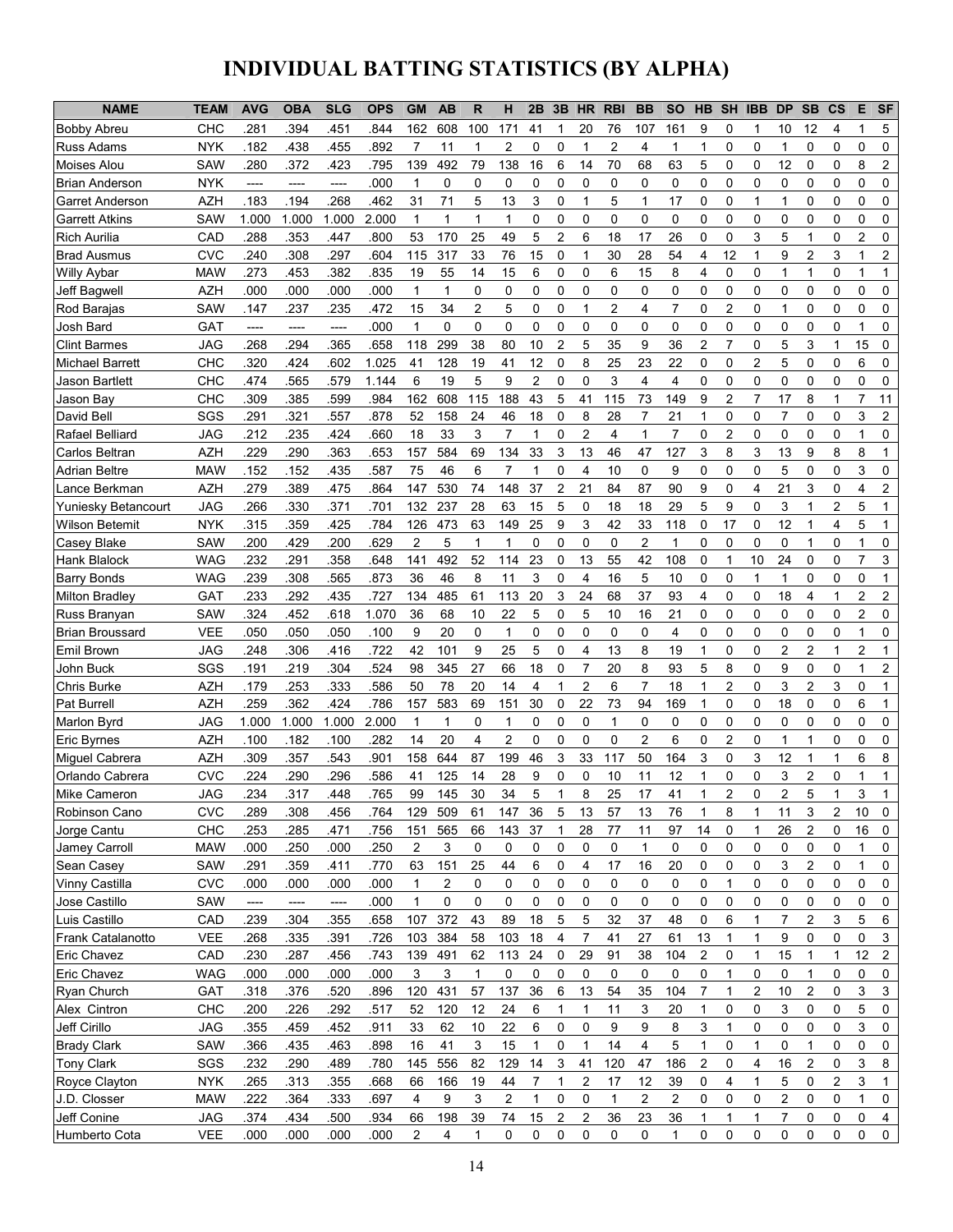| <b>NAME</b>                          | <b>TEAM</b>       | <b>AVG</b>   | <b>OBA</b>   | <b>SLG</b>   | <b>OPS</b>    | <b>GM</b>    | <b>AB</b> | $\mathsf{R}$          | н                     | 2B                      | 3B             | <b>HR</b>      | <b>RBI</b>     | <b>BB</b>          | <b>SO</b>      | HB                         | <b>SH</b>   | <b>IBB</b>              | <b>DP</b>      | <b>SB</b>      | $\mathsf{cs}$  | E                   | <b>SF</b>               |
|--------------------------------------|-------------------|--------------|--------------|--------------|---------------|--------------|-----------|-----------------------|-----------------------|-------------------------|----------------|----------------|----------------|--------------------|----------------|----------------------------|-------------|-------------------------|----------------|----------------|----------------|---------------------|-------------------------|
| Craig Counsell                       | SGS               | .233         | 282          | 342          | .625          | 76           | 73        | 10                    | 17                    | 2                       | 0              | 2              | 5              | 2                  | 14             | 3                          | 5           | 0                       | 0              | 3              | 0              |                     | 0                       |
| Carl Crawford                        | CHC               | .176         | .263         | .412         | .675          | 32           | 17        | 9                     | 3                     | 1                       | 0              | 1              | $\overline{c}$ | 1                  | 2              | 1                          | 0           | 0                       | 0              | 1              | 0              | 0                   | 0                       |
| Coco Crisp                           | CHC               | .243         | .263         | .378         | .642          | 23           | 37        | 8                     | 9                     | 3                       | 1              | 0              | 5              | 1                  | 8              | 0                          | 1           | 0                       | 0              | 0              | 0              | 0                   | 0                       |
| <b>Bobby Crosby</b>                  | <b>AZH</b>        | .216         | .296         | .370         | .667          | 101          | 370       | 43                    | 80                    | 27                      | 3              | 8              | 38             | 41                 | 79             | $\overline{2}$             | 6           | 0                       | 14             | 0              | 0              | 5                   | $\overline{2}$          |
| Jose Cruz Jr                         | SAW               | .235         | 384          | 462          | .846          | 52           | 132       | 30                    | 31                    | 16                      | $\mathbf 1$    | 4              | 24             | 32                 | 35             | $\mathbf 0$                | $\Omega$    | 0                       | $\overline{7}$ | 0              | 0              | $\overline{2}$      | 0                       |
| Michael Cuddyer                      | GAT               | .333         | .333         | .833         | 1.167         | 3            | 6         | 0                     | 2                     | 1                       | 1              | 0              | 2              | 0                  | 1              | 0                          | 0           | 0                       | 0              | 0              | 0              | 0                   | 0                       |
| Johnny Damon                         | CHC               | .278         | 342          | .421         | .763          | 128          | 525       | 77                    | 146                   | 27                      | 3              | 14             | 46             | 51                 | 87             | 3                          | $\mathbf 0$ | $\overline{7}$          | 5              | 3              | 1              | 4                   | 5                       |
| Jeff Davanon                         | SGS               | ----         | ----         | ----         | .000          | $\mathbf{1}$ | 0         | $\Omega$              | $\mathbf 0$           | 0                       | $\mathbf 0$    | $\mathbf 0$    | 0              | $\mathbf 0$        | $\mathbf 0$    | $\mathbf{0}$               | 0           | 0                       | $\mathbf 0$    | 0              | 0              | $\mathbf 0$         | 0                       |
| David Dejesus                        | <b>NYK</b>        | .257         | 323          | .372         | .695          | 158          | 653       | 76                    | 168                   | 35                      | 5              | 10             | 43             | 53                 | 132            | 10                         | 11          | 3                       | 10             | 5              | 3              | $\overline{7}$      | 0                       |
| Carlos Delgado                       | SGS               | .293         | .394         | .610         | 1.005         | 127          | 444       | 86                    | 130                   | 40                      | 4              | 31             | 82             | 61                 | 120            | 14                         | 0           | 4                       | 17             | 0              | 0              | 0                   | 1                       |
| David Dellucci                       | <b>CVC</b>        | .290         | .343         | .548         | .891          | 12           | 31        | $\overline{7}$        | 9                     | $\overline{\mathbf{c}}$ | 0              | $\overline{c}$ | 5              | 3                  | $\overline{7}$ | 0                          | 0           | 0                       | 0              | 0              | 0              | $\Omega$            | $\mathbf 1$             |
| Mark Derosa                          | <b>AZH</b>        | .250         | .250         | .250         | .500          | 6            | 12        | 1                     | 3                     | 0                       | 0              | 0              | 0              | 0                  | 3              | $\mathbf 0$                | 0           | 0                       | 0              | 0              | 0              | 0                   | 0                       |
| Matt Diaz                            | CAD               | ----         | $---$        | ----         | .000          | 1            | 0         | $\mathbf 0$           | $\mathbf 0$           | 0                       | 0              | 0              | 0              | 0                  | 0              | 0                          | 0           | 0                       | 0              | 0              | 0              | 0                   | 0                       |
| <b>Victor Diaz</b>                   | CAD               | .222         | 273          | 399          | .672          | 102          | 401       | 35                    | 89                    | 18                      | $\overline{7}$ | 13             | 39             | 29                 | 137            | $\mathbf 0$                | 0           | 2                       | 14             | 1              | $\overline{c}$ | 5                   | 3                       |
| <b>Ryan Doumit</b>                   | SGS               | .192         | .268         | .288         | .556          | 59           | 177       | 14                    | 34                    | $\overline{7}$          | $\overline{2}$ | 2              | 24             | 10                 | 42             | 9                          | 0           | $\mathbf{1}$            | 8              | 0              | 0              | 6                   | $\overline{\mathbf{c}}$ |
| J.D. Drew                            | CAD               | .227         | .354         | 452          | .806          | 126          | 436       | 76                    | 99                    | 19                      | $\overline{2}$ | 25             | 62             | 76                 | 108            | 10                         | 1           | 1                       | 8              | 1              | 0              | 4                   | 0                       |
| Chris Duffy                          | WAG               | .333         | .388         | .367         | .755          | 33           | 60        | 13                    | 20                    | 0                       | 1              | 0              | 5              | 5                  | 8              | 1                          | $\mathbf 0$ | 1                       | 1              | 1              | 0              | 1                   | 1                       |
| Adam Dunn                            | SAW               | .223         | 356          | 484          | .840          | 149          | 461       | 71                    | 103                   | 25                      | $\mathbf{1}$   | 31             | 85             | 79                 | 159            | 18                         | $\mathbf 0$ | $\mathbf{1}$            | 8              | 1              | $\mathbf{1}$   | 0                   | 4                       |
| Ray Durham                           | SAW               | .278         | .381         | .333         | .714          | 7            | 18        | 5                     | 5                     | $\mathbf 1$             | 0              | 0              | 0              | 3                  | 3              | $\mathbf 0$                | 0           | 0                       | 0              | 0              | 0              | 0                   | 0                       |
| Jermaine Dye                         | <b>WAG</b>        | .333         | .400         | .852         | 1.252         | 16           | 27        | 10                    | 9                     | $\overline{2}$          | $\Omega$       | 4              | 5              | $\overline{c}$     | 5              | 1                          | $\mathbf 0$ | 0                       | $\mathbf{1}$   | 1              | 0              | 0                   | 0                       |
| Damion Easley                        | <b>MAW</b>        | .326         | 377          | .726         | 1.103         | 53           | 135       | 25                    | 44                    | 11                      | $\overline{2}$ | 13             | 30             | 9                  | 20             | $\overline{2}$             | 0           | 1                       | 5              | 1              | 0              | $\Omega$            | 0                       |
| David Eckstein                       | <b>MAW</b>        | .274         | 329          | .326         | .655          | 139          | 519       | 67                    | 142                   | 14                      | 5              | 1              | 54             | 34                 | 57             | 9                          | 11          | 1                       | 4              | 16             | $\overline{2}$ | 17                  | 0                       |
| Jim Edmonds                          | <b>MAW</b>        | .202         | .321         | .406         | .727          | 150          | 520       | 69                    | 105                   | 23                      | 1              | 27             | 72             | 85                 | 181            | 8                          | 0           | $\mathbf{1}$            | 11             | 4              | $\overline{2}$ | $\overline{2}$      | 3                       |
| <b>Mark Ellis</b>                    | <b>MAW</b>        | .294         | 366          | .434         | .800          | 150          | 541       | 75                    | 159                   | 18                      | 8              | 14             | 57             | 53                 | 93             | 9                          | 3           | $\overline{\mathbf{c}}$ | 19             | 0              | 1              | 6                   | 1                       |
| Juan Encarnacion                     | <b>WAG</b>        | .285         | .345         | .460         | .805          | 156          | 544       | 80                    | 155                   | 27                      | 4              | 20             | 67             | 37                 | 116            | 14                         | 4           | 3                       | 15             | 9              | $\overline{2}$ | $\overline{7}$      | 2                       |
| Morgan Ensberg                       | <b>CVC</b>        | .256         | 342          | .481         | 823           | 153          | 559       | 76                    | 143                   | 29                      | 2              | 31             | 101            | 66                 | 164            | 9                          | 1           | 2                       | 10             | 2              | 4              | 13                  | 3                       |
| Darin Erstad                         | CAD               | 244          | .268         | .333         | .602          | 34           | 78        | 9                     | 19                    | $\overline{c}$          | 1              | 1              | 11             | 3                  | 10             | 0                          | 1           | 0                       | 2              | 0              | 1              | 0                   | 1                       |
| Johnny Estrada                       | CHC               | .400         | .400         | .600         | 1.000         | 2            | 5         | 2                     | $\overline{c}$        | $\mathbf 1$             | 0              | 0              | 1              | 0                  | 0              | $\mathbf 0$                | 0           | 0                       | 1              | 0              | 0              | 0                   | 0                       |
| Pedro Feliz                          | CHC               | .283         | .306         | .609         | .915          | 14           | 46        | 6                     | 13                    | 1                       | 1              | 4              | 11             | $\overline{2}$     | 15             | 0                          | $\mathbf 0$ | 0                       | $\overline{2}$ | 0              | 0              | 1                   | 1                       |
| <b>Prince Fielder</b>                | CAD               | .333         | .320         | 500          | .820          | 7            | 24        | 3                     | 8                     | 1                       | 0              | 1              | 5              | 0                  | $\overline{7}$ | $\mathbf 0$                | $\mathbf 0$ | 0                       | 0              | 0              | 0              | 0                   | 1                       |
| Chone Figgins<br><b>Steve Finley</b> | <b>JAG</b><br>CAD | .294<br>.125 | .343<br>.125 | .416<br>.125 | .759<br>.250  | 159<br>9     | 639<br>16 | 103<br>$\overline{2}$ | 188<br>$\overline{c}$ | 23<br>0                 | 11<br>0        | 11<br>0        | 77<br>0        | 49<br>0            | 110<br>6       | $\mathbf 0$<br>$\mathbf 0$ | 27<br>0     | $\mathbf{1}$<br>0       | 6<br>0         | 59<br>0        | 8<br>0         | $\overline{7}$<br>0 | 3<br>0                  |
| <b>Cliff Floyd</b>                   | <b>SAW</b>        | .226         | .293         | .390         | .683          | 138          | 500       | 73                    | 113                   | 17                      | 1              | 21             | 62             | 42                 | 101            | $\overline{7}$             | $\mathbf 0$ | 0                       | 12             | $\overline{7}$ | 0              | $\overline{c}$      | 4                       |
| Jeff Francoeur                       | GAT               | .234         | .286         | .435         | .721          | 62           | 184       | 19                    | 43                    | 22                      | 0              | 5              | 22             | 12                 | 54             | $\overline{2}$             | 0           | $\overline{c}$          | 4              | 0              | 1              | 4                   | 1                       |
| Ryan Freel                           | <b>WAG</b>        | .218         | .297         | .289         | .586          | 136          | 523       | 73                    | 114                   | 20                      | 1              | 5              | 45             | 49                 | 90             | 11                         | 6           | 0                       | 14             | 44             | 10             | 4                   | $\overline{\mathbf{c}}$ |
| <b>Rafael Furcal</b>                 | SAW               | .247         | .318         | .355         | .673          | 140          | 434       | 54                    | 107                   | 22                      | 5              | 5              | 48             | 46                 | 80             | $\mathbf 0$                | $\mathbf 0$ | 2                       | 10             | 31             | $\overline{7}$ | 13                  | 1                       |
| Nomar Garciaparra                    | <b>JAG</b>        | .233         | .361         | .433         | .794          | 22           | 30        | 8                     | $\overline{7}$        | 3                       | 0              | 1              | 4              | 6                  | 4              | $\mathbf 0$                | $\mathbf 0$ | 0                       | $\overline{2}$ | 0              | 0              | 1                   | 0                       |
| Joey Gathright                       | <b>NYK</b>        |              | $---$        | ----         | .000          | 1            | $\Omega$  | 0                     | $\Omega$              | $\Omega$                | $\Omega$       | $\mathbf 0$    | 0              | 0                  | $\Omega$       | 0                          | $\Omega$    | $\Omega$                | $\Omega$       | 0              | 1              | $\Omega$            | $\Omega$                |
| Jason Giambi                         | JAG               | .268         | .455         | .518         | .973          | 144          | 380       | 74                    | 102                   | 18                      | 1              | 25             | 71             | 114                | 98             | 20                         | 0           | 1                       | 3              | 0              | 1              | 0                   | 5                       |
| John Gibbons                         | CHC               | .279         | 302          | .541         | .843          | 29           | 61        | 6                     | 17                    | 4                       | 0              | 4              | 12             | 2                  | $\overline{7}$ | 0                          | 0           | 0                       | 1              | 0              | 0              | $\overline{2}$      | 0                       |
| <b>Brian Giles</b>                   | SGS               | .271         | .396         | .432         | .828          | 162          | 621       | 111                   | 168                   | 42                      | 8              | 14             | 43             | 131                | 102            | 1                          | 0           | 3                       | 15             | 5              | 2              | 12                  | 4                       |
| <b>Marcus Giles</b>                  | JAG               | .265         | .331         | .409         | .741          | 158          | 601       | 87                    | 159                   | 41                      | 5              | 12             | 68             | 59                 | 118            | 2                          | 9           | 1                       | 17             | 13             | 5              | 12                  | $\overline{2}$          |
| <b>Troy Glaus</b>                    | SAW               | .218         | .318         | .415         | .734          | 159          | 518       | 78                    | 113                   | 21                      | 0              | 27             | 82             | 75                 | 159            | 5                          | 0           | 0                       | 18             | 6              | 2              | 28                  | 8                       |
| Jonny Gomes                          | <b>MAW</b>        | .245         | .347         | .465         | .813          | 135          | 432       | 60                    | 106                   | 16                      | 11             | 19             | 58             | 53                 | 157            | 15                         | 0           | 0                       | 7              | 12             | 6              | 0                   |                         |
| Adrian Gonzalez                      | CAD               | .077         | .143         | .077         | .220          | 4            | 13        | 1                     | $\mathbf{1}$          | 0                       | 0              | 0              | 0              | 1                  | 4              | 0                          | 0           | 0                       | 0              | 0              | 0              | 1                   | 0                       |
| Luis Gonzalez                        | <b>JAG</b>        | .249         | 325          | .461         | .786          | 94           | 269       | 38                    | 67                    | 18                      | 0              | 13             | 49             | 27                 | 41             | 6                          | 0           | 1                       | 10             | 0              | 1              | 1                   | 6                       |
| Luis A. Gonzalez                     | SGS               | .289         | .329         | .456         | .785          | 69           | 204       | 29                    | 59                    | 19                      | 0              | 5              | 26             | 8                  | 30             | $\overline{4}$             | 5           | 0                       | 8              | 0              | 0              | 0                   | 0                       |
| Tony Graffanino                      | <b>MAW</b>        | .255         | .296         | .383         | .678          | 59           | 149       | 18                    | 38                    | 5                       | 1              | 4              | 18             | 9                  | 27             | 0                          | 0           | 0                       | 3              | 1              | $\mathbf{1}$   | 8                   | 1                       |
| Curtis Granderson                    | SGS               | .118         | .118         | .118         | .235          | 12           | 17        | 1                     | $\boldsymbol{2}$      | 0                       | 0              | 0              | 1              | 0                  | 3              | 0                          | 1           | 0                       | 1              | 0              | 0              | 0                   | 0                       |
| Shawn Green                          | <b>GAT</b>        | .294         | .347         | .493         | .840          | 126          | 527       | 82                    | 155                   | 34                      | $\overline{4}$ | 21             | 69             | 39                 | 98             | 6                          | 0           | 0                       | 25             | 6              | $\overline{c}$ | 0                   | 5                       |
| <b>Khalil Greene</b>                 | <b>AZH</b>        | .209         | .232         | .393         | .625          | 45           | 163       | 18                    | 34                    | 9                       | 3              | 5              | 23             | 5                  | 40             | 0                          | 3           | 0                       | 4              | 0              | 0              | 2                   | 0                       |
| Ken Griffey Jr                       | <b>MAW</b>        | .255         | .330         | .488         | .818          | 137          | 514       | 72                    | 131                   | 27                      | 0              | 31             | 84             | 53                 | 121            | 6                          | 0           | 3                       | 20             | 0              | 0              | 3                   | 3                       |
| Mark Grudzielanek                    | <b>NYK</b>        | .257         | .296         | .345         | .641          | 157          | 557       | 59                    | 143                   | 24                      | 2              | 7              | 43             | 27                 | 107            | 6                          | 1           | 1                       | 21             | 15             | 7              | 6                   | 5                       |
| Vladimir Guerrero                    | <b>NYK</b>        | .311         | .361         | .566         | .928          | 156          | 634       | 89                    | 197                   | 27                      | 3              | 43             | 111            | 40                 | 86             | 12                         | 0           | 2                       | 19             | 7              | 2              | $\overline{c}$      | 3                       |
| Carlos Guillen                       | <b>CHC</b>        | .279         | .313         | .360         | .673          | 113          | 469       | 53                    | 131                   | 23                      | 3              | 3              | 33             | 24                 | 66             | 0                          | 0           | 0                       | 18             | 1              | 3              | 11                  | 3                       |
| Jose Guillen<br><b>Travis Hafner</b> | CHC<br><b>CHC</b> | .357<br>.289 | .367<br>.387 | .643<br>.601 | 1.010<br>.988 | 13<br>151    | 28<br>567 | 5<br>116              | 10<br>164             | 0<br>42                 | 1<br>0         | 2<br>45        | 6<br>121       | $\mathbf{1}$<br>85 | 4<br>158       | 0<br>8                     | 0<br>0      | 0                       | 0<br>18        | 0<br>0         | 0<br>0         | 0<br>0              | 1<br>4                  |
| <b>Bill Hall</b>                     | CAD               | .261         | .300         | .440         | .740          | 148          | 605       | 78                    | 158                   | 32                      | 11             | 18             | 49             | 35                 | 161            | 0                          | 0           | 5<br>$\overline{c}$     | 14             | $\overline{c}$ | 3              | 19                  | 3                       |
| <b>Toby Hall</b>                     | CAD               | .282         | .337         | .400         | .737          | 32           | 85        | 9                     | 24                    | 4                       | 0              | 2              | 17             | 6                  | 8              | 2                          | 0           | 1                       | 4              | 0              | 0              | 2                   | $\overline{c}$          |
| J.J. Hardy                           | <b>CHC</b>        | .250         | .290         | 302          | 592           | 30           | 116       | 14                    | 29                    | 6                       | 0              | 0              | 3              | $\overline{7}$     | 18             | 0                          | 0           | 0                       | 1              | 0              | 0              | 9                   | $\mathbf{1}$            |
|                                      |                   |              |              |              |               |              |           |                       |                       |                         |                |                |                |                    |                |                            |             |                         |                |                |                |                     |                         |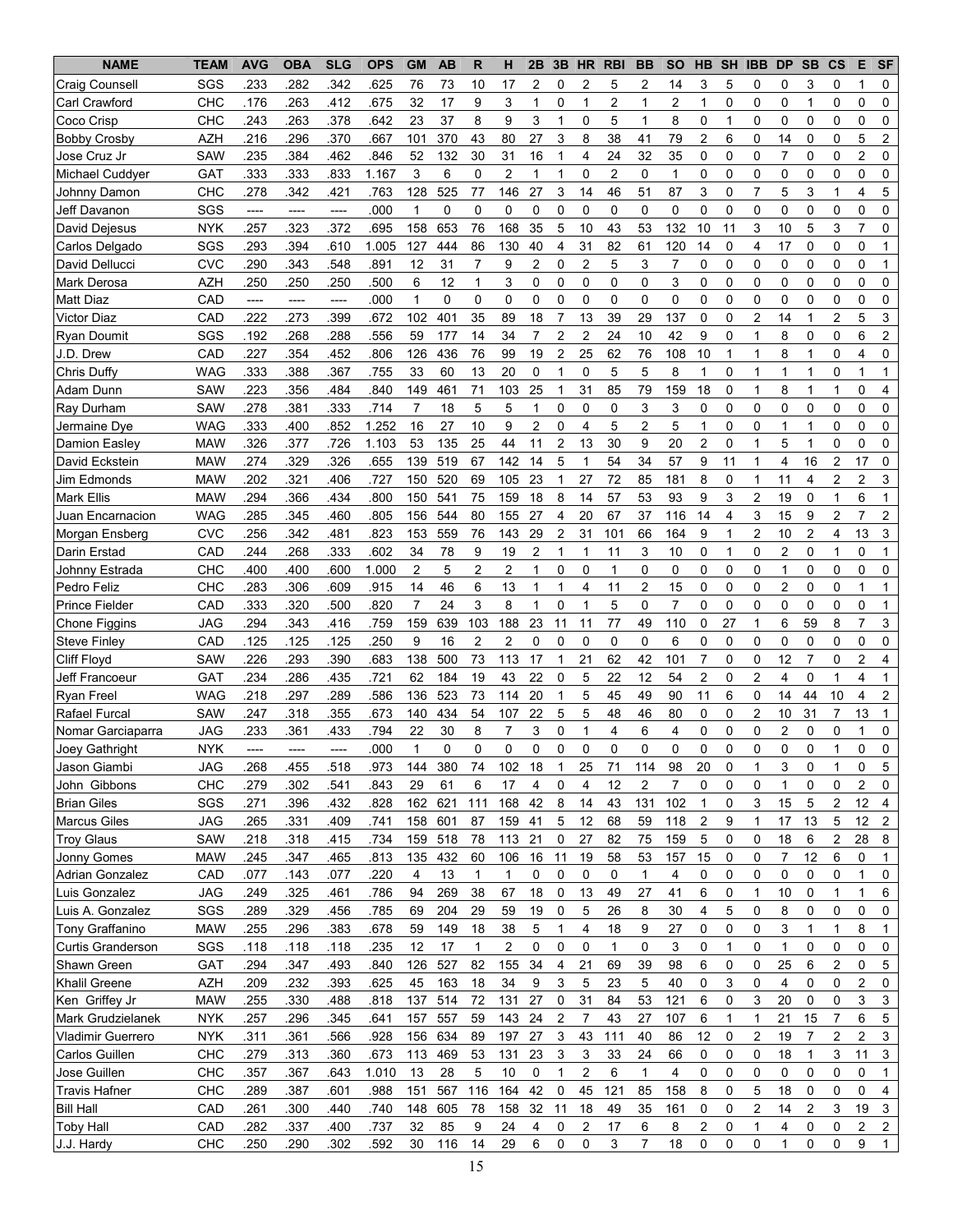| <b>NAME</b><br><b>TEAM</b>        | <b>AVG</b> | <b>OBA</b> | <b>SLG</b> | <b>OPS</b> | <b>GM</b>      | AB             | R                       | н                       | 2B                      | 3B                      | <b>HR</b>               | <b>RBI</b>     | <b>BB</b>      | <b>SO</b>      | <b>HB</b>               | <b>SH</b>      | <b>IBB</b>     | <b>DP</b>      | <b>SB</b>      | $\mathsf{cs}$  | E              | <b>SF</b>               |
|-----------------------------------|------------|------------|------------|------------|----------------|----------------|-------------------------|-------------------------|-------------------------|-------------------------|-------------------------|----------------|----------------|----------------|-------------------------|----------------|----------------|----------------|----------------|----------------|----------------|-------------------------|
| снс<br>Scott Hatteberg            | .333       | .333       | .667       | 1.000      | 2              | 3              | 1                       | 1                       |                         | 0                       | 0                       | 0              | 0              | 1              | 0                       | 0              | 0              | 0              | 0              | 0              | $\Omega$       | 0                       |
| <b>MAW</b><br><b>Brad Hawpe</b>   | .100       | .357       | .400       | .757       | 6              | 10             | 2                       | 1                       | 0                       | 0                       | 1                       | 3              | 4              | 3              | 0                       | 0              | 0              | 1              | 0              | 0              | 0              | 0                       |
| Wes Helms<br><b>NYK</b>           | .276       | .330       | .436       | .766       | 65             | 181            | 24                      | 50                      | 11                      | 3                       | 4                       | 21             | 10             | 42             | 5                       | $\mathbf 0$    | 0              | 4              | 0              | 0              | 4              | 1                       |
| <b>Todd Helton</b><br><b>WAG</b>  | .324       | .423       | .555       | .978       | 127            | 472            | 70                      | 153                     | 58                      | 0                       | 17                      | 68             | 74             | 65             | 10                      | 0              | 6              | 12             | 0              | 0              | 8              | 4                       |
| CAD<br>Jeremy Hermida             | .250       | .313       | .523       | .835       | 16             | 44             | 10                      | 11                      | 3                       | 0                       | 3                       | 10             | $\overline{4}$ | 9              | 0                       | $\Omega$       | $\mathbf{1}$   | 0              | 1              | 0              | $\overline{2}$ | 0                       |
| JAG<br>Ramon Hernandez            | .276       | .309       | 447        | .756       | 159            | 604            | 70                      | 167                     | 28                      | 3                       | 23                      | 86             | 27             | 83             | 4                       | $\overline{2}$ | 6              | 18             | 1              | 0              | 3              | 5                       |
| Aaron Hill<br><b>GAT</b>          | .279       | 345        | 389        | .734       | 71             | 208            | 26                      | 58                      | 13                      | $\overline{2}$          | $\overline{c}$          | 19             | 17             | 32             | $\overline{4}$          | 0              | 1              | 6              | 1              | 0              | 5              | 0                       |
| <b>VEE</b><br>Shea Hillenbrand    | .237       | .293       | .393       | .687       | 152            | 582            | 60                      | 138                     | 33                      | $\overline{\mathbf{c}}$ | 18                      | 68             | 20             | 105            | 28                      | 1              | 0              | 18             | 4              | $\mathbf{1}$   | 16             | 4                       |
| <b>Eric Hinske</b><br>SAW         | .000       | .000       | .000       | .000       | 1              | $\mathbf{1}$   | 0                       | 0                       | 0                       | 0                       | 0                       | 0              | 0              | 0              | $\mathbf 0$             | $\mathbf 0$    | 0              | 0              | 0              | 0              | 0              | 0                       |
| SGS<br>Matt Holliday              | .220       | .286       | .280       | .566       | 73             | 200            | 16                      | 44                      | $\overline{2}$          | $\overline{c}$          | $\overline{c}$          | 17             | 16             | 35             | 3                       | $\mathbf 0$    | 0              | 5              | 1              | $\mathbf{1}$   | 0              | $\mathbf{1}$            |
| <b>CVC</b><br><b>Ryan Howard</b>  | .309       | .366       | .592       | .957       | 134            | 475            | 85                      | 147                     | 29                      | 3                       | 33                      | 92             | 44             | 163            | $\overline{2}$          | 0              | $\mathbf{1}$   | $\overline{7}$ | 0              | 0              | $\overline{7}$ | $\overline{7}$          |
| SGS<br>Orlando Hudson             | .225       | .257       | .374       | 632        | 118            | 382            | 44                      | 86                      | 20                      | $\overline{2}$          | 11                      | 44             | 16             | 72             | $\overline{2}$          | 4              | 0              | 5              | 3              | 0              | 4              | 4                       |
| <b>VEE</b><br><b>Torii Hunter</b> | .215       | .288       | .370       | .658       | 124            | 424            | 42                      | 91                      | 31                      | 1                       | 11                      | 45             | 37             | 95             | 9                       | 1              | $\mathbf{1}$   | 6              | 8              | 6              | 1              | 6                       |
| <b>MAW</b><br>Raul Ibanez         | .200       | .265       | .244       | .510       | 17             | 45             | 3                       | 9                       | $\overline{2}$          | 0                       | 0                       | $\overline{c}$ | 4              | 9              | $\mathbf 0$             | 0              | 0              | 1              | 1              | 0              | 0              | 0                       |
| CVC<br>Tadahito Iquchi            | .193       | 279        | 376        | .655       | 42             | 109            | 14                      | 21                      | 5                       | 0                       | 5                       | 11             | 13             | 33             | $\mathbf 0$             | 4              | 0              | $\overline{2}$ | 0              | $\mathbf{1}$   | 6              | 0                       |
| SGS<br>Brandon Inge               | .217       | .289       | 304        | 594        | 27             | 69             | 9                       | 15                      | 4                       | 1                       | 0                       | 4              | 7              | 11             | 0                       | 2              | 0              | 5              | 0              | 0              | $\overline{c}$ | 0                       |
| GAT<br>Maicer Izturis             | ----       | ----       | ----       | .000       | 1              | 0              | 0                       | 0                       | 0                       | 0                       | 0                       | 0              | 0              | 0              | $\mathbf 0$             | $\mathbf 0$    | 0              | 0              | 0              | 0              | 0              | 0                       |
| <b>AZH</b><br>Conor Jackson       | .154       | 267        | 385        | 651        | 6              | 13             | 1                       | $\overline{c}$          | 0                       | 0                       | 1                       | 1              | $\overline{2}$ | 3              | $\mathbf 0$             | $\mathbf 0$    | 0              | 0              | 0              | 0              | $\mathbf 0$    | 0                       |
| NYK                               | .189       | 362        | 541        | .902       | 40             | 37             | 8                       | $\overline{7}$          | 1                       | 0                       | 4                       | 9              | 8              | 11             | $\overline{2}$          | 0              | $\overline{2}$ | 3              | 0              | 0              | 0              | 0                       |
| Mike Jacobs<br><b>JAG</b>         | .291       | 377        | .520       |            | 142            | 492            | 80                      | 143                     | 33                      |                         | 26                      | 105            | 41             | 105            | 29                      | 0              | 0              | 20             | 1              | 0              | 4              | 3                       |
| Geoff Jenkins                     |            |            |            | .897       |                |                |                         |                         |                         |                         |                         |                |                |                | 11                      | $\overline{7}$ |                |                |                |                |                |                         |
| <b>WAG</b><br>Derek Jeter         | .286       | 349        | .403       | .751       | 162            | 688            | 101                     | 197                     | 23                      | 9                       | 13                      | 74             | 57             | 132            |                         |                | $\mathbf{1}$   | 15             | 10             | 4              | 13             | $\overline{4}$          |
| снс<br>Dan Johnson                | .228       | .298       | .500       | .798       | 67             | 228            | 35                      | 52                      | 12                      | 1                       | 16                      | 36             | 23             | 30             | 0                       | 0              | 0              | 9              | 0              | 0              | 5              | 1                       |
| <b>AZH</b><br>Nick Johnson        | .254       | .365       | .403       | .768       | 142            | 556            | 82                      | 141                     | 40                      | $\overline{2}$          | 13                      | 62             | 85             | 120            | 14                      | 0              | 3              | 16             | $\overline{c}$ | 3              | 6              | 3                       |
| <b>VEE</b><br>Reed Johnson        | .232       | .281       | .328       | .610       | 138            | 457            | 58                      | 106                     | 16                      | 8                       | 4                       | 43             | 15             | 105            | 18                      | $\overline{2}$ | 0              | 14             | 5              | 1              | 1              | 4                       |
| SGS<br>Andruw Jones               | .230       | .304       | .509       | .813       | 156            | 578            | 78                      | 133                     | 17                      | 3                       | 46                      | 108            | 46             | 119            | 19                      | 0              | 1              | 20             | 1              | 3              | 3              | 8                       |
| <b>MAW</b><br>Chipper Jones       | .303       | 409        | 592        | 1.001      | 120            | 380            | 64                      | 115                     | 41                      | 0                       | 23                      | 98             | 71             | 74             | 0                       | 0              | 6              | 8              | 6              | 1              | $\overline{2}$ | 4                       |
| CHC<br>Jacque Jones               | 1.000      | 1.000      | 1.000      | 2.000      | 1              | 2              | 2                       | 2                       | 0                       | 0                       | 0                       | 0              | 0              | 0              | 1                       | 0              | 0              | 0              | 0              | 0              | 0              | 0                       |
| SAW<br>Austin Kearns              | ----       | ----       | ----       | .000       | 10             | 0              | 0                       | 0                       | 0                       | 0                       | 0                       | 0              | 0              | 0              | $\mathbf 0$             | 0              | 0              | 0              | 0              | 0              | 0              | 0                       |
| <b>CVC</b><br>Jason Kendall       | 1.000      | 1.000      | 1.000      | 2.000      | 4              | 1              | 0                       | 1                       | 0                       | 0                       | 0                       | 0              | 0              | 0              | $\mathbf 0$             | 0              | 0              | $\mathbf 0$    | 0              | 0              | 0              | 0                       |
| <b>VEE</b><br>Adam Kennedy        | .306       | .351       | .361       | .712       | 40             | 72             | 10                      | 22                      | 4                       | 0                       | 0                       | $\overline{c}$ | 4              | $\overline{7}$ | $\mathbf{1}$            | 1              | 0              | 1              | 5              | 0              | 0              | 0                       |
| <b>AZH</b><br>Jeff Kent           | .261       | 353        | 472        | .825       | 157            | 587            | 79                      | 153                     | 37                      | 0                       | 29                      | 77             | 74             | 112            | 11                      | $\mathbf 0$    | $\overline{c}$ | 31             | 4              | 0              | 14             | $\overline{\mathbf{c}}$ |
| Paul Konerko<br><b>MAW</b>        | .227       | .306       | 446        | .752       | 157            | 594            | 89                      | 135                     | 28                      | 0                       | 34                      | 98             | 61             | 144            | 8                       | $\mathbf 0$    | 0              | 15             | 0              | 0              | $\overline{2}$ | 3                       |
| <b>NYK</b><br>Corey Koskie        | .209       | 304        | .339       | 643        | 94             | 301            | 32                      | 63                      | 15                      | $\mathbf 0$             | 8                       | 30             | 37             | 69             | $\overline{4}$          | $\mathbf 0$    | $\mathbf{1}$   | 9              | $\overline{c}$ | $\overline{c}$ | 5              | 0                       |
| CHC<br>Casey Kotchman             | .222       | .300       | .583       | .883       | 12             | 36             | 5                       | 8                       | $\mathbf{1}$            | 0                       | 4                       | 10             | $\overline{4}$ | 4              | $\mathbf 0$             | $\mathbf 0$    | 0              | $\mathbf{1}$   | 0              | 0              | 1              | 0                       |
| SAW<br>Mark Kotsay                | .296       | .356       | .407       | .763       | 74             | 135            | 25                      | 40                      | 12                      | 0                       | 1                       | 14             | 13             | 16             | $\mathbf 0$             | 1              | 3              | 4              | 0              | $\overline{2}$ | $\mathbf{1}$   | $\mathbf{1}$            |
| Mike Lamb<br><b>MAW</b>           | .000       | .000       | .000       | .000       | $\overline{c}$ | $\overline{c}$ | $\mathbf 0$             | $\mathbf 0$             | 0                       | 0                       | 0                       | 0              | 0              | 1              | $\mathbf 0$             | $\mathbf 0$    | 0              | 0              | 0              | 0              | 0              | 0                       |
| CAD<br>Jason Lane                 | .273       | .311       | .486       | .797       | 120            | 428            | 63                      | 117                     | 43                      | 3                       | 14                      | 60             | 22             | 91             | $\overline{c}$          | $\mathbf 0$    | $\mathbf{1}$   | 11             | 1              | 0              | 3              | 2                       |
| Ryan Langerhans<br>GAT            | .186       | 271        | 419        | 689        | 14             | 43             | 5                       | 8                       | $\overline{2}$          | 1                       | $\overline{2}$          | $\overline{2}$ | 4              | 15             | 1                       | 0              | $\Omega$       | $\Omega$       | 0              | 0              | U              | 0                       |
| <b>AZH</b><br>Jason Larue         | .298       | .358       | .492       | .850       | 84             | 258            | 35                      | 77                      | 26                      | 0                       | 8                       | 30             | 19             | 67             | 6                       | 10             | 1              | 6              | 0              | 0              | 3              | $\overline{c}$          |
| Matt Lawton<br><b>MAW</b>         | .234       | 342        | .335       | 678        | 72             | 188            | 26                      | 44                      | 10                      | 0                       | 3                       | 14             | 21             | 32             | 10                      | 0              | 0              | 12             | 10             | 4              | 0              | 0                       |
| <b>AZH</b><br>Matt Lecroy         | .244       | .381       | .480       | .861       | 43             | 127            | 23                      | 31                      | 3                       | 0                       | 9                       | 23             | 23             | 42             | 5                       | 0              | 2              | 2              | 0              | 0              | 1              | 0                       |
| <b>WAG</b><br>Ricky Ledee         | .194       | .237       | .250       | .487       | 13             | 36             | 4                       | $\overline{7}$          | $\overline{\mathbf{c}}$ | 0                       | 0                       | 2              | 2              | 6              | 0                       | 0              | 0              | 2              | 0              | 0              | 0              | 0                       |
| CAD<br>Carlos Lee                 | .240       | .287       | .432       | .719       | 156            | 628            | 83                      | 151                     | 42                      | 0                       | 26                      | 89             | 39             | 118            | 4                       | 0              | 0              | 19             | 3              | 0              | 1              | 4                       |
| SAW<br>Derrek Lee                 | .347       | .407       | .709       | 1.116      | 160            | 643            | 135                     | 223                     | 57                      | 4                       | 56                      | 152            | 62             | 147            | 5                       | 0              | 4              | $\overline{7}$ | 17             | 0              | 5              | 2                       |
| <b>VEE</b><br>Mike Lieberthal     | .234       | .301       | .392       | .694       | 131            | 441            | 55                      | 103                     | 19                      | 0                       | 17                      | 49             | 24             | 51             | 20                      | $\overline{2}$ | 0              | 10             | 0              | 0              | 9              | 3                       |
| <b>AZH</b><br>Paul Lo Duca        | .211       | .304       | .211       | .515       | 6              | 19             | $\overline{c}$          | 4                       | 0                       | 0                       | 0                       | 1              | $\overline{c}$ | 4              | $\mathbf 1$             | 0              | 0              | $\mathbf{1}$   | 0              | 0              | 0              | 1                       |
| <b>CVC</b><br>Kenny Lofton        | .291       | .342       | .383       | .724       | 118            | 481            | 71                      | 140                     | 17                      | 12                      | $\mathbf{1}$            | 46             | 39             | 71             | 0                       | 0              | 3              | 5              | 26             | 8              | 0              | 4                       |
| <b>JAG</b><br>Nook Logan          | .250       | .250       | .250       | .500       | 11             | 4              | $\overline{\mathbf{c}}$ | $\mathbf{1}$            | 0                       | 0                       | 0                       | 0              | 0              | 0              | $\mathbf 0$             | 0              | 0              | 0              | $\mathbf{1}$   | $\mathbf{1}$   | 0              | 0                       |
| SGS<br>Felipe Lopez               | .285       | .353       | .491       | .844       | 119            | 452            | 71                      | 129                     | 30                      | 6                       | 17                      | 43             | 48             | 77             | 0                       | $\overline{7}$ | 2              | 14             | $\overline{7}$ | 2              | 8              | 1                       |
| <b>JAG</b><br>Javy Lopez          | .159       | .213       | .273       | .485       | 20             | 44             | $\overline{c}$          | $\overline{7}$          | 2                       | 0                       | $\mathbf{1}$            | $\overline{2}$ | $\overline{c}$ | 10             | $\mathbf{1}$            | 0              | 0              | 1              | 0              | 0              | 0              | 0                       |
| GAT<br>Mark Loretta               | .257       | .329       | .323       | .652       | 78             | 226            | 25                      | 58                      | 7                       | 1                       | $\overline{\mathbf{c}}$ | 11             | 24             | 24             | $\overline{\mathbf{c}}$ | $\mathbf{1}$   | $\mathbf{1}$   | 5              | 0              | 0              | 5              | 3                       |
| <b>Mike Lowell</b><br><b>CVC</b>  | .252       | .289       | .405       | .694       | 66             | 163            | 21                      | 41                      | 11                      | 1                       | 4                       | 21             | 9              | 25             | 0                       | 0              | 0              | 5              | 0              | 0              | 5              | 1                       |
| SAW<br>Julio Lugo                 | .284       | .350       | .375       | .725       | 66             | 176            | 33                      | 50                      | 8                       | 1                       | 2                       | 18             | 18             | 24             | 1                       | 2              | 0              | 1              | 17             | 2              | 13             | 2                       |
| Rob Mackowiak<br><b>WAG</b>       | .267       | .313       | .267       | .579       | 4              | 15             | $\mathbf{1}$            | $\overline{\mathbf{4}}$ | 0                       | 0                       | 0                       | 1              | 1              | 4              | 0                       | 0              | 0              | 1              | 0              | 0              | 0              | 0                       |
| Victor Martinez<br>CHC            | .283       | .363       | .446       | .809       | 131            | 473            | 60                      | 134                     | 23                      | 0                       | 18                      | 71             | 59             | 72             | 3                       | 0              | 1              | 18             | 0              | 0              | 7              | 5                       |
| <b>CVC</b><br>Mike Matheny        | .236       | .281       | .399       | .680       | 92             | 203            | 17                      | 48                      | 18                      | $\mathbf 0$             | 5                       | 30             | 6              | 45             | 7                       | 8              | 0              | 5              | 0              | 0              | 0              | 1                       |
| Luis Matos<br>CAD                 | .222       | .263       | .278       | .541       | 7              | 18             | $\overline{c}$          | 4                       | 1                       | 0                       | 0                       | 0              | 1              | 4              | 0                       | 0              | 0              | 1              | 0              | 0              | 0              | 0                       |
| <b>CVC</b><br>Hideki Matsui       | .282       | .338       | .477       | .815       | 118            | 386            | 52                      | 109                     | 24                      | 3                       | 15                      | 53             | 34             | 71             | 0                       | 0              | 7              | 14             | 0              | 0              | 1              | 3                       |
| <b>NYK</b><br>Gary Matthews Jr    | .256       | .330       | .462       | .791       | 38             | 78             | 11                      | 20                      | 5                       | 1                       | 3                       | 17             | 9              | 13             | 0                       | 0              | 0              | 0              | 1              | 0              | 1              | 1                       |
| CAD<br>Joe Mauer                  | .300       | 378        | .455       | .833       | 130            | 466            | 67                      | 140                     | 35                      | 2                       | 11                      | 51             | 59             | 65             | 0                       | 0              | $\overline{c}$ | 20             | 2              | 0              | 4              | $\mathbf{1}$            |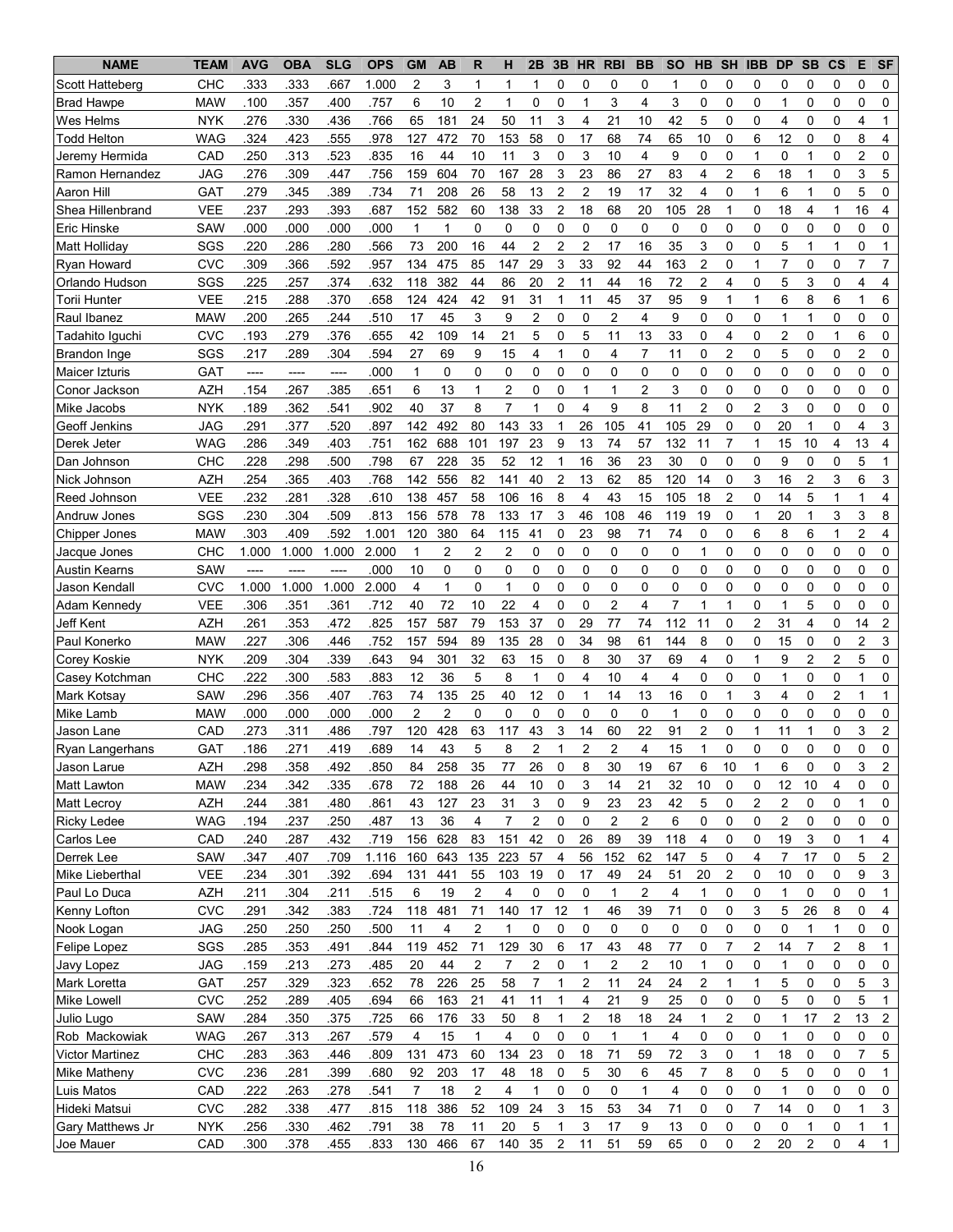| <b>NAME</b>            | <b>TEAM</b> | <b>AVG</b> | <b>OBA</b> | <b>SLG</b> | <b>OPS</b> | <b>GM</b>      | <b>AB</b>    | R              | н                       | 2B                      |                | 3B HR          | <b>RBI</b>     | <b>BB</b>      | <b>SO</b>      | <b>HB</b>      | <b>SH</b>      | <b>IBB</b>     | <b>DP</b>                | <b>SB</b>      | $\mathsf{cs}$ | E              | <b>SF</b>               |
|------------------------|-------------|------------|------------|------------|------------|----------------|--------------|----------------|-------------------------|-------------------------|----------------|----------------|----------------|----------------|----------------|----------------|----------------|----------------|--------------------------|----------------|---------------|----------------|-------------------------|
| <b>Brian McCann</b>    | <b>NYK</b>  | .311       | .353       | 422        | .775       | 15             | 45           | $\overline{7}$ | 14                      | 2                       | 0              |                | 9              | 3              | 6              |                | 0              | 0              | 0                        |                | 0             | 2              | $\overline{c}$          |
| Dallas McPherson       | <b>GAT</b>  | .216       | .285       | 435        | .720       | 86             | 278          | 29             | 60                      | 20                      | 1              | 13             | 45             | 26             | 91             | 1              | 0              | 3              | 9                        | 0              | 1             | $\overline{7}$ | 0                       |
| Kevin Mench            | GAT         | .269       | .316       | .469       | .784       | 52             | 175          | 24             | 47                      | 15                      | 1              | 6              | 22             | 12             | 24             | 0              | 0              | 0              | 5                        | 0              | 0             | 1              | 0                       |
| Jason Michaels         | <b>NYK</b>  | .236       | .313       | .337       | .650       | 148            | 543          | 55             | 128                     | 22                      | 3              | 9              | 69             | 54             | 112            | 8              | 2              | 0              | 14                       | 4              | 3             | 6              | 2                       |
| Doug Mientkiewicz      | <b>CVC</b>  | .163       | .245       | 279        | 524        | 39             | 43           | $\overline{7}$ | $\overline{7}$          | $\overline{2}$          | 0              | $\mathbf{1}$   | 4              | $\overline{4}$ | 9              | 1              | $\Omega$       | 0              | $\mathbf{1}$             | 0              | 0             | 0              | 1                       |
| <b>Kevin Millar</b>    | <b>NYK</b>  | .154       | 277        | 205        | .482       | 29             | 39           | 4              | 6                       | $\overline{2}$          | 0              | 0              | 3              | $\overline{7}$ | 8              | $\mathbf 0$    | 0              | 0              | 0                        | 0              | 0             | 1              | 1                       |
| <b>Damian Miller</b>   | <b>AZH</b>  | .198       | .255       | 340        | 594        | 98             | 303          | 25             | 60                      | 14                      | 1              | 9              | 32             | 19             | 104            | 5              | $\overline{2}$ | 0              | 10                       | 0              | 0             | 6              | 3                       |
| Dustan Mohr            | CAD         | .174       | .296       | .391       | .688       | 9              | 23           | $\overline{c}$ | $\overline{4}$          | $\overline{c}$          | 0              | $\mathbf{1}$   | 3              | 4              | 8              | $\mathbf 0$    | 0              | 0              | 0                        | 0              | 0             | $\mathbf 0$    | 0                       |
| Bengie Molina          | SAW         | .269       | .317       | .405       | .722       | 104            | 242          | 26             | 65                      | 9                       | 0              | 8              | 44             | 18             | 37             | 0              | $\overline{2}$ | 2              | 10                       | 0              | 0             | 0              | 2                       |
| Jose Molina            | <b>NYK</b>  | .238       | .290       | 392        | .682       | 56             | 143          | 23             | 34                      | $\overline{7}$          | 0              | 5              | 16             | 10             | 43             | $\mathbf{1}$   | 0              | 0              | 5                        | 0              | 0             | 1              | 1                       |
| Yadier Molina          | GAT         | .231       | .286       | 385        | .670       | 16             | 13           | 3              | 3                       | $\overline{c}$          | 0              | 0              | 0              | $\mathbf{1}$   | $\overline{4}$ | $\mathbf 0$    | 0              | 0              | 0                        | 0              | 0             | 0              | 0                       |
| Craig Monroe           | GAT         | .268       | .321       | .409       | .731       | 51             | 149          | 20             | 40                      | 7                       | 1              | 4              | 25             | 11             | 36             | $\overline{2}$ | 0              | $\overline{c}$ | 6                        | 1              | 1             | 0              | 3                       |
| <b>Melvin Mora</b>     | SGS         | ----       | 1.000      | $---$      | 1.000      | 3              | 0            | 0              | 0                       | 0                       | 0              | 0              | 0              | 0              | 0              | 1              | 0              | 0              | 0                        | 0              | 0             | 0              | 0                       |
| Justin Morneau         | CHC         | .182       | .182       | 545        | .727       | 3              | 11           | $\overline{c}$ | $\overline{\mathbf{c}}$ | $\mathbf{1}$            | 0              | $\mathbf{1}$   | 4              | 0              | $\overline{c}$ | $\mathbf 0$    | 0              | 0              | 0                        | 0              | 0             | 0              | 0                       |
| Mike Morse             | <b>MAW</b>  | .333       | .333       | 333        | .667       | 3              | 3            | 0              | $\mathbf{1}$            | 0                       | 0              | 0              | $\mathbf 0$    | $\mathbf 0$    | $\mathbf{1}$   | $\mathbf 0$    | 0              | 0              | 0                        | 0              | 0             | 0              | 0                       |
| <b>Bill Mueller</b>    | <b>VEE</b>  | .255       | .397       | .383       | .780       | 45             | 47           | 8              | 12                      | $\mathbf 1$             | 1              | 1              | 3              | 9              | 6              | $\overline{2}$ | 0              | 0              | 2                        | 0              | 0             | 1              | $\mathbf 0$             |
| <b>Matt Murton</b>     | CAD         | .297       | .321       | 405        | .726       | 21             | 74           | 8              | 22                      | $\overline{2}$          | 0              | $\overline{c}$ | 8              | 3              | 17             | $\mathbf 0$    | 0              | 0              | 3                        | 0              | 0             | 0              | 1                       |
| Xavier Nady            | <b>CVC</b>  | .000       | .500       | .000       | 500        | $\overline{2}$ | $\mathbf{1}$ | 1              | 0                       | 0                       | 0              | 0              | 0              | $\mathbf{1}$   | 0              | $\mathbf 0$    | $\Omega$       | 0              | 0                        | 0              | 0             | 0              | 0                       |
| Dioner Navarro         | CAD         | ----       | 1.000      | $---$      | 1.000      | 1              | 0            | 0              | $\mathbf 0$             | 0                       | 0              | 0              | 0              | 1              | 0              | $\mathbf 0$    | 0              | 0              | 0                        | 0              | 0             | 0              | 0                       |
| Lance Niekro           | <b>JAG</b>  | 202        | .256       | .369       | .625       | 30             | 84           | 10             | 17                      | 3                       | 1              | 3              | 10             | 5              | 14             | 1              | 0              | 0              | $\overline{2}$           | 0              | 0             | 0              | $\mathbf 0$             |
| <b>Trot Nixon</b>      | <b>JAG</b>  | .269       | .351       | .427       | .778       | 105            | 234          | 28             | 63                      | 16                      | 0              | $\overline{7}$ | 42             | 30             | 40             | $\mathbf{1}$   | 1              | 1              | $\overline{7}$           | $\overline{c}$ | 0             | 1              | 3                       |
| Abraham Nunez          | <b>NYK</b>  | .309       | .348       | 369        | .718       | 79             | 249          | 27             | 77                      | 5                       | 2              | $\overline{c}$ | 19             | 16             | 42             | $\mathbf 0$    | 3              | 1              | 6                        | 0              | 0             | 12             | $\overline{\mathbf{c}}$ |
| John Olerud            | <b>WAG</b>  | .311       | .345       | .496       | .841       | 35             | 135          | 18             | 42                      | 4                       | 0              | $\overline{7}$ | 21             | $\overline{7}$ | 30             | 0              | 1              | 0              | 6                        | 0              | 0             | 0              | 0                       |
| <b>Miquel Olivo</b>    | CAD         | 375        | .444       | 625        | 1.069      | 9              | 24           | 5              | 9                       | 0                       | 0              | $\overline{c}$ | $\overline{2}$ | $\overline{2}$ | 5              | $\mathbf{1}$   | 0              | 0              | 0                        | 0              | 0             | $\overline{2}$ | 0                       |
| Magglio Ordonez        | <b>MAW</b>  | .221       | .336       | .298       | .634       | 53             | 104          | $\overline{7}$ | 23                      | 5                       | 0              | 1              | 8              | 18             | 18             | 0              | 0              | 3              | 1                        | 0              | 0             | 1              | 0                       |
| David Ortiz            | <b>NYK</b>  | .278       | .394       | 648        | 1.042      | 162            | 582          | 110            | 162                     | 34                      | 2              | 59             | 134            | 115            | 132            | 0              | 0              | 17             | 26                       | 4              | 0             | 0              | 6                       |
| Lyle Overbay           | <b>NYK</b>  | .243       | .341       | 378        | .719       | 129            | 444          | 44             | 108                     | 31                      | 1              | 9              | 42             | 65             | 85             | 3              | 0              | 1              | 17                       | 1              | 1             | 9              | 4                       |
| Pablo Ozuna            | CVC         | .000       | .000       | .000       | .000       | 1              | 1            | 0              | 0                       | 0                       | 0              | 0              | 0              | 0              | 1              | 0              | 0              | 0              | 0                        | 0              | 0             | 0              | 0                       |
| Rafael Palmeiro        | <b>CVC</b>  | .231       | .375       | .308       | .683       | 5              | 13           | 1              | 3                       | 1                       | 0              | 0              | $\mathbf 0$    | 3              | 1              | $\mathbf 0$    | 0              | 0              | 1                        | 0              | 0             | 0              | 0                       |
| <b>Corey Patterson</b> | SAW         | ----       | ----       | ----       | .000       | 5              | 0            | 3              | 0                       | 0                       | 0              | 0              | 0              | 0              | 0              | $\mathbf 0$    | 0              | 0              | 0                        | 0              | $\mathbf{1}$  | 0              | 0                       |
| Jay Payton             | SGS         | .243       | .259       | 375        | .634       | 79             | 136          | 9              | 33                      | 6                       | 0              | 4              | 17             | 4              | 24             | $\mathbf 0$    | 1              | 0              | 5                        | 0              | 0             | 0              | 3                       |
| Carlos Pena            | <b>MAW</b>  | .400       | .400       | .400       | .800       | $\overline{2}$ | 5            | $\mathbf{1}$   | $\overline{2}$          | 0                       | 0              | 0              | 0              | 0              | $\overline{2}$ | $\mathbf 0$    | 0              | 0              | 0                        | 0              | 0             | 0              | 0                       |
| Wily Mo Pena           | CAD         | .225       | .265       | .435       | 699        | 56             | 191          | 26             | 43                      | 13                      | 0              | 9              | 23             | 11             | 69             | $\mathbf 0$    | 0              | $\mathbf{1}$   | $\overline{\mathcal{I}}$ | 0              | 0             | $\overline{7}$ | $\overline{2}$          |
| Jhonny Peralta         | GAT         | .273       | .385       | .818       | 1.203      | 13             | 11           | 3              | 3                       | 0                       | 0              | $\overline{c}$ | 4              | $\overline{2}$ | 6              | $\mathbf 0$    | $\Omega$       | 0              | 0                        | 0              | 0             | 0              | 0                       |
| Antonio Perez          | GAT         | .301       | .357       | .401       | .758       | 128            | 501          | 70             | 151                     | 22                      | 8              | 4              | 28             | 31             | 132            | 12             | 0              | 0              | 10                       | 9              | 5             | 18             | 0                       |
| Neifi Perez            | <b>AZH</b>  | .233       | .246       | .361       | .607       | 50             | 133          | 11             | 31                      | 10                      | $\overline{c}$ | 1              | 15             | $\overline{2}$ | 17             | $\mathbf{1}$   | 4              | 0              | $\overline{7}$           | 1              | $\mathbf{1}$  | 4              | 2                       |
| Mike Piazza            | CAD         | .236       | .282       | .358       | .640       | 34             | 123          | 15             | 29                      | $\mathsf 3$             | 0              | 4              | 19             | 6              | 20             | $\overline{c}$ | 0              | 0              | 3                        | 0              | 0             | 0              | 0                       |
| Jorge Piedra           | <b>VEE</b>  | 290        | .340       | 419        | 759        | 31             | 93           | 14             | 27                      | 6                       | 0              | $\overline{2}$ | $\overline{7}$ | 4              | 17             | 3              | $\Omega$       | $\Omega$       | 4                        | 5              | 1             | 1              | 0                       |
| Juan Pierre            | <b>MAW</b>  | .167       | .211       | .167       | .377       | 22             | 36           | 1              | 6                       | 0                       | 0              | 0              | 2              | 1              | 5              | 1              | 2              | 0              | 0                        | 4              | 1             | 0              | 0                       |
| A.J. Pierzynski        | <b>MAW</b>  | .244       | .306       | .333       | 639        | 20             | 45           | 4              | 11                      | 1                       | 0              | 1              | 5              | 4              | 9              | 0              | 0              | 0              | 0                        | 0              | 0             | 0              | 0                       |
| Scott Podsednik        | <b>CVC</b>  | .289       | .359       | .349       | .708       | 65             | 149          | 30             | 43                      | 9                       | 0              | 0              | 10             | 16             | 35             | 1              | 3              | 0              | 2                        | 24             | 8             | 0              | 1                       |
| Placido Polanco        | <b>WAG</b>  | .281       | .364       | .413       | .777       | 53             | 160          | 19             | 45                      | 5                       | 2              | 4              | 23             | 18             | 9              | 4              | 0              | 3              | 4                        | 2              | 1             | 2              | 2                       |
| Jorge Posada           | <b>WAG</b>  | .245       | .338       | .435       | .773       | 162            | 572          | 82             | 140                     | 22                      | 0              | 29             | 74             | 80             | 138            | $\overline{c}$ | 1              | 1              | 11                       | 5              | 0             | 6              | 3                       |
| <b>Albert Pujols</b>   | JAG         | .292       | .389       | 529        | .918       | 160            | 599          | 121            | 175                     | 25                      | 0              | 39             | 113            | 86             | 83             | 11             | 0              | 16             | 25                       | 3              | 1             | 15             | 3                       |
| <b>Nick Punto</b>      | <b>VEE</b>  | .000       | .000       | .000       | .000       | 1              | 1            | 0              | 0                       | 0                       | 0              | 0              | 0              | 0              | 0              | 0              | 0              | 0              | 0                        | 0              | 0             | 0              | 0                       |
| Aramis Ramirez         | CHC         | .280       | .316       | .518       | .834       | 151            | 558          | 66             | 156                     | 41                      | 1              | 30             | 93             | 25             | 83             | 8              | 1              | 0              | 25                       | 0              | 0             | 28             | 7                       |
| Manny Ramirez          | <b>VEE</b>  | .274       | .359       | .534       | .893       | 153            | 577          | 101            | 158                     | 28                      | 1              | 40             | 108            | 68             | 154            | 11             | 0              | 5              | 13                       | 1              | 0             | 16             | 4                       |
| Mike Redmond           | <b>VEE</b>  | .263       | .301       | .350       | .652       | 53             | 137          | 20             | 36                      | 9                       | 0              | $\mathbf{1}$   | 9              | 5              | 16             | 3              | 0              | $\mathbf{1}$   | 1                        | 0              | 0             | $\mathbf 0$    | $\mathbf{1}$            |
| Jeremy Reed            | <b>GAT</b>  | .292       | .320       | .375       | .695       | 16             | 48           | 8              | 14                      | $\overline{\mathbf{c}}$ | 1              | 0              | 4              | $\overline{c}$ | 8              | 0              | 0              | 0              | 0                        | 1              | 0             | 1              | 0                       |
| Edgar Renteria         | <b>MAW</b>  | .310       | .376       | .465       | .840       | 51             | 155          | 31             | 48                      | 13                      | 1              | 3              | 11             | 17             | 22             | 0              | 1              | 0              | 2                        | 2              | 0             | 13             | 1                       |
| Jose Reyes             | <b>NYK</b>  | .143       | .174       | .143       | .317       | 13             | 21           | 4              | 3                       | 0                       | 0              | 0              | $\mathbf{1}$   | $\mathbf{1}$   | 4              | $\mathbf 0$    | $\mathbf{1}$   | 0              | 0                        | 4              | 0             | 1              | $\mathbf{1}$            |
| <b>Alexis Rios</b>     | <b>AZH</b>  | .224       | .268       | .325       | .593       | 128            | 499          | 58             | 112                     | 19                      | 5              | 7              | 37             | 24             | 129            | 6              | $\overline{c}$ | 0              | 9                        | 9              | 5             | 1              | 0                       |
| Juan Rivera            | SAW         | .224       | .274       | .358       | .632       | 74             | 67           | $\overline{7}$ | 15                      | 3                       | 0              | 2              | 5              | 5              | 9              | 0              | 0              | 2              | 4                        | 0              | 0             | 0              | 1                       |
| <b>Brian Roberts</b>   | SAW         | .254       | .332       | .423       | .756       | 158            | 638          | 97             | 162                     | 41                      | 5              | 19             | 88             | 73             | 124            | 4              | 12             | 5              | 14                       | 29             | 7             | 5              | 4                       |
| Dave Roberts           | <b>MAW</b>  | .248       | .326       | .360       | .686       | 116            | 408          | 62             | 101                     | 18                      | 8              | 4              | 36             | 48             | 62             | 0              | 9              | 0              | 9                        | 36             | 13            | $\overline{2}$ | 1                       |
| Alex Rodriguez         | SGS         | .308       | .402       | .621       | 1.023      | 162            | 614          | 135            | 189                     | 33                      | 3              | 51             | 133            | 87             | 168            | 15             | 0              | 1              | 14                       | 10             | 1             | 8              | 7                       |
| Ivan Rodriguez         | <b>GAT</b>  | .238       | .253       | .364       | .618       | 161            | 571          | 51             | 136                     | 34                      | 1              | 12             | 48             | 10             | 144            | 3              | $\overline{c}$ | 0              | 17                       | 5              | 1             | 4              | 4                       |
| Scott Rolen            | <b>AZH</b>  | .136       | .216       | .212       | .428       | 36             | 66           | 6              | 9                       | 5                       | 0              | 0              | $\overline{7}$ | $\overline{7}$ | 9              | $\mathbf 0$    | 0              | 0              | $\overline{c}$           | 0              | 0             | $\overline{2}$ | $\mathbf{1}$            |
| Jimmy Rollins          | <b>CVC</b>  | .284       | .318       | .453       | .771       | 133            | 468          | 67             | 133                     | 25                      | 12             | 10             | 63             | 21             | 75             | 5              | 1              | 4              | 9                        | 27             | 10            | 8              | 6                       |
| Dave Ross              | SGS         | .180       | .206       | .295       | .501       | 18             | 61           | 5              | 11                      | 2                       | 1              | 1              | 5              | 1              | 15             | $\mathbf{1}$   | 0              | 0              | $\mathbf{1}$             | 0              | 0             | 0              | $\mathsf{O}$            |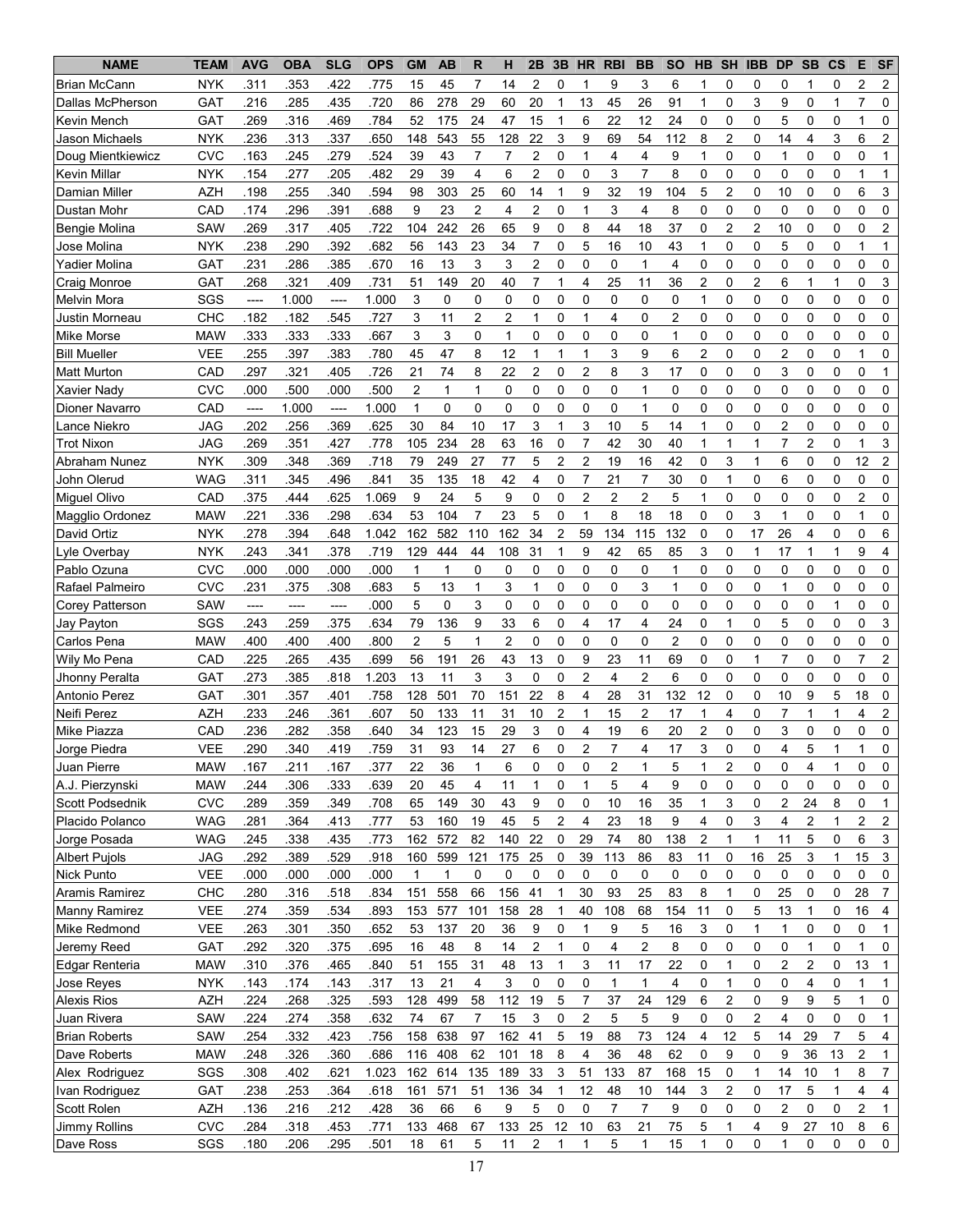| <b>NAME</b>            | <b>TEAM</b> | <b>AVG</b> | <b>OBA</b> | <b>SLG</b> | <b>OPS</b> | <b>GM</b>      | <b>AB</b>      | R              | н              | 2B             | 3B             | HR.          | <b>RBI</b>  | <b>BB</b>      | <b>SO</b>      | HВ             | <b>SH</b>      | <b>IBB</b>     | <b>DP</b> | <b>SB</b>      | <b>CS</b>      | Е              | <b>SF</b>      |
|------------------------|-------------|------------|------------|------------|------------|----------------|----------------|----------------|----------------|----------------|----------------|--------------|-------------|----------------|----------------|----------------|----------------|----------------|-----------|----------------|----------------|----------------|----------------|
| Aaron Rowand           | <b>WAG</b>  | .255       | .310       | .366       | .677       | 63             | 161            | 26             | 41             | 5              | 2              | 3            | 21          | $\overline{7}$ | 29             | 6              | 2              | 3              | 5         | 4              | 1              | 0              | 0              |
| Olmedo Saenz           | <b>MAW</b>  | .500       | .500       | 1.000      | 1.500      | 2              | 2              | 0              | 1              | 1              | 0              | 0            | 2           | 0              | 0              | 0              | 0              | 0              | 1         | 0              | 0              | 0              | $\mathbf 0$    |
| <b>Freddy Sanchez</b>  | CVC         | .323       | .353       | .516       | .869       | 13             | 31             | 3              | 10             | 2              | 2              | 0            | 6           | 1              | 4              | 1              | 0              | 0              | 1         | 0              | 0              | 1              | 1              |
| Reggie Sanders         | SAW         | .121       | .256       | 303        | .559       | 21             | 33             | 3              | 4              | 0              | 0              | 2            | 6           | 6              | 10             | 0              | 0              | 0              | 1         | 1              | 0              | 0              | $\mathbf 0$    |
| <b>Brian Schneider</b> | <b>NYK</b>  | .249       | .290       | .384       | .674       | 117            | 406            | 43             | 101            | 23             | 1              | 10           | 45          | 20             | 62             | 4              | 4              | 1              | 19        | 1              | 1              | $\overline{2}$ | 1              |
| <b>Richie Sexson</b>   | CAD         | .248       | 343        | 524        | .867       | 145            | 525            | 84             | 130            | 25             | 3              | 38           | 97          | 75             | 170            | 4              | 0              | 3              | 10        | 0              | 0              | $\overline{7}$ | 5              |
| <b>Ryan Shealy</b>     | <b>AZH</b>  | .400       | .500       | .400       | .900       | 3              | 5              | 0              | $\overline{2}$ | 0              | 0              | 0            | $\mathbf 0$ | 1              | $\overline{c}$ | 0              | 0              | 0              | 0         | 0              | 0              | 0              | $\mathbf 0$    |
| <b>Gary Sheffield</b>  | <b>WAG</b>  | .231       | 329        | .386       | .716       | 154            | 567            | 64             | 131            | 26             | 1              | 20           | 74          | 74             | 101            | 11             | 0              | 1              | 15        | 4              | 1              | 4              | 4              |
| <b>Chris Shelton</b>   | <b>WAG</b>  | .278       | .340       | 457        | .797       | 161            | 637            | 80             | 177            | 34             | 4              | 24           | 102         | 58             | 161            | 5              | 0              | $\overline{c}$ | 12        | 0              | 0              | 1              | 5              |
| <b>Grady Sizemore</b>  | <b>CVC</b>  | .275       | .334       | 453        | .787       | 140            | 530            | 78             | 146            | 26             | $\overline{7}$ | 18           | 81          | 45             | 117            | 5              | $\overline{2}$ | 2              | 18        | 18             | $\overline{7}$ | 0              | $\overline{7}$ |
| <b>Terrmel Sledge</b>  | <b>WAG</b>  | ----       | ----       | ----       | .000       | 1              | 0              | 0              | 0              | 0              | 0              | 0            | $\mathbf 0$ | 0              | 0              | 0              | 0              | 0              | 0         | 0              | 0              | 0              | $\mathbf 0$    |
| J.T. Snow              | <b>NYK</b>  | ----       | ----       | ----       | .000       | $\overline{c}$ | 0              | 0              | $\mathbf 0$    | $\mathbf 0$    | 0              | 0            | $\mathbf 0$ | 0              | 0              | 0              | 0              | 0              | 0         | 0              | 0              | 0              | $\mathbf 0$    |
| Alfonso Soriano        | VEE         | .240       | .274       | 485        | .759       | 158            | 629            | 88             | 151            | 34             | 0              | 40           | 106         | 26             | 148            | 6              | 0              | 2              | 9         | 13             | 1              | 17             | $\overline{7}$ |
| <b>Shannon Stewart</b> | GAT         | ----       | ----       | ----       | .000       | $\mathbf{1}$   | 0              | 1              | 0              | 0              | 0              | 0            | $\mathbf 0$ | $\mathbf 0$    | 0              | 0              | 0              | 0              | 0         | 0              | 0              | 0              | $\mathbf 0$    |
| Corey Sullivan         | VEE         | 293        | .331       | 360        | .691       | 50             | 164            | 19             | 48             | 5              | 0              | 2            | 13          | 8              | 34             | $\overline{2}$ | 1              | 0              | 3         | 4              | 1              | 0              | 1              |
| Ichiro Suzuki          | <b>CVC</b>  | .292       | .318       | 441        | .759       | 162            | 657            | 90             | 192            | 19             | 14             | 17           | 83          | 22             | 78             | 5              | 13             | 1              | 11        | 25             | 15             | $\overline{c}$ | 5              |
| Mark Sweeney           | GAT         | .255       | .361       | 447        | .809       | 134            | 463            | 67             | 118            | 20             | 0              | 23           | 68          | 79             | 154            | 0              | 0              | 0              | 12        | 8              | 0              | 0              | 3              |
| Mike Sweeney           | GAT         | .270       | .386       | 514        | .900       | 37             | 37             | 4              | 10             | 3              | 0              | 2            | 8           | $\overline{7}$ | 8              | 0              | 0              | 1              | 3         | 0              | 0              | 0              | $\mathbf 0$    |
| <b>Nick Swisher</b>    | SGS         | .174       | 296        | 391        | .688       | 14             | 23             | $\overline{2}$ | $\overline{4}$ | $\overline{2}$ | $\Omega$       | $\mathbf{1}$ | 3           | $\overline{4}$ | $\overline{7}$ | 0              | 0              | 1              | 1         | 0              | 0              | $\Omega$       | $\mathbf 0$    |
| So Taguchi             | NYK         | 267        | 333        | .267       | .600       | 25             | 30             | 3              | 8              | 0              | 0              | 0            | 3           | 3              | 1              | 0              | 0              | 0              | 0         | 0              | 0              | 0              | $\mathbf 0$    |
| <b>Willy Taveras</b>   | <b>SAW</b>  | .289       | 312        | 355        | .667       | 141            | 532            | 67             | 154            | 16             | $\overline{2}$ | 5            | 50          | 11             | 110            | $\overline{7}$ | 10             | $\mathbf 0$    | 6         | 37             | 8              | 4              |                |
| Mark Teixeira          | GAT         | 279        | .366       | 575        | .941       | 162            | 638            | 106            | 178            | 46             | 1              | 47           | 126         | 75             | 131            | 14             | 0              | 7              | 23        | 4              | 0              | 3              | 3              |
| Miguel Tejada          | GAT         | .274       | .305       | .450       | .755       | 162            | 669            | 87             | 183            | 37             | 3              | 25           | 97          | 27             | 110            | 4              | 0              | 3              | 30        | 5              | 0              | 24             | $\overline{c}$ |
| <b>Frank Thomas</b>    | <b>MAW</b>  | .263       | .343       | 674        | 1.016      | 36             | 95             | 18             | 25             | 3              | 0              | 12           | 26          | 12             | 25             | 0              | 0              | 0              | 4         | 0              | 0              | 0              | 1              |
| Chad Tracy             | SGS         | .274       | .321       | .527       | .848       | 123            | 431            | 53             | 118            | 31             | 3              | 24           | 56          | 26             | 80             | 5              | 0              | 2              | 8         | 1              | 0              | 6              | $\overline{2}$ |
| Jose Uribe             | CAD         | .239       | .273       | .345       | .617       | 81             | 238            | 21             | 57             | 12             | $\overline{2}$ | 3            | 17          | 11             | 48             | 1              | 5              | $\mathbf{1}$   | 3         | $\overline{c}$ | 1              | 6              | 3              |
| <b>Chase Utley</b>     | <b>WAG</b>  | .276       | 342        | 527        | .869       | 136            | 533            | 85             | 147            | 44             | 3              | 28           | 94          | 50             | 109            | $\overline{7}$ | 0              | 1              | 12        | 7              | 1              | 24             | 6              |
| Javier Valentin        | SAW         | .262       | 326        | 410        | .736       | 99             | 305            | 35             | 80             | 16             | 1              | 9            | 35          | 30             | 62             | 0              | 0              | 2              | 14        | 0              | 0              | 3              | $\overline{2}$ |
| <b>Jason Varitek</b>   | <b>MAW</b>  | .227       | .309       | .396       | .705       | 146            | 533            | 79             | 121            | 26             | 2              | 20           | 71          | 64             | 136            | 1              | 0              | 0              | 23        | 1              | 0              | 3              | 4              |
| Jose Vidro             | снс         | .385       | .429       | 615        | 1.044      | 21             | 39             | 6              | 15             | 3              | 0              | 2            | 7           | 3              | 7              | 0              | 0              | 0              | 1         | 0              | 0              | 0              | 0              |
| Omar Vizquel           | <b>VEE</b>  | .207       | .343       | 207        | .550       | 40             | 29             | 3              | 6              | 0              | 0              | 0            | 5           | 5              | 2              | 1              | 0              | 0              | 1         | 0              | 0              | 0              | 0              |
| Larry Walker           | <b>CVC</b>  | .227       | 348        | 433        | .781       | 82             | 247            | 46             | 56             | 16             | $\mathbf 1$    | 11           | 35          | 40             | 67             | $\overline{7}$ | 0              | $\overline{2}$ | 6         | $\overline{c}$ | 0              | 5              | $\overline{2}$ |
| <b>Todd Walker</b>     | <b>CVC</b>  | .267       | 299        | 393        | .693       | 49             | 150            | 17             | 40             | 6              | $\overline{2}$ | 3            | 22          | $\overline{7}$ | 20             | 0              | 0              | 0              | 1         | 1              | 0              | $\overline{2}$ | 0              |
| Vernon Wells           | CAD         | .258       | 351        | 411        | .763       | 91             | 209            | 29             | 54             | 11             | 3              | 5            | 33          | 30             | 45             | $\mathbf{1}$   | 1              | 0              | 10        | $\mathbf 0$    | 0              | 0              | $\overline{2}$ |
| Rondell White          | <b>VEE</b>  | .305       | 342        | .446       | .789       | 64             | 177            | 16             | 54             | 10             | $\mathbf 0$    | 5            | 28          | 9              | 24             | 1              | 0              | 0              | 5         | 0              | 0              | 0              | $\mathbf 0$    |
| <b>Brad Wilkerson</b>  | CHC         | .236       | .305       | .331       | .636       | 57             | 148            | 19             | 35             | 9              | 1              | 1            | 15          | 11             | 44             | 4              | $\mathbf 1$    | 0              | 6         | 2              | $\overline{c}$ | 0              | $\mathbf{1}$   |
| <b>Craig Wilson</b>    | CHC         | .200       | .339       | 315        | .654       | 85             | 260            | 31             | 52             | 11             | $\overline{c}$ | 5            | 24          | 36             | 100            | 19             | 0              | 0              | 8         | 1              | 0              | 6              | $\mathbf{1}$   |
| Jack Wilson            | <b>NYK</b>  | .000       | .000       | .000       | .000       | 4              | $\overline{7}$ | 0              | 0              | 0              | 0              | 0            | 0           | 0              | 1              | 0              | 0              | 0              | 0         | 0              | 0              | $\Omega$       | $\Omega$       |
| Randy Winn             | <b>JAG</b>  | .296       | .339       | 520        | .859       | 153            | 611            | 99             | 181            | 35             | 9              | 28           | 80          | 34             | 99             | 7              | 14             | 0              | 15        | 22             | 8              | 0              | 3              |
| Chris Woodward         | <b>VEE</b>  | .337       | .371       | .494       | .865       | 32             | 83             | 13             | 28             | 4              | 0              | 3            | 8           | 4              | 24             | 1              | 1              | 0              | 2         | 0              | 0              | 0              | 1              |
| David Wright           | <b>VEE</b>  | .314       | .377       | 574        | .952       | 157            | 618            | 108            | 194            | 41             | 0              | 40           | 119         | 58             | 132            | 6              | 0              | 0              | 19        | 3              | 0              | 26             | $\overline{c}$ |
| Kevin Youkilis         | <b>GAT</b>  | .176       | .250       | .294       | .544       | 17             | 51             | 4              | 9              | 3              | 0              | 1            | 6           | 5              | 12             | 0              | 0              | 0              | 1         | 0              | 0              | 0              | 0              |
| Michael Young          | <b>VEE</b>  | .294       | .350       | .458       | .808       | 161            | 666            | 92             | 196            | 33             | $\sqrt{2}$     | 24           | 89          | 54             | 106            | 4              | 0              | 5              | 18        | 6              | 0              | 23             | $\overline{2}$ |
| Gregg Zaun             | SAW         | .000       | .500       | .000       | .500       | 3              | 1              | 0              | 0              | 0              | 0              | 0            | 0           | 1              | 0              | 0              | 0              | 0              | 0         | 0              | 0              | 0              | 0              |
| Ryan Zimmerman         | <b>AZH</b>  | .467       | .467       | .633       | 1.100      | 8              | 30             | 2              | 14             | 5              | 0              | 0            | 6           | 0              | 5              | 0              | 0              | 0              | 2         | 0              | 0              | 1              | 0              |

# INDIVIDUAL PITCHING STATISTICS (BY ALPHA)

| <b>NAME</b>           | <b>TEAM</b> | <b>ERA</b> | OPF<br>PAV | W |    | <b>PCT</b> | G  | GS | <b>CG</b> | <b>SH</b> | <b>SV</b> | GF | <b>IP</b> | н   | R              | ER  | ΗR | <b>BB</b> | κ   | HR/9 | K/BB |
|-----------------------|-------------|------------|------------|---|----|------------|----|----|-----------|-----------|-----------|----|-----------|-----|----------------|-----|----|-----------|-----|------|------|
| Jeremy Accardo        | CAD         | 3.47       | .255       |   |    | 250        | 18 |    |           |           |           | 10 | 36.       | 36  | 18             | 14  |    |           | 18  | .20  | .64  |
| <b>Bronson Arroyo</b> | CAD         | 19.64      | .487       |   |    | 000        | 3  |    |           |           |           |    |           | 19  | 16             | 16  |    | h         | 5   | 2.50 | 0.83 |
| Luis Ayala            | CAD         | 4.41       | .296       | 4 | 6  | .400       | 63 |    |           |           |           | 26 | 102       | 19  | 55             | 50  | 10 | 33        | 62  | 0.90 | .88  |
| <b>Scott Baker</b>    | GAT         | 3.11       | .249       | 4 |    | .500       | 34 |    |           |           |           | 16 | 92.2      | 88  | 33             | 32  | 6  | 30        | 51  | 0.60 | 1.70 |
| Josh Beckett          | AZH         | 6.16       | .299       | 3 | 18 | 143        | 31 | 31 |           |           |           |    | 178.      | 213 | 37،            | 122 | 31 | 95        | 156 | l.60 | .64  |
| <b>Eric Bedard</b>    | SGS         | 4.17       | .274       | 4 |    | 667        |    |    |           |           |           |    | 49.2      | 52  | 25             | 23  |    | 13        | 50  | 0.90 | 3.85 |
| Armando Benitez       | <b>CHC</b>  | 31.50      | .583       |   |    | -----      | 5  |    |           |           |           |    |           |     |                |     |    |           |     | 4.50 | 0.20 |
| Joaquin Benoit        | GAT         | 5.87       | .312       |   |    | .500       |    |    |           |           |           | 4  | 38.7      | 49  | 33             | 25  |    | 25        | 33  | 2.60 | 1.32 |
| Kris Benson           | <b>NYK</b>  | 5.70       | .278       |   |    | .000       |    |    |           |           |           |    | 47        | 52  | 3 <sup>1</sup> | 30  | 14 |           | 26  | 2.70 | 3.71 |
| Rafael Betancourt     | <b>AZH</b>  | 3.42       | .259       | 5 |    | 714        | 56 |    |           |           |           | 21 | 92        | 89  | 38             | 35  |    | 32        | 74  | 1.10 | 2.31 |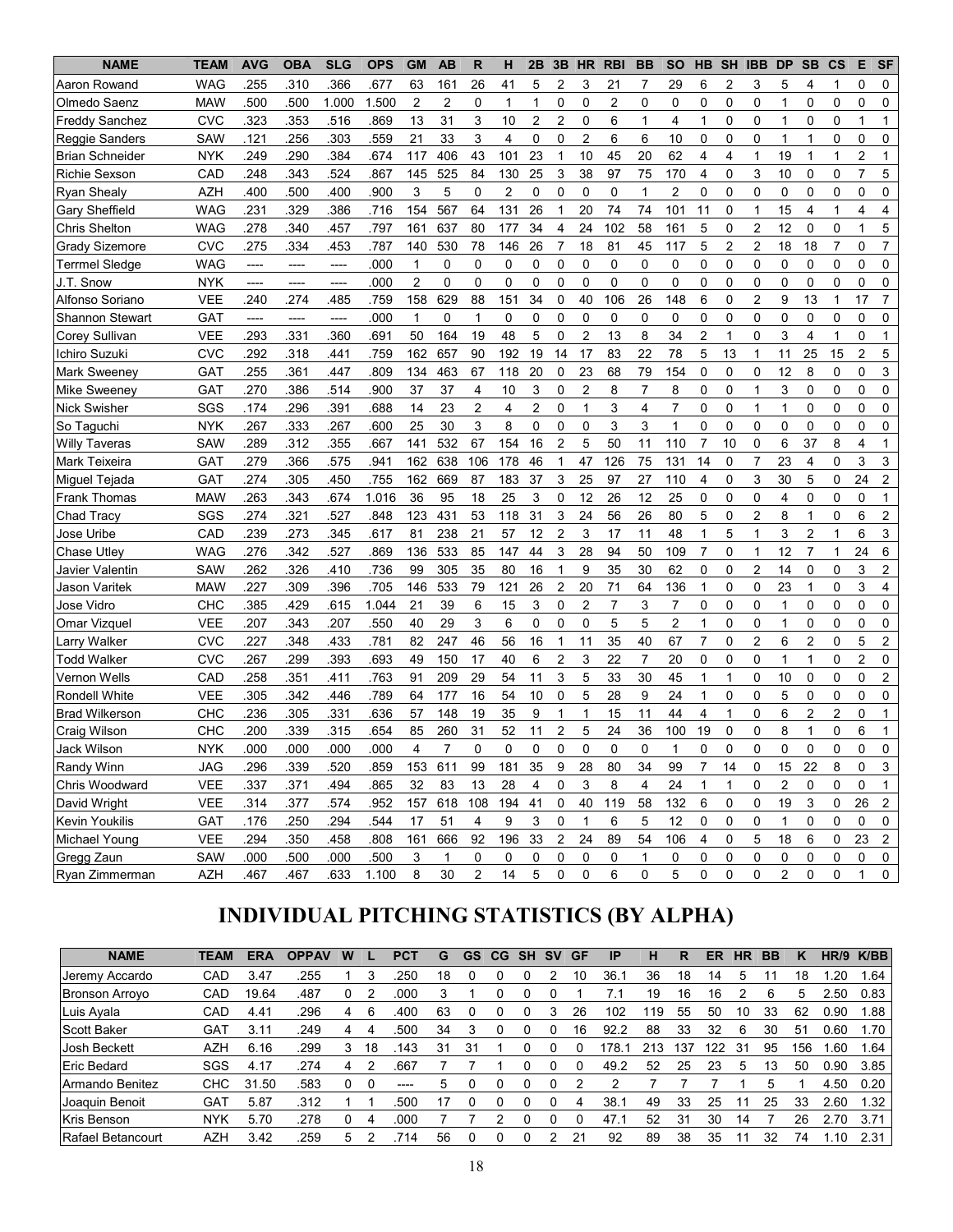| <b>NAME</b>                        | <b>TEAM</b>       | <b>ERA</b>   | <b>OPPAV</b> | W                     | L                       | <b>PCT</b>   | G                    | <b>GS</b> | CG             | <b>SH</b>      | <b>SV</b>        | <b>GF</b>                   | IP           | н                     | R                   | <b>ER</b>    | <b>HR</b>      | <b>BB</b>               | Κ                     | <b>HR/9</b>  | K/BB         |
|------------------------------------|-------------------|--------------|--------------|-----------------------|-------------------------|--------------|----------------------|-----------|----------------|----------------|------------------|-----------------------------|--------------|-----------------------|---------------------|--------------|----------------|-------------------------|-----------------------|--------------|--------------|
| Joe Blanton                        | GAT               | 4.97         | .271         | 13                    | 18                      | .419         | 40                   | 40        | 2              | 0              | 0                | 0                           | 240.2        | 257                   | 142                 | 133          | 50             | 87                      | 128                   | 1.90         | 1.47         |
| Jeremy Bonderman                   | AZH               | 5.18         | .279         | 12                    | 18                      | .400         | 40                   | 40        | 5              | 1              | 0                | 0                           | 243.1        | 266                   | 148                 | 140          | 30             | 105                     | 184                   | 1.10         | 1.75         |
| Mark Buehrle                       | MAW               | 4.95         | 307          | 18                    | 16                      | 529          | 41                   | 41        | 10             | $\overline{2}$ | 0                | $\mathbf 0$                 | 289          | 357                   | 163                 | 159          | 31             | 77                      | 178                   | 1.00         | 2.31         |
| A.J. Burnett                       | CAD               | 5.47         | .269         | 9                     | 14                      | .391         | 32                   | 32        | 4              | 0              | 0                | $\mathbf 0$                 | 204          | 211                   | 132                 | 124          | 24             | 101                     | 226                   | 1.10         | 2.24         |
| Paul Byrd                          | CAD               | 4.36         | .284         | 9                     | 14                      | 391          | 32                   | 32        | 11             | 1              | 0                | $\mathbf 0$                 | 247.2        | 277                   | 125                 | 120          | 30             | 45                      | 119                   | 1.10         | 2.64         |
| <b>Matt Cain</b>                   | GAT               | 4.98         | .223         | $\overline{c}$        | $\mathbf{1}$            | 667          | 5                    | 5         | $\mathbf 0$    | 0              | 0                | $\mathbf 0$                 | 34.1         | 29                    | 19                  | 19           | 6              | 13                      | 25                    | 1.60         | 1.92         |
| Kiko Calero                        | <b>NYK</b>        | 20.25        | .250         | $\mathbf 0$           | 0                       | ----         | $\mathbf{1}$         | 0         | $\mathbf 0$    | 0              | $\mathbf 0$      | $\mathbf 0$                 | 1.1          | $\mathbf{1}$          | 3                   | 3            | 0              | $\overline{\mathbf{c}}$ | 0                     | 0.00         | 0.00         |
| Chris Capuano                      | GAT               | 6.00         | .279         | 9                     | 17                      | 346          | 40                   | 40        | 4              | 0              | $\mathbf 0$      | $\mathbf 0$                 | 244.1        | 273                   | 171                 | 163          | 51             | 131                     | 189                   | 1.90         | 1.44         |
| <b>Chris Carpenter</b>             | SAW               | 3.97         | .258         | 17                    | 17                      | .500         | 41                   | 41        | 13             | 1              | 0                | 0                           | 306.1        | 307                   | 147                 | 135          | 45             | 93                      | 261                   | 1.30         | 2.81         |
| Giovanni Carrara                   | <b>NYK</b>        | 8.00         | .297         | $\overline{c}$        | 3                       | .400         | 31                   | 0         | 0              | 0              | $\overline{2}$   | 18                          | 54           | 66                    | 51                  | 48           | 8              | 30                      | 47                    | 1.30         | 1.57         |
| <b>Hector Carrasco</b>             | <b>CVC</b>        | 1.74         | .176         | 7                     | 9                       | 438          | 57                   | 0         | 0              | 0              | 12               | 42                          | 140          | 85                    | 35                  | 27           | 12             | 62                      | 115                   | 0.80         | 1.85         |
| Shawn Chacon                       | MAW               | 4.67         | .242         | 13                    | 10                      | 565          | 33                   | 33        | 5              | 1              | 0                | 0                           | 204.1        | 187                   | 109                 | 106          | 34             | 83                      | 115                   | 1.50         | 1.39         |
| Roger Clemens                      | <b>NYK</b>        | 3.85         | .239         | 18                    | 14                      | 563          | 41                   | 41        | 16             | 1              | $\mathbf 0$      | 0                           | 313          | 283                   | 142                 | 134          | 32             | 106                     | 274                   | 0.90         | 2.58         |
| <b>Matt Clement</b>                | <b>NYK</b>        | 5.62         | .284         | 11                    | 17                      | .393         | 34                   | 33        | 6              | 1              | 0                | 1                           | 209.2        | 239                   | 140                 | 131          | 32             | 85                      | 163                   | 1.40         | 1.92         |
| <b>Bartolo Colon</b>               | <b>MAW</b>        | 4.99         | .283         | 16                    | 15                      | 516          | 40                   | 40        | 10             | 0              | 0                | $\mathbf 0$                 | 276          | 309                   | 164                 | 153          | 42             | 77                      | 201                   | 1.40         | 2.61         |
| Jose Contreras                     | SGS               | 5.46         | .283         | 12                    | 16                      | 429          | 40                   | 40        | $\overline{7}$ | 0              | 0                | $\mathbf 0$                 | 273.2        | 302                   | 181                 | 166          | 48             | 116                     | 200                   | 1.60         | 1.72         |
| Chad Cordero                       | CAD               | 3.51         | .215         | 4                     | 4                       | .500         | 62                   | 0         | 0              | 0              | 6                | 25                          | 82           | 64                    | 36                  | 32           | 10             | 21                      | 72                    | 1.10         | 3.43         |
| Francisco Cordero                  | <b>GAT</b>        | 4.93         | .276         | 8                     | 9                       | .471         | 81                   | 0         | 0              | 0              | $\mathbf{1}$     | 23                          | 95           | 102                   | 60                  | 52           | 10             | 54                      | 104                   | 0.90         | 1.93         |
| <b>Neal Cotts</b>                  | <b>AZH</b>        | 2.79         | .226         | $\overline{c}$        | 5                       | .286         | 50                   | 0         | $\mathbf 0$    | $\mathbf 0$    | 3                | 20                          | 61.1         | 50                    | 19                  | 19           | 3              | 38                      | 50                    | 0.40         | 1.32         |
| Jesse Crain                        | <b>NYK</b>        | 3.30         | .228         | $\overline{c}$        | 11                      | .154         | 69                   | 0         | $\mathbf 0$    | 0              | 9                | 36                          | 120          | 102                   | 47                  | 44           | 22             | 41                      | 36                    | 1.70         | 0.88         |
| <b>Kyle Davies</b>                 | WAG               | 21.60        | .444         | 0                     | 0                       | ----         | $\mathbf{1}$         | 0         | 0              | 0              | 0                | $\mathbf 0$                 | 1.2          | 4                     | 4                   | 4            | $\mathbf{1}$   | $\overline{c}$          | 3                     | 5.40         | 1.50         |
| Doug Davis                         | <b>WAG</b>        | 4.68         | .229         | 21                    | 13                      | .618         | 41                   | 41        | 10             | 3              | 0                | 0                           | 269          | 233                   | 144                 | 140          | 36             | 124                     | 241                   | 1.20         | 1.94         |
| Ryan Dempster                      | CAD               | 2.19         | .236         | $\overline{c}$        | 0                       | 1.000        | 11                   | 0         | 0              | 0              | $\overline{2}$   | 5                           | 24.2         | 21                    | 6                   | 6            | $\overline{2}$ | 13                      | 23                    | 0.70         | 1.77         |
| Octavio Dotel                      | <b>VEE</b>        | 2.25         | .412         | 0                     | 0                       | ----         | 3                    | 0         | 0              | 0              | 0                | 1                           | 4            | 7                     | 1                   | $\mathbf{1}$ | 1              | 0                       | 6                     | 2.30         | ---          |
| Justin Duchscherer                 | <b>VEE</b>        | 3.24         | .236         | 3                     | $\overline{7}$          | .300         | 61                   | 0         | 0              | 0              | 5                | 31                          | 97.1         | 87                    | 40                  | 35           | 14             | 34                      | 99                    | 1.30         | 2.91         |
| Kelvim Escobar                     | CHC               | 5.34         | .262         | 8                     | $\overline{7}$          | .533         | 63                   | 0         | $\mathbf 0$    | 0              | 6                | 40                          | 118          | 120                   | 74                  | 70           | 20             | 69                      | 129                   | 1.50         | 1.87         |
| Scott Eyre                         | CVC               | 2.11         | .196         | 1                     | 4                       | .200         | 47                   | 0         | $\mathbf 0$    | 0              | 1                | 20                          | 68.1         | 48                    | 18                  | 16           | $\overline{c}$ | 38                      | 64                    | 0.30         | 1.68         |
| Kyle Farnsworth                    | <b>VEE</b>        | 1.97         | .160         | 2                     | 0                       | 1.000        | 31                   | 0         | 0              | 0              | $\mathbf{1}$     | 17                          | 50.1         | 28                    | 11                  | 11           | $\overline{7}$ | 23                      | 58                    | 1.30         | 2.52         |
| <b>Brian Fuentes</b>               | JAG               | 4.15         | .207         | 5                     | 3                       | 625          | 61                   | 0         | 0              | 0              | 13               | 26                          | 60.2         | 46                    | 28                  | 28           | 9              | 26                      | 64                    | 1.30         | 2.46         |
| <b>Aaron Fultz</b>                 | <b>JAG</b>        | 3.07         | .210         | 9                     | 3                       | .750         | 76                   | 0         | 0              | 0              | 11               | 26                          | 120.1        | 91                    | 43                  | 41           | 17             | 30                      | 93                    | 1.30         | 3.10         |
| Eric Gagne<br><b>Freddy Garcia</b> | SAW<br><b>CVC</b> | 3.86<br>5.20 | .250<br>.284 | 0<br>13               | 0<br>19                 | ----<br>.406 | $\overline{2}$<br>41 | 0<br>41   | 0<br>4         | 0<br>0         | $\mathbf 0$<br>0 | $\mathbf{1}$<br>$\mathbf 0$ | 2.1<br>275.1 | $\overline{2}$<br>309 | $\mathbf{1}$<br>166 | 1<br>159     | 0<br>55        | 1<br>93                 | $\overline{2}$<br>198 | 0.00<br>1.80 | 2.00<br>2.13 |
| John Garland                       | <b>SAW</b>        | 4.97         | .300         | 21                    | 10                      | .677         | 40                   | 40        | 10             | 1              | $\mathbf 0$      | $\mathbf 0$                 | 264.1        | 313                   | 155                 | 146          | 37             | 65                      | 115                   | 1.30         | 1.77         |
| Mike Gonzalez                      | CHC               | 4.58         | .236         | 2                     | $\mathbf{1}$            | .667         | 35                   | 0         | 0              | 0              | 8                | 21                          | 55           | 47                    | 31                  | 28           | 3              | 49                      | 62                    | 0.50         | 1.27         |
| Tom Gordon                         | <b>MAW</b>        | 2.41         | .177         | 5                     | $\overline{\mathbf{4}}$ | 556          | 52                   | 0         | 0              | 0              | 4                | 19                          | 78.1         | 47                    | 24                  | 21           | 3              | 29                      | 70                    | 0.30         | 2.41         |
| Eddie Guardado                     | SGS               | 8.41         | .317         | $\mathbf{1}$          | 1                       | .500         | 16                   | 0         | 0              | 0              | $\mathbf 0$      | $\overline{2}$              | 20.1         | 26                    | 19                  | 19           | 5              | 5                       | 17                    | 2.20         | 3.40         |
| <b>Roy Halladay</b>                | <b>AZH</b>        | 2.97         | .237         | 15                    | 6                       | .714         | 30                   | 30        | 11             | 2              | $\mathbf 0$      | 0                           | 239          | 213                   | 87                  | 79           | 24             | 39                      | 178                   | 0.90         | 4.56         |
| <b>Brad Halsev</b>                 | <b>AZH</b>        | 0.00         | 125          | 0                     | $\Omega$                | ----         | 1                    | 0         | $\Omega$       | $\Omega$       | $\Omega$         | $\Omega$                    | 2.1          | 1                     | 0                   | 0            | $\Omega$       | 0                       | 0                     | 0.00         | ---          |
| Aaron Harang                       | <b>WAG</b>        | 4.97         | .289         | 11                    | 13                      | .458         | 40                   | 40        | 6              | 2              | 0                | 0                           | 240.2        | 275                   | 143                 | 133          | 34             | 67                      | 167                   | 1.30         | 2.49         |
| Rich Harden                        | SGS               | 3.22         | .210         | 20                    | $\overline{7}$          | .741         | 33                   | 33        | 14             | 6              | 0                | 0                           | 251.1        | 189                   | 92                  | 90           | 15             | 103                     | 235                   | 0.50         | 2.28         |
| Dan Haren                          | CHC               | 6.99         | .327         | $\overline{7}$        | 15                      | .318         | 31                   | 31        | 5              | 1              | 0                | 0                           | 190.2        | 262                   | 158                 | 148          | 41             | 63                      | 159                   | 1.90         | 2.52         |
| Aaron Heilman                      | <b>AZH</b>        | 2.66         | .255         | 10                    | $\mathbf{1}$            | .909         | 62                   | 0         | 0              | 0              | 2                | 26                          | 132          | 125                   | 40                  | 39           | 10             | 43                      | 126                   | 0.70         | 2.93         |
| <b>Rick Helling</b>                | <b>MAW</b>        | 2.61         | .225         | 5                     | $\mathsf 3$             | .625         | 38                   | 0         | 0              | 0              | 0                | 19                          | 96.2         | 80                    | 33                  | 28           | 6              | 34                      | 80                    | 0.60         | 2.35         |
| Clay Hensley                       | SAW               | 1.23         | .173         | $\mathbf{2}^{\prime}$ | 2                       | 500          | 41                   | 0         | 0              | 0              | 5                | 20                          | 58.2         | 35                    | 11                  | 8            | 3              | 21                      | 41                    | 0.50         | 1.95         |
| Dustin Hermanson                   | <b>VEE</b>        | 4.83         | .223         | $\overline{c}$        | 3                       | .400         | 34                   | 0         | 0              | 0              | 0                | $\overline{7}$              | 54           | 44                    | 29                  | 29           | 11             | 22                      | 39                    | 1.80         | 1.77         |
| Felix Hernandez                    | SGS               | 3.88         | .244         | 15                    | 10                      | .600         | 30                   | 30        | 9              | 0              | 0                | 0                           | 216          | 198                   | 95                  | 93           | 21             | 84                      | 217                   | 0.90         | 2.58         |
| Orlando Hernandez                  | <b>WAG</b>        | 4.50         | .303         | 0                     | 0                       | ----         | 5                    | 0         | 0              | 0              | 0                | 0                           | 8            | 10                    | 5                   | 4            | 1              | 6                       | 9                     | 1.10         | 1.50         |
| Roberto Hernandez                  | CHC               | 4.09         | .240         | 0                     | 1                       | .000         | 14                   | 0         | 0              | 0              | 6                | 11                          | 22           | 18                    | 11                  | 10           | 0              | 12                      | 17                    | 0.00         | 1.42         |
| Trevor Hoffman                     | <b>MAW</b>        | 3.00         | .237         | 4                     | 6                       | .400         | 61                   | 0         | 0              | 0              | 4                | 27                          | 75           | 68                    | 31                  | 25           | 13             | 17                      | 63                    | 1.60         | 3.71         |
| <b>Bob Howry</b>                   | <b>MAW</b>        | 3.80         | .243         | 5                     | 6                       | .455         | 62                   | 0         | 0              | 0              | 26               | 44                          | 68.2         | 63                    | 32                  | 29           | $\overline{7}$ | 22                      | 47                    | 0.90         | 2.14         |
| Jason Isringhausen                 | SAW               | 3.20         | .168         | 5                     | 1                       | .833         | 41                   | 0         | 0              | 0              | 7                | $16\,$                      | 50.2         | 29                    | 19                  | 18           | 5              | 27                      | 40                    | 0.90         | 1.48         |
| <b>Bobby Jenks</b>                 | <b>MAW</b>        | 8.41         | .341         | 0                     | 3                       | .000         | 22                   | 0         | 0              | 0              | 3                | 14                          | 20.1         | 30                    | 25                  | 19           | 7              | 11                      | 29                    | 3.10         | 2.64         |
| Randy Johnson                      | MAW               | 5.02         | .261         | 0                     | $\overline{c}$          | .000         | 4                    | 4         | 0              | 0              | 0                | 0                           | 28.2         | 30                    | 16                  | 16           | 5              | 5                       | 31                    | 1.60         | 6.20         |
| Todd Jones                         | <b>JAG</b>        | 2.47         | .239         | 8                     | $\overline{4}$          | .667         | 61                   | 0         | 0              | 0              | 19               | 43                          | 62           | 54                    | 17                  | 17           | 4              | 15                      | 41                    | 0.60         | 2.73         |
| Ray King                           | <b>NYK</b>        | 11.25        | .373         | 0                     | $\overline{c}$          | .000         | 17                   | 0         | 0              | 0              | 1                | 6                           | 12           | 19                    | 15                  | 15           | 5              | 10                      | 5                     | 3.80         | 0.50         |
| John Lackey                        | <b>CVC</b>        | 4.28         | .289         | 17                    | 18                      | .486         | 41                   | 41        | 7              | 0              | 0                | $\mathbf 0$                 | 269.1        | 312                   | 142                 | 128          | 25             | 118                     | 272                   | 0.80         | 2.31         |
| <b>Brad Lidge</b>                  | <b>CVC</b>        | 3.08         | .222         | 3                     | $\overline{4}$          | 429          | 42                   | 0         | 0              | 0              | 18               | 32                          | 52.2         | 42                    | 18                  | 18           | 7              | 21                      | 59                    | 1.20         | 2.81         |
| Scott Linebrink                    | <b>VEE</b>        | 4.78         | .276         | 6                     | 3                       | .667         | 58                   | 0         | 0              | 0              | 0                | 12                          | 105.1        | 115                   | 65                  | 56           | 12             | 27                      | 95                    | 1.00         | 3.52         |
| Esteban Loaiza                     | <b>MAW</b>        | 4.50         | .362         | 1                     | 0                       | 1.000        | 3                    | 3         | 0              | 0              | 0                | 0                           | 14           | 21                    | 11                  | 7            | 1              | 6                       | 7                     | 0.60         | 1.17         |
| Derek Lowe                         | <b>VEE</b>        | 5.14         | .277         | 12 15                 |                         | .444         | 33                   | 33        | 4              | 2              | 0                | 0                           | 199.2        | 217                   | 127                 | 114          | 39             | 71                      | 124                   | 1.80         | 1.75         |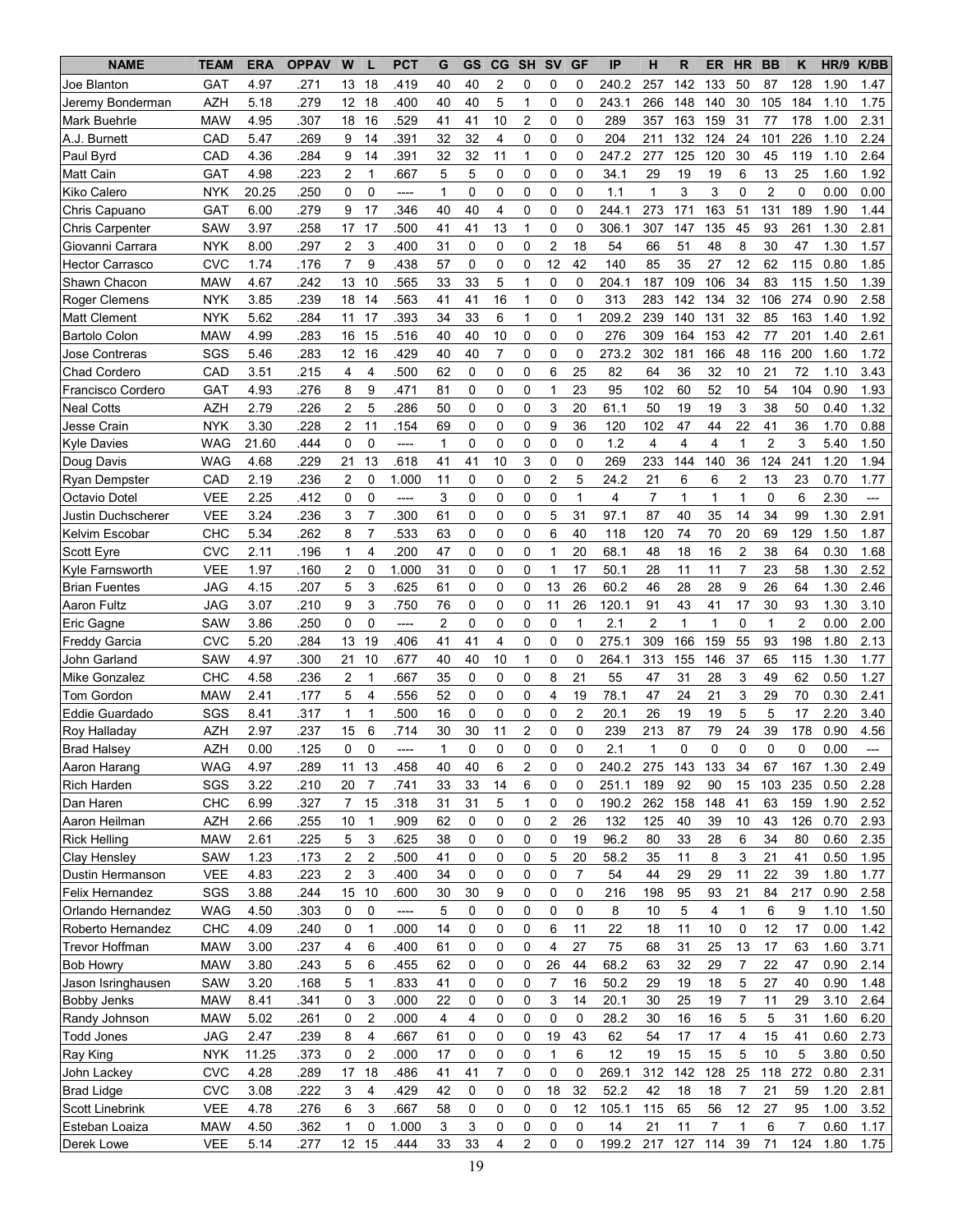| <b>NAME</b>             | <b>TEAM</b> | <b>ERA</b> | <b>OPPAV</b> | W                       | L                       | <b>PCT</b> | G              | <b>GS</b> | CG             | <b>SH</b>               | <b>SV</b>      | <b>GF</b>      | IP    | H              | R              | <b>ER</b>      | <b>HR</b>               | <b>BB</b>      | Κ              | <b>HR/9</b> | K/BB |
|-------------------------|-------------|------------|--------------|-------------------------|-------------------------|------------|----------------|-----------|----------------|-------------------------|----------------|----------------|-------|----------------|----------------|----------------|-------------------------|----------------|----------------|-------------|------|
| Noah Lowry              | GAT         | 5.11       | .282         | 16                      | 16                      | 500        | 41             | 41        | $\overline{7}$ | 1                       | 0              | 0              | 251.2 | 276            | 148            | 143            | 36                      | 92             | 215            | 1.30        | 2.34 |
| Ryan Madson             | AZH         | 6.59       | .345         | 1                       | 0                       | 1.000      | $\overline{7}$ | 0         | 0              | 0                       | 0              | 3              | 13.2  | 20             | 11             | 10             | 3                       | 2              | 9              | 2.00        | 4.50 |
| Ron Mahay               | <b>NYK</b>  | 0.00       | .308         | 0                       | $\mathbf 0$             | ----       | 3              | 0         | 0              | 0                       | 0              | $\mathbf 0$    | 3     | 4              | $\mathbf{1}$   | 0              | 0                       | 2              | 1              | 0.00        | 0.50 |
| Gary Majewski           | SGS         | 9.26       | .354         | $\overline{2}$          | $\mathbf 0$             | 1.000      | 16             | 0         | 0              | 0                       | 0              | 5              | 23.1  | 34             | 24             | 24             | 1                       | 15             | 13             | 0.40        | 0.87 |
| Jason Marquis           | CAD         | 4.92       | .285         | 13                      | 12                      | .520       | 32             | 32        | 3              | 0                       | 0              | $\mathbf 0$    | 208.1 | 230            | 121            | 114            | 36                      | 90             | 94             | 1.60        | 1.04 |
| Damaso Marte            | CAD         | 5.74       | .280         | 3                       | $\overline{2}$          | .600       | 47             | 0         | 0              | 0                       | 1              | 17             | 47    | 51             | 33             | 30             | $\overline{7}$          | 31             | 44             | 1.30        | 1.42 |
| Pedro Martinez          | <b>NYK</b>  | 3.27       | 212          | 25                      | 14                      | 641        | 41             | 41        | 31             | 4                       | 0              | $\mathbf 0$    | 347   | 268            | 132            | 126            | 49                      | 109            | 333            | 1.30        | 3.06 |
| <b>Brandon McCarthy</b> | CHC         | 4.50       | .230         | 0                       | 0                       | ----       | 5              | 0         | 0              | 0                       | 1              | 3              | 16    | 14             | 8              | 8              | 4                       | 3              | 12             | 2.30        | 4.00 |
| <b>Brandon Medders</b>  | <b>AZH</b>  | 2.16       | .220         | 1                       | 1                       | .500       | 25             | 0         | 0              | 0                       | 1              | 11             | 25    | 20             | 6              | 6              | 3                       | 9              | 22             | 1.10        | 2.44 |
| Kevin Millwood          | GAT         | 4.80       | .295         | 8                       | 11                      | .421       | 33             | 33        | $\overline{2}$ | 0                       | $\mathbf 0$    | $\mathbf 0$    | 195   | 226            | 110            | 104            | 35                      | 72             | 135            | 1.60        | 1.88 |
| <b>Matt Morris</b>      | <b>JAG</b>  | 7.82       | .295         | 0                       | 3                       | .000       | 6              | 6         | 0              | 0                       | 0              | 0              | 25.1  | 31             | 26             | 22             | 8                       | 6              | 10             | 2.80        | 1.67 |
| Guillermo Mota          | <b>NYK</b>  | 5.40       | .250         | 0                       | 0                       | ----       | 4              | 0         | 0              | 0                       | 0              | 3              | 5     | 5              | 3              | 3              | 0                       | 2              | 4              | 0.00        | 2.00 |
| Mark Mulder             | CAD         | 5.91       | 328          | 8                       | 15                      | .348       | 32             | 32        | $\overline{7}$ | 0                       | 0              | 0              | 210   | 286            | 148            | 138            | 32                      | 79             | 91             | 1.40        | 1.15 |
| Mike Mussina            | <b>JAG</b>  | 4.71       | .267         | $\overline{7}$          | 0                       | 1.000      | 15             | 15        | 1              | 0                       | $\mathbf 0$    | $\mathbf 0$    | 86    | 90             | 52             | 45             | 14                      | 31             | 70             | 1.50        | 2.26 |
| <b>Brett Myers</b>      | <b>CVC</b>  | 4.23       | .238         | 16                      | 13                      | .552       | 42             | 42        | 13             | 1                       | 0              | 0              | 293.1 | 263            | 147            | 138            | 51                      | 107            | 300            | 1.60        | 2.80 |
| Joe Nathan              | <b>WAG</b>  | 2.57       | .174         | 9                       | 12                      | 429        | 117            | 0         | 0              | 0                       | 2              | 30             | 164.1 | 101            | 50             | 47             | 14                      | 40             | 219            | 0.80        | 5.48 |
| Will Ohman              | SGS         | 4.44       | .240         | $\overline{\mathbf{c}}$ | $\overline{c}$          | 500        | 27             | 0         | 0              | 0                       | $\mathbf{1}$   | 9              | 26.1  | 24             | 16             | 13             | 6                       | 16             | 28             | 2.10        | 1.75 |
| Chad Orvella            | GAT         | 4.50       | .271         | 4                       | $\mathbf{1}$            | .800       | 58             | 0         | 0              | 0                       | 3              | 22             | 110   | 115            | 60             | 55             | 10                      | 46             | 94             | 0.80        | 2.04 |
| Roy Oswalt              | <b>WAG</b>  | 5.17       | .308         | 10                      | 14                      | 417        | 40             | 40        | 5              | 3                       | 0              | $\mathbf 0$    | 230   | 293            | 143            | 132            | 25                      | 72             | 172            | 1.00        | 2.39 |
| Akinori Otsuka          | CHC         | 5.01       | .287         | 0                       | 1                       | .000       | 18             | 0         | $\mathbf 0$    | 0                       | 0              | 5              | 23.1  | 25             | 13             | 13             | 0                       | 16             | 23             | 0.00        | 1.44 |
| Jonathan Papelbon       | <b>VEE</b>  | 6.00       | .345         | 0                       | 0                       | ----       | 9              | 0         | 0              | 0                       | 0              | $\overline{2}$ | 12    | 19             | 11             | 8              | 1                       | 6              | 18             | 0.80        | 3.00 |
| John Patterson          | SGS         | 4.49       | .270         | 13                      | 14                      | .481       | 34             | 34        | 9              | 1                       | 0              | $\mathbf 0$    | 234.1 | 249            | 126            | 117            | 30                      | 71             | 230            | 1.20        | 3.24 |
| Jake Peavy              | CHC         | 4.95       | .269         | 17                      | 19                      | .472       | 42             | 42        | 14             | 0                       | 0              | 0              | 313   | 330            | 180            | 172            | 59                      | 102            | 350            | 1.70        | 3.43 |
| <b>Brad Penny</b>       | CHC         | 5.61       | .302         | 9                       | 12                      | 429        | 29             | 29        | 8              | 1                       | $\mathbf 0$    | 0              | 197.1 | 243            | 133            | 123            | 37                      | 55             | 140            | 1.70        | 2.55 |
| <b>Troy Percival</b>    | CAD         | 3.37       | .250         | 0                       | 0                       | ----       | 6              | 0         | 0              | 0                       | 0              | $\overline{c}$ | 5.1   | 5              | $\overline{c}$ | $\overline{c}$ | 1                       | 2              | 5              | 1.70        | 2.50 |
| <b>Odalis Perez</b>     | CHC         | 6.88       | 315          | 6                       | 20                      | .231       | 29             | 29        | 5              | 0                       | 0              | 0              | 172.2 | 223            | 136            | 132            | 34                      | 59             | 108            | 1.80        | 1.83 |
| <b>Andy Pettitte</b>    | JAG         | 4.16       | .269         | 17                      | 12                      | 586        | 38             | 38        | 4              | 2                       | 0              | 0              | 231.1 | 241            | 111            | 107            | 31                      | 63             | 190            | 1.20        | 3.02 |
| Joel Pineiro            | AZH         | 13.50      | .368         | 0                       | 0                       | ----       | 1              | 1         | 0              | 0                       | 0              | $\mathbf 0$    | 4     | 7              | 6              | 6              | 3                       | 0              | $\overline{c}$ | 6.80        | ---  |
| <b>Cliff Politte</b>    | JAG         | 2.84       | .197         | 11                      | 3                       | .786       | 79             | 0         | 0              | 0                       | 3              | 22             | 114   | 79             | 41             | 36             | 19                      | 35             | 105            | 1.50        | 3.00 |
| <b>Mark Prior</b>       | <b>AZH</b>  | 4.40       | .262         | 12                      | 12                      | .500       | 31             | 31        | 8              | 0                       | 0              | 0              | 215   | 217            | 108            | 105            | 36                      | 80             | 245            | 1.50        | 3.06 |
| J.J. Putz               | SGS         | 0.00       | .200         | 0                       | 0                       | ----       | $\mathbf{1}$   | 0         | 0              | 0                       | 0              | 1              | 1.1   | 1              | 0              | 0              | 0                       | 0              | 1              | 0.00        | ---  |
| <b>Chad Qualls</b>      | CHC         | 3.86       | .247         | 3                       | $\mathbf{1}$            | .750       | 22             | 0         | 0              | 0                       | 0              | 13             | 44.1  | 40             | 20             | 19             | $\overline{7}$          | 15             | 31             | 1.40        | 2.07 |
| <b>Brad Radke</b>       | <b>CVC</b>  | 3.96       | .257         | 15                      | 8                       | .652       | 31             | 31        | 10             | $\mathbf 0$             | $\mathbf 0$    | $\mathbf 0$    | 223   | 221            | 106            | 98             | 50                      | 36             | 122            | 2.00        | 3.39 |
| Chris Ray               | SGS         | 4.96       | .254         | $\mathbf{1}$            | $\mathbf 0$             | 1.000      | 18             | 0         | 0              | 0                       | $\mathbf 0$    | 6              | 16.1  | 15             | 11             | 9              | 3                       | $\overline{7}$ | 16             | 1.70        | 2.29 |
| Al Reyes                | SAW         | 3.68       | .221         | 4                       | 8                       | .333       | 48             | 0         | 0              | 0                       | 18             | 41             | 63.2  | 52             | 30             | 26             | 8                       | 29             | 65             | 1.10        | 2.24 |
| <b>Arthur Rhodes</b>    | CHC         | 3.10       | .206         | 3                       | $\overline{\mathbf{c}}$ | .600       | 43             | 0         | 0              | 0                       | 3              | 24             | 52.1  | 40             | 22             | 18             | 8                       | 17             | 40             | 1.40        | 2.35 |
| Juan Rincon             | SAW         | 2.97       | 212          | 0                       | $\overline{c}$          | .000       | 26             | 0         | 0              | 0                       | $\overline{2}$ | 16             | 30.1  | 24             | 11             | 10             | $\mathbf{1}$            | 15             | 38             | 0.30        | 2.53 |
| David Riske             | <b>VEE</b>  | 3.83       | 243          | 4                       | $\overline{2}$          | 667        | 52             | $\Omega$  | $\Omega$       | 0                       | 3              | 25             | 98.2  | 89             | 42             | 42             | 21                      | 24             | 48             | 1.90        | 2.00 |
| Mariano Rivera          | <b>WAG</b>  | 2.31       | .188         | 5                       | 9                       | 357        | 77             | 0         | 0              | 0                       | 23             | 51             | 97.1  | 65             | 27             | 25             | 9                       | 29             | 94             | 0.80        | 3.24 |
| Francisco Rodriguez     | CAD         | 4.10       | .261         | 1                       | 11                      | .083       | 60             | 0         | 0              | 0                       | 23             | 44             | 68    | 69             | 33             | 31             | 9                       | 32             | 112            | 1.20        | 3.50 |
| Kenny Rogers            | <b>CVC</b>  | 5.48       | .303         | 2                       | 2                       | .500       | $\overline{7}$ | 7         | 1              | 0                       | 0              | 0              | 44.1  | 54             | 28             | 27             | 6                       | 18             | 12             | 1.20        | 0.67 |
| J.C. Romero             | AZH         | 5.37       | .248         | 3                       | 5                       | .375       | 42             | 0         | 0              | 0                       | 0              | 12             | 53.2  | 50             | 35             | 32             | 10                      | 31             | 45             | 1.70        | 1.45 |
| B.J. Ryan               | GAT         | 2.05       | .216         | 4                       | $\overline{c}$          | .667       | 54             | 0         | 0              | 0                       | 30             | 39             | 66    | 51             | 21             | 15             | 1                       | 31             | 90             | 0.10        | 2.90 |
| C.C. Sabathia           | <b>VEE</b>  | 6.14       | .318         | 8                       | 15                      | .348       | 33             | 33        | 3              | 0                       | 0              | $\mathbf 0$    | 180.1 | 236            | 133            | 123            | 28                      | 79             | 158            | 1.40        | 2.00 |
| Ervin Santana           | <b>JAG</b>  | 5.15       | .273         | 3                       | 3                       | .500       | 12             | 12        | 2              | 0                       | 0              | 0              | 64.2  | 70             | 39             | 37             | 8                       | 29             | 38             | 1.10        | 1.31 |
| Johan Santana           | <b>JAG</b>  | 4.58       | .250         | 15                      | 10                      | .600       | 41             | 41        | 4              | 0                       | 0              | 0              | 269   | 263            | 147            | 137            | 45                      | 76             | 254            | 1.50        | 3.34 |
| Jason Schmidt           | CAD         | 7.20       | .350         | $\mathbf{1}$            | 0                       | 1.000      | $\mathbf{1}$   | 1         | 0              | 0                       | $\pmb{0}$      | 0              | 5     | $\overline{7}$ | 4              | 4              | $\overline{\mathbf{c}}$ | 4              | 6              | 3.60        | 1.50 |
| Rudy Seanez             | <b>JAG</b>  | 4.37       | .244         | 7                       | $\mathbf{1}$            | .875       | 67             | 0         | 0              | 0                       | 2              | 20             | 94.2  | 85             | 49             | 46             | 13                      | 34             | 116            | 1.20        | 3.41 |
| Jae Seo                 | SGS         | 3.76       | .244         | 9                       | $\overline{\mathbf{4}}$ | .692       | 17             | 17        | 5              | $\overline{\mathbf{c}}$ | 0              | 0              | 119.2 | 111            | 55             | 50             | 12                      | 23             | 75             | 0.90        | 3.26 |
| <b>Ben Sheets</b>       | CHC         | 4.87       | .264         | 15                      | 13                      | .536       | 31             | 31        | 11             | 1                       | 0              | $\mathbf 0$    | 229.1 | 237            | 135            | 124            | 41                      | 37             | 224            | 1.60        | 6.05 |
| Scot Shields            | SGS         | 3.95       | .203         | 4                       | 8                       | .333       | 54             | 0         | 0              | 0                       | 16             | 34             | 84.1  | 60             | 37             | 37             | 4                       | 51             | 95             | 0.40        | 1.86 |
| <b>Brian Shouse</b>     | <b>VEE</b>  | 13.50      | .393         | 0                       | 0                       | ----       | 5              | 0         | 0              | 0                       | 0              | 0              | 5.1   | 11             | 9              | 8              | 1                       | 7              | 6              | 1.70        | 0.86 |
| Aaron Small             | <b>JAG</b>  | 6.91       | .304         | 3                       | 6                       | .333       | 18             | 10        | 0              | 0                       | 0              | 1              | 57.1  | 73             | 47             | 44             | 7                       | 23             | 36             | 1.10        | 1.57 |
| John Smoltz             | <b>JAG</b>  | 4.41       | .255         | 18                      | 11                      | .621       | 40             | 40        | 12             | 3                       | 0              | 0              | 292   | 279            | 145            | 143            | 48                      | 86             | 221            | 1.50        | 2.57 |
| lan Snell               | <b>AZH</b>  | 7.85       | .295         | 0                       | $\overline{\mathbf{4}}$ | .000       | 5              | 5         | 1              | 0                       | 0              | 0              | 28.2  | 33             | 28             | 25             | 5                       | 14             | 21             | 1.60        | 1.50 |
| Jorge Sosa              | <b>AZH</b>  | 4.68       | .271         | 7                       | 11                      | .389       | 24             | 24        | 3              | 0                       | 0              | 0              | 136.2 | 143            | 86             | 71             | 25                      | 53             | 75             | 1.60        | 1.42 |
| Justin Speier           | <b>WAG</b>  | 4.48       | .253         | 4                       | $\overline{7}$          | .364       | 96             | $\pmb{0}$ | 0              | 0                       | 4              | 21             | 120.2 | 117            | 60             | 60             | 21                      | 34             | 111            | 1.60        | 3.26 |
| Russ Springer           | <b>GAT</b>  | 2.16       | .185         | 0                       | 0                       | ----       | 4              | 0         | 0              | 0                       | 0              | $\overline{2}$ | 8.1   | 5              | 2              | 2              | 1                       | 4              | 11             | 1.10        | 2.75 |
| <b>Chris Spurling</b>   | <b>VEE</b>  | 6.50       | .275         | 3                       | $\overline{c}$          | .600       | 27             | 0         | 0              | 0                       | 0              | 9              | 45.2  | 50             | 35             | 33             | 13                      | 21             | 19             | 2.60        | 0.90 |
| <b>Huston Street</b>    | <b>VEE</b>  | 2.32       | .150         | 3                       | $\overline{c}$          | .600       | 47             | 0         | 0              | 0                       | 32             | 46             | 54.1  | 28             | 14             | 14             | 3                       | 28             | 72             | 0.50        | 2.57 |
|                         |             |            |              |                         |                         |            |                |           |                |                         |                |                |       |                |                |                |                         |                |                |             |      |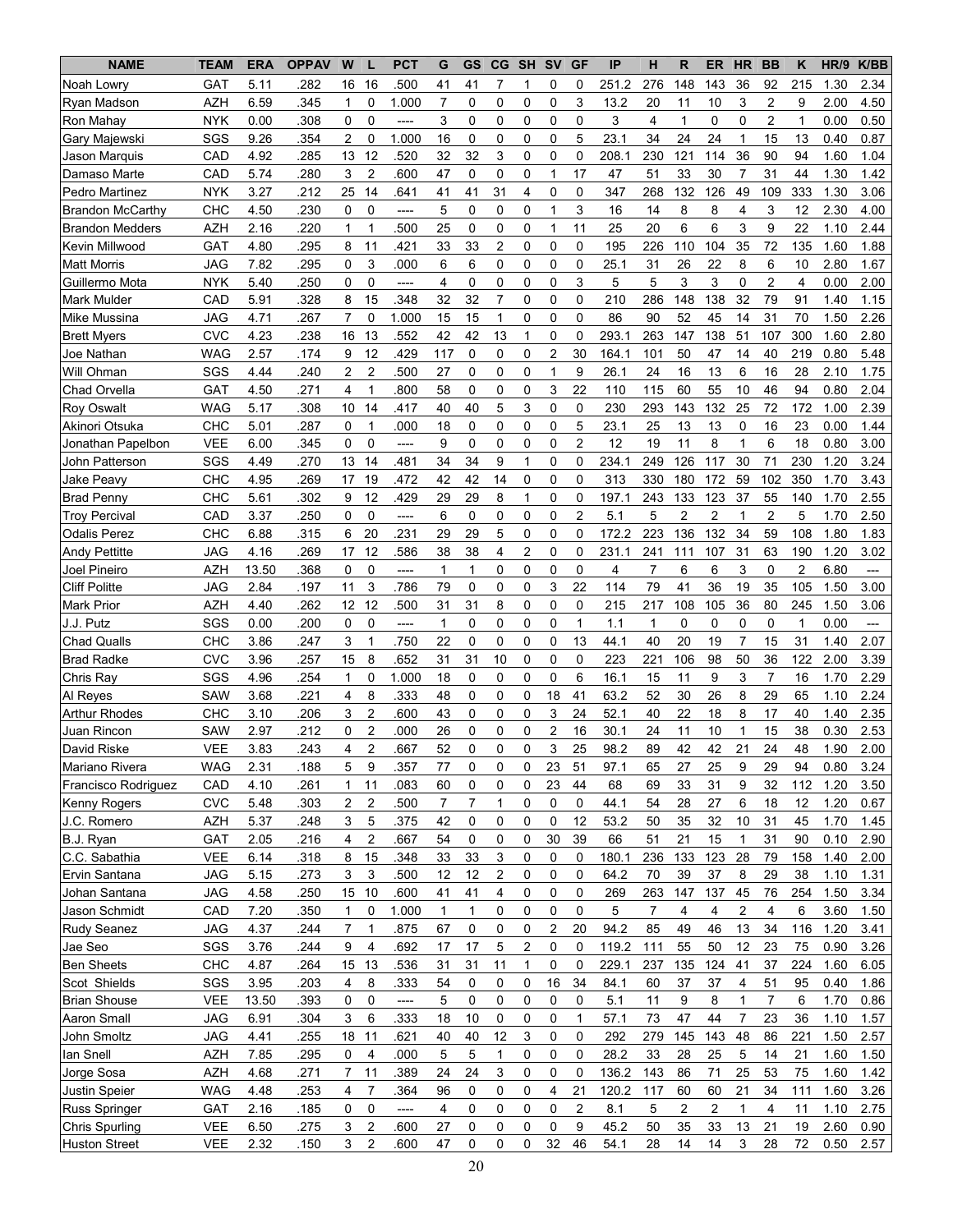| <b>NAME</b>          | TEAM       | <b>ERA</b> | <b>OPPAV</b> | W              |    | <b>PCT</b> | G  | <b>GS</b> | CG             | <b>SH</b> | <b>SV</b> | <b>GF</b> | IP        | н   | R   | ER  | <b>HR</b> | <b>BB</b>      | Κ   | HR/9 | K/BB |
|----------------------|------------|------------|--------------|----------------|----|------------|----|-----------|----------------|-----------|-----------|-----------|-----------|-----|-----|-----|-----------|----------------|-----|------|------|
| Jeff Suppan          | <b>VEE</b> | 5.21       | .289         | 16             | 10 | .615       | 32 | 32        |                |           | 0         | 0         | 183       | 206 | 114 | 106 | 23        | 75             | 113 | 1.10 | 1.51 |
| Robinson Tejeda      | <b>VEE</b> | 5.60       | 253          | 8              | 12 | .400       | 32 | 32        | $\overline{2}$ | 0         | 0         | 0         | 173.2     | 167 | 115 | 108 | 26        | 120            | 142 | 1.30 | 1.18 |
| <b>Brad Thompson</b> | <b>CVC</b> | 2.85       | 227          |                | 2  | .778       | 39 | 0         | 0              | 0         | 3         | 26        | 72.2      | 60  | 24  | 23  | 6         | 18             | 33  | 0.70 | 1.83 |
| <b>Josh Towers</b>   | CAD        | 4.66       | .306         | 12             | 12 | .500       | 32 | 32        | 7              | 0         | 0         | 0         | 228       | 280 | 124 | 118 | 29        | 52             | 131 | 1.10 | 2.52 |
| Derek Turnbow        | <b>NYK</b> | 3.93       | 268          | $\overline{2}$ | 5  | .286       | 60 | 0         | 0              | 0         | 11        | 31        | 66.1      | 68  | 32  | 29  | 9         | 26             | 60  | 1.20 | 2.31 |
| Ugueth Urbina        | <b>CVC</b> | 3.48       | .225         | $\overline{c}$ | 0  | 1.000      | 14 | 0         | 0              | 0         | 2         |           | 20.2      | 16  | 8   | 8   | 3         | 5              | 22  | 1.30 | 4.40 |
| Jose Valverde        | SGS        | 2.20       | 217          | 8              | 2  | .800       | 50 | 0         | 0              | 0         | 19        | 41        | 69.2      | 53  | 17  | 17  |           | 29             | 67  | 0.10 | 2.31 |
| Javier Vazquez       | <b>WAG</b> | 5.14       | .276         | 5              | 4  | .556       | 18 | 8         | 3              | 0         |           | 10        | 77        | 84  | 45  | 44  | 17        | 29             | 75  | 2.00 | 2.59 |
| Luis Vizcaino        | SGS        | 5.80       | .292         | 3              |    | .750       | 48 | 0         | 0              | 0         | 0         | 18        | 63.2      | 76  | 44  | 41  | 12        | 32             | 41  | 1.70 | 1.28 |
| <b>Billy Wagner</b>  | <b>AZH</b> | 3.30       | .210         | $\overline{c}$ | 6  | .250       | 50 | 0         | 0              | 0         | 27        | 40        | 60        | 46  | 24  | 22  | 13        | 21             | 68  | 2.00 | 3.24 |
| <b>Tim Wakefield</b> | SGS        | 1.13       | .154         | 0              |    | .000       |    | 1         | 1              | 0         | 0         | $\Omega$  | 8         | 4   |     |     |           |                | 5   | 1.10 | 5.00 |
| Chien Ming Wang      | SAW        | 4.28       | .246         | 19             | 8  | .704       | 33 | 33        | 10             | 0         | 0         | 0         | 239<br>.2 | 222 | 19  | 14  | 31        | 69             | 115 | 1.20 | 1.67 |
| <b>Brandon Webb</b>  | SAW        | 3.66       | 266          | 5              |    | .833       |    | 7         | 2              | 0         | 0         | 0         | 46.2      | 47  | 19  | 19  | 4         | 18             | 35  | 0.80 | 1.94 |
| Dan Wheeler          | SAW        | 2.50       | .211         | 3              |    | 750        | 40 | 0         | 0              | 0         |           | 14        | 93.2      | 72  | 31  | 26  |           | 23             | 88  | 0.70 | 3.83 |
| Jerome Williams      | <b>VEE</b> | 7.09       | .326         | 6              | 18 | 250        | 32 | 32        | $\overline{2}$ |           | 0         | $\Omega$  | 157.1     | 212 | 133 | 124 | 39        | 90             | 103 | 2.20 | 1.14 |
| <b>Todd Williams</b> | <b>VEE</b> | 9.00       | .364         | 0              | 0  |            | 5  | 0         | 0              | 0         | 0         | $\Omega$  | 10        | 16  | 10  | 10  |           | $\overline{2}$ | 5   | 0.90 | 2.50 |
| Dontrelle Willis     | SAW        | 3.26       | .248         | 23             | 13 | 639        | 41 | 41        | 19             | 3         | 0         | 0         | 312       | 296 | 135 | 13  | 23        | 99             | 221 | 0.70 | 2.23 |
| <b>Matt Wise</b>     | <b>GAT</b> | 2.29       | .193         | 6              |    | .462       | 58 | 0         | 0              | 0         | 8         | 41        | 86.1      | 59  | 27  | 22  | 11        | 43             | 72  | 1.10 | 1.67 |
| <b>Tim Worrell</b>   | <b>WAG</b> | 5.96       | .311         | 3              |    | .750       | 48 | 0         | 0              | 0         | 4         | 21        | 54.1      | 71  | 38  | 36  | 11        | 16             | 39  | 1.80 | 2.44 |
| Chris Young          | <b>WAG</b> | 5.90       | .294         | 9              | 12 | .429       | 33 | 33        | 5              |           | 0         | 0         | 199.2     | 236 | 132 | 131 | 38        | 62             | 176 | 1.70 | 2.84 |
| Carlos Zambrano      | <b>MAW</b> | 4.73       | 251          | 16             | 14 | 533        | 41 | 41        | 14             | 2         | 0         | 0         | 306.      | 295 | 173 | 161 | 48        | 149            | 291 | 1.40 | 1.95 |
| Barry Zito           | <b>NYK</b> | 4.93       | 257          | 15             | 17 | .469       | 40 | 40        | 12             |           | 0         | 0         | 281       | 279 | 158 | 154 | 49        | 121            | 200 | 1.60 | 1.65 |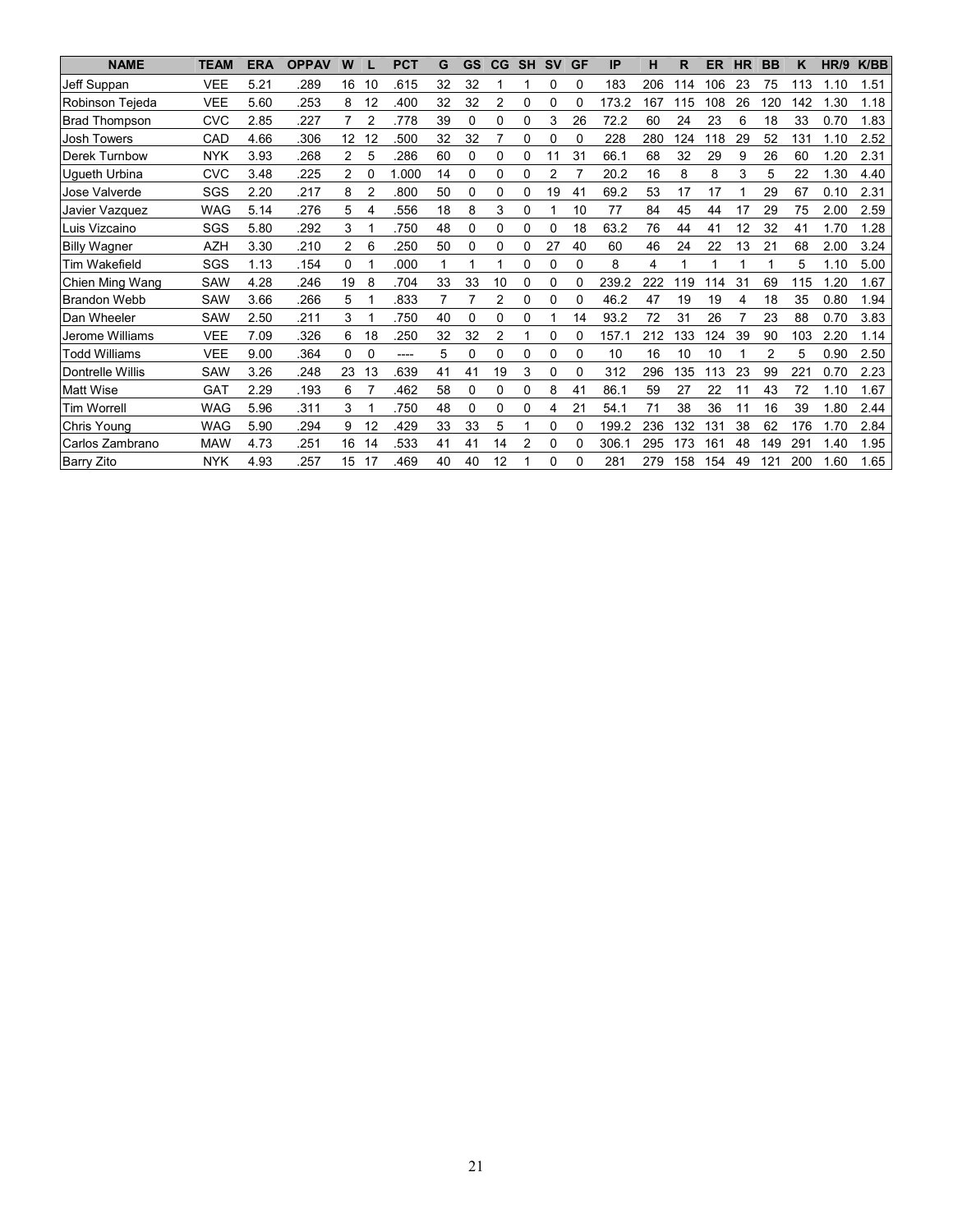# 2006 ARIZONA HEAT

| <b>NAME</b>            | <b>TEAM</b> | <b>AVG</b> | <b>OBA</b> | <b>SLG</b> | <b>OPS</b> | <b>GM</b> | AB  | R  | н   | 2B | 3B | <b>HR</b> | <b>RBI</b> | <b>BB</b>      | <b>SO</b> | <b>HB</b> | <b>SH</b>      | <b>IBB</b>     | <b>DP</b>      | <b>SB</b> | <b>CS</b>   | Е  | <b>SF</b> |
|------------------------|-------------|------------|------------|------------|------------|-----------|-----|----|-----|----|----|-----------|------------|----------------|-----------|-----------|----------------|----------------|----------------|-----------|-------------|----|-----------|
| <b>Garret Anderson</b> | <b>AZH</b>  | .183       | .194       | .268       | .462       | 31        | 71  | 5  | 13  | 3  | 0  |           | 5          |                | 17        | 0         | 0              |                |                | 0         | 0           | 0  | 0         |
| Jeff Bagwell           | <b>AZH</b>  | .000       | .000       | .000       | .000       |           |     | 0  | 0   | 0  | 0  | 0         | 0          | 0              | 0         | 0         | 0              | 0              | 0              | 0         | 0           | 0  | 0         |
| Carlos Beltran         | <b>AZH</b>  | .229       | .290       | .363       | .653       | 157       | 584 | 69 | 134 | 33 | 3  | 13        | 46         | 47             | 127       | 3         | 8              | 3              | 13             | 9         | 8           | 8  |           |
| Lance Berkman          | <b>AZH</b>  | .279       | .389       | .475       | .864       | 147       | 530 | 74 | 148 | 37 |    | 21        | 84         | 87             | 90        | 9         | 0              | 4              | 21             | 3         | $\Omega$    | 4  | 2         |
| <b>Chris Burke</b>     | <b>AZH</b>  | .179       | .253       | .333       | .586       | 50        | 78  | 20 | 14  |    |    | 2         | 6          |                | 18        |           | 2              | 0              | 3              | 2         | 3           | 0  |           |
| Pat Burrell            | <b>AZH</b>  | .259       | .362       | .424       | .786       | 157       | 583 | 69 | 151 | 30 | 0  | 22        | 73         | 94             | 169       |           | 0              | 0              | 18             | 0         | $\Omega$    | 6  |           |
| <b>IEric Bvrnes</b>    | <b>AZH</b>  | .100       | .182       | .100       | .282       | 14        | 20  | 4  | 2   |    |    | 0         | 0          | 2              | 6         | 0         |                | 0              |                |           | 0           | 0  | 0         |
| Miquel Cabrera         | <b>AZH</b>  | .309       | .357       | 543        | .901       | 158       | 644 | 87 | 199 | 46 | 3  | 33        | 117        | 50             | 164       | 3         | 0              | 3              | 12             |           |             | 6  | 8         |
| <b>Bobby Crosby</b>    | <b>AZH</b>  | .216       | 296        | .370       | .667       | 101       | 370 | 43 | 80  | 27 | 3  | 8         | 38         | 41             | 79        | 2         | 6              | 0              | 14             | 0         | 0           | 5  | 2         |
| Mark Derosa            | <b>AZH</b>  | 250        | 250        | .250       | .500       | 6         | 12  | 1  | 3   | 0  | 0  | 0         | 0          | $\Omega$       | 3         | 0         | 0              | 0              | $\Omega$       | 0         | $\Omega$    | 0  | 0         |
| Khalil Greene          | <b>AZH</b>  | .209       | 232        | 393        | .625       | 45        | 163 | 18 | 34  | 9  | 3  | 5         | 23         | 5              | 40        | 0         | 3              | 0              | 4              | 0         | 0           | 2  | 0         |
| Conor Jackson          | <b>AZH</b>  | .154       | 267        | 385        | .651       | 6         | 13  |    | 2   | 0  | 0  |           |            | $\overline{2}$ | 3         | 0         | $\mathbf 0$    | 0              | $\Omega$       | 0         | 0           | 0  | 0         |
| Nick Johnson           | <b>AZH</b>  | .254       | .365       | .403       | .768       | 142       | 556 | 82 | 141 | 40 | 2  | 13        | 62         | 85             | 120       | 14        |                | 3              | 16             | 2         | 3           | 6  | 3         |
| Jeff Kent              | <b>AZH</b>  | .261       | .353       | .472       | .825       | 157       | 587 | 79 | 153 | 37 |    | 29        | 77         | 74             | 112       | 11        | $\mathbf 0$    | $\overline{2}$ | 31             | 4         | $\Omega$    | 14 | 2         |
| Jason Larue            | AZH         | .298       | .358       | .492       | .850       | 84        | 258 | 35 | 77  | 26 | 0  | 8         | 30         | 19             | 67        | 6         | 10             |                | 6              | 0         | 0           | 3  | 2         |
| <b>Matt Lecroy</b>     | <b>AZH</b>  | .244       | .381       | .480       | .861       | 43        | 127 | 23 | 31  | 3  | 0  | 9         | 23         | 23             | 42        | 5         | 0              | 2              | $\overline{2}$ | 0         | 0           |    | 0         |
| Paul Lo Duca           | <b>AZH</b>  | .211       | .304       | .211       | .515       | 6         | 19  | 2  | 4   | 0  | 0  | 0         |            | 2              | 4         |           | 0              | 0              |                | 0         | 0           | 0  |           |
| Damian Miller          | <b>AZH</b>  | .198       | 255        | 340        | .594       | 98        | 303 | 25 | 60  | 14 |    | 9         | 32         | 19             | 104       | 5         | $\overline{c}$ | $\Omega$       | 10             | 0         | $\mathbf 0$ | 6  | 3         |
| Neifi Perez            | <b>AZH</b>  | .233       | 246        | .361       | .607       | 50        | 133 | 11 | 31  | 10 |    |           | 15         | 2              | 17        |           | 4              | 0              |                |           |             | 4  | 2         |
| <b>Alexis Rios</b>     | <b>AZH</b>  | .224       | 268        | .325       | .593       | 128       | 499 | 58 | 112 | 19 | 5  |           | 37         | 24             | 129       | 6         | 2              | 0              | 9              | 9         | 5           |    | 0         |
| <b>Scott Rolen</b>     | <b>AZH</b>  | .136       | 216        | .212       | .428       | 36        | 66  | 6  | 9   | 5  | 0  | 0         |            |                | 9         | 0         | 0              | 0              | 2              | 0         | $\Omega$    | 2  |           |
| <b>Ryan Shealy</b>     | <b>AZH</b>  | .400       | .500       | .400       | .900       | 3         | 5   | 0  | 2   | 0  | 0  | 0         | 0          |                | 2         | 0         | 0              | 0              | 0              | 0         | 0           | 0  | 0         |
| Ryan Zimmerman         | <b>AZH</b>  | 467        | .467       | .633       | 1.100      | 8         | 30  | 2  | 14  | 5  |    | 0         | 6          | 0              | 5         | 0         | 0              | 0              | 2              | 0         | 0           |    | 0         |

| <b>NAME</b>             | <b>TEAM</b> | <b>ERA</b> | <b>OPPAV</b> | W  |    | <b>PCT</b> | G  | <b>GS</b> | CG | <b>SH</b> | <b>SV</b> | <b>GF</b> | IP    | н   | R   | ER  | <b>HR</b> | BB  | ĸ            | HR/9             | K/BB |
|-------------------------|-------------|------------|--------------|----|----|------------|----|-----------|----|-----------|-----------|-----------|-------|-----|-----|-----|-----------|-----|--------------|------------------|------|
| Josh Beckett            | <b>AZH</b>  | 6.16       | .299         | 3  | 18 | .143       | 31 | 31        |    | 0         |           |           | 178.  | 213 | 137 | 122 | -31       | 95  | 156          | .60              | 1.64 |
| Rafael Betancourt       | <b>AZH</b>  | 3.42       | 259          | 5  | 2  | 714        | 56 | 0         | 0  |           |           | 21        | 92    | 89  | 38  | 35  | 11        | 32  | 74           | 1.10             | 2.31 |
| Jeremy Bonderman        | <b>AZH</b>  | 5.18       | .279         | 12 | 18 | .400       | 40 | 40        | 5  |           |           |           | 243.  | 266 | 148 | 140 | 30        | 105 | 184          | 1.10             | 1.75 |
| <b>Neal Cotts</b>       | <b>AZH</b>  | 2.79       | .226         | 2  | 5  | .286       | 50 | ი         | 0  | 0         | 3         | 20        | 61.1  | 50  | 19  | 19  | 3         | 38  | 50           | 0.40             | 1.32 |
| Roy Halladay            | <b>AZH</b>  | 2.97       | 237          | 15 | 6  | .714       | 30 | 30        |    | 2         | 0         | $\Omega$  | 239   | 213 | 87  | 79  | 24        | 39  | 178          | 0.90             | 4.56 |
| <b>Brad Halsey</b>      | <b>AZH</b>  | 0.00       | 125          | 0  | 0  | ----       |    | 0         | 0  | 0         | 0         | 0         | 2.1   |     | 0   |     | 0         | 0   | 0            | 0.00             |      |
| Aaron Heilman           | <b>AZH</b>  | 2.66       | .255         | 10 |    | .909       | 62 | 0         | 0  | 0         | 2         | 26        | 132   | 125 | 40  | 39  | 10        | 43  | 126          | 0.70             | 2.93 |
| Ryan Madson             | <b>AZH</b>  | 6.59       | .345         |    |    | .000       |    | 0         | 0  | 0         |           | 3         | 13.2  | 20  | 11  | 10  | 3         | 2   | 9            | 2.00             | 4.50 |
| <b>IBrandon Medders</b> | <b>AZH</b>  | 2.16       | 220          |    |    | 500        | 25 | 0         | 0  | ი         |           | 11        | 25    | 20  | 6   | 6   | 3         | 9   | 22           | $\overline{.10}$ | 2.44 |
| Joel Pineiro            | <b>AZH</b>  | 13.50      | .368         | 0  | 0  | ----       |    |           | 0  | 0         |           | 0         | 4     |     | 6   | 6   | 3         | 0   | 2            | 6.80             |      |
| <b>Mark Prior</b>       | <b>AZH</b>  | 4.40       | 262          | 12 | 12 | 500        | 31 | 31        | 8  | 0         |           | 0         | 215   | 217 | 108 | 105 | 36        | 80  | 245          | .50              | 3.06 |
| J.C. Romero             | <b>AZH</b>  | 5.37       | .248         | 3  | 5  | 375        | 42 |           | 0  |           |           | 12        | 53.2  | 50  | 35  | 32  | 10        | 31  | 45           | .70              | 1.45 |
| lan Snell               | <b>AZH</b>  | 7.85       | .295         | 0  | 4  | .000       | 5  | 5         |    | 0         |           |           | 28.2  | 33  | 28  | 25  | 5         | 14  | $2^{\prime}$ | .60              | 1.50 |
| Jorge Sosa              | AZH         | 4.68       | .271         |    |    | 389        | 24 | 24        | 3  | 0         |           |           | 136.2 | 143 | 86  | 71  | 25        | 53  | 75           | .60              | 1.42 |
| <b>Billy Wagner</b>     | AZH         | 3.30       | .210         | 2  | 6  | 250        | 50 | 0         | 0  | 0         | 27        | 40        | 60    | 46  | 24  | 22  | 13        | 21  | 68           | 2.00             | 3.24 |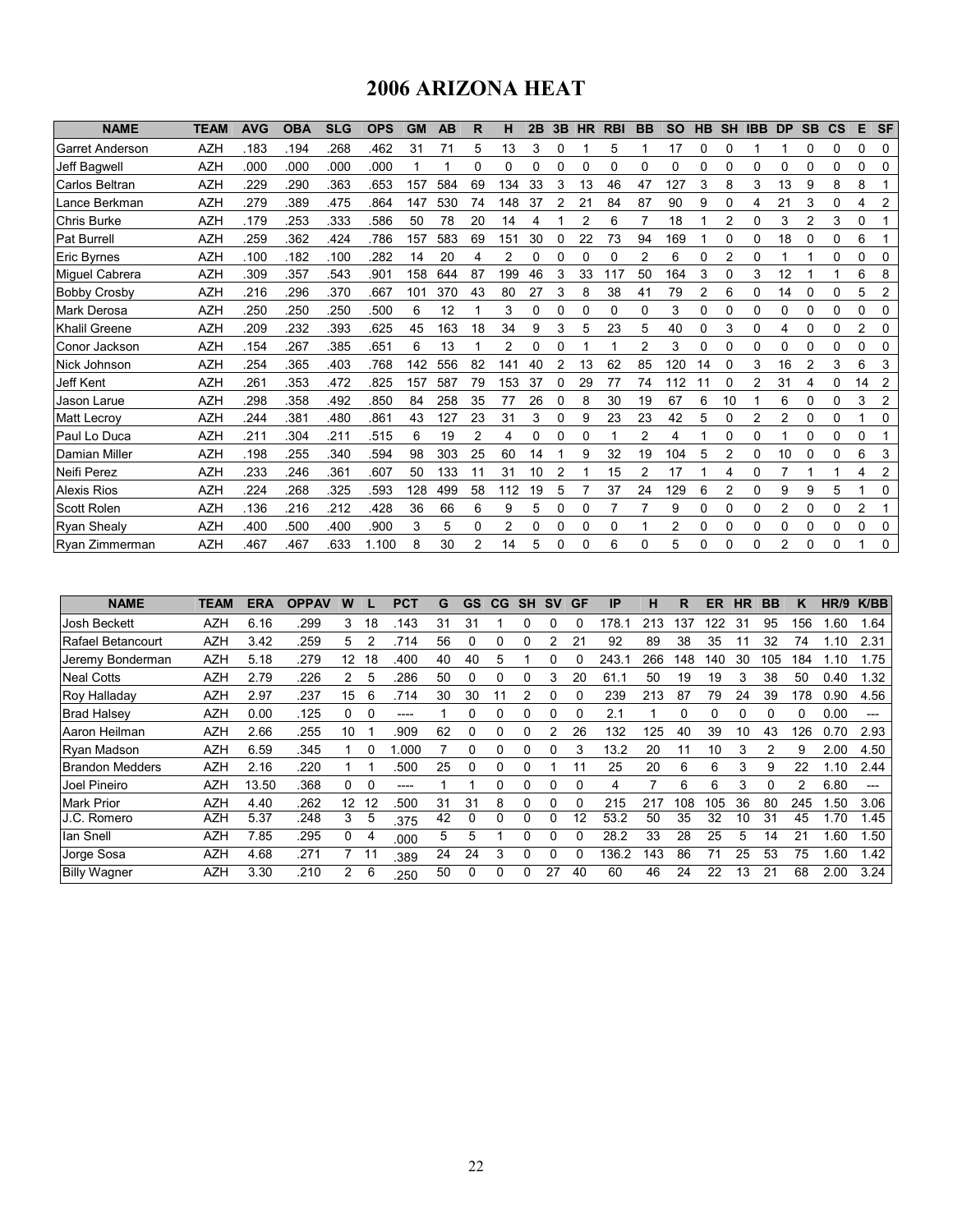# 2006 CALIFORNIA DRAGONS

| <b>NAME</b>            | <b>TEAM</b> | <b>AVG</b> | <b>OBA</b> | <b>SLG</b> | <b>OPS</b> | <b>GM</b> | <b>AB</b> | R              | н   | 2B             | 3B | <b>HR</b> | <b>RBI</b>  | <b>BB</b> | <b>SO</b> | HВ             | <b>SH</b> | <b>IBB</b>     | <b>DP</b> | <b>SB</b>      | <b>CS</b>      | Е              | <b>SF</b>      |
|------------------------|-------------|------------|------------|------------|------------|-----------|-----------|----------------|-----|----------------|----|-----------|-------------|-----------|-----------|----------------|-----------|----------------|-----------|----------------|----------------|----------------|----------------|
| <b>Rich Aurilia</b>    | CAD         | 288        | .353       | .447       | .800       | 53        | 170       | 25             | 49  | 5              | 2  | 6         | 18          | 17        | 26        | 0              | 0         | 3              | 5         |                | 0              | 2              | 0              |
| Luis Castillo          | CAD         | 239        | .304       | 355        | .658       | 107       | 372       | 43             | 89  | 18             | 5  | 5         | 32          | 37        | 48        | $\Omega$       | 6         |                |           | 2              | 3              | 5              | 6              |
| <b>Eric Chavez</b>     | CAD         | .230       | .287       | .456       | .743       | 139       | 491       | 62             | 113 | 24             | 0  | 29        | 91          | 38        | 104       | 2              | 0         |                | 15        |                |                | 12             | $\overline{c}$ |
| <b>Matt Diaz</b>       | CAD         | ----       | ----       | ----       | .000       |           | 0         | 0              | 0   | 0              | 0  | 0         | 0           | 0         | 0         | 0              | 0         | 0              | 0         | 0              | 0              | 0              | 0              |
| <b>Victor Diaz</b>     | CAD         | .222       | .273       | .399       | .672       | 102       | 401       | 35             | 89  | 18             |    | 13        | 39          | 29        | 137       | 0              | 0         | $\overline{2}$ | 14        |                | $\overline{2}$ | 5              | 3              |
| J.D. Drew              | CAD         | 227        | .354       | .452       | .806       | 126       | 436       | 76             | 99  | 19             | 2  | 25        | 62          | 76        | 108       | 10             |           |                | 8         |                | 0              | 4              | 0              |
| Darin Erstad           | CAD         | 244        | .268       | .333       | .602       | 34        | 78        | 9              | 19  | 2              |    |           | 11          | 3         | 10        | 0              |           | 0              | 2         | 0              |                | 0              |                |
| <b>Prince Fielder</b>  | CAD         | .333       | .320       | 500        | .820       | 7         | 24        | 3              | 8   |                | 0  |           | 5           | 0         | 7         | 0              | 0         | 0              | 0         | 0              | 0              | 0              |                |
| <b>Steve Finlev</b>    | CAD         | .125       | .125       | .125       | .250       | 9         | 16        | 2              | 2   | 0              | 0  | 0         | 0           | 0         | 6         | 0              | 0         | 0              | 0         | 0              | 0              | 0              | 0              |
| <b>Adrian Gonzalez</b> | CAD         | .077       | .143       | 077        | .220       | 4         | 13        |                |     | 0              | 0  | 0         | 0           | 1         | 4         | 0              | 0         | 0              | 0         | 0              | 0              |                | 0              |
| <b>Bill Hall</b>       | CAD         | .261       | .300       | .440       | .740       | 148       | 605       | 78             | 158 | 32             | 11 | 18        | 49          | 35        | 161       | $\mathbf{0}$   | 0         | $\overline{2}$ | 14        | $\overline{2}$ | 3              | 19             | 3              |
| <b>Toby Hall</b>       | CAD         | 282        | .337       | .400       | .737       | 32        | 85        | 9              | 24  | 4              | 0  | 2         | 17          | 6         | 8         | $\overline{2}$ | 0         | 1              | 4         | 0              | 0              | $\overline{c}$ | $\overline{c}$ |
| Jeremy Hermida         | CAD         | .250       | .313       | .523       | .835       | 16        | 44        | 10             | 11  | 3              | 0  | 3         | 10          | 4         | 9         | 0              | 0         |                | 0         |                | 0              | 2              | 0              |
| Jason Lane             | CAD         | .273       | .311       | .486       | .797       | 120       | 428       | 63             | 117 | 43             | 3  | 14        | 60          | 22        | 91        | $\overline{2}$ | 0         |                | 11        |                | 0              | 3              | $\overline{2}$ |
| Carlos Lee             | CAD         | .240       | .287       | .432       | .719       | 156       | 628       | 83             | 151 | 42             | 0  | 26        | 89          | 39        | 118       | 4              | 0         | 0              | 19        | 3              | 0              |                | 4              |
| Luis Matos             | CAD         | 222        | .263       | .278       | .541       | 7         | 18        | $\overline{2}$ | 4   |                | 0  | 0         | $\Omega$    | 1         | 4         | 0              | 0         | 0              |           | 0              | 0              | 0              | 0              |
| Joe Mauer              | CAD         | .300       | .378       | .455       | .833       | 130       | 466       | 67             | 140 | 35             | 2  | 11        | 51          | 59        | 65        | 0              | 0         | 2              | 20        | 2              | 0              | 4              |                |
| Dustan Mohr            | CAD         | .174       | 296        | .391       | .688       | 9         | 23        | 2              | 4   | 2              | 0  |           | 3           | 4         | 8         | 0              | 0         | 0              | $\Omega$  | 0              | 0              | 0              | $\Omega$       |
| <b>Matt Murton</b>     | CAD         | 297        | .321       | .405       | .726       | 21        | 74        | 8              | 22  | $\overline{2}$ | 0  | 2         | 8           | 3         | 17        | $\mathbf{0}$   | 0         | 0              | 3         | 0              | 0              | 0              |                |
| <b>Dioner Navarro</b>  | CAD         | ----       | 1.000      | ----       | 1.000      | 1         | $\Omega$  | $\Omega$       | 0   | 0              | 0  | 0         | $\mathbf 0$ | 1         | 0         | 0              | 0         | 0              | 0         | 0              | 0              | 0              | 0              |
| Miguel Olivo           | CAD         | .375       | .444       | 625        | 1.069      | 9         | 24        | 5              | 9   | 0              | 0  | 2         | 2           | 2         | 5         |                | 0         | 0              | 0         | 0              | 0              | 2              | 0              |
| Wily Mo Pena           | CAD         | .225       | .265       | .435       | .699       | 56        | 191       | 26             | 43  | 13             | 0  | 9         | 23          | 11        | 69        | 0              | 0         |                |           | 0              | 0              | 7              | 2              |
| Mike Piazza            | CAD         | 236        | 282        | 358        | .640       | 34        | 123       | 15             | 29  | 3              | 0  | 4         | 19          | 6         | 20        | $\overline{2}$ | 0         | 0              | 3         | 0              | 0              | 0              | $\Omega$       |
| Richie Sexson          | CAD         | .248       | .343       | .524       | .867       | 145       | 525       | 84             | 130 | 25             | 3  | 38        | 97          | 75        | 170       | 4              | 0         | 3              | 10        | 0              | 0              | 7              | 5              |
| Jose Uribe             | CAD         | .239       | .273       | .345       | .617       | 81        | 238       | 21             | 57  | 12             | 2  | 3         | 17          | 11        | 48        |                | 5         |                | 3         | $\overline{c}$ |                | 6              | 3              |
| Vernon Wells           | CAD         | 258        | .351       | 411        | .763       | 91        | 209       | 29             | 54  | 11             | 3  | 5         | 33          | 30        | 45        |                |           | 0              | 10        | $\Omega$       | 0              | 0              | $\overline{2}$ |

| <b>NAME</b>           | <b>TEAM</b> | <b>ERA</b> | <b>OPPAV</b> | W                 |    | <b>PCT</b> | G  | <b>GS</b> | CG       | <b>SH</b> | <b>SV</b> | <b>GF</b> | IP    | н   | R   | ER  | ΗR | <b>BB</b> | Κ   | HR/9 | K/BB |
|-----------------------|-------------|------------|--------------|-------------------|----|------------|----|-----------|----------|-----------|-----------|-----------|-------|-----|-----|-----|----|-----------|-----|------|------|
| Jeremy Accardo        | CAD         | 3.47       | 255          |                   | 3  | .250       | 18 | 0         | 0        | 0         | 2         | 10        | 36.1  | 36  | 18  | 14  | 5  | 11        | 18  | l.20 | 1.64 |
| <b>Bronson Arroyo</b> | CAD         | 19.64      | .487         | 0                 |    | .000       | 3  |           | 0        | 0         |           |           | 7.1   | 19  | 16  | 16  |    | 6         | 5   | 2.50 | 0.83 |
| Luis Ayala            | CAD         | 4.41       | .296         | 4                 | 6  | .400       | 63 | 0         | 0        | 0         | 3         | 26        | 102   | 19  | 55  | 50  | 10 | 33        | 62  | 0.90 | 1.88 |
| A.J. Burnett          | CAD         | 5.47       | 269          | 9                 | 14 | .391       | 32 | 32        | 4        | 0         |           |           | 204   | 211 | 32  | 24  | 24 | 101       | 226 | .10  | 2.24 |
| Paul Byrd             | CAD         | 4.36       | .284         | 9                 | 14 | .391       | 32 | 32        |          |           |           |           | 247.2 | 277 | 125 | 120 | 30 | 45        | 119 | 1.10 | 2.64 |
| <b>Chad Cordero</b>   | CAD         | 3.51       | 215          | 4                 | 4  | .500       | 62 | 0         | 0        | 0         | 6         | 25        | 82    | 64  | 36  | 32  | 10 | 21        | 72  | 1.10 | 3.43 |
| <b>Ryan Dempster</b>  | CAD         | 2.19       | .236         | 2                 | 0  | 000.1      | 11 | 0         | $\Omega$ | 0         |           | 5         | 24.2  | 21  | 6   | 6   |    | 13        | 23  | 0.70 | 1.77 |
| Jason Marquis         | CAD         | 4.92       | 285          | 13                | 12 | .520       | 32 | 32        | 3        | 0         |           |           | 208.  | 230 | 121 | 14  | 36 | 90        | 94  | 1.60 | 1.04 |
| Damaso Marte          | CAD         | 5.74       | .280         | 3                 | 2  | .600       | 47 | 0         | 0        | 0         |           | 17        | 47    | 51  | 33  | 30  |    | 31        | 44  | 1.30 | 1.42 |
| <b>Mark Mulder</b>    | CAD         | 5.91       | .328         | 8                 | 15 | .348       | 32 | 32        |          | υ         |           | 0         | 210   | 286 | 148 | 138 | 32 | 79        | 91  | l.40 | 1.15 |
| <b>Troy Percival</b>  | CAD         | 3.37       | .250         | 0                 | 0  |            | 6  | 0         | 0        | 0         |           | 2         | 5.1   | 5   | 2   |     |    | 2         | 5   | 1.70 | 2.50 |
| Francisco Rodriguez   | CAD         | 4.10       | .261         |                   |    | .083       | 60 | 0         | $\Omega$ | 0         | 23        | 44        | 68    | 69  | 33  | 31  | 9  | 32        | 112 | .20  | 3.50 |
| Jason Schmidt         | CAD         | 7.20       | .350         |                   | 0  | 1.000      |    |           | 0        | 0         |           | 0         | 5     |     | 4   | 4   |    | 4         | 6   | 3.60 | 1.50 |
| <b>Josh Towers</b>    | CAD         | 4.66       | .306         | $12 \overline{ }$ | 12 | .500       | 32 | 32        |          | 0         |           | 0         | 228   | 280 | 124 | 118 | 29 | 52        | 131 | 1.10 | 2.52 |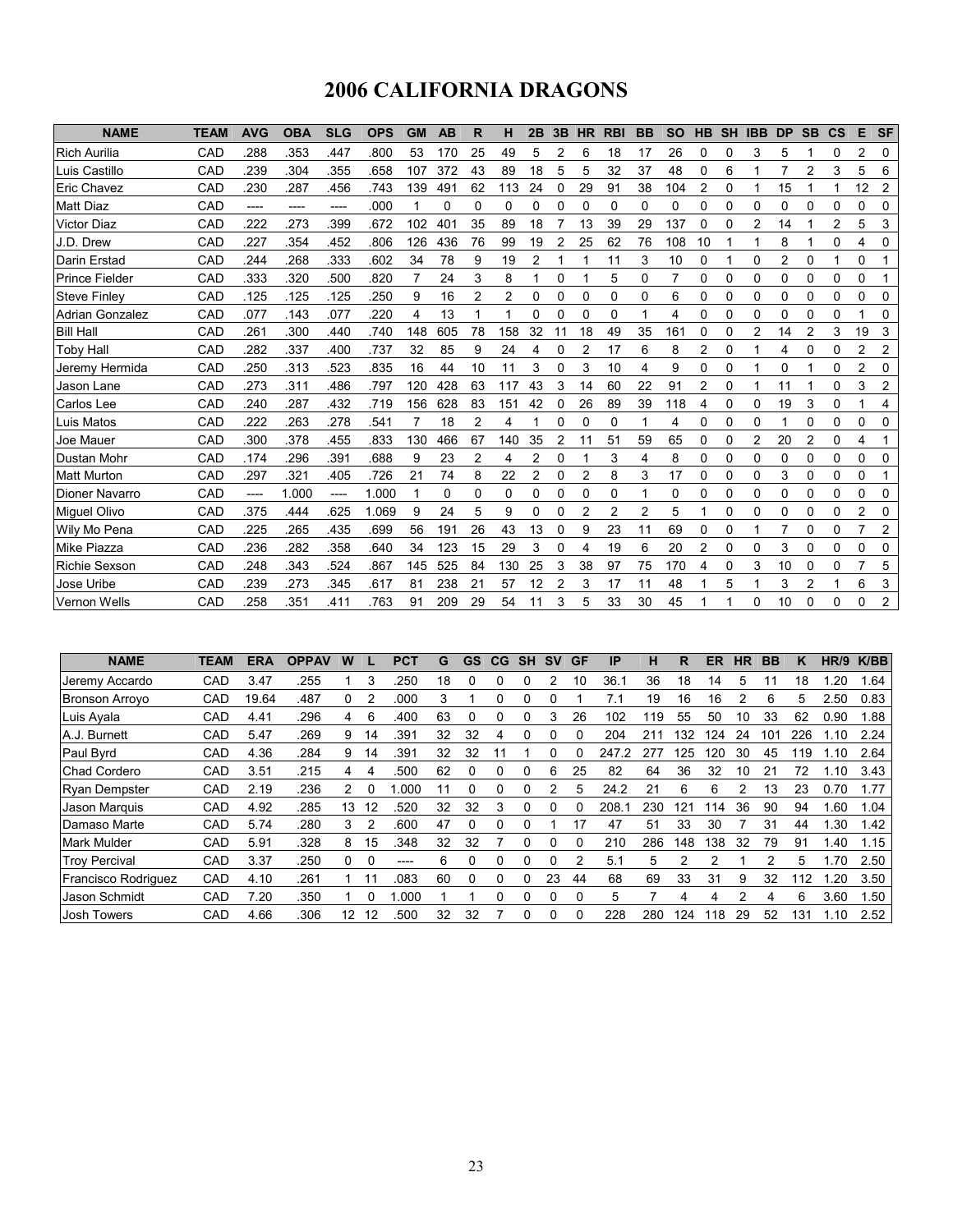# 2006 CHESAPEAKE CRABS

| <b>NAME</b>            | <b>TEAM</b> | <b>AVG</b> | <b>OBA</b> | <b>SLG</b> | <b>OPS</b> | <b>GM</b> | <b>AB</b> | R   | н   | 2B | 3B       | <b>HR</b> | <b>RBI</b>   | <b>BB</b>      | <b>SO</b> | HB           | <b>SH</b> | <b>IBB</b>     | <b>DP</b>      | <b>SB</b>      | $\mathbf{c}\mathbf{s}$ | E              | <b>SF</b>      |
|------------------------|-------------|------------|------------|------------|------------|-----------|-----------|-----|-----|----|----------|-----------|--------------|----------------|-----------|--------------|-----------|----------------|----------------|----------------|------------------------|----------------|----------------|
| <b>Bobby Abreu</b>     | <b>CHC</b>  | .281       | .394       | .451       | .844       | 162       | 608       | 100 | 171 | 41 |          | 20        | 76           | 107            | 161       | 9            | 0         |                | 10             | 12             | 4                      |                | 5              |
| <b>Michael Barrett</b> | CHC         | .320       | .424       | .602       | 1.025      | 41        | 128       | 19  | 41  | 12 | 0        | 8         | 25           | 23             | 22        | 0            | 0         | $\overline{2}$ | 5              | 0              | 0                      | 6              | $\Omega$       |
| <b>Jason Bartlett</b>  | <b>CHC</b>  | .474       | .565       | 579        | 1.144      | 6         | 19        | 5   | 9   | 2  | 0        | 0         | 3            | 4              | 4         | 0            | 0         | 0              | 0              | 0              | 0                      | 0              | 0              |
| Jason Bay              | CHC         | .309       | 385        | 599        | .984       | 162       | 608       | 115 | 188 | 43 | 5        | 41        | 115          | 73             | 149       | 9            | 2         | 7              | 17             | 8              |                        | $\overline{7}$ | 11             |
| Jorge Cantu            | CHC         | .253       | .285       | .471       | .756       | 151       | 565       | 66  | 143 | 37 |          | 28        | 77           | 11             | 97        | 14           | 0         |                | 26             | $\overline{2}$ | 0                      | 16             | 0              |
| Alex Cintron           | CHC         | 200        | 226        | 292        | .517       | 52        | 120       | 12  | 24  | 6  |          |           | 11           | 3              | 20        |              | 0         | 0              | 3              | 0              | 0                      | 5              | 0              |
| Carl Crawford          | CHC         | .176       | .263       | 412        | .675       | 32        | 17        | 9   | 3   |    | 0        |           | 2            |                | 2         |              | 0         | 0              | $\Omega$       |                | 0                      | 0              | 0              |
| Coco Crisp             | CHC         | 243        | 263        | 378        | .642       | 23        | 37        | 8   | 9   | 3  |          | 0         | 5            |                | 8         | 0            |           | 0              | 0              | 0              | 0                      | 0              | 0              |
| Johnny Damon           | CHC         | .278       | .342       | .421       | .763       | 128       | 525       | 77  | 146 | 27 | 3        | 14        | 46           | 51             | 87        | 3            | 0         | 7              | 5              | 3              |                        | 4              | 5              |
| Johnny Estrada         | CHC         | 400        | .400       | 600        | 1.000      | 2         | 5         | 2   | 2   |    | 0        | 0         |              | 0              | 0         | $\Omega$     | 0         | 0              |                | 0              | 0                      | 0              | 0              |
| Pedro Feliz            | <b>CHC</b>  | .283       | .306       | .609       | .915       | 14        | 46        | 6   | 13  |    |          | 4         | 11           | 2              | 15        | $\mathbf{0}$ | 0         | 0              | $\overline{2}$ | 0              | 0                      |                |                |
| Gibbons<br>John        | CHC         | 279        | 302        | 541        | .843       | 29        | 61        | 6   | 17  | 4  | 0        | 4         | 12           | $\overline{2}$ | 7         | $\Omega$     | 0         | 0              |                | 0              | 0                      | $\overline{2}$ | $\Omega$       |
| <b>Carlos Guillen</b>  | CHC         | .279       | .313       | .360       | .673       | 113       | 469       | 53  | 131 | 23 | 3        | 3         | 33           | 24             | 66        | $\Omega$     | 0         | 0              | 18             |                | 3                      | 11             | 3              |
| Jose Guillen           | CHC         | .357       | .367       | 643        | 1.010      | 13        | 28        | 5   | 10  | 0  |          | 2         | 6            |                | 4         | 0            | 0         | 0              | $\Omega$       | 0              | 0                      | 0              |                |
| <b>Travis Hafner</b>   | CHC         | .289       | .387       | .601       | .988       | 151       | 567       | 116 | 164 | 42 | 0        | 45        | 121          | 85             | 158       | 8            | 0         | 5              | 18             | 0              | 0                      | 0              | 4              |
| J.J. Hardy             | CHC         | 250        | .290       | 302        | .592       | 30        | 116       | 14  | 29  | 6  | 0        | 0         | 3            | 7              | 18        | 0            | 0         | 0              |                | 0              | 0                      | 9              |                |
| Scott Hatteberg        | CHC         | .333       | .333       | .667       | 1.000      | 2         | 3         | 1   | 1   |    | 0        | 0         | $\mathbf{0}$ | $\Omega$       |           | 0            | 0         | 0              | $\Omega$       | 0              | 0                      | 0              | 0              |
| Dan Johnson            | CHC         | 228        | .298       | 500        | .798       | 67        | 228       | 35  | 52  | 12 |          | 16        | 36           | 23             | 30        | $\Omega$     | 0         | 0              | 9              | 0              | 0                      | 5              |                |
| Jacque Jones           | CHC         | 1.000      | .000       | 1.000      | 2.000      |           | 2         | 2   | 2   | 0  | 0        | 0         | 0            | 0              | 0         |              | 0         | 0              | 0              | 0              | 0                      | 0              | 0              |
| Casey Kotchman         | CHC         | 222        | .300       | 583        | .883       | 12        | 36        | 5   | 8   |    | 0        | 4         | 10           | 4              | 4         | $\Omega$     | 0         | 0              |                | 0              | 0                      |                | $\Omega$       |
| <b>Victor Martinez</b> | CHC         | .283       | .363       | 446        | .809       | 131       | 473       | 60  | 134 | 23 | $\Omega$ | 18        | 71           | 59             | 72        | 3            | 0         |                | 18             | 0              | 0                      |                | 5              |
| Justin Morneau         | CHC         | .182       | .182       | 545        | .727       | 3         | 11        | 2   | 2   |    | 0        |           | 4            | 0              | 2         | 0            | 0         | 0              | 0              | 0              | 0                      | 0              | 0              |
| Aramis Ramirez         | CHC         | .280       | .316       | .518       | .834       | 151       | 558       | 66  | 156 | 41 |          | 30        | 93           | 25             | 83        | 8            |           | 0              | 25             | 0              | 0                      | 28             | $\overline{7}$ |
| Jose Vidro             | CHC         | .385       | .429       | .615       | 1.044      | 21        | 39        | 6   | 15  | 3  | 0        | 2         | 7            | 3              |           | 0            | 0         | 0              |                | 0              | 0                      | 0              | 0              |
| <b>Brad Wilkerson</b>  | CHC         | 236        | .305       | .331       | .636       | 57        | 148       | 19  | 35  | 9  |          |           | 15           | 11             | 44        | 4            |           | 0              | 6              | 2              | $\overline{2}$         | 0              |                |
| Craig Wilson           | CHC         | 200        | .339       | 315        | .654       | 85        | 260       | 31  | 52  | 11 | 2        | 5         | 24           | 36             | 100       | 19           | 0         | 0              | 8              |                | 0                      | 6              |                |

| <b>NAME</b>             | <b>TEAM</b> | <b>ERA</b> | <b>OPPAV</b> | W  |    | <b>PCT</b> | G  | GS | $_{\rm CG}$ | <b>SH</b> | <b>SV</b> | GF | IP    | н   | R   | <b>ER</b> | HR  | <b>BB</b> | κ   | HR/9 | K/BB |
|-------------------------|-------------|------------|--------------|----|----|------------|----|----|-------------|-----------|-----------|----|-------|-----|-----|-----------|-----|-----------|-----|------|------|
| Armando Benitez         | <b>CHC</b>  | 31.50      | .583         | 0  |    |            | 5  | 0  | 0           |           |           | 2  |       |     |     |           |     | 5         |     | 4.50 | 0.20 |
| Kelvim Escobar          | <b>CHC</b>  | 5.34       | .262         | 8  |    | 533.       | 63 | 0  | 0           |           | 6         | 40 | 118   | 120 | 74  | 70        | 20  | 69        | 129 | .50  | .87  |
| Mike Gonzalez           | <b>CHC</b>  | 4.58       | 236          | 2  |    | .667       | 35 |    |             |           | 8         | 21 | 55    | 47  | 31  | 28        | 3   | 49        | 62  | 0.50 | .27  |
| Dan Haren               | <b>CHC</b>  | 6.99       | .327         |    | 15 | .318       | 31 | 31 | 5           |           |           | O  | 190.2 | 262 | 158 | 148       | 41  | 63        | 159 | .90  | 2.52 |
| Roberto Hernandez       | <b>CHC</b>  | 4.09       | .240         | 0  |    | .000       | 14 | 0  | 0           |           | 6         |    | 22    | 18  | . 1 | 10        | 0   | 12        | 17  | 0.00 | l.42 |
| <b>Brandon McCarthy</b> | <b>CHC</b>  | 4.50       | .230         | 0  |    | ----       | 5  | O  |             |           |           | 3  | 16    | 14  | 8   | 8         | 4   | 3         | 12  | 2.30 | 4.00 |
| Akinori Otsuka          | <b>CHC</b>  | 5.01       | 287          | 0  |    | .000       | 18 | 0  | 0           |           |           | 5  | 23.1  | 25  | 13  | 13        |     | 16        | 23  | 0.00 | .44  |
| Jake Peavy              | <b>CHC</b>  | 4.95       | .269         | 17 | 19 | .472       | 42 | 42 | 14          |           |           | 0  | 313   | 330 | 180 | 172       | 59  | 102       | 350 | .70  | 3.43 |
| <b>Brad Penny</b>       | <b>CHC</b>  | 5.61       | .302         | 9  | 12 | .429       | 29 | 29 | 8           |           |           |    | 197.1 | 243 | 133 | 123       | 37  | 55        | 140 | .70  | 2.55 |
| <b>Odalis Perez</b>     | <b>CHC</b>  | 6.88       | .315         | 6  | 20 | .231       | 29 | 29 | 5           |           |           |    | 172.2 | 223 | 36  | 132       | 34  | 59        | 108 | .80  | 1.83 |
| <b>Chad Qualls</b>      | <b>CHC</b>  | 3.86       | 247          | 3  |    | .750       | 22 | 0  | 0           |           |           | 13 | 44.   | 40  | 20  | 19        |     | 15        | 31  | .40  | 2.07 |
| <b>Arthur Rhodes</b>    | <b>CHC</b>  | 3.10       | 206          | 3  | 2  | .600       | 43 | 0  | 0           | 0         | 3         | 24 | 52.1  | 40  | 22  | 18        | 8   | 17        | 40  | .40  | 2.35 |
| <b>Ben Sheets</b>       | <b>CHC</b>  | 4.87       | 264          | 15 | 13 | 536        | 31 | 31 |             |           |           |    | 229.  | 237 | 35  | 124       | -41 | 37        | 224 | .60  | 6.05 |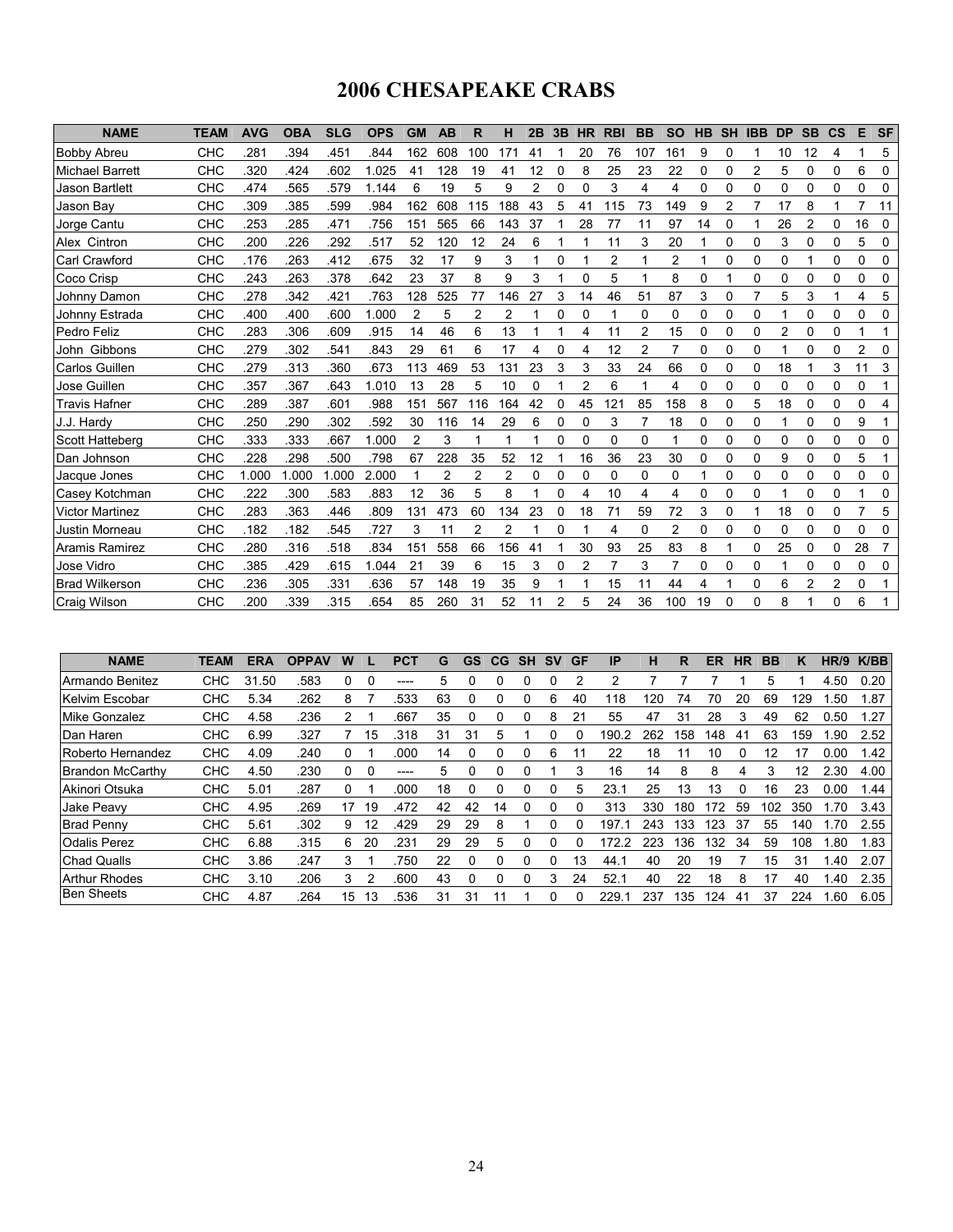# 2006 CENTRAL VALLEY CONDORS

| <b>NAME</b>           | <b>TEAM</b> | <b>AVG</b> | <b>OBA</b> | <b>SLG</b> | <b>OPS</b> | GM             | AB  | R  | н        | 2Β | 3B | <b>HR</b> | <b>RBI</b> | <b>BB</b> | <b>SO</b> | HВ       | SΗ       | <b>IBB</b>     | <b>DP</b> | <b>SB</b> | CS          | Е              | <b>SF</b>      |
|-----------------------|-------------|------------|------------|------------|------------|----------------|-----|----|----------|----|----|-----------|------------|-----------|-----------|----------|----------|----------------|-----------|-----------|-------------|----------------|----------------|
| <b>Brad Ausmus</b>    | <b>CVC</b>  | .240       | .308       | .297       | .604       | 115            | 317 | 33 | 76       | 15 | 0  |           | 30         | 28        | 54        | 4        | 12       |                | 9         | 2         | 3           |                | 2              |
| Orlando Cabrera       | <b>CVC</b>  | .224       | 290        | 296        | .586       | 41             | 125 | 14 | 28       | 9  | 0  | 0         | 10         | 11        | 12        |          | 0        | 0              | 3         | 2         | 0           |                |                |
| Robinson Cano         | <b>CVC</b>  | .289       | .308       | .456       | .764       | 129            | 509 | 61 | 147      | 36 | 5  | 13        | 57         | 13        | 76        |          | 8        |                | 11        | 3         | 2           | 10             | 0              |
| Vinny Castilla        | <b>CVC</b>  | .000       | .000       | .000       | .000       |                |     | 0  | 0        | 0  | 0  | 0         | 0          | 0         | 0         | 0        |          | 0              | $\Omega$  | 0         | 0           | 0              |                |
| David Dellucci        | <b>CVC</b>  | .290       | .343       | .548       | .891       | 12             | 31  | 7  | 9        | 2  | 0  | 2         | 5          | 3         | 7         | 0        | $\Omega$ | $\Omega$       | $\Omega$  | 0         | $\Omega$    | 0              |                |
| Morgan Ensberg        | <b>CVC</b>  | .256       | .342       | .481       | .823       | 153            | 559 | 76 | 143      | 29 | 2  | 31        | 101        | 66        | 164       | 9        |          | 2              | 10        | 2         | 4           | 13             | 3              |
| <b>Ryan Howard</b>    | <b>CVC</b>  | .309       | .366       | .592       | .957       | 134            | 475 | 85 | 147      | 29 | 3  | 33        | 92         | 44        | 163       | 2        | 0        |                |           | 0         | 0           |                |                |
| Tadahito Iquchi       | <b>CVC</b>  | .193       | .279       | .376       | .655       | 42             | 109 | 14 | 21       | 5  | 0  | 5         | 11         | 13        | 33        | 0        | 4        | 0              | 2         | 0         |             | 6              | 0              |
| Jason Kendall         | <b>CVC</b>  | 000.       | .000       | 1.000      | 2.000      | 4              |     | 0  | 1        | 0  | 0  | 0         | $\Omega$   | $\Omega$  | 0         | $\Omega$ | $\Omega$ | $\Omega$       | $\Omega$  | 0         | $\Omega$    | 0              | 0              |
| Kenny Lofton          | <b>CVC</b>  | .291       | .342       | .383       | .724       | 118            | 481 | 71 | 140      | 17 | 12 |           | 46         | 39        | 71        | 0        | 0        | 3              | 5         | 26        | 8           | 0              | 4              |
| <b>Mike Lowell</b>    | <b>CVC</b>  | .252       | 289        | .405       | .694       | 66             | 163 | 21 | 41       | 11 |    | 4         | 21         | 9         | 25        | 0        | $\Omega$ | 0              | 5         | 0         | $\Omega$    | 5              |                |
| <b>Mike Matheny</b>   | <b>CVC</b>  | 236        | .281       | 399        | .680       | 92             | 203 | 17 | 48       | 18 | 0  | 5         | 30         | 6         | 45        |          | 8        | 0              | 5         | 0         | $\mathbf 0$ | 0              |                |
| Hideki Matsui         | <b>CVC</b>  | .282       | 338        | .477       | .815       | 118            | 386 | 52 | 109      | 24 | 3  | 15        | 53         | 34        | 71        | 0        | 0        | 7              | 14        | 0         | $\mathbf 0$ |                | 3              |
| Doug Mientkiewicz     | <b>CVC</b>  | 163        | 245        | 279        | .524       | 39             | 43  |    |          | 2  | 0  |           | 4          | 4         | 9         |          | 0        | 0              |           | 0         | $\Omega$    | 0              |                |
| Xavier Nady           | <b>CVC</b>  | .000       | .500       | .000       | .500       | $\overline{2}$ |     | 1  | $\Omega$ | 0  | 0  | 0         | 0          |           | 0         | 0        | $\Omega$ | 0              | 0         | 0         | $\Omega$    | 0              | 0              |
| Pablo Ozuna           | <b>CVC</b>  | .000       | .000       | .000       | .000       | 1              |     | 0  | $\Omega$ | 0  | 0  | 0         | 0          | $\Omega$  |           | 0        | 0        | 0              | 0         | 0         | $\Omega$    | 0              | 0              |
| Rafael Palmeiro       | <b>CVC</b>  | .231       | .375       | .308       | .683       | 5              | 13  | 1  | 3        |    | 0  | 0         | 0          | 3         |           | 0        | 0        | 0              |           | 0         | $\Omega$    | 0              | 0              |
| Scott Podsednik       | <b>CVC</b>  | .289       | .359       | .349       | .708       | 65             | 149 | 30 | 43       | 9  | 0  | 0         | 10         | 16        | 35        |          | 3        | 0              |           | 24        | 8           | 0              |                |
| <b>Jimmy Rollins</b>  | <b>CVC</b>  | .284       | .318       | .453       | .771       | 133            | 468 | 67 | 133      | 25 | 12 | 10        | 63         | 21        | 75        | 5        |          | 4              | 9         | 27        | 10          | 8              | 6              |
| <b>Freddy Sanchez</b> | <b>CVC</b>  | .323       | .353       | .516       | .869       | 13             | 31  | 3  | 10       |    |    | 0         | 6          |           | 4         |          |          | 0              |           | 0         | 0           |                |                |
| <b>Grady Sizemore</b> | <b>CVC</b>  | .275       | .334       | .453       | .787       | 140            | 530 | 78 | 146      | 26 |    | 18        | 81         | 45        | 117       | 5        | 2        | $\overline{2}$ | 18        | 18        |             | 0              |                |
| Ichiro Suzuki         | <b>CVC</b>  | .292       | .318       | .441       | .759       | 162            | 657 | 90 | 192      | 19 | 14 | 17        | 83         | 22        | 78        | 5        | 13       |                | 11        | 25        | 15          | 2              | 5              |
| <b>Larry Walker</b>   | <b>CVC</b>  | 227        | .348       | .433       | .781       | 82             | 247 | 46 | 56       | 16 |    | 11        | 35         | 40        | 67        |          | 0        | 2              | 6         | 2         | $\Omega$    | 5              | $\overline{2}$ |
| <b>Todd Walker</b>    | <b>CVC</b>  | 267        | 299        | 393        | .693       | 49             | 150 | 17 | 40       | 6  |    | 3         | 22         |           | 20        | 0        |          | 0              |           |           | 0           | $\overline{c}$ | 0              |

| <b>NAME</b>            | <b>TEAM</b> | <b>ERA</b> | <b>OPPAV</b> | w  |    | <b>PCT</b> | G  | GS | CG | <b>SH</b> | <b>SV</b> | GF | <b>IP</b> | н   | R   | ER  | HR | BB  |     | HR/9 | K/BB |
|------------------------|-------------|------------|--------------|----|----|------------|----|----|----|-----------|-----------|----|-----------|-----|-----|-----|----|-----|-----|------|------|
| <b>Hector Carrasco</b> | <b>CVC</b>  | .74        | .176         |    | 9  | .438       | 57 |    |    |           | 12        | 42 | 140       | 85  | 35  |     | 12 | 62  | 115 | 0.80 | 1.85 |
| Scott Eyre             | <b>CVC</b>  | 2.11       | .196         |    | 4  | 200        | 47 |    |    |           |           | 20 | 68.1      | 48  | 18  | 16  |    | 38  | 64  | 0.30 | 1.68 |
| <b>Freddy Garcia</b>   | <b>CVC</b>  | 5.20       | .284         | 13 | 19 | .406       | 41 | 41 | 4  |           |           |    | 275.      | 309 | 166 | 159 | 55 | 93  | 198 | .80  | 2.13 |
| John Lackey            | <b>CVC</b>  | 4.28       | .289         | 17 | 18 | .486       | 41 | 41 |    |           |           |    | 269.      | 312 | 142 | 128 | 25 | 118 | 272 | 0.80 | 2.31 |
| <b>Brad Lidge</b>      | <b>CVC</b>  | 3.08       | .222         |    | 4  | 429        | 42 |    |    |           | 18        | 32 | 52.2      | 42  | 18  | 18  |    | 21  | 59  | .20  | 2.81 |
| <b>Brett Myers</b>     | <b>CVC</b>  | 4.23       | .238         | 16 | 13 | 552        | 42 | 42 | 13 |           |           |    | 293.      | 263 | 147 | 138 | 51 | 107 | 30C | .60  | 2.80 |
| <b>Brad Radke</b>      | CVC         | 3.96       | 257          | 15 | 8  | 652        | 31 | 31 | 10 |           |           |    | 223       | 221 | 106 | 98  | 50 | 36  | 122 | 2.00 | 3.39 |
| <b>Kenny Rogers</b>    | <b>CVC</b>  | 5.48       | .303         |    |    | .500       |    |    |    |           |           |    | 44.1      | 54  | 28  | 27  | 6  | 18  | 12  | .20  | 0.67 |
| <b>Brad Thompson</b>   | <b>CVC</b>  | 2.85       | .227         |    |    | 778        | 39 |    |    |           |           | 26 | 72.2      | 60  | 24  | 23  | 6  | 18  | 33  | 0.70 | 1.83 |
| Uqueth Urbina          | <b>CVC</b>  | 3.48       | .225         |    |    | .000       | 14 |    |    |           |           |    | 20.2      | 16  | 8   | 8   | 3  | 5   | 22  | .30  | 4.40 |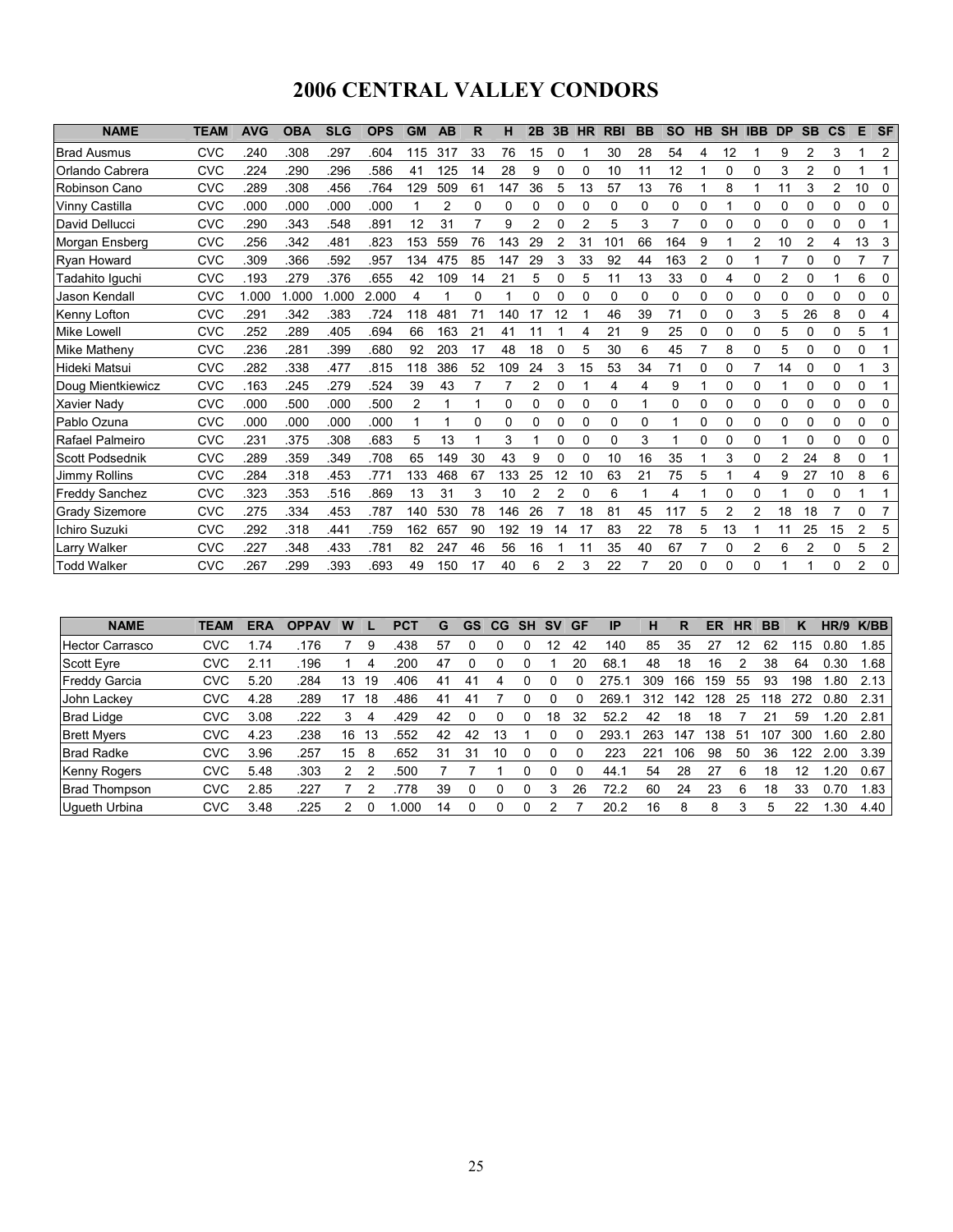# 2006 GALAPAGOS TORTOISES

| <b>NAME</b>           | <b>TEAM</b> | <b>AVG</b> | <b>OBA</b> | <b>SLG</b> | <b>OPS</b> | <b>GM</b> | <b>AB</b> | R   | н        | 2B             | 3B | <b>HR</b>      | <b>RBI</b> | <b>BB</b>      | <b>SO</b> | <b>HB</b>      | <b>SH</b> | <b>IBB</b>     | <b>DP</b> | <b>SB</b> | CS       | Е  | <b>SF</b>      |
|-----------------------|-------------|------------|------------|------------|------------|-----------|-----------|-----|----------|----------------|----|----------------|------------|----------------|-----------|----------------|-----------|----------------|-----------|-----------|----------|----|----------------|
| Josh Bard             | <b>GAT</b>  | ----       |            | ----       | .000       |           | 0         | 0   | 0        | 0              | 0  | 0              | 0          | 0              | 0         | 0              | 0         | 0              | 0         | 0         | 0        |    | 0              |
| <b>Milton Bradley</b> | <b>GAT</b>  | .233       | .292       | .435       | .727       | 134       | 485       | 61  | 113      | 20             | 3  | 24             | 68         | 37             | 93        | 4              | 0         | 0              | 18        | 4         |          | 2  | $\overline{2}$ |
| Ryan Church           | <b>GAT</b>  | .318       | 376        | 520        | .896       | 120       | 431       | 57  | 137      | 36             | 6  | 13             | 54         | 35             | 104       | 7              |           | $\overline{2}$ | 10        | 2         | 0        | 3  | 3              |
| Michael Cuddyer       | <b>GAT</b>  | .333       | .333       | .833       | 1.167      | 3         | 6         | 0   | 2        |                |    | 0              | 2          | 0              |           | $\Omega$       | 0         | 0              | 0         | 0         | 0        | 0  | 0              |
| Jeff Francoeur        | <b>GAT</b>  | .234       | 286        | .435       | .721       | 62        | 184       | 19  | 43       | 22             | 0  | 5              | 22         | 12             | 54        | 2              | 0         | $\overline{2}$ | 4         | 0         |          | 4  |                |
| Shawn Green           | <b>GAT</b>  | 294        | 347        | .493       | .840       | 126       | 527       | 82  | 155      | 34             | 4  | 21             | 69         | 39             | 98        | 6              | $\Omega$  | 0              | 25        | 6         | 2        | 0  | 5              |
| Aaron Hill            | <b>GAT</b>  | .279       | 345        | .389       | .734       | 71        | 208       | 26  | 58       | 13             |    | 2              | 19         | 17             | 32        | 4              | 0         |                | 6         |           | 0        | 5  | 0              |
| Maicer Izturis        | <b>GAT</b>  | ----       | ----       | ----       | .000       |           | O         | 0   | 0        | $\Omega$       | 0  | 0              | 0          | 0              | 0         | $\Omega$       | 0         | 0              | 0         | 0         | 0        | 0  | O              |
| Ryan Langerhans       | <b>GAT</b>  | .186       | .271       | .419       | .689       | 14        | 43        | 5   | 8        | $\overline{2}$ |    | $\overline{2}$ | 2          | 4              | 15        |                | 0         | $\Omega$       | 0         | 0         | 0        | 0  | 0              |
| <b>Mark Loretta</b>   | <b>GAT</b>  | 257        | 329        | 323        | .652       | 78        | 226       | 25  | 58       |                |    | 2              |            | 24             | 24        | 2              |           |                | 5         | 0         | $\Omega$ | 5  | 3              |
| Dallas McPherson      | <b>GAT</b>  | .216       | 285        | .435       | .720       | 86        | 278       | 29  | 60       | 20             |    | 13             | 45         | 26             | 91        |                | 0         | 3              | 9         | 0         |          | 7  | 0              |
| <b>Kevin Mench</b>    | <b>GAT</b>  | 269        | .316       | .469       | .784       | 52        | 175       | 24  | 47       | 15             |    | 6              | 22         | 12             | 24        | $\Omega$       | 0         | $\mathbf 0$    | 5         | 0         | 0        |    | 0              |
| Yadier Molina         | <b>GAT</b>  | 231        | 286        | .385       | .670       | 16        | 13        | 3   | 3        | $\mathfrak{p}$ | 0  | 0              | 0          |                | 4         | $\Omega$       | 0         | 0              | 0         | 0         | $\Omega$ | 0  | 0              |
| <b>Craig Monroe</b>   | <b>GAT</b>  | 268        | .321       | .409       | .731       | 51        | 149       | 20  | 40       |                |    | 4              | 25         | 11             | 36        | $\overline{2}$ | 0         | $\overline{2}$ | 6         |           |          | 0  | 3              |
| Jhonny Peralta        | <b>GAT</b>  | .273       | 385        | .818       | 1.203      | 13        | 11        | 3   | 3        | $\Omega$       | 0  | 2              | 4          | $\overline{2}$ | 6         | $\Omega$       | $\Omega$  | 0              | 0         | 0         | 0        | 0  | 0              |
| Antonio Perez         | <b>GAT</b>  | .301       | 357        | .401       | .758       | 128       | 501       | 70  | 151      | 22             | 8  | 4              | 28         | 31             | 132       | 12             | 0         | 0              | 10        | 9         | 5        | 18 | $\Omega$       |
| Jeremy Reed           | <b>GAT</b>  | .292       | 320        | .375       | .695       | 16        | 48        | 8   | 14       | 2              |    | 0              | 4          | $\overline{2}$ | 8         | $\Omega$       | 0         | 0              | 0         |           | 0        |    | 0              |
| Ivan Rodriguez        | <b>GAT</b>  | .238       | .253       | .364       | .618       | 161       | 571       | 51  | 136      | 34             |    | 12             | 48         | 10             | 144       | 3              |           | $\Omega$       | 17        | 5         |          | 4  | 4              |
| Shannon Stewart       | <b>GAT</b>  | ----       | ----       | ----       | .000       |           | 0         |     | $\Omega$ | 0              | U  | 0              | 0          | 0              | 0         | $\Omega$       | 0         | $\Omega$       | 0         | 0         | 0        | 0  | 0              |
| <b>Mark Sweenev</b>   | <b>GAT</b>  | .255       | .361       | .447       | .809       | 134       | 463       | 67  | 118      | 20             | 0  | 23             | 68         | 79             | 154       | $\Omega$       | 0         | $\Omega$       | 12        | 8         | 0        | 0  | 3              |
| <b>Mike Sweenev</b>   | <b>GAT</b>  | .270       | .386       | .514       | .900       | 37        | 37        | 4   | 10       | 3              | 0  | $\overline{2}$ | 8          |                | 8         | $\Omega$       | 0         |                | 3         | 0         | 0        | 0  | $\Omega$       |
| <b>Mark Teixeira</b>  | <b>GAT</b>  | .279       | .366       | .575       | .941       | 162       | 638       | 106 | 178      | 46             |    | 47             | 126        | 75             | 131       | 14             | 0         |                | 23        | 4         | 0        | 3  | 3              |
| Miguel Tejada         | <b>GAT</b>  | .274       | 305        | .450       | .755       | 162       | 669       | 87  | 183      | 37             | 3  | 25             | 97         | 27             | 110       | 4              | 0         | 3              | 30        | 5         | 0        | 24 | 2              |
| <b>Kevin Youkilis</b> | <b>GAT</b>  | .176       | 250        | 294        | .544       | 17        | 51        | 4   | 9        | 3              |    |                | 6          | 5              | 12        | 0              | ŋ         | 0              |           | n         | U        | 0  | <sup>0</sup>   |

| <b>NAME</b>          | <b>TEAM</b>     | <b>ERA</b> | <b>OPPAV</b> | W  |    | <b>PCT</b> | G  | GS | CG | <b>SH</b> | <b>SV</b> | <b>GF</b> | <b>IP</b> | н   | R   | ER  | ΗR | BB  | к   | HR/9 | K/BB |
|----------------------|-----------------|------------|--------------|----|----|------------|----|----|----|-----------|-----------|-----------|-----------|-----|-----|-----|----|-----|-----|------|------|
| Scott Baker          | <b>GAT</b>      | 3.11       | .249         | 4  | 4  | .500       | 34 | 3  |    | 0         |           | 16        | 92.2      | 88  | 33  | 32  | 6  | 30  | -51 | 0.60 | 1.70 |
| Joaquin Benoit       | GA <sub>1</sub> | 5.87       | .312         |    |    | .500       | 17 |    |    | U         |           | 4         | 38.1      | 49  | 33  | 25  | 11 | 25  | 33  | 2.60 | 1.32 |
| Joe Blanton          | GAT             | 4.97       | .271         | 13 | 18 | .419       | 40 | 40 |    | υ         |           |           | 240.2     | 257 | 142 | 133 | 50 | 87  | 128 | l.90 | 1.47 |
| <b>Matt Cain</b>     | GAT             | 4.98       | .223         |    |    | 667        | 5  | 5  |    | ი         | o         |           | 34.1      | 29  | 19  | 19  | 6  | 13  | 25  | .60  | 1.92 |
| Chris Capuano        | <b>GAT</b>      | 6.00       | .279         | 9  | 17 | 346        | 40 | 40 | 4  | 0         | o         |           | 244.      | 273 | 171 | 163 | 51 | 131 | 189 | 1.90 | 1.44 |
| Francisco Cordero    | <b>GAT</b>      | 4.93       | .276         | 8  | 9  | .471       | 81 |    | 0  |           |           | 23        | 95        | 102 | 60  | 52  | 10 | 54  | 104 | 0.90 | 1.93 |
| Noah Lowry           | <b>GAT</b>      | 5.11       | .282         | 16 | 16 | .500       | 41 | 41 |    |           |           |           | 251.2     | 276 | 148 | 143 | 36 | 92  | 215 | 1.30 | 2.34 |
| Kevin Millwood       | <b>GAT</b>      | 4.80       | .295         | 8  |    | .421       | 33 | 33 | 2  | Ω         | 0         |           | 195       | 226 | 110 | 104 | 35 | 72  | 135 | .60  | 1.88 |
| Chad Orvella         | <b>GAT</b>      | 4.50       | .271         | 4  |    | .800       | 58 | 0  | 0  | 0         | 3         | 22        | 110       | 15  | 60  | 55  | 10 | 46  | 94  | 0.80 | 2.04 |
| B.J. Ryan            | <b>GAT</b>      | 2.05       | .216         | 4  |    | .667       | 54 |    |    | 0         | 30        | 39        | 66        | 51  | 21  | 15  |    | 31  | 90  | 0.10 | 2.90 |
| <b>Russ Springer</b> | <b>GAT</b>      | 2.16       | .185         | 0  | 0  | ----       | 4  |    |    | 0         |           |           | 8.1       | 5   | 2   | っ   |    | 4   |     | .10  | 2.75 |
| <b>Matt Wise</b>     | GAT             | 2.29       | .193         | 6  |    | .462       | 58 |    | 0  | 0         | 8         | 41        | 86.1      | 59  | 27  | 22  | 11 | 43  | 72  | 1.10 | 1.67 |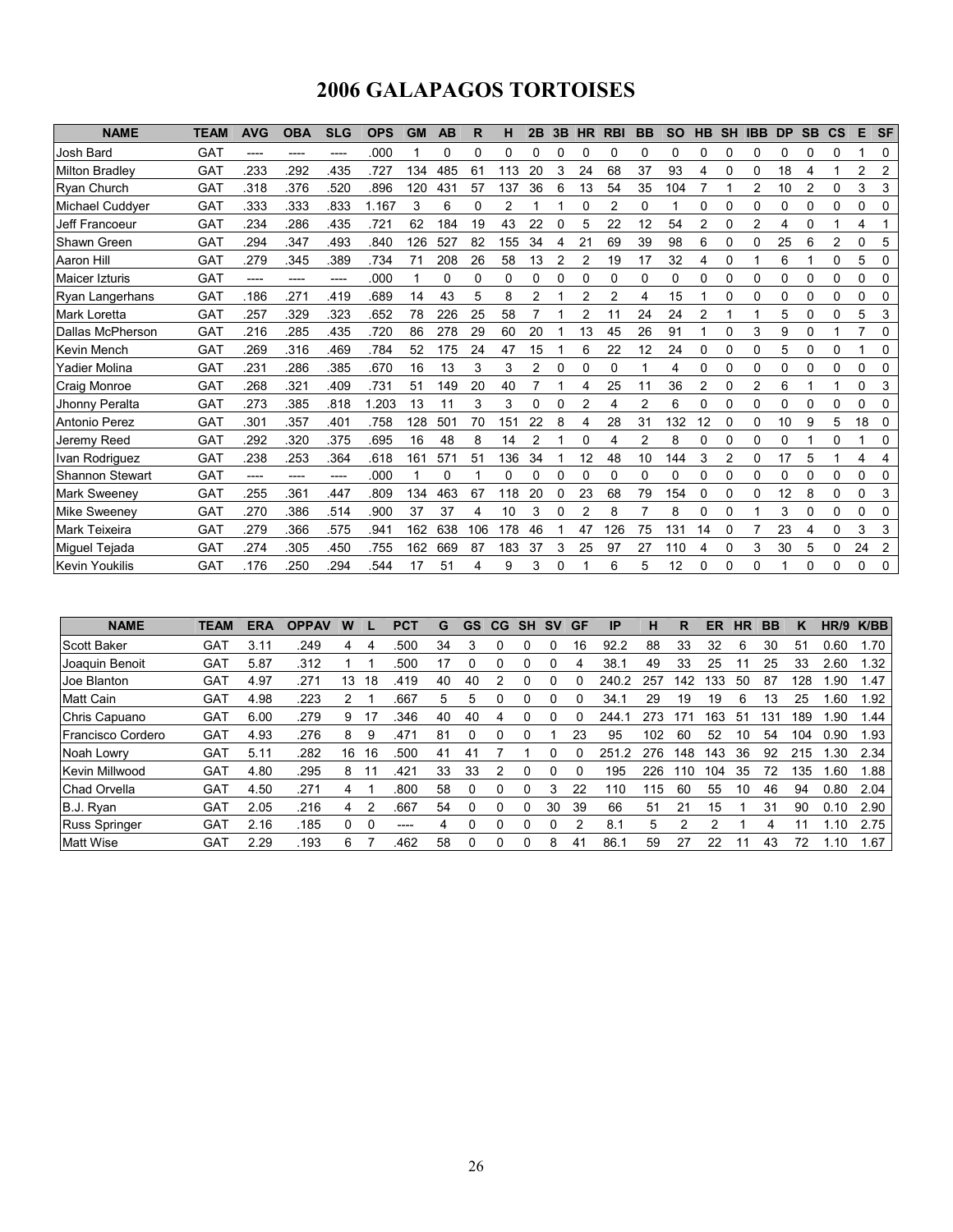# 2006 JACKSON HOLE GUIDES

| <b>NAME</b>          | <b>TEAM</b> | <b>AVG</b> | <b>OBA</b> | <b>SLG</b> | <b>OPS</b> | <b>GM</b> | <b>AB</b> | R   | н   | 2Β       | 3B | <b>HR</b>      | <b>RBI</b> | <b>BB</b> | <b>SO</b> | <b>HB</b> | <b>SH</b> | <b>IBB</b> | <b>DP</b> | <b>SB</b>      | CS | Е              | <b>SF</b> |
|----------------------|-------------|------------|------------|------------|------------|-----------|-----------|-----|-----|----------|----|----------------|------------|-----------|-----------|-----------|-----------|------------|-----------|----------------|----|----------------|-----------|
| <b>Clint Barmes</b>  | <b>JAG</b>  | 268        | .294       | 365        | .658       | 118       | 299       | 38  | 80  | 10       | 2  | 5              | 35         | 9         | 36        |           |           |            | 5         | 3              |    | 15             | $\Omega$  |
| Rafael Belliard      | <b>JAG</b>  | .212       | .235       | .424       | .660       | 18        | 33        | 3   | 7   |          | 0  | $\overline{2}$ | 4          |           | 7         | 0         |           | 0          | $\Omega$  | 0              | 0  |                | $\Omega$  |
| Yuniesky Betancourt  | <b>JAG</b>  | .266       | .330       | .371       | .701       | 132       | 237       | 28  | 63  | 15       | 5  | 0              | 18         | 18        | 29        | 5         | 9         | 0          | 3         |                | 2  | 5              |           |
| Emil Brown           | <b>JAG</b>  | .248       | .306       | .416       | .722       | 42        | 101       | 9   | 25  | 5        | 0  | 4              | 13         | 8         | 19        |           | 0         | 0          |           | 2              |    | $\overline{2}$ |           |
| <b>Marlon Byrd</b>   | <b>JAG</b>  | 1.000      | .000       | .000       | 2.000      |           |           | 0   |     | $\Omega$ | 0  | $\Omega$       |            | $\Omega$  | 0         | 0         |           | $\Omega$   | $\Omega$  | 0              | 0  | 0              | $\Omega$  |
| Mike Cameron         | <b>JAG</b>  | 234        | 317        | 448        | .765       | 99        | 145       | 30  | 34  | 5        |    | 8              | 25         | 17        | 41        |           |           | 0          | 2         | 5              |    | 3              |           |
| Jeff Cirillo         | <b>JAG</b>  | .355       | .459       | 452        | .911       | 33        | 62        | 10  | 22  | 6        | 0  | 0              | 9          | 9         | 8         | 3         |           | 0          | 0         | 0              | 0  | 3              | 0         |
| Jeff Conine          | <b>JAG</b>  | .374       | .434       | 500        | .934       | 66        | 198       | 39  | 74  | 15       |    | 2              | 36         | 23        | 36        |           |           |            |           | 0              | 0  | 0              |           |
| Chone Figgins        | <b>JAG</b>  | 294        | .343       | .416       | .759       | 159       | 639       | 103 | 188 | 23       | 11 | 11             | 77         | 49        | 110       | 0         | 27        |            | 6         | 59             | 8  |                | 3         |
| Nomar Garciaparra    | <b>JAG</b>  | 233        | .361       | .433       | .794       | 22        | 30        | 8   |     | 3        | 0  |                |            | 6         | 4         | 0         |           | 0          |           | 0              | U  |                | 0         |
| Jason Giambi         | <b>JAG</b>  | .268       | .455       | .518       | .973       | 144       | 380       | 74  | 102 | 18       |    | 25             | 71         | 114       | 98        | 20        |           |            | 3         | U              |    | 0              | 5         |
| <b>Marcus Giles</b>  | <b>JAG</b>  | .265       | .331       | 409        | .741       | 158       | 601       | 87  | 159 | 41       | 5  | 12             | 68         | 59        | 18        | 2         | 9         |            | 17        | 13             | 5  | 12             | 2         |
| Luis Gonzalez        | <b>JAG</b>  | 249        | .325       | .461       | .786       | 94        | 269       | 38  | 67  | 18       | 0  | 13             | 49         | 27        | 41        | 6         |           |            | 10        |                |    |                | 6         |
| Ramon Hernandez      | <b>JAG</b>  | .276       | .309       | .447       | .756       | 159       | 604       | 70  | 167 | 28       | 3  | 23             | 86         | 27        | 83        | 4         | 2         | 6          | 18        |                | 0  | 3              | 5         |
| <b>Geoff Jenkins</b> | <b>JAG</b>  | .291       | .377       | 520        | .897       | 142       | 492       | 80  | 143 | 33       |    | 26             | 105        | 41        | 105       | 29        | 0         | 0          | 20        |                | 0  | 4              | 3         |
| Nook Logan           | <b>JAG</b>  | 250        | .250       | 250        | .500       | 11        | 4         | 2   |     | 0        | 0  | 0              | 0          | 0         | 0         | 0         | 0         | 0          | 0         |                |    | 0              | 0         |
| Javy Lopez           | <b>JAG</b>  | .159       | .213       | 273        | .485       | 20        | 44        | 2   |     | 2        | 0  |                | 2          | 2         | 10        |           |           | 0          |           | 0              | 0  | 0              | 0         |
| Lance Niekro         | <b>JAG</b>  | .202       | .256       | .369       | .625       | 30        | 84        | 10  | 17  |          |    | 3              | 10         | 5         | 14        |           | 0         | 0          | 2         | 0              | 0  | 0              | 0         |
| <b>Trot Nixon</b>    | <b>JAG</b>  | 269        | .351       | .427       | .778       | 105       | 234       | 28  | 63  | 16       | 0  |                | 42         | 30        | 40        |           |           |            |           | $\overline{c}$ | 0  |                | 3         |
| <b>Albert Pujols</b> | <b>JAG</b>  | .292       | .389       | .529       | .918       | 160       | 599       | 121 | 175 | 25       |    | 39             | 113        | 86        | 83        | 11        |           | 16         | 25        | 3              |    | 15             | 3         |
| Randy Winn           | <b>JAG</b>  | 296        | .339       | 520        | .859       | 153       | 611       | 99  | 181 | 35       | 9  | 28             | 80         | 34        | 99        |           | 14        | 0          | 15        | 22             | 8  | $\Omega$       | 3         |

| <b>NAME</b>          | <b>TEAM</b> | <b>ERA</b> | <b>OPPAV</b> | W  |    | <b>PCT</b> | G  | GS | CG | <b>SH</b> | <b>SV</b> | <b>GF</b> | <b>IP</b> | н   | R   | ER  | ΗR | <b>BB</b> | κ   | HR/9 | K/BB |
|----------------------|-------------|------------|--------------|----|----|------------|----|----|----|-----------|-----------|-----------|-----------|-----|-----|-----|----|-----------|-----|------|------|
| <b>Brian Fuentes</b> | JAG         | 4.15       | .207         | 5  | 3  | .625       | 61 |    |    |           | 13        | 26        | 60.2      | 46  | 28  | 28  | 9  | 26        | 64  | .30  | 2.46 |
| Aaron Fultz          | JAG         | 3.07       | .210         | 9  | 3  | 750        | 76 |    |    | ი         |           | 26        | 120.      | 91  | 43  | 41  | 17 | 30        | 93  | .30  | 3.10 |
| Todd Jones           | JAG         | 2.47       | .239         | 8  | 4  | .667       | 61 | 0  |    | 0         | 19        | 43        | 62        | 54  | 17  | 17  | 4  | 15        | 41  | 0.60 | 2.73 |
| <b>Matt Morris</b>   | JAG         | 7.82       | .295         | 0  | 3  | .000       | 6  | 6  | 0  | 0         |           | 0         | 25.1      | 31  | 26  | 22  | 8  | 6         | 10  | 2.80 | 1.67 |
| Mike Mussina         | JAG         | 4.71       | .267         |    | O  | .000       | 15 | 15 |    |           |           |           | 86        | 90  | 52  | 45  | 14 | 31        | 70  | .50  | 2.26 |
| Andy Pettitte        | JAG         | 4.16       | .269         | 17 | 12 | .586       | 38 | 38 | 4  |           |           |           | 231       | 241 |     | 107 | 31 | 63        | 190 | .20  | 3.02 |
| <b>Cliff Politte</b> | JAG         | 2.84       | .197         | 11 | 3  | .786       | 79 | 0  | 0  | 0         | 3         | 22        | 114       | 79  | 41  | 36  | 19 | 35        | 105 | .50  | 3.00 |
| Ervin Santana        | JAG         | 5.15       | .273         | 3  | 3  | .500       | 12 | 12 | 2  | U         |           |           | 64.2      | 70  | 39  | 37  | 8  | 29        | 38  | .10  | 1.31 |
| Uohan Santana        | JAG         | 4.58       | .250         | 15 | 10 | .600       | 41 | 41 | 4  | 0         |           |           | 269       | 263 | 147 | 137 | 45 | 76        | 254 | .50  | 3.34 |
| <b>Rudy Seanez</b>   | JAG         | 4.37       | 244          |    |    | .875       | 67 |    | 0  | ი         |           | 20        | 94.2      | 85  | 49  | 46  | 13 | 34        | 116 | .20  | 3.41 |
| Aaron Small          | JAG         | 6.91       | .304         | 3  | 6  | .333       | 18 | 10 | O  |           |           |           | 57.1      | 73  | 47  | 44  |    | 23        | 36  | .10  | 1.57 |
| John Smoltz          | JAG         | 4.41       | .255         | 18 |    | .621       | 40 | 40 | 12 | 3         |           |           | 292       | 279 | 145 | 143 | 48 | 86        | 221 | .50  | 2.57 |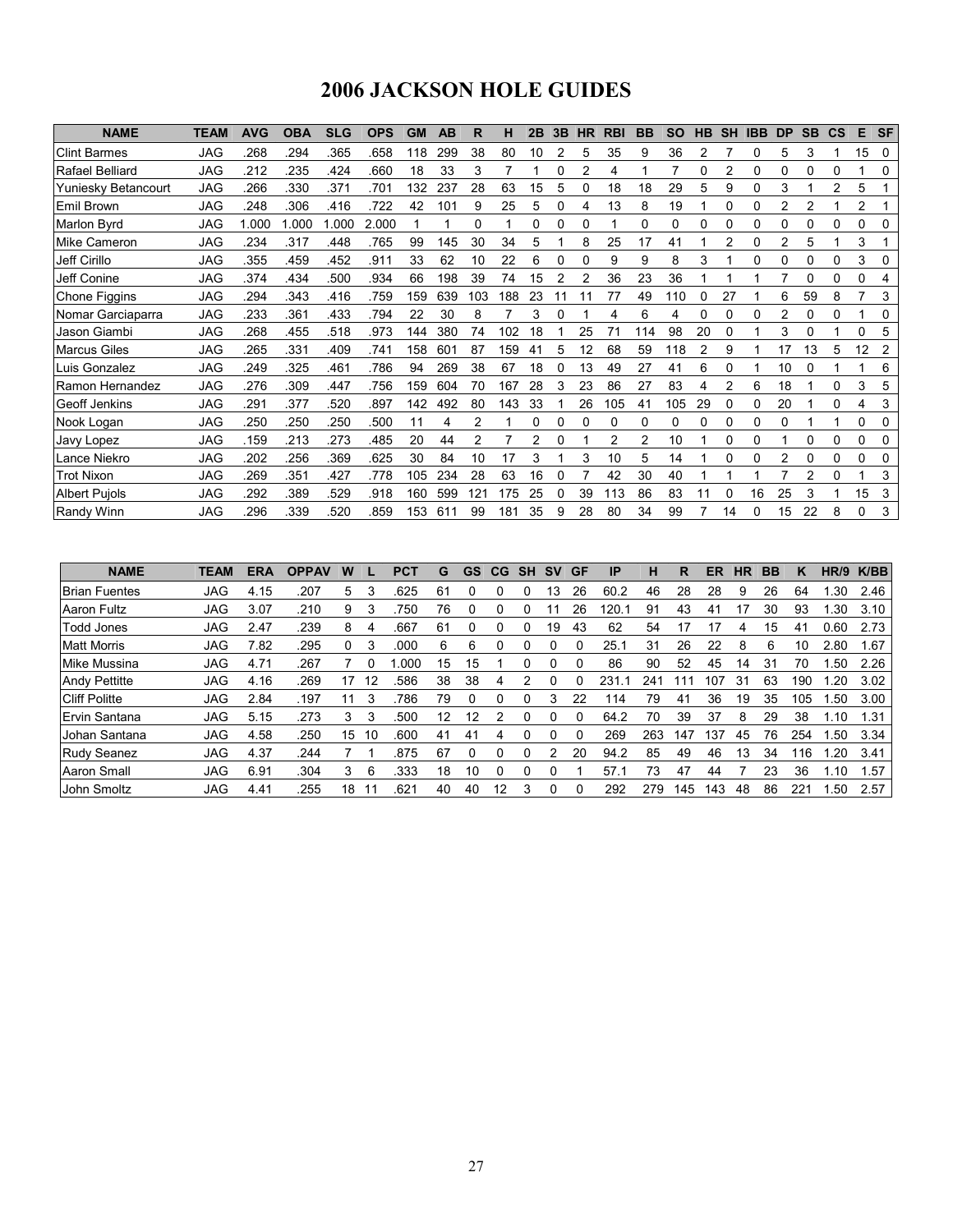# 2006 MALIBU WAVE

| <b>NAME</b>            | <b>TEAM</b> | <b>AVG</b> | <b>OBA</b> | <b>SLG</b> | <b>OPS</b> | <b>GM</b>      | <b>AB</b>      | R        | н              | 2B             | 3B       | <b>HR</b> | <b>RBI</b>     | <b>BB</b>    | <b>SO</b>      | <b>HB</b>      | <b>SH</b> | <b>IBB</b>  | <b>DP</b>      | <b>SB</b> | $\mathsf{cs}$ | Е              | <b>SF</b> |
|------------------------|-------------|------------|------------|------------|------------|----------------|----------------|----------|----------------|----------------|----------|-----------|----------------|--------------|----------------|----------------|-----------|-------------|----------------|-----------|---------------|----------------|-----------|
| <b>Willy Aybar</b>     | <b>MAW</b>  | .273       | .453       | .382       | .835       | 19             | 55             | 14       | 15             | 6              | 0        | 0         | 6              | 15           | 8              | 4              | 0         | 0           |                |           | 0             |                |           |
| <b>Adrian Beltre</b>   | <b>MAW</b>  | .152       | .152       | .435       | .587       | 75             | 46             | 6        | 7              | 1              | 0        | 4         | 10             | $\Omega$     | 9              | 0              | 0         | 0           | 5              | 0         | 0             | 3              | $\Omega$  |
| <b>Jamey Carroll</b>   | <b>MAW</b>  | .000       | .250       | .000       | 250        | 2              | 3              | 0        | 0              | $\Omega$       | $\Omega$ | 0         | $\Omega$       |              | 0              | 0              | 0         | 0           | 0              | 0         | 0             |                | 0         |
| J.D. Closser           | <b>MAW</b>  | 222        | .364       | .333       | .697       | 4              | 9              | 3        | 2              |                | 0        | 0         |                | 2            | 2              | 0              | 0         | 0           | $\overline{2}$ | 0         | 0             |                | 0         |
| <b>Damion Easley</b>   | <b>MAW</b>  | .326       | .377       | .726       | 1.103      | 53             | 135            | 25       | 44             | 11             | 2        | 13        | 30             | 9            | 20             | $\overline{2}$ | 0         | 1           | 5              |           | 0             | 0              | $\Omega$  |
| David Eckstein         | <b>MAW</b>  | .274       | .329       | .326       | .655       | 139            | 519            | 67       | 142            | 14             | 5        |           | 54             | 34           | 57             | 9              | 11        | 1           | 4              | 16        | 2             | 17             | 0         |
| Jim Edmonds            | <b>MAW</b>  | 202        | .321       | 406        | .727       | 150            | 520            | 69       | 105            | 23             |          | 27        | 72             | 85           | 181            | 8              | 0         | 1           | 11             | 4         | 2             | 2              | 3         |
| <b>Mark Ellis</b>      | <b>MAW</b>  | 294        | .366       | .434       | .800       | 150            | 541            | 75       | 159            | 18             | 8        | 14        | 57             | 53           | 93             | 9              | 3         | 2           | 19             | 0         | 1             | 6              |           |
| Jonny Gomes            | <b>MAW</b>  | .245       | .347       | 465        | .813       | 135            | 432            | 60       | 106            | 16             | 11       | 19        | 58             | 53           | 157            | 15             | 0         | 0           |                | 12        | 6             | 0              |           |
| <b>Tony Graffanino</b> | <b>MAW</b>  | 255        | 296        | .383       | .678       | 59             | 149            | 18       | 38             | 5              |          | 4         | 18             | 9            | 27             | 0              | 0         | 0           | 3              |           |               | 8              |           |
| Ken Griffey Jr         | <b>MAW</b>  | .255       | .330       | .488       | .818       | 137            | 514            | 72       | 131            | 27             | $\Omega$ | 31        | 84             | 53           | 121            | 6              | 0         | 3           | 20             | 0         | 0             | 3              | 3         |
| <b>Brad Hawpe</b>      | <b>MAW</b>  | .100       | .357       | .400       | .757       | 6              | 10             | 2        | 1              | 0              | 0        |           | 3              | 4            | 3              | 0              | 0         | 0           |                | 0         | 0             | 0              | 0         |
| Raul Ibanez            | <b>MAW</b>  | .200       | .265       | .244       | .510       | 17             | 45             | 3        | 9              | $\overline{2}$ | 0        | 0         | 2              | 4            | 9              | 0              | 0         | 0           |                |           | 0             | 0              | 0         |
| <b>Chipper Jones</b>   | <b>MAW</b>  | .303       | .409       | 592        | 1.001      | 120            | 380            | 64       | 115            | 41             | 0        | 23        | 98             | 71           | 74             | $\mathbf{0}$   | 0         | 6           | 8              | 6         |               | $\overline{2}$ | 4         |
| Paul Konerko           | <b>MAW</b>  | 227        | .306       | .446       | .752       | 157            | 594            | 89       | 135            | 28             | 0        | 34        | 98             | 61           | 144            | 8              | 0         | 0           | 15             | 0         | 0             | 2              | 3         |
| Mike Lamb              | <b>MAW</b>  | .000       | .000       | .000       | .000       | 2              | 2              | 0        | 0              | 0              | 0        | 0         | 0              | 0            | 1              | $\Omega$       | 0         | 0           | 0              | 0         | 0             | 0              | 0         |
| <b>Matt Lawton</b>     | <b>MAW</b>  | 234        | .342       | 335        | .678       | 72             | 188            | 26       | 44             | 10             | $\Omega$ | 3         | 14             | 21           | 32             | 10             | 0         | 0           | 12             | 10        | 4             | 0              | 0         |
| <b>Mike Morse</b>      | <b>MAW</b>  | .333       | .333       | 333        | .667       | 3              | 3              | 0        | 1              | $\Omega$       | 0        | 0         | 0              | 0            | 1              | 0              | 0         | 0           | 0              | 0         | 0             | 0              | 0         |
| Magglio Ordonez        | <b>MAW</b>  | .221       | .336       | .298       | .634       | 53             | 104            | 7        | 23             | 5              | 0        |           | 8              | 18           | 18             | 0              | 0         | 3           |                | 0         | 0             |                | 0         |
| <b>Carlos Pena</b>     | <b>MAW</b>  | .400       | .400       | .400       | .800       | $\overline{c}$ | 5              | 1        | $\overline{2}$ | 0              | 0        | 0         | $\Omega$       | $\Omega$     | $\overline{2}$ | 0              | 0         | $\mathbf 0$ | 0              | 0         | 0             | 0              | 0         |
| Juan Pierre            | <b>MAW</b>  | .167       | .211       | .167       | .377       | 22             | 36             |          | 6              | 0              | 0        | 0         | 2              |              | 5              | 1              | 2         | 0           | 0              | 4         |               | 0              | 0         |
| A.J. Pierzynski        | <b>MAW</b>  | .244       | .306       | .333       | .639       | 20             | 45             | 4        | 11             |                | 0        |           | 5              | 4            | 9              | 0              | 0         | $\mathbf 0$ | $\mathbf 0$    | 0         | 0             | 0              | $\Omega$  |
| Edgar Renteria         | <b>MAW</b>  | .310       | .376       | .465       | .840       | 51             | 155            | 31       | 48             | 13             |          | 3         | 11             | 17           | 22             | 0              |           | 0           | $\overline{2}$ | 2         | 0             | 13             | 1         |
| Dave Roberts           | <b>MAW</b>  | .248       | 326        | .360       | .686       | 116            | 408            | 62       | 101            | 18             | 8        | 4         | 36             | 48           | 62             | $\mathbf 0$    | 9         | 0           | 9              | 36        | 13            | $\overline{2}$ |           |
| Olmedo Saenz           | <b>MAW</b>  | .500       | .500       | 1.000      | 1.500      | 2              | $\overline{c}$ | $\Omega$ | 1              |                | $\Omega$ | 0         | $\overline{2}$ | $\mathbf{0}$ | 0              | 0              | 0         | 0           |                | 0         | 0             | 0              | $\Omega$  |
| <b>Frank Thomas</b>    | <b>MAW</b>  | 263        | .343       | .674       | 1.016      | 36             | 95             | 18       | 25             | 3              | 0        | 12        | 26             | 12           | 25             | 0              | 0         | 0           | 4              | 0         | 0             | 0              |           |
| <b>Jason Varitek</b>   | <b>MAW</b>  | 227        | .309       | 396        | .705       | 146            | 533            | 79       | 121            | 26             |          | 20        | 71             | 64           | 136            |                | 0         | 0           | 23             |           | 0             | 3              | 4         |

| <b>NAME</b>           | <b>TEAM</b> | <b>ERA</b> | <b>OPPAV</b> | w  |    | <b>PCT</b> | G  | GS | <b>CG</b> | <b>SH</b> | <b>SV</b> | GF | ΙP   | н   | R   | ER  | ΗR | BB  |     | HR/9 | K/BB |
|-----------------------|-------------|------------|--------------|----|----|------------|----|----|-----------|-----------|-----------|----|------|-----|-----|-----|----|-----|-----|------|------|
| Mark Buehrle          | <b>MAW</b>  | 4.95       | .307         | 18 | 16 | .529       | 41 | 41 | 10        |           |           |    | 289  | 357 | 163 | 159 | 31 |     | 178 | .00  | 2.31 |
| <b>Shawn Chacon</b>   | <b>MAW</b>  | 4.67       | 242          | 13 | 10 | .565       | 33 | 33 | 5         |           |           |    | 204. | 187 | 109 | 106 | 34 | 83  | 115 | .50  | 1.39 |
| Bartolo Colon         | <b>MAW</b>  | 4.99       | 283          | 16 | 15 | .516       | 40 | 40 | 10        |           |           |    | 276  | 309 | 64  | 153 | 42 |     | 20٬ | .40  | 2.61 |
| Tom Gordon            | <b>MAW</b>  | 2.41       | .177         | 5. | 4  | 556        | 52 |    |           |           | 4         | 19 | 78.1 | 47  | 24  | 21  |    | 29  | 70  | 0.30 | 2.41 |
| <b>Rick Helling</b>   | <b>MAW</b>  | 2.61       | .225         | 5  |    | 625        | 38 |    |           |           |           | 19 | 96.2 | 80  | 33  | 28  | 6  | 34  | 80  | 0.60 | 2.35 |
| <b>Trevor Hoffman</b> | <b>MAW</b>  | 3.00       | .237         | 4  | 6  | .400       | 61 |    |           |           | 4         | 27 | 75   | 68  | 31  | 25  | 13 |     | 63  | .60  | 3.71 |
| <b>Bob Howry</b>      | <b>MAW</b>  | 3.80       | .243         | 5  | 6  | .455       | 62 |    |           | O         | 26        | 44 | 68.2 | 63  | 32  | 29  |    | 22  | 47  | 0.90 | 2.14 |
| <b>Bobby Jenks</b>    | <b>MAW</b>  | 8.41       | .341         | 0  |    | .000       | 22 |    |           |           | 3         | 14 | 20.1 | 30  | 25  | 19  |    |     | 29  | 3.10 | 2.64 |
| Randy Johnson         | <b>MAW</b>  | 5.02       | 261          | 0  |    | .000       | 4  | 4  |           |           |           |    | 28.2 | 30  | 16  | 16  | 5  | 5   | 31  | .60  | 6.20 |
| Esteban Loaiza        | <b>MAW</b>  | 4.50       | .362         |    |    | .000       | з  |    |           |           |           |    | 14   |     |     |     |    | 6   |     | 0.60 | 1.17 |
| Carlos Zambrano       | <b>MAW</b>  | 4.73       | 251          | 16 | 14 | .533       | 41 | 41 | 14        |           |           |    | 306. | 295 | 173 | 161 | 48 | 149 | 291 | .40  | l.95 |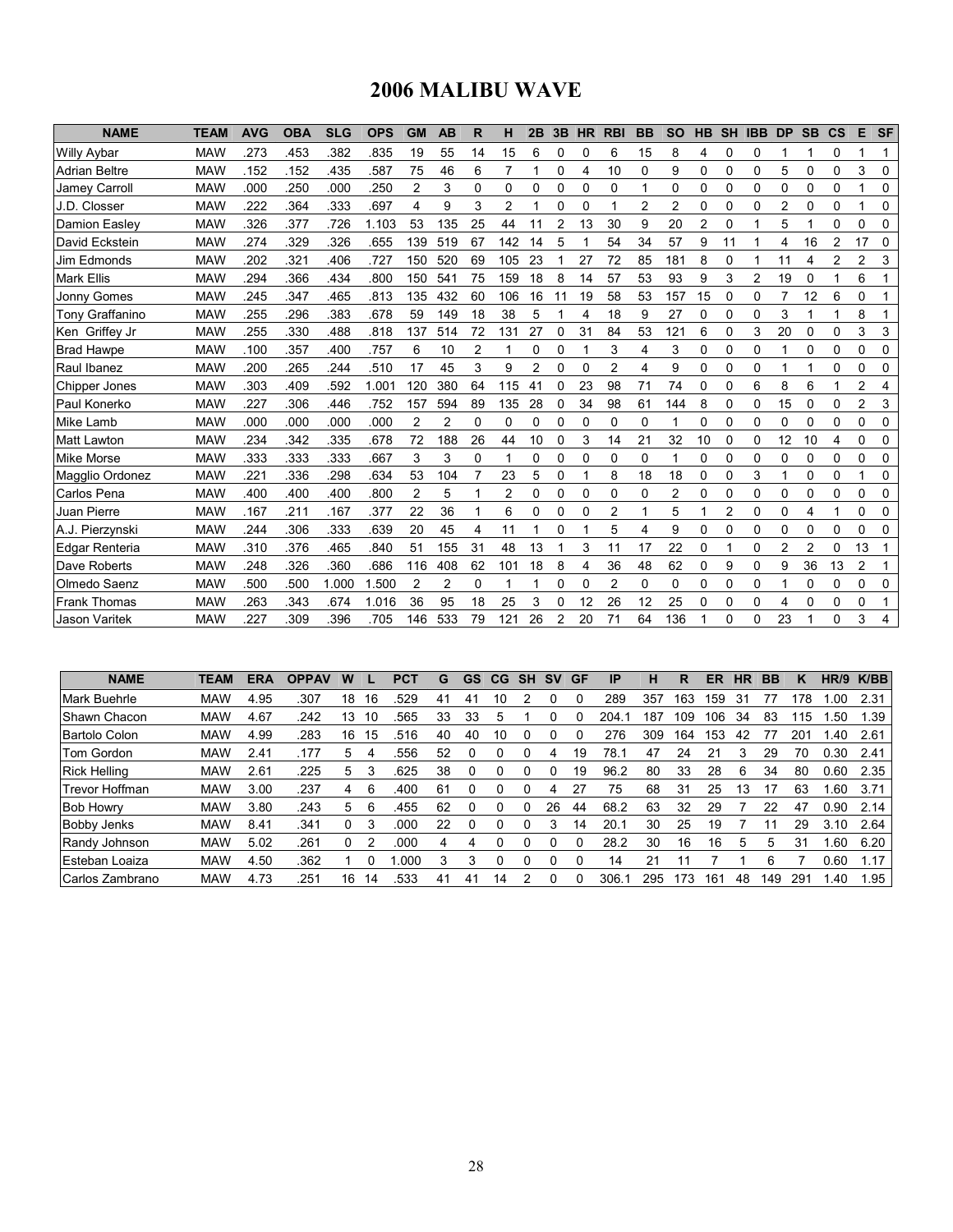# 2006 NEW YORK KNIGHTS

| <b>NAME</b>              | <b>TEAM</b> | <b>AVG</b> | <b>OBA</b> | <b>SLG</b> | <b>OPS</b> | <b>GM</b> | AB       | R        | н        | 2B             | 3B             | <b>HR</b> | <b>RBI</b> | <b>BB</b> | <b>SO</b> | <b>HB</b>      | <b>SH</b> | <b>IBB</b>     | <b>DP</b> | <b>SB</b> | CS             | Е              | <b>SF</b> |
|--------------------------|-------------|------------|------------|------------|------------|-----------|----------|----------|----------|----------------|----------------|-----------|------------|-----------|-----------|----------------|-----------|----------------|-----------|-----------|----------------|----------------|-----------|
| <b>Russ Adams</b>        | <b>NYK</b>  | .182       | .438       | .455       | .892       | 7         | 11       | 1        | 2        | 0              | 0              |           | 2          | 4         |           |                | 0         | 0              |           | 0         | 0              | 0              | 0         |
| <b>Brian Anderson</b>    | <b>NYK</b>  |            |            |            | .000       |           | $\Omega$ | 0        | $\Omega$ | 0              | 0              | 0         | 0          | 0         | 0         | 0              | 0         | 0              | $\Omega$  | 0         | $\Omega$       | 0              | 0         |
| <b>Wilson Betemit</b>    | <b>NYK</b>  | .315       | .359       | .425       | .784       | 126       | 473      | 63       | 149      | 25             | 9              | 3         | 42         | 33        | 118       | 0              | 17        | 0              | 12        |           | 4              | 5              |           |
| Royce Clayton            | <b>NYK</b>  | 265        | .313       | .355       | .668       | 66        | 166      | 19       | 44       |                |                | 2         | 17         | 12        | 39        | 0              | 4         |                | 5         | 0         | $\overline{c}$ | 3              |           |
| David Deiesus            | <b>NYK</b>  | .257       | 323        | .372       | .695       | 158       | 653      | 76       | 168      | 35             | 5              | 10        | 43         | 53        | 132       | 10             | 11        | 3              | 10        | 5         | 3              |                | 0         |
| <b>Joey Gathright</b>    | <b>NYK</b>  | ----       | ----       | ----       | .000       |           | 0        | $\Omega$ | $\Omega$ | 0              | 0              | 0         | 0          | $\Omega$  | 0         | 0              | 0         | 0              | $\Omega$  | 0         |                | 0              | 0         |
| <b>Mark Grudzielanek</b> | <b>NYK</b>  | 257        | 296        | 345        | .641       | 157       | 557      | 59       | 143      | 24             |                |           | 43         | 27        | 107       | 6              |           | 1              | 21        | 15        |                | 6              | 5         |
| <b>Vladimir Guerrero</b> | <b>NYK</b>  | .311       | .361       | 566        | .928       | 156       | 634      | 89       | 197      | 27             | 3              | 43        | 111        | 40        | 86        | 12             |           | 2              | 19        |           | 2              | 2              | 3         |
| <b>Wes Helms</b>         | <b>NYK</b>  | 276        | 330        | .436       | .766       | 65        | 181      | 24       | 50       | 11             | 3              | 4         | 21         | 10        | 42        | 5              | $\Omega$  | 0              | 4         | 0         | $\Omega$       | 4              |           |
| Mike Jacobs              | <b>NYK</b>  | .189       | .362       | 541        | .902       | 40        | 37       | 8        | 7        |                | 0              | 4         | 9          | 8         | 11        | $\overline{2}$ | 0         | $\overline{2}$ | 3         | 0         | $\Omega$       | 0              | 0         |
| Corey Koskie             | <b>NYK</b>  | 209        | 304        | 339        | .643       | 94        | 301      | 32       | 63       | 15             | 0              | 8         | 30         | 37        | 69        | 4              | 0         | 1              | 9         | 2         | 2              | 5              | 0         |
| <b>Gary Matthews Jr</b>  | <b>NYK</b>  | 256        | .330       | .462       | .791       | 38        | 78       | 11       | 20       | 5              |                | 3         | 17         | 9         | 13        | 0              | 0         | 0              | 0         |           | $\Omega$       |                |           |
| <b>Brian McCann</b>      | <b>NYK</b>  | .311       | 353        | .422       | .775       | 15        | 45       | 7        | 14       | $\overline{2}$ | 0              |           | 9          | 3         | 6         | 1              | 0         | 0              | 0         |           | 0              | $\overline{2}$ | 2         |
| Jason Michaels           | <b>NYK</b>  | 236        | .313       | 337        | .650       | 148       | 543      | 55       | 128      | 22             | 3              | 9         | 69         | 54        | 112       | 8              | 2         | 0              | 14        | 4         | 3              | 6              | 2         |
| <b>Kevin Millar</b>      | <b>NYK</b>  | 154        | 277        | .205       | .482       | 29        | 39       | 4        | 6        | 2              | 0              | 0         | 3          | 7         | 8         | 0              | $\Omega$  | 0              | 0         | 0         | 0              |                |           |
| Jose Molina              | <b>NYK</b>  | 238        | 290        | 392        | .682       | 56        | 143      | 23       | 34       |                | 0              | 5         | 16         | 10        | 43        |                | 0         | 0              | 5         | 0         | $\Omega$       |                |           |
| <b>Abraham Nunez</b>     | <b>NYK</b>  | 309        | 348        | 369        | .718       | 79        | 249      | 27       | 77       | 5              | $\overline{2}$ | 2         | 19         | 16        | 42        | 0              | 3         | 1              | 6         | 0         | 0              | 12             | 2         |
| David Ortiz              | <b>NYK</b>  | 278        | .394       | 648        | 1.042      | 162       | 582      | 110      | 162      | 34             | 2              | 59        | 134        | 115       | 132       | 0              | 0         | 17             | 26        | 4         | 0              | 0              | 6         |
| Lyle Overbay             | <b>NYK</b>  | 243        | .341       | 378        | .719       | 129       | 444      | 44       | 108      | 31             |                | 9         | 42         | 65        | 85        | 3              | 0         |                | 17        |           |                | 9              | 4         |
| <b>Jose Reves</b>        | <b>NYK</b>  | .143       | .174       | .143       | .317       | 13        | 21       | 4        | 3        | 0              | 0              | 0         |            |           | 4         | 0              |           | 0              | $\Omega$  | 4         | 0              |                |           |
| Brian Schneider          | <b>NYK</b>  | 249        | 290        | .384       | .674       | 117       | 406      | 43       | 101      | 23             |                | 10        | 45         | 20        | 62        | 4              | 4         | 1              | 19        |           | 1              | $\overline{2}$ |           |
| J.T. Snow                | <b>NYK</b>  | ----       |            | ----       | .000       | 2         | 0        | 0        | 0        | 0              | 0              | 0         | 0          | 0         | 0         | 0              | 0         | 0              | 0         | 0         | 0              | 0              | 0         |
| So Taguchi               | <b>NYK</b>  | 267        | .333       | 267        | .600       | 25        | 30       | 3        | 8        | 0              | 0              | 0         | 3          | 3         | 1         | 0              | 0         | 0              | 0         | 0         | $\Omega$       | 0              | 0         |
| <b>Jack Wilson</b>       | <b>NYK</b>  | .000       | .000       | .000       | .000       | 4         |          | 0        | 0        | 0              | ŋ              | 0         | 0          | $\Omega$  |           | 0              | ŋ         | 0              | 0         | ŋ         | 0              | 0              | 0         |

| <b>NAME</b>          | <b>TEAM</b> | <b>ERA</b> | <b>OPPAV</b> | W  |    | <b>PCT</b> | G  | GS | CG | <b>SH</b> | <b>SV</b> | <b>GF</b> | <b>IP</b> | н   | R   | ER  | ΗR | BB  | к   | HR/9 | K/BB |
|----------------------|-------------|------------|--------------|----|----|------------|----|----|----|-----------|-----------|-----------|-----------|-----|-----|-----|----|-----|-----|------|------|
| Kris Benson          | <b>NYK</b>  | 5.70       | .278         | 0  | 4  | .000       |    |    |    | O         |           |           | 47.1      | 52  | 31  | 30  | 14 |     | 26  | 2.70 | 3.71 |
| Kiko Calero          | <b>NYK</b>  | 20.25      | .250         | 0  |    | -----      |    |    |    | U         |           |           |           |     | 3   | 3   |    |     | 0   | 0.00 | 0.00 |
| Giovanni Carrara     | <b>NYK</b>  | 8.00       | .297         | 2  | 3  | .400       | 31 |    |    | υ         |           | 18        | 54        | 66  | 51  | 48  | 8  | 30  | 47  | 1.30 | 1.57 |
| <b>Roger Clemens</b> | <b>NYK</b>  | 3.85       | .239         | 18 | 14 | 563        | 41 | 41 | 16 |           |           |           | 313       | 283 | 142 | 134 | 32 | 106 | 274 | 0.90 | 2.58 |
| <b>Matt Clement</b>  | <b>NYK</b>  | 5.62       | .284         | 11 | 17 | .393       | 34 | 33 | 6  |           |           |           | 209.      | 239 | 140 | 131 | 32 | 85  | 163 | .40  | 1.92 |
| Jesse Crain          | <b>NYK</b>  | 3.30       | .228         | 2  |    | 154        | 69 | 0  | 0  | 0         | 9         | 36        | 120       | 102 | 47  | 44  | 22 | 41  | 36  | 1.70 | 0.88 |
| Ray King             | <b>NYK</b>  | 11.25      | .373         | 0  |    | .000       | 17 | 0  |    |           |           | 6         | 12        | 19  | 15  | 15  | 5  | 10  | 5   | 3.80 | 0.50 |
| Ron Mahav            | <b>NYK</b>  | 0.00       | .308         | 0  | 0  | -----      | 3  | 0  | 0  | 0         | 0         |           | 3         | 4   |     | n   | 0  | 2   |     | 0.00 | 0.50 |
| Pedro Martinez       | <b>NYK</b>  | 3.27       | .212         | 25 | 14 | .641       | 41 | 41 | 31 | 4         |           |           | 347       | 268 | 132 | 126 | 49 | 109 | 333 | 1.30 | 3.06 |
| Guillermo Mota       | <b>NYK</b>  | 5.40       | .250         | 0  |    | -----      | 4  |    |    | 0         |           |           | 5         | 5   | 3   | 3   |    | 2   | 4   | 0.00 | 2.00 |
| Derek Turnbow        | <b>NYK</b>  | 3.93       | .268         | 2  | 5  | 286        | 60 |    |    | 0         |           | 31        | 66.1      | 68  | 32  | 29  | 9  | 26  | 60  | .20  | 2.31 |
| <b>Barry Zito</b>    | <b>NYK</b>  | 4.93       | 257          | 15 | 17 | .469       | 40 | 40 | 12 |           | 0         |           | 281       | 279 | 158 | 154 | 49 | 121 | 200 | 1.60 | 1.65 |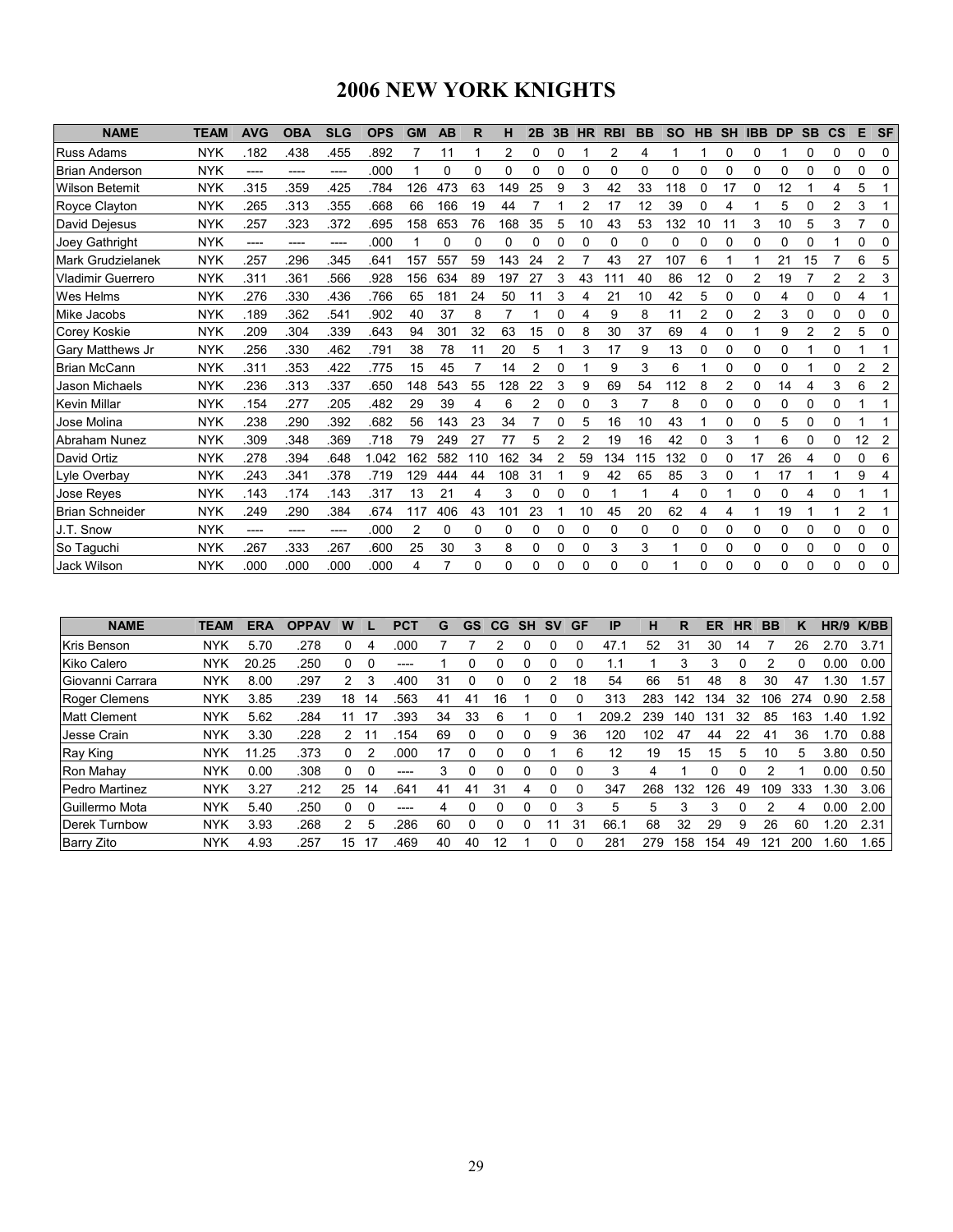# 2006 SANTA ANA WIND

| <b>NAME</b>            | <b>TEAM</b> | <b>AVG</b> | <b>OBA</b> | <b>SLG</b> | <b>OPS</b> | <b>GM</b> | <b>AB</b> | R   | н           | 2B           | 3B       | <b>HR</b>      | <b>RBI</b>     | <b>BB</b> | <b>SO</b> | <b>HB</b>      | <b>SH</b>      | <b>IBB</b>     | <b>DP</b>    | <b>SB</b>      | <b>CS</b>      | E              | <b>SF</b>      |
|------------------------|-------------|------------|------------|------------|------------|-----------|-----------|-----|-------------|--------------|----------|----------------|----------------|-----------|-----------|----------------|----------------|----------------|--------------|----------------|----------------|----------------|----------------|
| Moises Alou            | <b>SAW</b>  | .280       | .372       | .423       | .795       | 139       | 492       | 79  | 138         | 16           | 6        | 14             | 70             | 68        | 63        | 5              | 0              | 0              | 12           | 0              | 0              | 8              | 2              |
| <b>Garrett Atkins</b>  | SAW         | 1.000      | 1.000      | .000       | 2.000      |           |           | 1   | 1           | $\mathbf{0}$ | 0        | 0              | 0              | 0         | 0         | $\mathbf{0}$   | 0              | $\mathbf 0$    | 0            | $\Omega$       | $\Omega$       | 0              | $\Omega$       |
| Rod Barajas            | <b>SAW</b>  | .147       | 237        | .235       | .472       | 15        | 34        | 2   | 5           | $\Omega$     | 0        |                | $\overline{2}$ | 4         | 7         | $\Omega$       | 2              | $\mathbf 0$    |              | 0              | $\Omega$       | 0              | 0              |
| Casey Blake            | <b>SAW</b>  | .200       | .429       | .200       | .629       | 2         | 5         |     | 1           | 0            | 0        | 0              | 0              | 2         | 1         | $\mathbf 0$    | 0              | $\mathbf 0$    | 0            |                | 0              |                | 0              |
| Russ Branyan           | <b>SAW</b>  | .324       | .452       | .618       | 1.070      | 36        | 68        | 10  | 22          | 5            | 0        | 5              | 10             | 16        | 21        | $\Omega$       | 0              | $\Omega$       | $\mathbf{0}$ | $\Omega$       | $\Omega$       | $\overline{2}$ | $\mathbf{0}$   |
| Sean Casey             | <b>SAW</b>  | .291       | .359       | .411       | .770       | 63        | 151       | 25  | 44          | 6            | 0        | 4              | 17             | 16        | 20        | $\mathbf{0}$   | 0              | $\mathbf 0$    | 3            | $\overline{c}$ | $\Omega$       |                | 0              |
| Jose Castillo          | <b>SAW</b>  | ----       | ----       | ----       | .000       |           | 0         | 0   | 0           | 0            | 0        | 0              | 0              | 0         | 0         | $\mathbf 0$    | 0              | $\mathbf 0$    | 0            | 0              | 0              | 0              | 0              |
| <b>Brady Clark</b>     | SAW         | .366       | 435        | .463       | .898       | 16        | 41        | 3   | 15          |              | 0        |                | 14             | 4         | 5         |                | 0              | 1              | $\Omega$     |                | 0              | 0              | 0              |
| Jose Cruz Jr           | <b>SAW</b>  | .235       | .384       | .462       | .846       | 52        | 132       | 30  | 31          | 16           |          | 4              | 24             | 32        | 35        | $\Omega$       | 0              | $\Omega$       | 7            | 0              | 0              | $\overline{2}$ | 0              |
| Adam Dunn              | SAW         | .223       | 356        | 484        | .840       | 149       | 461       | 71  | 103         | 25           |          | 31             | 85             | 79        | 159       | 18             | 0              |                | 8            |                |                | 0              | 4              |
| Ray Durham             | SAW         | .278       | .381       | 333        | .714       | 7         | 18        | 5   | 5           |              | 0        | 0              | $\Omega$       | 3         | 3         | $\mathbf{0}$   | 0              | $\Omega$       | $\Omega$     | $\Omega$       | 0              | 0              | $\Omega$       |
| <b>Cliff Floyd</b>     | <b>SAW</b>  | .226       | .293       | .390       | .683       | 138       | 500       | 73  | 113         |              |          | 21             | 62             | 42        | 101       | $\overline{7}$ | 0              | 0              | 12           |                | $\Omega$       | $\overline{2}$ | 4              |
| Rafael Furcal          | <b>SAW</b>  | .247       | .318       | .355       | .673       | 140       | 434       | 54  | 107         | 22           | 5        | 5              | 48             | 46        | 80        | 0              | 0              | 2              | 10           | 31             |                | 13             |                |
| <b>Troy Glaus</b>      | <b>SAW</b>  | .218       | .318       | .415       | .734       | 159       | 518       | 78  | 113         | 21           | 0        | 27             | 82             | 75        | 159       | 5              | 0              | $\mathbf 0$    | 18           | 6              | $\overline{c}$ | 28             | 8              |
| Eric Hinske            | <b>SAW</b>  | .000       | .000       | .000       | .000       | 1         |           | 0   | $\mathbf 0$ | $\Omega$     | 0        | 0              | $\Omega$       | 0         | 0         | $\mathbf{0}$   | 0              | $\mathbf 0$    | $\Omega$     | 0              | 0              | 0              | O              |
| <b>Austin Kearns</b>   | SAW         | ----       | ----       | ----       | .000       | 10        | 0         | 0   | 0           | $\Omega$     | 0        | 0              | 0              | 0         | 0         | $\mathbf{0}$   | 0              | 0              | 0            | 0              | 0              | 0              | 0              |
| <b>Mark Kotsay</b>     | <b>SAW</b>  | .296       | .356       | .407       | .763       | 74        | 135       | 25  | 40          | 12           | 0        | 1              | 14             | 13        | 16        | $\Omega$       | 1              | 3              | 4            | 0              | $\overline{2}$ |                | 1              |
| Derrek Lee             | SAW         | .347       | .407       | .709       | 1.116      | 160       | 643       | 135 | 223         | 57           | 4        | 56             | 152            | 62        | 147       | 5              | 0              | 4              |              | 17             | 0              | 5              | $\overline{c}$ |
| Julio Lugo             | <b>SAW</b>  | .284       | .350       | .375       | .725       | 66        | 176       | 33  | 50          | 8            |          | 2              | 18             | 18        | 24        |                | 2              | 0              |              | 17             | 2              | 13             | $\overline{c}$ |
| Bengie Molina          | <b>SAW</b>  | .269       | .317       | .405       | .722       | 104       | 242       | 26  | 65          | 9            | 0        | 8              | 44             | 18        | 37        | $\mathbf 0$    | $\overline{c}$ | $\overline{2}$ | 10           | 0              | 0              | 0              | $\overline{c}$ |
| <b>Corey Patterson</b> | <b>SAW</b>  | ----       | ----       | ----       | .000       | 5         | 0         | 3   | 0           | 0            | 0        | 0              | 0              | 0         | 0         | 0              | 0              | 0              | 0            | 0              | 1              | 0              | 0              |
| Juan Rivera            | SAW         | .224       | 274        | 358        | .632       | 74        | 67        | 7   | 15          | 3            | 0        | $\overline{2}$ | 5              | 5         | 9         | $\Omega$       | $\Omega$       | $\overline{2}$ | 4            | 0              | $\Omega$       | 0              |                |
| <b>Brian Roberts</b>   | <b>SAW</b>  | .254       | .332       | .423       | .756       | 158       | 638       | 97  | 162         | 41           | 5        | 19             | 88             | 73        | 124       | 4              | 12             | 5              | 14           | 29             | 7              | 5              | 4              |
| Reggie Sanders         | SAW         | .121       | 256        | .303       | .559       | 21        | 33        | 3   | 4           | $\Omega$     | 0        | 2              | 6              | 6         | 10        | 0              | 0              | 0              |              |                | 0              | 0              | 0              |
| <b>Willy Taveras</b>   | <b>SAW</b>  | .289       | .312       | 355        | .667       | 141       | 532       | 67  | 154         | 16           | 2        | 5              | 50             | 11        | 110       | $\overline{7}$ | 10             | 0              | 6            | 37             | 8              | 4              |                |
| Javier Valentin        | <b>SAW</b>  | .262       | .326       | .410       | .736       | 99        | 305       | 35  | 80          | 16           |          | 9              | 35             | 30        | 62        | $\mathbf 0$    | 0              | 2              | 14           | 0              | 0              | 3              | 2              |
| Gregg Zaun             | <b>SAW</b>  | .000       | .500       | .000       | .500       | 3         |           | 0   | 0           | 0            | $\Omega$ | $\Omega$       | 0              |           | 0         | $\Omega$       | 0              | 0              | 0            | 0              | 0              | 0              | $\Omega$       |

| <b>NAME</b>            | <b>TEAM</b> | <b>ERA</b> | <b>OPPAV</b> | W  |    | <b>PCT</b> | G  | <b>GS</b> | CG           | <b>SH</b> | <b>SV</b> | GF | IP    | н   | R   | ER  | <b>HR</b> | <b>BB</b> | Κ   | HR/9 | K/BB |
|------------------------|-------------|------------|--------------|----|----|------------|----|-----------|--------------|-----------|-----------|----|-------|-----|-----|-----|-----------|-----------|-----|------|------|
| <b>Chris Carpenter</b> | <b>SAW</b>  | 3.97       | 258          | 17 | 17 | .500       | 41 | 41        | 13           |           |           |    | 306.  | 307 | 47  | 135 | 45        | 93        | 261 | .30  | 2.81 |
| Eric Gagne             | <b>SAW</b>  | 3.86       | .250         | 0  | 0  |            |    | 0         | 0            | 0         |           |    | 2.1   |     |     |     |           |           | 2   | 0.00 | 2.00 |
| John Garland           | <b>SAW</b>  | 4.97       | .300         | 21 | 10 | .67.       | 40 | 40        | 10           |           |           |    | 264.  | 313 | 155 | 146 | 37        | 65        | 15  | .30  | 1.77 |
| Clay Hensley           | SAW         | 1.23       | .173         |    |    | .500       | 41 |           |              |           | 5         | 20 | 58.2  | 35  | 11  | 8   | 3         | 21        | 41  | 0.50 | 1.95 |
| Jason Isringhausen     | <b>SAW</b>  | 3.20       | .168         | 5  |    | .833       | 41 |           |              |           |           | 16 | 50.2  | 29  | 19  | 18  | 5         | 27        | 40  | 0.90 | 1.48 |
| Al Reyes               | <b>SAW</b>  | 3.68       | .221         | 4  | 8  | .333       | 48 |           |              | Ω         | 18        | 41 | 63.2  | 52  | 30  | 26  | 8         | 29        | 65  | 1.10 | 2.24 |
| Juan Rincon            | <b>SAW</b>  | 2.97       | .212         | 0  |    | .000       | 26 |           | 0            | U         |           | 16 | 30.7  | 24  | 11  | 10  |           | 15        | 38  | 0.30 | 2.53 |
| Chien Ming Wang        | <b>SAW</b>  | 4.28       | .246         | 19 | 8  | .704       | 33 | 33        | 10           |           |           |    | 239.2 | 222 | 19  | 14  | 31        | 69        | 115 | 1.20 | 1.67 |
| Brandon Webb           | <b>SAW</b>  | 3.66       | .266         | 5  |    | .833       |    |           |              | Ω         |           |    | 46.2  | 47  | 19  | 19  | 4         | 18        | 35  | 0.80 | 1.94 |
| Dan Wheeler            | <b>SAW</b>  | 2.50       | .211         | 3  |    | 750        | 40 | n         | <sup>0</sup> |           |           | 14 | 93.2  | 72  | 31  | 26  |           | 23        | 88  | 0.70 | 3.83 |
| Dontrelle Willis       | <b>SAW</b>  | 3.26       | .248         | 23 | 13 | .639       | 41 | 41        | 19           | 3         |           |    | 312   | 296 | 35  | 13  | 23        | 99        | 221 | .70  | 2.23 |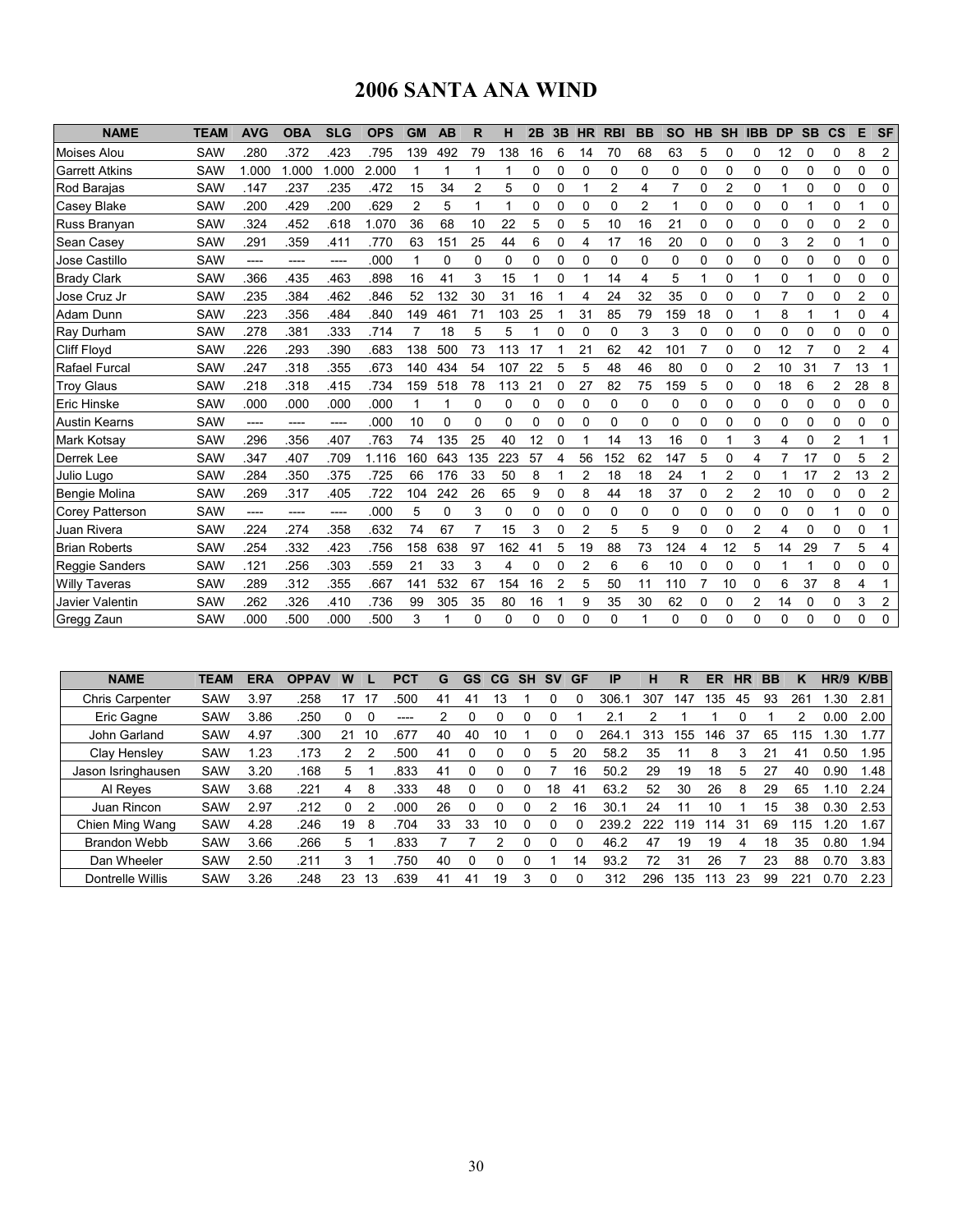# 2006 ST. GEORGE SUN RAYS

| <b>NAME</b>           | <b>TEAM</b> | <b>AVG</b> | <b>OBA</b> | <b>SLG</b> | <b>OPS</b> | <b>GM</b> | AB  | R   | н   | 2B | 3B | <b>HR</b>      | <b>RBI</b> | <b>BB</b> | <b>SO</b> | <b>HB</b> | <b>SH</b> | <b>IBB</b> | <b>DP</b> | <b>SB</b> | CS             | Е  | <b>SF</b>      |
|-----------------------|-------------|------------|------------|------------|------------|-----------|-----|-----|-----|----|----|----------------|------------|-----------|-----------|-----------|-----------|------------|-----------|-----------|----------------|----|----------------|
| David Bell            | SGS         | .291       | .321       | 557        | .878       | 52        | 158 | 24  | 46  | 18 |    | 8              | 28         |           | 21        |           |           | 0          |           |           |                | 3  | 2              |
| John Buck             | SGS         | .191       | 219        | 304        | .524       | 98        | 345 | 27  | 66  | 18 | 0  |                | 20         | 8         | 93        | 5         | 8         | 0          | 9         | 0         | 0              |    | 2              |
| <b>Tony Clark</b>     | SGS         | .232       | 290        | .489       | .780       | 145       | 556 | 82  | 129 | 14 | 3  | 41             | 120        | 47        | 186       | 2         | 0         | 4          | 16        | 2         | 0              | 3  | 8              |
| <b>Craig Counsell</b> | SGS         | .233       | .282       | .342       | .625       | 76        | 73  | 10  | 17  |    |    | 2              | 5          | 2         | 14        | 3         | 5         | 0          | O         | 3         | 0              |    | <sup>0</sup>   |
| Jeff Davanon          | SGS         | ----       |            |            | .000       |           | 0   | 0   | 0   | 0  | 0  | 0              | 0          | 0         | 0         | 0         | 0         | 0          | 0         | 0         | 0              | 0  | 0              |
| Carlos Delgado        | SGS         | .293       | .394       | .610       | 1.005      | 127       | 444 | 86  | 130 | 40 | 4  | 31             | 82         | 61        | 120       | 14        | 0         | 4          | 17        | 0         | 0              | 0  |                |
| <b>Ryan Doumit</b>    | SGS         | .192       | 268        | .288       | .556       | 59        | 177 | 14  | 34  |    |    | 2              | 24         | 10        | 42        | 9         |           |            | 8         | 0         | 0              | 6  |                |
| <b>Brian Giles</b>    | SGS         | .271       | 396        | .432       | .828       | 162       | 62' | 111 | 168 | 42 | 8  | 14             | 43         | 131       | 102       |           |           | 3          | 15        | 5         | $\overline{2}$ | 12 | 4              |
| Luis A. Gonzalez      | SGS         | .289       | .329       | .456       | .785       | 69        | 204 | 29  | 59  | 19 | 0  | 5              | 26         | 8         | 30        | 4         | 5         | 0          | 8         | 0         | 0              | 0  | 0              |
| Curtis Granderson     | SGS         | .118       | .118       | .118       | 235        | 12        | 17  |     | 2   | 0  | 0  | 0              |            | 0         | 3         | 0         |           | 0          |           | 0         | 0              | 0  | 0              |
| <b>Matt Holliday</b>  | SGS         | .220       | 286        | 280        | .566       | 73        | 200 | 16  | 44  |    |    | $\overline{2}$ | 17         | 16        | 35        | 3         |           | 0          | 5         |           |                | 0  |                |
| Orlando Hudson        | SGS         | .225       | 257        | .374       | .632       | 118       | 382 | 44  | 86  | 20 | 2  | 11             | 44         | 16        | 72        | 2         | 4         | 0          | 5         | 3         | $\Omega$       | 4  | 4              |
| Brandon Inge          | SGS         | .217       | 289        | .304       | .594       | 27        | 69  | 9   | 15  |    |    | 0              | 4          |           | 11        | 0         | 2         | 0          | 5         | 0         | 0              | 2  | 0              |
| Andruw Jones          | SGS         | .230       | .304       | 509        | .813       | 156       | 578 | 78  | 133 |    |    | 46             | 108        | 46        | 119       | 19        |           |            | 20        |           | 3              | 3  | 8              |
| Felipe Lopez          | SGS         | .285       | 353        | .491       | .844       | 119       | 452 |     | 129 | 30 | 6  | 17             | 43         | 48        | 77        | ი         |           | 2          | 14        |           | 2              | 8  |                |
| <b>Melvin Mora</b>    | SGS         | ----       | .000       | ----       | 1.000      | 3         | 0   | 0   | 0   | 0  | 0  | 0              | 0          | 0         | 0         |           |           | 0          | 0         | 0         | 0              | 0  | 0              |
| Jay Payton            | SGS         | .243       | 259        | .375       | .634       | 79        | 136 | 9   | 33  | 6  | 0  | 4              | 17         | 4         | 24        | 0         |           | 0          | 5         | 0         | 0              | 0  | 3              |
| Alex Rodriquez        | SGS         | .308       | .402       | .621       | 1.023      | 162       | 614 | 135 | 189 | 33 | 3  | 51             | 133        | 87        | 168       | 15        |           |            | 14        | 10        |                | 8  |                |
| Dave Ross             | SGS         | .180       | 206        | .295       | .501       | 18        | 61  | 5   | 11  |    |    |                | 5          |           | 15        |           | 0         | 0          |           | 0         | 0              | 0  | 0              |
| <b>Nick Swisher</b>   | SGS         | .174       | .296       | .391       | .688       | 14        | 23  | 2   | 4   |    |    |                | 3          | 4         |           | 0         | $\Omega$  |            |           | 0         | $\Omega$       | 0  | 0              |
| <b>Chad Tracy</b>     | SGS         | 274        | 321        | 527        | .848       | 123       | 431 | 53  | 118 | 31 | 3  | 24             | 56         | 26        | 80        | 5         |           | 2          | 8         |           | U              | 6  | $\overline{2}$ |

| <b>NAME</b>            | TEAM | <b>ERA</b> | <b>OPPAV</b> | W                    |    | <b>PCT</b> | G  | <b>GS</b> | CG | <b>SH</b> | <b>SV</b>    | <b>GF</b> | IP    | н   | R   | <b>ER</b> | <b>HR</b> | <b>BB</b> | K   | HR/9 | K/BB |
|------------------------|------|------------|--------------|----------------------|----|------------|----|-----------|----|-----------|--------------|-----------|-------|-----|-----|-----------|-----------|-----------|-----|------|------|
| <b>Eric Bedard</b>     | SGS  | 4.17       | .274         | 4                    |    | .667       |    |           |    | 0         |              | 0         | 49.2  | 52  | 25  | 23        | 5         | 13        | 50  | 0.90 | 3.85 |
| Jose Contreras         | SGS  | 5.46       | .283         | 12                   | 16 | .429       | 40 | 40        |    | 0         |              |           | 273.2 | 302 | 181 | 166       | 48        | 116       | 200 | 1.60 | 1.72 |
| IEddie Guardado        | SGS  | 8.41       | .317         |                      |    | .500       | 16 | 0         | 0  |           |              |           | 20.   | 26  | 19  | 19        | 5         | 5         |     | 2.20 | 3.40 |
| Rich Harden            | SGS  | 3.22       | .210         | 20                   |    | .741       | 33 | 33        | 14 | 6         |              |           | 251.1 | 189 | 92  | 90        | 15        | 103       | 235 | 0.50 | 2.28 |
| <b>Felix Hernandez</b> | SGS  | 3.88       | 244          | 15                   | 10 | .600       | 30 | 30        | 9  | 0         | <sup>0</sup> | 0         | 216   | 198 | 95  | 93        | 21        | 84        | 217 | 0.90 | 2.58 |
| Gary Majewski          | SGS  | 9.26       | .354         | $\mathbf{2}^{\circ}$ | 0  | .000       | 16 | 0         | 0  |           |              | 5         | 23.1  | 34  | 24  | 24        |           | 15        | 13  | 0.40 | 0.87 |
| Will Ohman             | SGS  | 4.44       | .240         | 2                    |    | .500       | 27 | 0         | 0  |           |              | 9         | 26.1  | 24  | 16  | 13        | 6         | 16        | 28  | 2.10 | 1.75 |
| John Patterson         | SGS  | 4.49       | .270         | 13                   | 14 | .481       | 34 | 34        | 9  |           | 0            | 0         | 234.1 | 249 | 126 | 117       | 30        |           | 230 | .20  | 3.24 |
| J.J. Putz              | SGS  | 0.00       | .200         | 0                    | 0  | ----       |    | 0         | 0  | 0         |              |           |       |     | O   |           |           |           |     | 0.00 | ---  |
| Chris Ray              | SGS  | 4.96       | .254         |                      | 0  | 1.000      | 18 | 0         | 0  | 0         |              | 6         | 16.1  | 15  | 11  | 9         | 3         |           | 16  | 1.70 | 2.29 |
| Jae Seo                | SGS  | 3.76       | 244          | 9                    | 4  | .692       | 17 | 17        | 5  | 2         | <sup>0</sup> | $\Omega$  | 119.2 | 111 | 55  | 50        | 12        | 23        | 75  | 0.90 | 3.26 |
| Shields<br>Scot        | SGS  | 3.95       | .203         | 4                    | 8  | .333       | 54 | 0         | 0  | 0         | 16           | 34        | 84.1  | 60  | 37  | 37        | 4         | 51        | 95  | 0.40 | 1.86 |
| Jose Valverde          | SGS  | 2.20       | .217         | 8                    | 2  | .800       | 50 | 0         | 0  | 0         | 19           | 41        | 69.2  | 53  | 17  | 17        |           | 29        | 67  | 0.10 | 2.31 |
| ILuis Vizcaino         | SGS  | 5.80       | 292          | 3                    |    | 750        | 48 | 0         | 0  | 0         | 0            | 18        | 63.2  | 76  | 44  | 41        | 12        | 32        | 41  | 1.70 | 1.28 |
| <b>Tim Wakefield</b>   | SGS  | 1.13       | .154         | 0                    |    | .000       |    |           |    |           |              | 0         | 8     | 4   |     |           |           |           | 5   | 1.10 | 5.00 |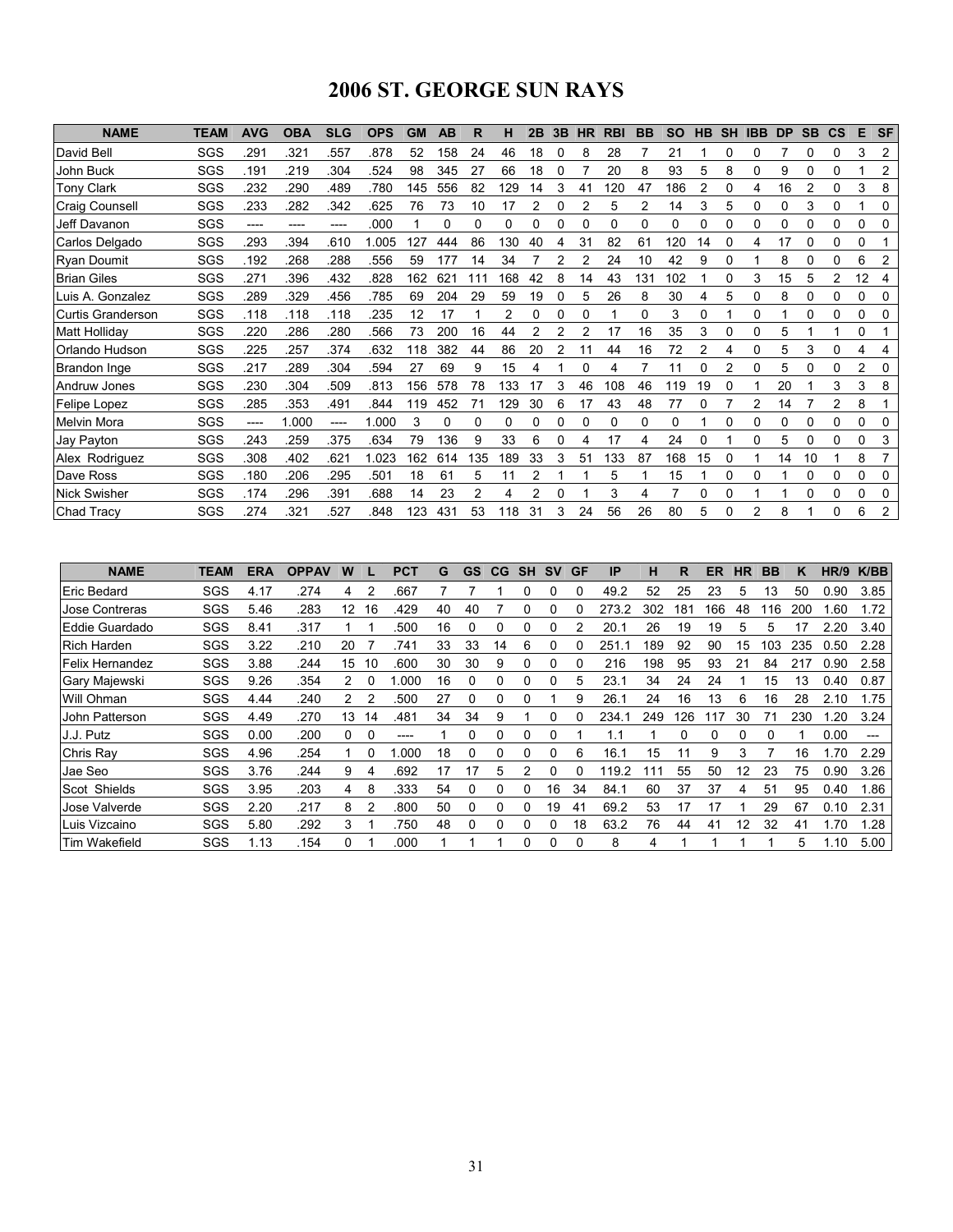# 2006 VERNAL EQUINOX

| <b>NAME</b>              | <b>TEAM</b> | <b>AVG</b> | <b>OBA</b> | <b>SLG</b> | <b>OPS</b> | <b>GM</b>      | <b>AB</b> | R        | н   | 2B       | 3B | <b>HR</b>     | <b>RBI</b> | <b>BB</b> | <b>SO</b> | <b>HB</b>      | <b>SH</b> | <b>IBB</b> | <b>DP</b> | <b>SB</b> | <b>CS</b> | Е  | <b>SF</b>      |
|--------------------------|-------------|------------|------------|------------|------------|----------------|-----------|----------|-----|----------|----|---------------|------------|-----------|-----------|----------------|-----------|------------|-----------|-----------|-----------|----|----------------|
| <b>Brian Broussard</b>   | <b>VEE</b>  | .050       | .050       | .050       | .100       | 9              | 20        | 0        |     | 0        | 0  | 0             | 0          | 0         | 4         | 0              |           | 0          | 0         |           |           |    | 0              |
| <b>Frank Catalanotto</b> | <b>VEE</b>  | .268       | .335       | .391       | .726       | 103            | 384       | 58       | 103 | 18       |    |               | 41         | 27        | 61        | 13             |           |            | 9         | 0         | $\Omega$  | 0  | 3              |
| Humberto Cota            | <b>VEE</b>  | .000       | .000       | .000       | .000       | $\overline{2}$ | 4         |          | 0   | $\Omega$ |    | 0             | 0          | 0         |           | 0              |           | 0          | 0         | 0         | 0         | 0  | 0              |
| Shea Hillenbrand         | <b>VEE</b>  | .237       | .293       | .393       | .687       | 152            | 582       | 60       | 138 | 33       | 2  | 18            | 68         | 20        | 105       | 28             |           | 0          | 18        | 4         |           | 16 | 4              |
| Torii Hunter             | <b>VEE</b>  | .215       | .288       | .370       | .658       | 124            | 424       | 42       | 91  | 31       |    |               | 45         | 37        | 95        | 9              |           |            | 6         | 8         | 6         |    | 6              |
| Reed Johnson             | VEE         | .232       | .281       | .328       | .610       | 138            | 457       | 58       | 106 | 16       | 8  | 4             | 43         | 15        | 105       | 18             |           | 0          | 14        | 5         |           |    | 4              |
| Adam Kennedy             | <b>VEE</b>  | .306       | .351       | .361       | .712       | 40             | 72        | 10       | 22  | 4        | 0  | 0             | 2          | 4         |           |                |           | $\Omega$   |           | 5         | $\Omega$  | 0  | 0              |
| Mike Lieberthal          | <b>VEE</b>  | .234       | .301       | .392       | .694       | 131            | 441       | 55       | 103 | 19       | 0  | 17            | 49         | 24        | 51        | 20             |           | 0          | 10        | 0         | 0         | 9  | 3              |
| <b>Bill Mueller</b>      | <b>VEE</b>  | 255        | 397        | .383       | .780       | 45             | 47        | 8        | 12  |          |    |               | 3          | 9         | 6         | 2              |           | 0          |           | 0         |           |    | 0              |
| Jorge Piedra             | VEE         | .290       | .340       | .419       | .759       | 31             | 93        | 14       | 27  | 6        | 0  | 2             |            | 4         | 17        | 3              |           | 0          | 4         | 5         |           |    | 0              |
| Nick Punto               | <b>VEE</b>  | .000       | .000       | .000       | .000       |                |           | $\Omega$ | 0   | O        |    | 0             | 0          | $\Omega$  | 0         | 0              |           | $\Omega$   | 0         | 0         | 0         | 0  | 0              |
| Manny Ramirez            | <b>VEE</b>  | .274       | .359       | .534       | .893       | 153            | 577       | 101      | 158 | 28       |    | 40            | 108        | 68        | 154       | 11             |           | 5          | 13        |           | 0         | 16 | 4              |
| Mike Redmond             | <b>VEE</b>  | 263        | .301       | .350       | .652       | 53             | 137       | 20       | 36  | 9        |    |               | 9          | 5         | 16        | 3              |           |            |           |           |           | 0  |                |
| Alfonso Soriano          | VEE         | .240       | .274       | .485       | .759       | 158            | 629       | 88       | 151 | 34       | 0  | 40            | 106        | 26        | 148       | 6              |           | 2          | 9         | 13        |           | 17 |                |
| <b>Corey Sullivan</b>    | <b>VEE</b>  | 293        | .331       | 360        | .691       | 50             | 164       | 19       | 48  | 5        |    | $\mathcal{P}$ | 13         | 8         | 34        | $\overline{2}$ |           | $\Omega$   | 3         | 4         |           | 0  |                |
| <b>Omar Vizquel</b>      | <b>VEE</b>  | 207        | .343       | 207        | .550       | 40             | 29        | 3        | 6   | $\Omega$ | 0  | 0             | 5          | 5         | 2         |                | 0         | $\Omega$   |           | 0         | $\Omega$  | 0  | 0              |
| Rondell White            | <b>VEE</b>  | .305       | .342       | .446       | .789       | 64             | 177       | 16       | 54  | 10       | 0  | 5             | 28         | 9         | 24        |                |           | $\Omega$   | 5         | 0         | 0         | 0  | 0              |
| Chris Woodward           | VEE         | .337       | .371       | .494       | .865       | 32             | 83        | 13       | 28  |          | 0  | 3             | 8          | 4         | 24        |                |           | $\Omega$   | 2         | 0         | U         | 0  |                |
| David Wright             | <b>VEE</b>  | .314       | 377        | .574       | .952       | 157            | 618       | 108      | 194 | 41       |    | 40            | 119        | 58        | 132       | 6              |           | 0          | 19        | 3         | $\Omega$  | 26 | 2              |
| Michael Young            | <b>VEE</b>  | 294        | .350       | .458       | .808       | 161            | 666       | 92       | 196 | 33       | 2  | 24            | 89         | 54        | 106       | 4              | 0         | 5          | 18        | 6         | $\Omega$  | 23 | $\overline{2}$ |

| <b>NAME</b>          | <b>TEAM</b> | <b>ERA</b> | <b>OPPAV</b> | W              |    | <b>PCT</b> | G  | <b>GS</b> | <b>CG</b> | <b>SH</b> | <b>SV</b>    | <b>GF</b> | IP    | н   | R   | <b>ER</b> | <b>HR</b> | BB  | Κ   | HR/9 | K/BB |
|----------------------|-------------|------------|--------------|----------------|----|------------|----|-----------|-----------|-----------|--------------|-----------|-------|-----|-----|-----------|-----------|-----|-----|------|------|
| <b>Octavio Dotel</b> | <b>VEE</b>  | 2.25       | .412         | 0              | 0  |            | 3  | 0         | 0         |           |              |           | 4     |     |     |           |           |     | 6   | 2.30 |      |
| Justin Duchscherer   | VEE         | 3.24       | .236         | 3              |    | .300       | 61 |           | 0         | 0         | 5            | 31        | 97.1  | 87  | 40  | 35        | 14        | 34  | 99  | 1.30 | 2.91 |
| Kyle Farnsworth      | <b>VEE</b>  | 1.97       | .160         | $\overline{2}$ | 0  | 0.000      | 31 | 0         | 0         | 0         |              | 17        | 50.1  | 28  | 11  | 11        |           | 23  | 58  | l.30 | 2.52 |
| Dustin Hermanson     | <b>VEE</b>  | 4.83       | .223         | $\overline{2}$ | 3  | .400       | 34 | 0         | 0         |           |              |           | 54    | 44  | 29  | 29        | 11        | 22  | 39  | 1.80 | 1.77 |
| Scott Linebrink      | <b>VEE</b>  | 4.78       | .276         | 6              | 3  | .667       | 58 | 0         |           |           |              | 12        | 105.  | 15  | 65  | 56        | 12        | 27  | 95  | 1.00 | 3.52 |
| Derek Lowe           | VEE         | 5.14       | .277         | 12             | 15 | .444       | 33 | 33        | 4         |           |              |           | 199.2 | 217 | 127 | 14        | 39        |     | 124 | 1.80 | 1.75 |
| Jonathan Papelbon    | <b>VEE</b>  | 6.00       | .345         | 0              |    |            | 9  | 0         | 0         |           |              |           | 12    | 19  | 11  | 8         |           | 6   | 18  | 0.80 | 3.00 |
| David Riske          | <b>VEE</b>  | 3.83       | .243         | 4              |    | .667       | 52 | 0         | 0         | 0         | 3            | 25        | 98.2  | 89  | 42  | 42        | 21        | 24  | 48  | 1.90 | 2.00 |
| C.C. Sabathia        | <b>VEE</b>  | 6.14       | .318         | 8              | 15 | .348       | 33 | 33        | 3         | 0         |              | O         | 180.  | 236 | 33  | 123       | 28        | 79  | 158 | 1.40 | 2.00 |
| Brian Shouse         | VEE         | 13.50      | .393         | 0              |    |            | 5  | ი         | 0         |           |              |           | 5.1   | 11  | 9   | 8         |           |     | 6   | 1.70 | 0.86 |
| Chris Spurling       | VEE         | 6.50       | .275         | 3              |    | .600       | 27 | 0         | 0         | ი         |              | 9         | 45.2  | 50  | 35  | 33        | 13        | 21  | 19  | 2.60 | 0.90 |
| <b>Huston Street</b> | <b>VEE</b>  | 2.32       | .150         | 3              |    | .600       | 47 | ი         | 0         |           | 32           | 46        | 54.1  | 28  | 14  | 14        | з         | 28  | 72  | 0.50 | 2.57 |
| Jeff Suppan          | VEE         | 5.21       | 289          | 16             | 10 | .615       | 32 | 32        |           |           | o            | 0         | 183   | 206 | 114 | 106       | 23        | 75  | 113 | 1.10 | 1.51 |
| Robinson Tejeda      | <b>VEE</b>  | 5.60       | 253          | 8              | 12 | .400       | 32 | 32        | 2         | 0         | <sup>0</sup> | 0         | 173.2 | 167 | 15  | 108       | 26        | 120 | 142 | 1.30 | 1.18 |
| Jerome Williams      | <b>VEE</b>  | 7.09       | .326         | 6              | 18 | .250       | 32 | 32        | 2         |           |              |           | 157.  | 212 | 33  | 124       | 39        | 90  | 103 | 2.20 | 1.14 |
| <b>Todd Williams</b> | VEE         | 9.00       | 364          | 0              |    |            | 5  | 0         |           |           |              |           | 10    | 16  | 10  | 10        |           | 2   | 5   | 0.90 | 2.50 |